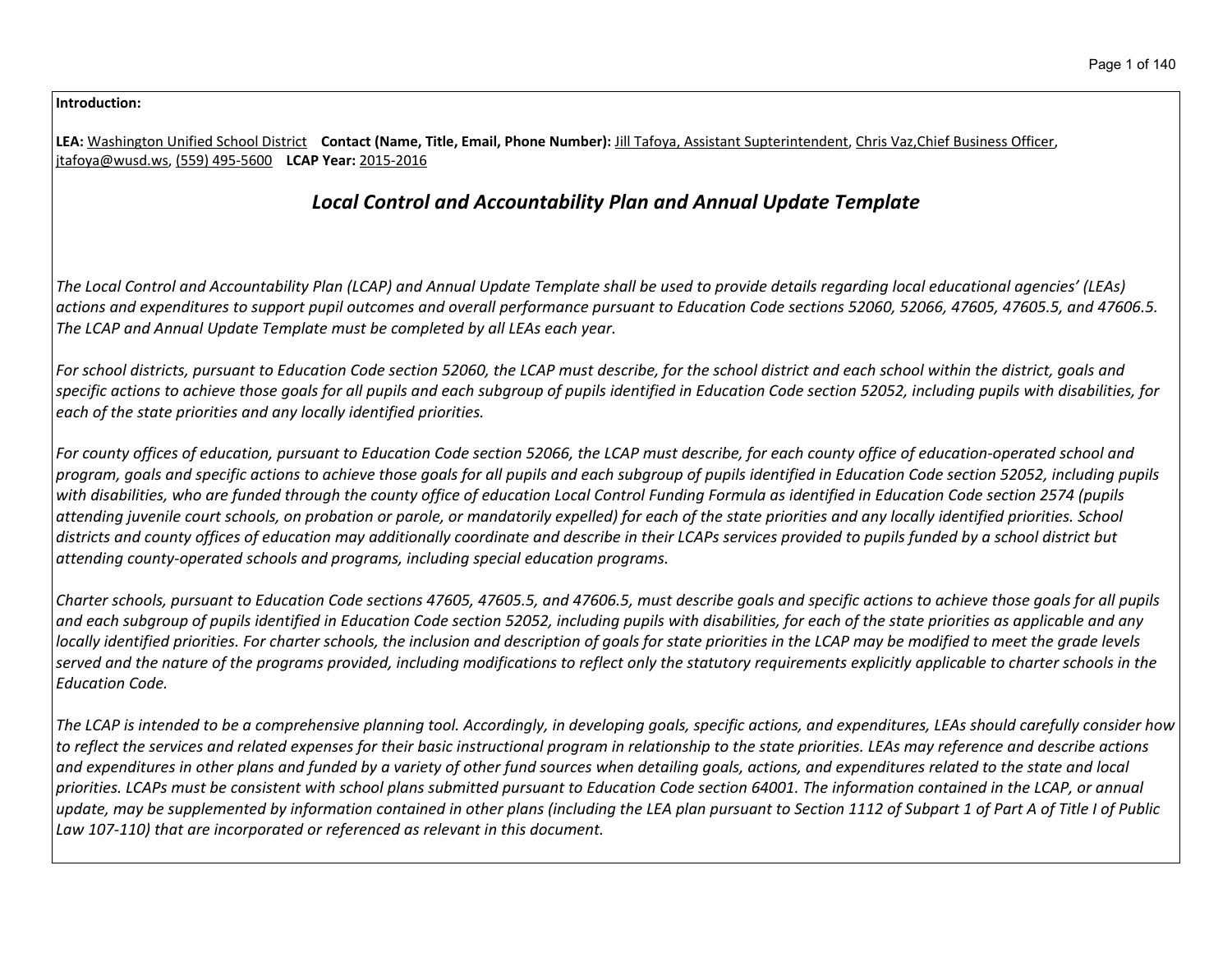For each section of the template, LEAs shall comply with instructions and should use the guiding questions as prompts (but not limits) for completing the information as required by statute. Guiding questions do not require separate narrative responses. However, the narrative response and goals and actions should demonstrate each guiding question was considered during the development of the plan. Data referenced in the LCAP must be consistent with the school  $\vert$  accountability report card where appropriate. LEAs may resize pages or attach additional pages as necessary to facilitate completion of the LCAP.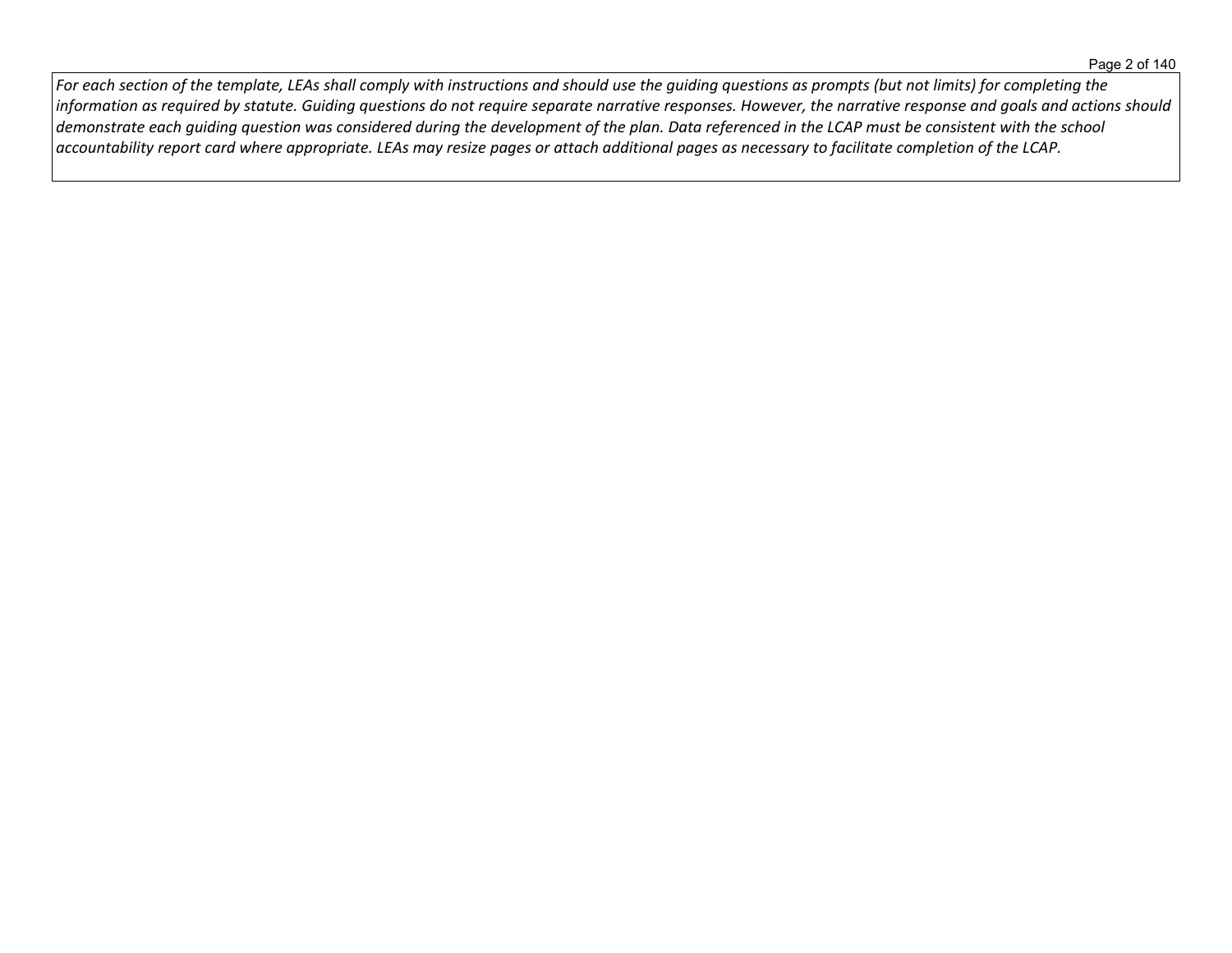# *State Priorities*

The state priorities listed in Education Code sections 52060 and 52066 can be categorized as specified below for planning purposes, however, school districts and county offices of education must address each of the state priorities in their LCAP. Charter schools must address the priorities in Education Code section 52060(d) that apply to the grade levels *served, or the nature of the program operated, by the charter school.*

### *A. Conditions of Learning:*

**Basic:** degree to which teachers are appropriately assigned pursuant to Education Code section 44258.9, and fully credentialed in the subject areas and for the pupils they are teaching; pupils have access to standards-aligned instructional materials pursuant to Education Code section 60119; and school facilities are maintained in good repair pursuant *to Education Code section 17002(d). (Priority 1)*

Implementation of State Standards: implementation of academic content and performance standards and English language development standards adopted by the state board *for all pupils, including English learners. (Priority 2)*

Course access: pupil enrollment in a broad course of study that includes all of the subject areas described in Education Code section 51210 and subdivisions (a) to (i), inclusive, of *Section 51220, as applicable. (Priority 7)*

Expelled pupils (for county offices of education only): coordination of instruction of expelled pupils pursuant to Education Code section 48926. (Priority 9)

Foster youth (for county offices of education only): coordination of services, including working with the county child welfare agency to share information, responding to the *needs of the juvenile court system, and ensuring transfer of health and education records. (Priority 10)*

#### *B. Pupil Outcomes:*

Pupil achievement: performance on standardized tests, score on Academic Performance Index, share of pupils that are college and career ready, share of English learners that become English proficient, English learner reclassification rate, share of pupils that pass Advanced Placement exams with 3 or higher, share of pupils determined prepared for *college by the Early Assessment Program. (Priority 4)*

Other pupil outcomes: pupil outcomes in the subject areas described in Education Code section 51210 and subdivisions (a) to (i), inclusive, of Education Code section 51220, as *applicable. (Priority 8)* 

## *C. Engagement:*

Parental involvement: efforts to seek parent input in decision making at the district and each schoolsite, promotion of parent participation in programs for unduplicated pupils *and special need subgroups. (Priority 3)*

Pupil engagement: school attendance rates, chronic absenteeism rates, middle school dropout rates, high school dropout rates, high school graduations rates. (Priority 5)

School climate: pupil suspension rates, pupil expulsion rates, other local measures including surveys of pupils, parents and teachers on the sense of safety and school *connectedness. (Priority 6)*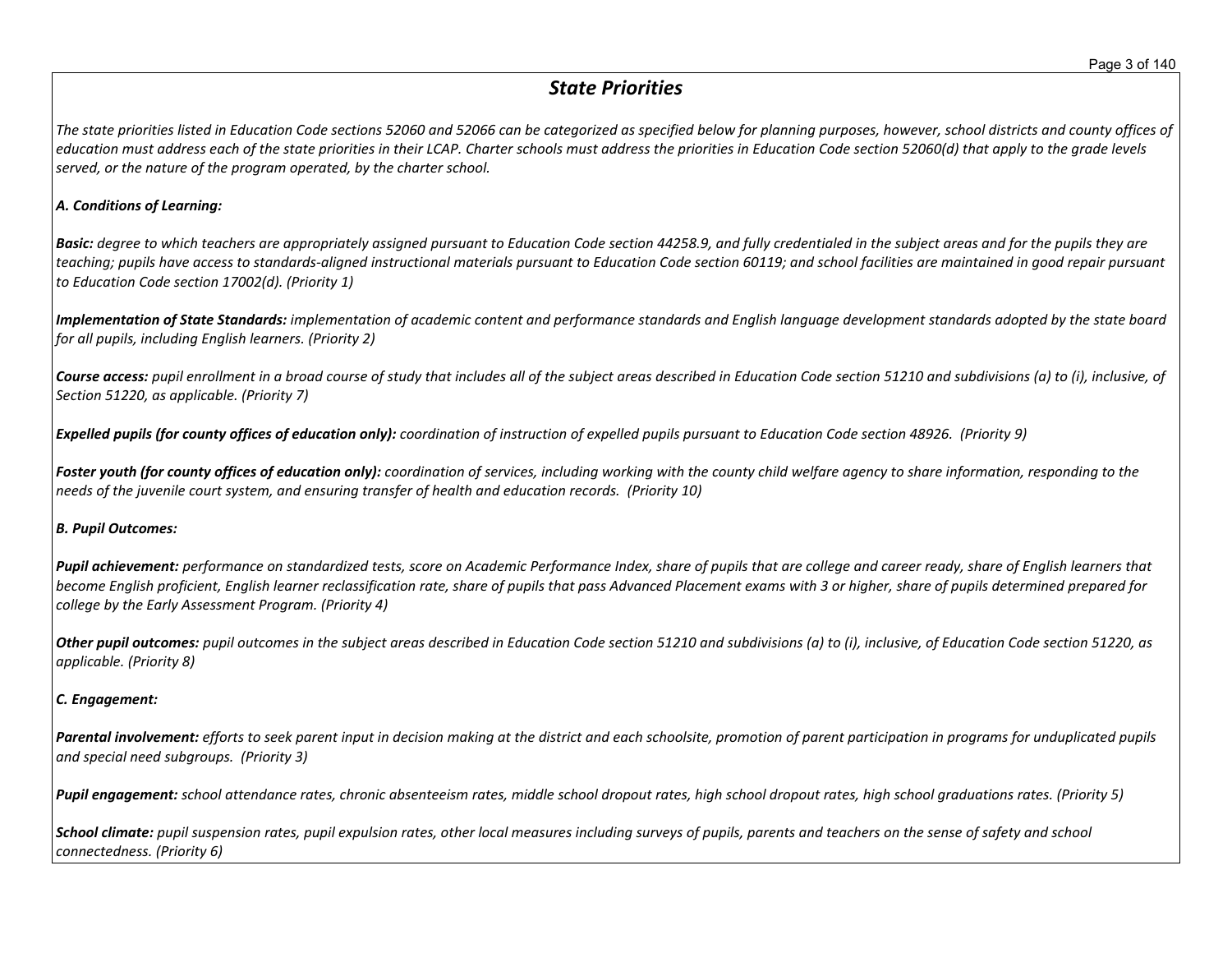#### **Section 1: Stakeholder Engagement**

Meaningful engagement of parents, pupils, and other stakeholders, including those representing the subgroups identified in Education Code section 52052, is critical to the LCAP and budget process. Education Code sections 52060(g), 52062 and 52063 specify the minimum requirements for school districts; Education Code sections 52066(g), 52068 and 52069 specify the minimum requirements for county offices of education, and Education Code section 47606.5 specifies the minimum requirements for charter schools. In addition, Education Code section 48985 specifies the requirements for translation of documents.

**Instructions:** Describe the process used to consult with parents, pupils, school personnel, local bargaining units as applicable, and the community and how this consultation contributed to development of the LCAP or annual update. Note that the LEA's goals, actions, services and expenditures related to the state priority of parental involvement are to be described separately in Section 2. In the annual update boxes, describe the stakeholder involvement process for the review, and describe its impact on, the development of the annual update to LCAP goals, actions, services, and expenditures.

## **Guiding Questions:**

- 1) How have applicable stakeholders (e.g., parents and pupils, including parents of unduplicated pupils and unduplicated pupils identified in Education Code section 42238.01; community members; local bargaining units; LEA personnel; county child welfare agencies; county office of education foster youth services programs, court-appointed special advocates, and other foster youth stakeholders; community organizations representing English learners; and others as appropriate) been engaged and involved in developing, reviewing, and supporting implementation of the LCAP?
- 2) How have stakeholders been included in the LEA's process in a timely manner to allow for engagement in the development of the LCAP?
- 3) What information (e.g., quantitative and qualitative data/metrics) was made available to stakeholders related to the state priorities and used by the LEA to inform the LCAP goal setting process? How was the information made available?
- 4) What changes, if any, were made in the LCAP prior to adoption as a result of written comments or other feedback received by the LEA through any of the LEA's engagement processes?
- 5) What specific actions were taken to meet statutory requirements for stakeholder engagement pursuant to Education Code sections 52062, 52068, and 47606.5, including engagement with representatives of parents and guardians of pupils identified in Education Code section 42238.01?
- 6) What specific actions were taken to consult with pupils to meet the requirements 5 CCR 15495(a)?
- 7) How has stakeholder involvement been continued and supported? How has the involvement of these stakeholders supported improved outcomes for pupils, including unduplicated pupils, related to the state priorities?

| <b>Involvement Process</b>                                                     | Impact on LCAP                                                                |
|--------------------------------------------------------------------------------|-------------------------------------------------------------------------------|
| 1. A. Informational meetings, vetting the Local Control Funding Formula (LCFF) | A. Informational meetings impacted the LCAP language and goals by providing   |
| and the Local Control Accountability Plan (LCAP) priorities were held at the   | staff and parents with an understanding of the new California funding formula |
| March, May and June 2015 Board meetings, and in May 2015 at all district       | (LCFF) and the Local Control Accountability Plan (LCAP) development process.  |
| sites for staff, as well as for teacher and Bargaining teams and parent groups | Feedback provided affirmed existing goals and actions.                        |
| (School Site Council, Migrant Advisory Committee, English Language Advisory    |                                                                               |
| Committee, District Advisory Committee, Parent-Teacher Association and         |                                                                               |
| Parents' Club. Translation and Spanish materials were provided. Parents of     |                                                                               |
| socio-economically disadvantaged students, EL students and foster youth were   |                                                                               |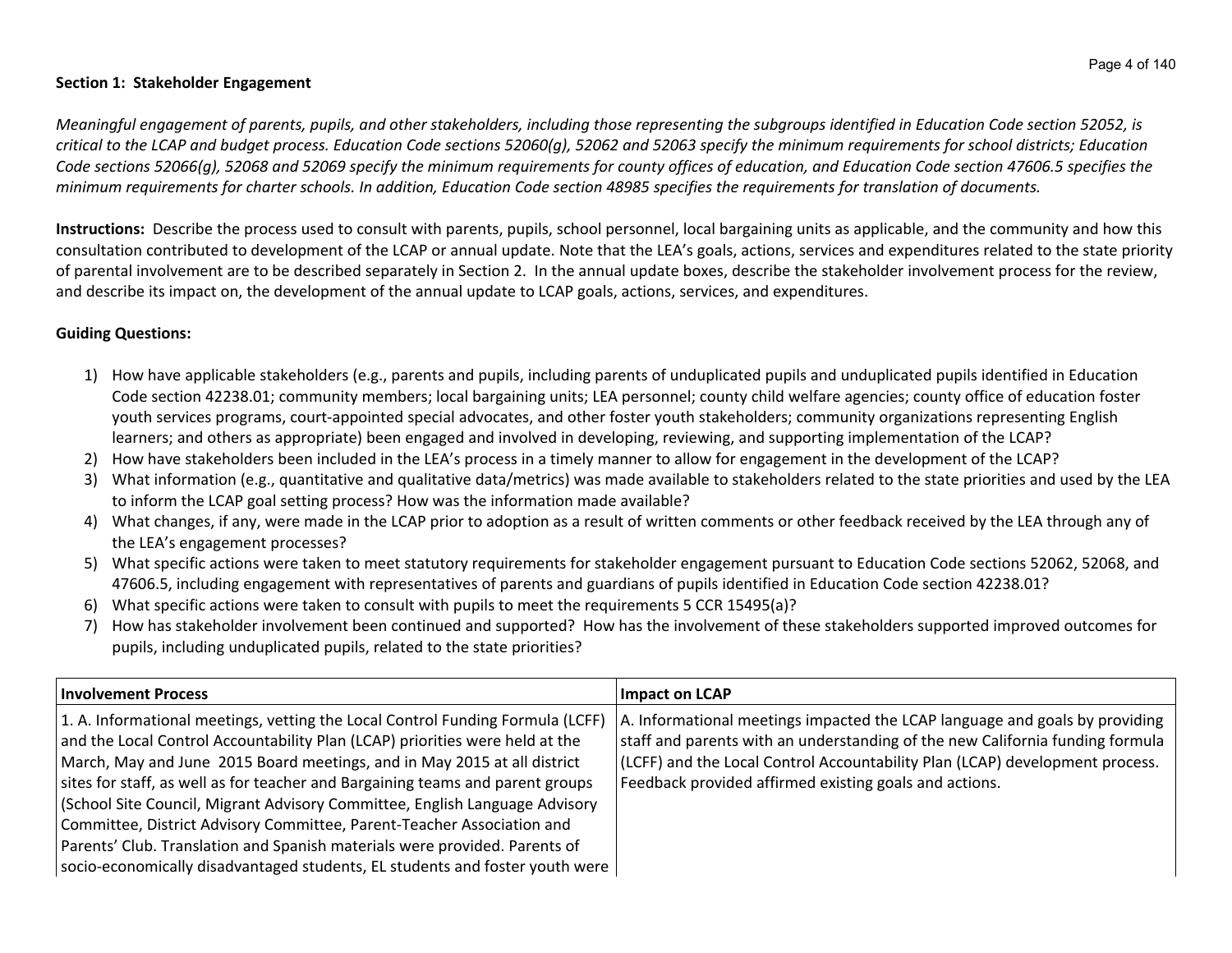| represented.                                                                                                                                                                                                                                                                                                                                                                                                                                                                                                                                                                                                                                         |                                                                                                                                                                                                                                                                                                                                                                                             |
|------------------------------------------------------------------------------------------------------------------------------------------------------------------------------------------------------------------------------------------------------------------------------------------------------------------------------------------------------------------------------------------------------------------------------------------------------------------------------------------------------------------------------------------------------------------------------------------------------------------------------------------------------|---------------------------------------------------------------------------------------------------------------------------------------------------------------------------------------------------------------------------------------------------------------------------------------------------------------------------------------------------------------------------------------------|
| B. Information about the LCFF and the LCAP was made available on the district  B. No feedback was received by stakeholders who accessed the LCAP online<br>website in May 2015.                                                                                                                                                                                                                                                                                                                                                                                                                                                                      |                                                                                                                                                                                                                                                                                                                                                                                             |
| C. Staff, parent, and student surveys were distributed in April, 2015 soliciting<br>feedback about current district practices and input about the eight LCAP<br>priorities, district goals and use of new LCFF resources.                                                                                                                                                                                                                                                                                                                                                                                                                            | C. Certificated and classified staff completed surveys, and students took parent<br>surveys home for completion. LCFF, LCAP information and parent surveys<br>were made available on the district website. Responses were compiled and<br>considered for their impact on LCAP goals and actions. See below for results.                                                                     |
| D. Evening Community Meetings were held at each site in May of 2015<br>allowing for explanation and the inclusion, engagement, and input from<br>stakeholders in the development of the LCAP. Meetings were held at each site,<br>materials available in English and Spanish, and translation provided. Sign in<br>sheets indicate low attendance. However, input by those in attendance<br>indicated a high level of agreement regarding LCAP priorities and goals.<br>American Union-May 19, 2015<br>Washington Union High School-May 21, 2015<br>West Fresno Elementary and Middle Schools-May 20, 2015                                           | D.<br>2014-2015<br>Input by those in attendance indicated a high level of agreement regarding<br>LCAP priorities and goals.<br>Input was provided and presented at the public meeting and DLAC meetings,<br>Input indicated parent and community would like:<br>*Increased communication<br>*ESL classes for parents<br>*Increased intervention for students<br>*Alternatives to suspension |
| 2. Stakeholders were included in the WUSD process in a timely manner,<br>allowing for engagement in the development of the LCAP by providing<br>information and soliciting feedback on the following dates:<br>Numerous informational meetings provided ample opportunity for parents<br>and community members to provide input into the development of WUSD<br>goals and the LCAP plan.                                                                                                                                                                                                                                                             | 2. Numerous informational meetings provided ample opportunity for parents<br>and community members to provide input into the development of WUSD<br>goals and the LCAP plan.                                                                                                                                                                                                                |
| April 2015 Regular Board Meeting Review of state priorities<br>May 2015 Regular Board Meeting Review of District LCAP goals<br>May 19, 2015 American Union Community Meeting<br>May 19, 2015 American Union SSC and ELAC LCAP Update<br>May, 2015 Regular Board Meeting Review of District LCAP goals<br>May 20, 2015 Washington Union High School Community Meeting<br>May 19, 2015 Washington Union SSC/ELAC LCAP Update<br>May 21, 2015 West Fresno elementary and Middle Schools Community<br>Meeting<br>May 21, 2015 West Fresno Elementary and West Fresno Middle Schools SSC<br>and ELAC LCAP Update<br>June 3, 2015 DLAC meeting LCAP Update |                                                                                                                                                                                                                                                                                                                                                                                             |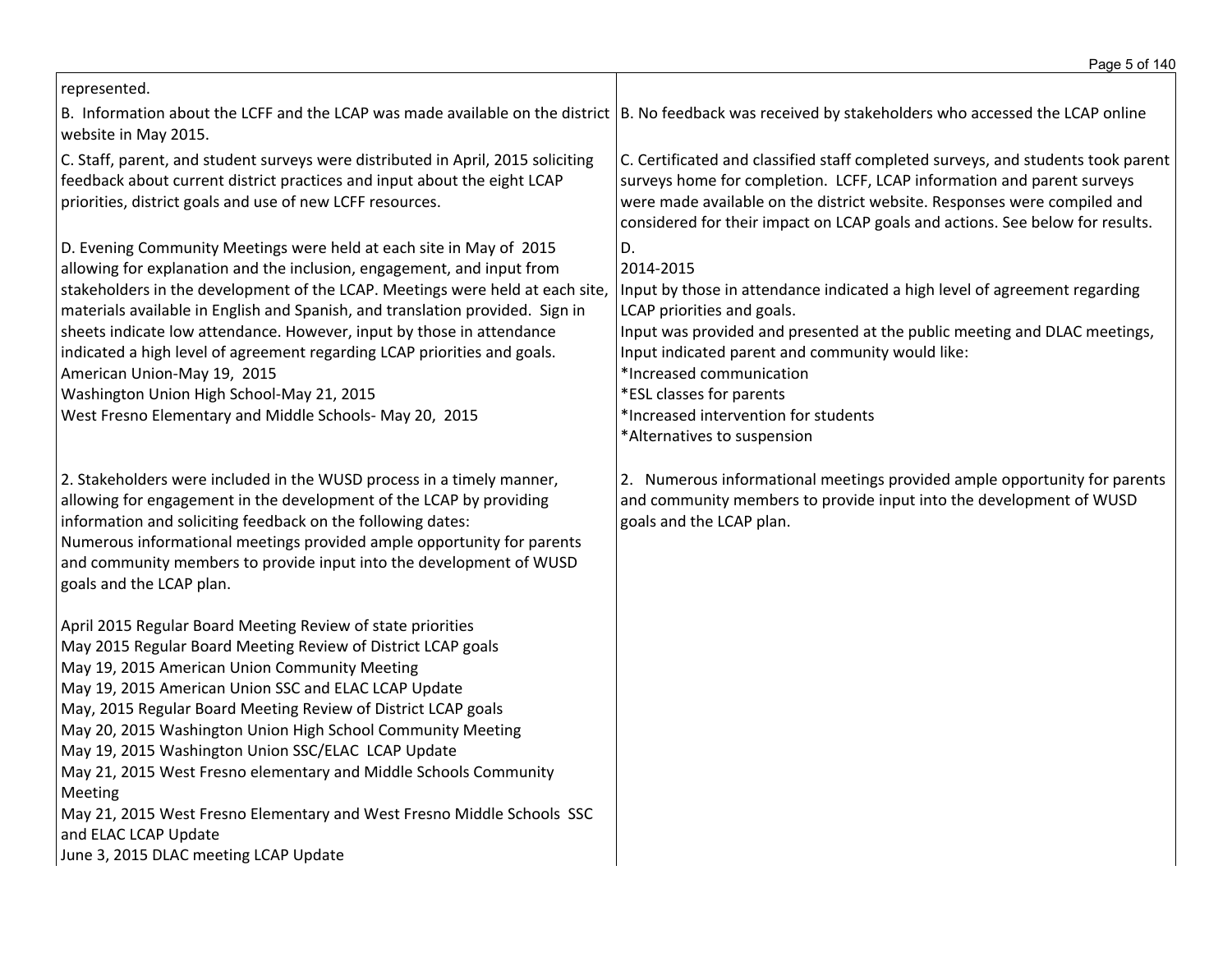|                                                                                                                                                                                                                                                                                                                                                                                                                                                                                                                                                               | Page 6 of 140                                                                                                                                                                                                                                                                                                                                                                                                                                                                                                                                                         |
|---------------------------------------------------------------------------------------------------------------------------------------------------------------------------------------------------------------------------------------------------------------------------------------------------------------------------------------------------------------------------------------------------------------------------------------------------------------------------------------------------------------------------------------------------------------|-----------------------------------------------------------------------------------------------------------------------------------------------------------------------------------------------------------------------------------------------------------------------------------------------------------------------------------------------------------------------------------------------------------------------------------------------------------------------------------------------------------------------------------------------------------------------|
| June 6, 2015 Regular Board Meeting LCAP Update                                                                                                                                                                                                                                                                                                                                                                                                                                                                                                                |                                                                                                                                                                                                                                                                                                                                                                                                                                                                                                                                                                       |
| June 17, 2015 Regular Meeting LCAP approval                                                                                                                                                                                                                                                                                                                                                                                                                                                                                                                   |                                                                                                                                                                                                                                                                                                                                                                                                                                                                                                                                                                       |
| 3. AT COMMUNITY MEETINGS, STAKEHOLDERS WERE PROVIDED WITH<br>CURRENT DATA IN RELATION TO THE DISTRICT GOALS AND THE EIGHT STATE<br><b>PRIORITIES:</b><br>Priority 1: 97% of the WUSD teachers are highly qualified, and 97% are<br>appropriately assigned to teach courses aligned with their credential. 100% of<br>students, at all sites, have access to standards aligned textbooks and<br>instructional materials. As per the annual Williams inspection and maintenance<br>by the WUSD staff, all school facilities are in good to exemplary condition. | 3.<br>Priority 1: The District received no input regarding Highly Qualified teachers.<br>Impact Goal 1A<br>The District received no input regarding instructional materials. Impact Goal<br>1B<br>85.7% of parents agreed that their child's school was neat, clean, and in good<br>repair. Impact: Goal 1C                                                                                                                                                                                                                                                           |
| 2014-205<br>Stafkeholder were informaed that ,as per the annual Williams inspection and<br>maintenance by the WUSD staff, all school facilities are in good to exemplary<br>condition.98% of WUSD teacher are Highly Qualified                                                                                                                                                                                                                                                                                                                                |                                                                                                                                                                                                                                                                                                                                                                                                                                                                                                                                                                       |
| Priority 2: During the 2012-2013 and 2013-2014 school years, all teachers and<br>instructional staff received Professional Development about the Common Core<br>State Standards (CCSS) As per the certificated survey, 51% of WUSD teachers<br>have substantially or fully implemented CCSS with full implementation to take<br>place in                                                                                                                                                                                                                      | 2014-2015<br>WUSD offered professional development to assist teachers to implement the<br>state standards at the Summer Institute facilitated by FCOE.<br>WUSD offered professional development to teachers and departments to<br>support instruction and learning needs around the new state standards.<br>Impact goal 2                                                                                                                                                                                                                                             |
| 2014-2015. In April 2014, an English Learner audit was conducted by Fresno<br>County Office of Education to prepare for the alignment of the English<br>Language Development standards and support English Learners in the<br>acquisition of English and core content.                                                                                                                                                                                                                                                                                        |                                                                                                                                                                                                                                                                                                                                                                                                                                                                                                                                                                       |
| Priority 3: Current opportunities for parent involvement include School site<br>council, ELAC, DLAC, DAC, Migrant Advisory Committee, Parents Club, Parent-<br>Teacher Conferences, Literacy Night, monthly Coffee With The Principal<br>meetings, carnivals, parent-student dances, Trunk or Treat Family Night, movie<br>night, well as other site activities.                                                                                                                                                                                              | Priority 3:<br>90.6% of parents surveyed indicated they felt welcome at their child's school.<br>88.5 % feel comfortable talking to their child's teacher.<br>76.6 %. feel that their school actively seeks involvement and participation.<br>88.6% of parents indicated they attend school functions.<br>Impact: Goal 5<br>Results of the survey affirm the District's belief, practice, goals, and actions to<br>provide opportunities for parent input and involvement. Stakeholder input<br>indicated that parents would like increased communication with school |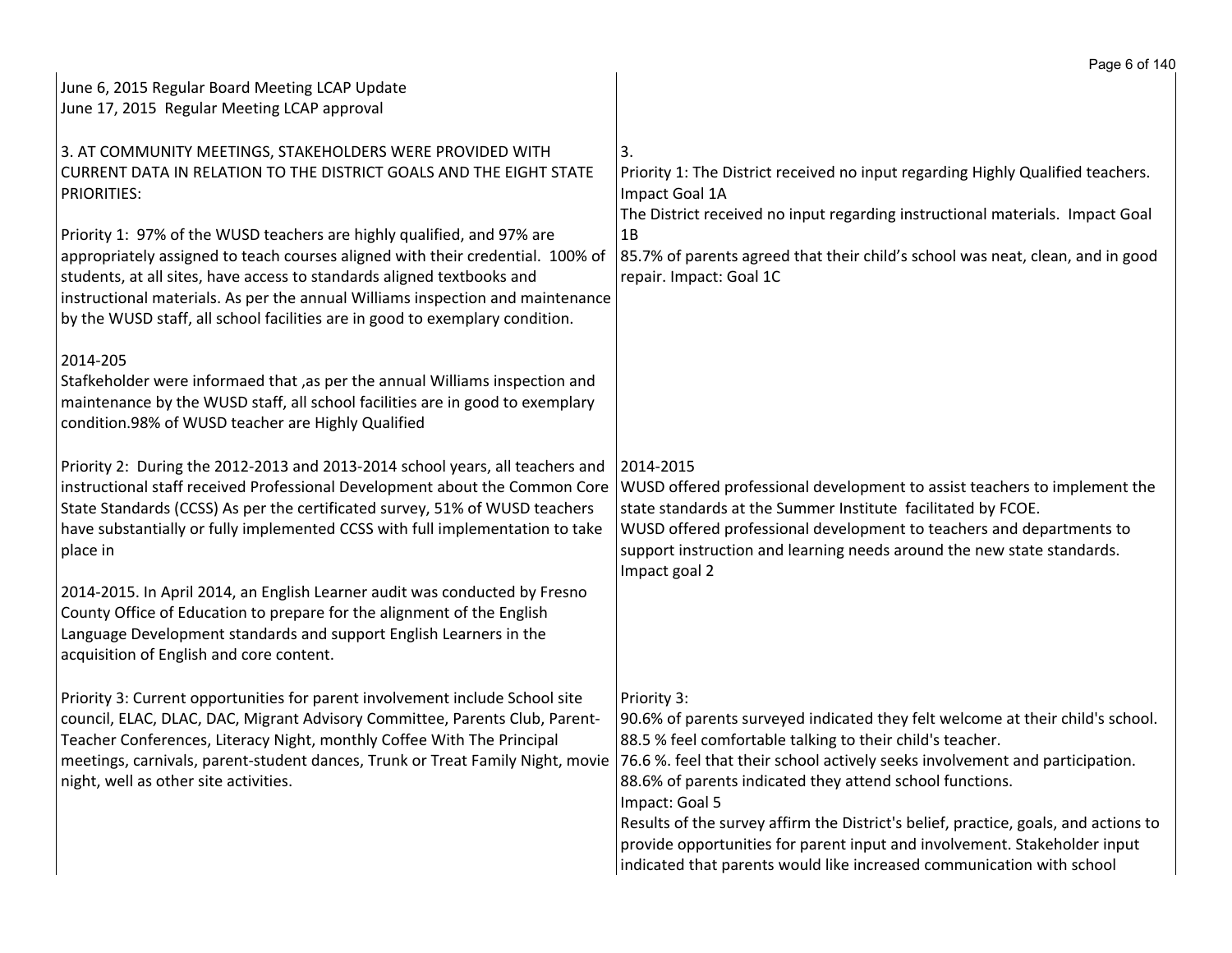|                                                                                                                                                                                                                                                                                                                                                                                 | Page 7 of 140                                                                                                                                                                                                                                                                                                                                                                                                                                                                                                                                                                                                                                                                                          |
|---------------------------------------------------------------------------------------------------------------------------------------------------------------------------------------------------------------------------------------------------------------------------------------------------------------------------------------------------------------------------------|--------------------------------------------------------------------------------------------------------------------------------------------------------------------------------------------------------------------------------------------------------------------------------------------------------------------------------------------------------------------------------------------------------------------------------------------------------------------------------------------------------------------------------------------------------------------------------------------------------------------------------------------------------------------------------------------------------|
|                                                                                                                                                                                                                                                                                                                                                                                 | personnel who speak their language (one site)                                                                                                                                                                                                                                                                                                                                                                                                                                                                                                                                                                                                                                                          |
| Priority 4: Current student achievement data was provided at the community<br>meetings in the areas of API, AYP, CELDT, reclassification rates, CAHSEE, CST<br>proficiency in English Language Arts and Math for all student groups, Advanced<br>Placement course opportunities and scores, percent of students completing A-<br>G requirements, graduation and drop-out rates. | Priority 4:<br>83.4% of parents surveyed indicated they were informed about their child's<br>academic progress.<br>Stakeholder input indicated that parents would like increased opportunities for<br>academic intervention<br>84.6% of parents indicated that their child received skills that prepared them<br>of college and/or career.<br>87.6% of parents indicated that their child's teacher was interested and<br>cooperative when discussing academic progress. Results of the survey affirm<br>the District belief, practice, goals, and actions to provide opportunities for<br>parent input and involvement. In response WUSD increased intervention<br>actions.<br>Goal 4A, 4B, 4E, 7, 9. |
| Priority 5: Pupil engagement rates as measured by attendance, tardies,<br>absenteeism, referrals to SARB, middle and high school dropout rates and<br>graduation rates were used to set goals for the LCAP.                                                                                                                                                                     | Priority 5:<br>85.3% of parents indicated their child's school focused on improving<br>attendance.<br>Impact: Goal 6                                                                                                                                                                                                                                                                                                                                                                                                                                                                                                                                                                                   |
| Priority 6: School climate as measured by suspension and expulsion rates. The<br>current District suspension rate is 14.7% and the expulsion rate is 0.19%.                                                                                                                                                                                                                     | Priority 6:<br>Parent input indicated they would like to see alternatives to suspension<br>particularly at the high school level. Impact --WUSD has fully implemented<br>PBIS at all site and is exploring alternative to suspension. Impact: Goal 9                                                                                                                                                                                                                                                                                                                                                                                                                                                   |
| Priority 7: Enrollment of student groups in a broad course of studies including<br>ELA, Math, Science, Social Science, Health, Physical Education, Foreign<br>Language, Visual and Performing Arts, and Career and Technical Education                                                                                                                                          | Priority 7:<br>83.8% of parents surveyed indicated they agreed or strongly agreed that their<br>child has access to a broad course of study as defined in Ed Code 51220.<br>Impact: Goal 3, 4D, 4E.<br>Impact: WUSD continues to offer a broad course of student at all sites ans is<br>expanding career pathways at the high school level.                                                                                                                                                                                                                                                                                                                                                            |
| Priority 8: Pupil outcomes as described in Priority 7.<br>CST scores indicate that 33.9% of students district wide scored proficient or<br>advanced in ELA and 42.2% in Math. The Grade 10 passing rate for CAHSEE is<br>79% and the graduation rate exceeds the state average. Students continue to<br>make progress toward goals. Common core formative assessments and       | Priority 8: WUSD received no input regarding other student outcomes.                                                                                                                                                                                                                                                                                                                                                                                                                                                                                                                                                                                                                                   |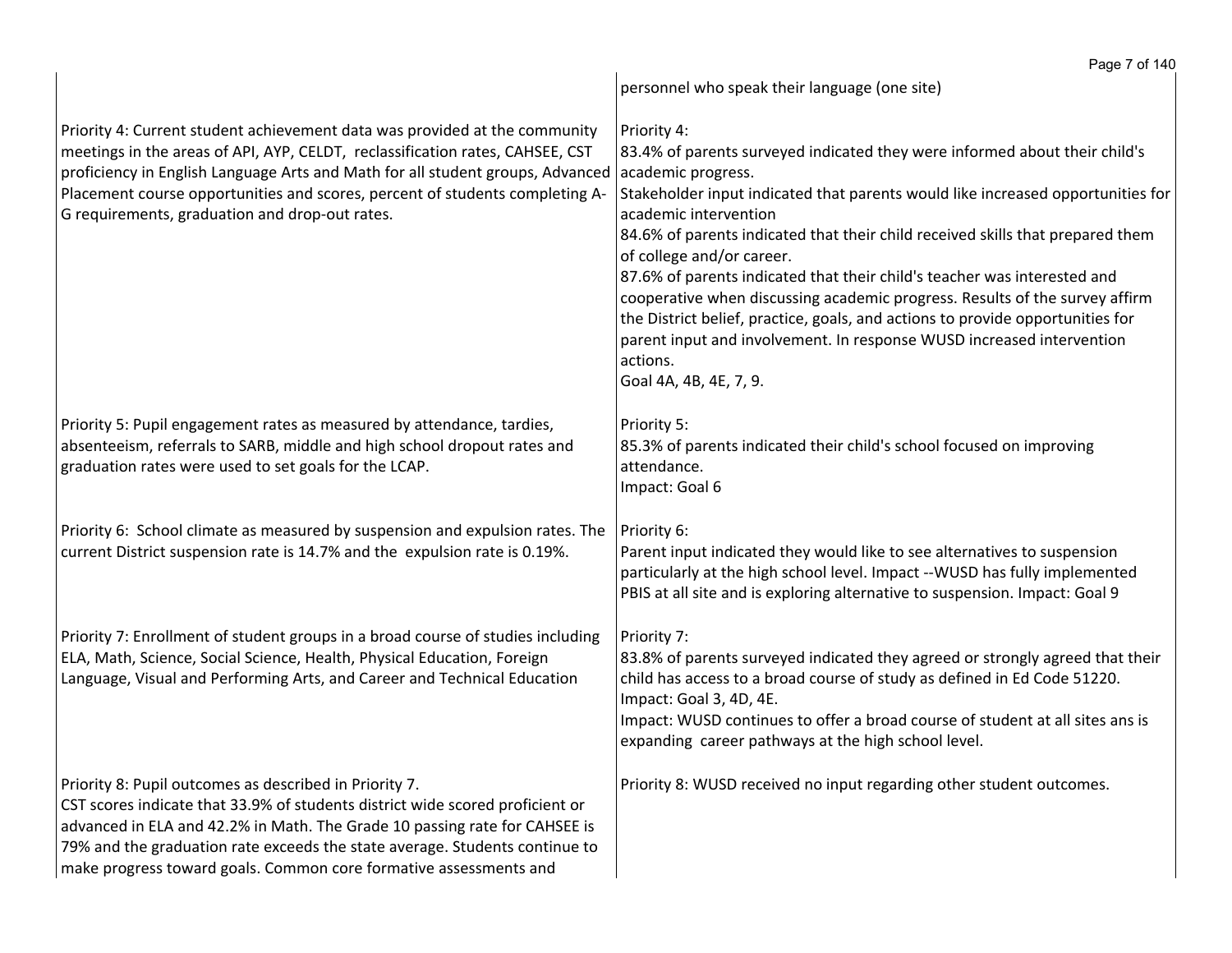|                                                                                                                                                                                                                                                                                                                                                                 | Page 8 of 140                                                                                                                                                                                                                                                             |
|-----------------------------------------------------------------------------------------------------------------------------------------------------------------------------------------------------------------------------------------------------------------------------------------------------------------------------------------------------------------|---------------------------------------------------------------------------------------------------------------------------------------------------------------------------------------------------------------------------------------------------------------------------|
| benchmarks are being developed to measure academic achievement until the<br>Smarter Balanced tests scores are available.                                                                                                                                                                                                                                        |                                                                                                                                                                                                                                                                           |
| 4. Staff, parents and guardians provided input and affirmation of LCAP goals,<br>actions and services.                                                                                                                                                                                                                                                          | 4.<br>WUSD received no written feedback to LCAP goals or actions.                                                                                                                                                                                                         |
| 5. The district administration presented the LCAP to the parent advisory<br>committees, the English learner parent advisory committees, School Site<br>Councils, and Parent Groups and responded to their comments received. The<br>public was given the opportunity to provide input and respond to specific<br>actions and expenditures proposed in the plan. | 5. WUSD held meetings with the DLAC, ELAC and LCAP Advisory committees.<br>Feedback affirmed existing WUSD goals and actions. No additional feedback<br>was received.                                                                                                     |
| At a regular June, 2014 meeting, the WUSD governing board held a public<br>hearing to solicit public recommendations and comments regarding the<br>specific actions and expenditures proposed to be included in LCAP.                                                                                                                                           | At a regular June3, 2015 meeting, the WUSD governing board held a public<br>hearing to solicit public recommendations and comments regarding the<br>specific actions and expenditures proposed to be included in LCAP. No<br>feedback was received during public comment. |
| At the June 17, 2015 meeting, the WUSD governing board adopted the LCAP.                                                                                                                                                                                                                                                                                        | At the June 17, 2015 meeting, the WUSD governing board adopted the LCAP.<br>No public comment                                                                                                                                                                             |
| 6. Students were not surveyed were not in 2015.                                                                                                                                                                                                                                                                                                                 | 6. Students were not surveyed in 2015. Therefore no input was received.                                                                                                                                                                                                   |
| 7. Stakeholder meetings are held on a regular basis throughout the year. While<br>meetings are advertised and attended, WUSD continues to encourage parents<br>to attend, provide relevant input, and hold elected positions in advisories.                                                                                                                     | 7. Discussion about LCAP goals and actions will become an ongoing part of<br>regularly held parent and stakeholder meetings.                                                                                                                                              |
| <b>Annual Update:</b>                                                                                                                                                                                                                                                                                                                                           | <b>Annual Update:</b>                                                                                                                                                                                                                                                     |
| Survey and metric results were presented to stakeholders during the<br>involvement process (above).<br>Through presentations, communications, and dialogue, stakeholders affirmed<br>the districts goals, progress, and actions of 2014-2015.                                                                                                                   | Input from meetings indicated stakeholders, parents and community would<br>like:<br>*Increased communication<br>*ESL classes for parents<br>*Increased intervention for students<br>*Alternatives to suspension                                                           |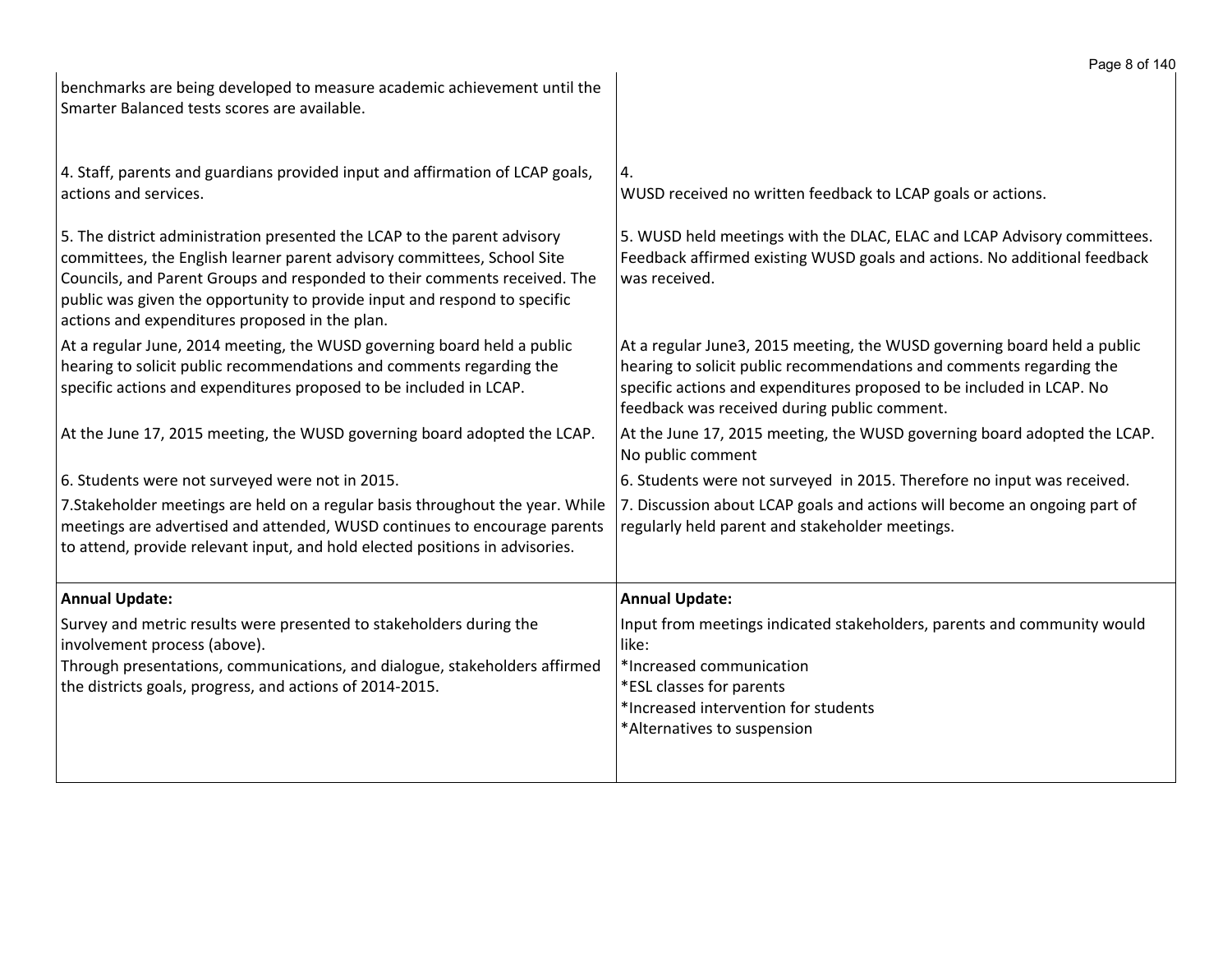#### **Section 2: Goals, Actions, Expenditures, and Progress Indicators**

#### **Instructions:**

All LEAs must complete the LCAP and Annual Update Template each year. The LCAP is a three-year plan for the upcoming school year and the two years that follow. In this way, the program and goals contained in the LCAP align with the term of a school district and county office of education budget and multiyear budget projections. The Annual Update section of the template reviews progress made for each stated goal in the school year that is coming to a close, assesses the effectiveness of actions and services provided, and describes the changes made in the LCAP for the next three years that are based on this review and assessment.

Charter schools may adjust the table below to align with the term of the charter school's budget that is submitted to the school's authorizer pursuant to Education Code section 47604.33.

For school districts, Education Code sections 52060 and 52061, for county offices of education, Education Code sections 52066 and 52067, and for charter schools, Education Code section 47606.5 require(s) the LCAP to include a description of the annual goals, for all pupils and each subgroup of pupils, to be achieved for each state priority as defined in 5 CCR 15495(i) and any local priorities; a description of the specific actions an LEA will take to meet the identified goals; a description of the expenditures required to implement the specific actions; and an annual update to include a review of progress towards the goals and describe any changes to the goals.

To facilitate alignment between the LCAP and school plans, the LCAP shall identify and incorporate school-specific goals related to the state and local priorities from the school plans submitted pursuant to Education Code section 64001. Furthermore, the LCAP should be shared with, and input requested from, schoolsite-level advisory groups, as applicable (e.g., schoolsite councils, English Learner Advisory Councils, pupil advisory groups, etc.) to facilitate alignment between school-site and district-level goals and actions. An LEA may incorporate or reference actions described in other plans that are being undertaken to meet the goal.

## Using the following instructions and guiding questions, complete a goal table (see below) for each of the LEA's goals. Duplicate and expand the fields as **necessary.**

**Goal:** Describe the goal:

When completing the goal tables, include goals for all pupils and specific goals for schoolsites and specific subgroups, including pupils with disabilities, both at the LEA level and, where applicable, at the schoolsite level. The LEA may identify which schoolsites and subgroups have the same goals, and group and describe those goals together. The LEA may also indicate those goals that are not applicable to a specific subgroup or schoolsite.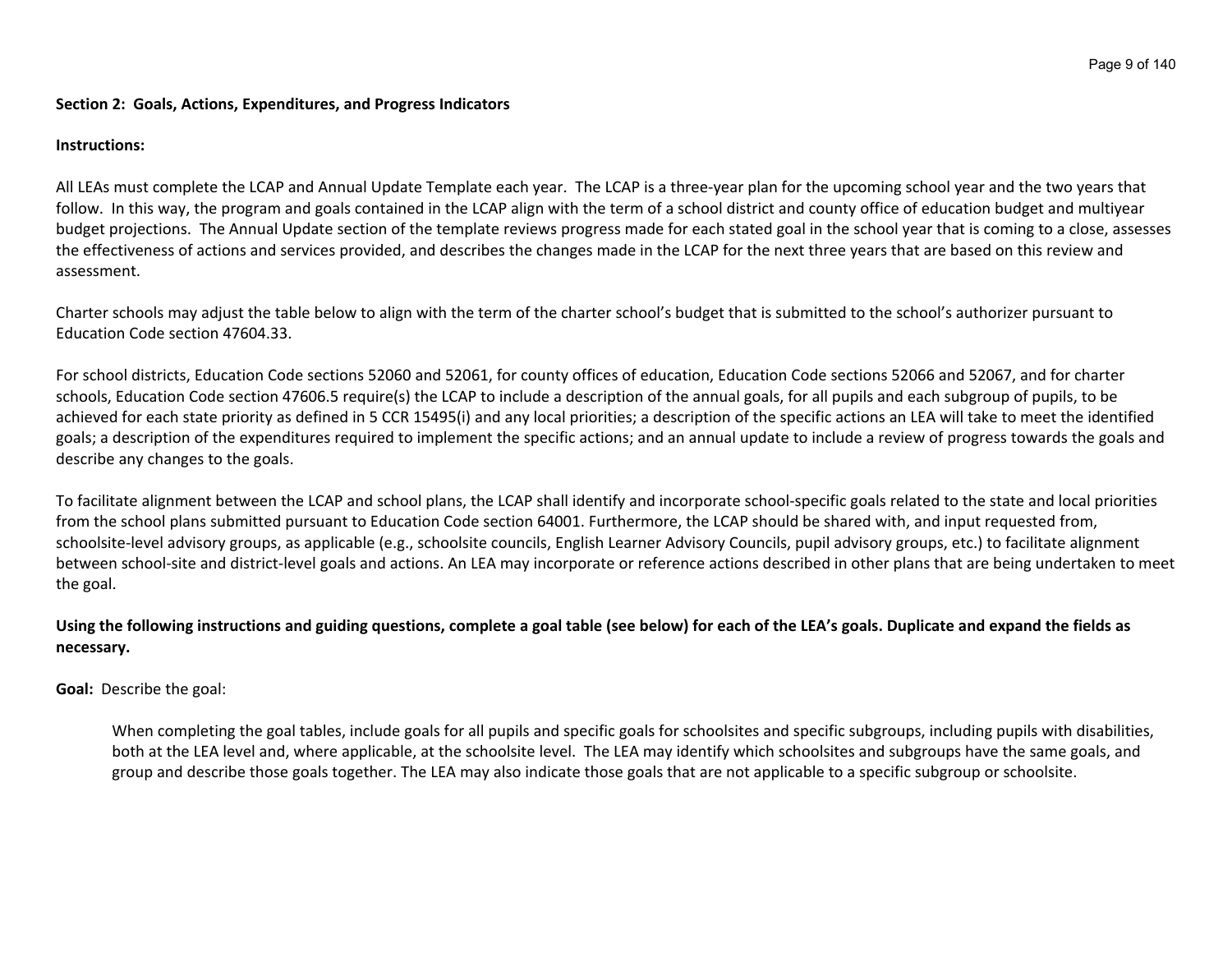Page 10 of 140

**Related State and/or Local Priorities:** Identify the state and/or local priorities addressed by the goal by placing a check mark next to the applicable priority or priorities. The LCAP must include goals that address each of the state priorities, as defined in 5 CCR 15495(i), and any additional local priorities; however, one goal may address multiple priorities.

**Identified Need:** Describe the need(s) identified by the LEA that this goal addresses, including a description of the supporting data used to identify the need(s).

Schools: Identify the schoolsites to which the goal applies. LEAs may indicate "all" for all schools, specify an individual school or a subset of schools, or specify grade spans (e.g., all high schools or grades K-5).

**Applicable Pupil Subgroups:** Identify the pupil subgroups as defined in Education Code section 52052 to which the goal applies, or indicate "all" for all pupils.

**Expected Annual Measurable Outcomes:** For each LCAP year, identify and describe specific expected measurable outcomes for all pupils using, at minimum, the applicable required metrics for the related state priorities. Where applicable, include descriptions of specific expected measurable outcomes for schoolsites and specific subgroups, including pupils with disabilities, both at the LEA level and at the schoolsite level.

The metrics used to describe the expected measurable outcomes may be quantitative or qualitative, although the goal tables must address all required metrics for every state priority in each LCAP year. The required metrics are the specified measures and objectives for each state priority as set forth in Education Code sections 52060(d) and 52066(d). For the pupil engagement priority metrics, LEAs must calculate the rates specified in Education Code sections 52060(d)(5)(B), (C), (D) and (E) as described in the Local Control Accountability Plan and Annual Update Template Appendix, sections (a) through (d).

**Action/Services:** For each LCAP year, identify all annual actions to be performed and services provided to meet the described goal. Actions may describe a group of services that are implemented to achieve the identified goal.

Scope of Service**:** Describe the scope of each action/service by identifying the schoolsites covered. LEAs may indicate "all" for all schools, specify an individual school or a subset of schools, or specify grade spans (e.g., all high schools or grades K-5). If supplemental and concentration funds are used to support the action/service, the LEA must identify if the scope of service is districtwide, schoolwide, countywide, or charterwide.

Pupils to be served within identified scope of service**:** For each action/service, identify the pupils to be served within the identified scope of service. If the action to be performed or the service to be provided is for all pupils, place a check mark next to "ALL."

For each action and/or service to be provided above what is being provided for all pupils, place a check mark next to the applicable unduplicated pupil subgroup(s) and/or other pupil subgroup(s) that will benefit from the additional action, and/or will receive the additional service. Identify, as applicable, additional actions and services for unduplicated pupil subgroup(s) as defined in Education Code section 42238.01, pupils redesignated fluent English proficient, and/or pupils subgroup(s) as defined in Education Code section 52052.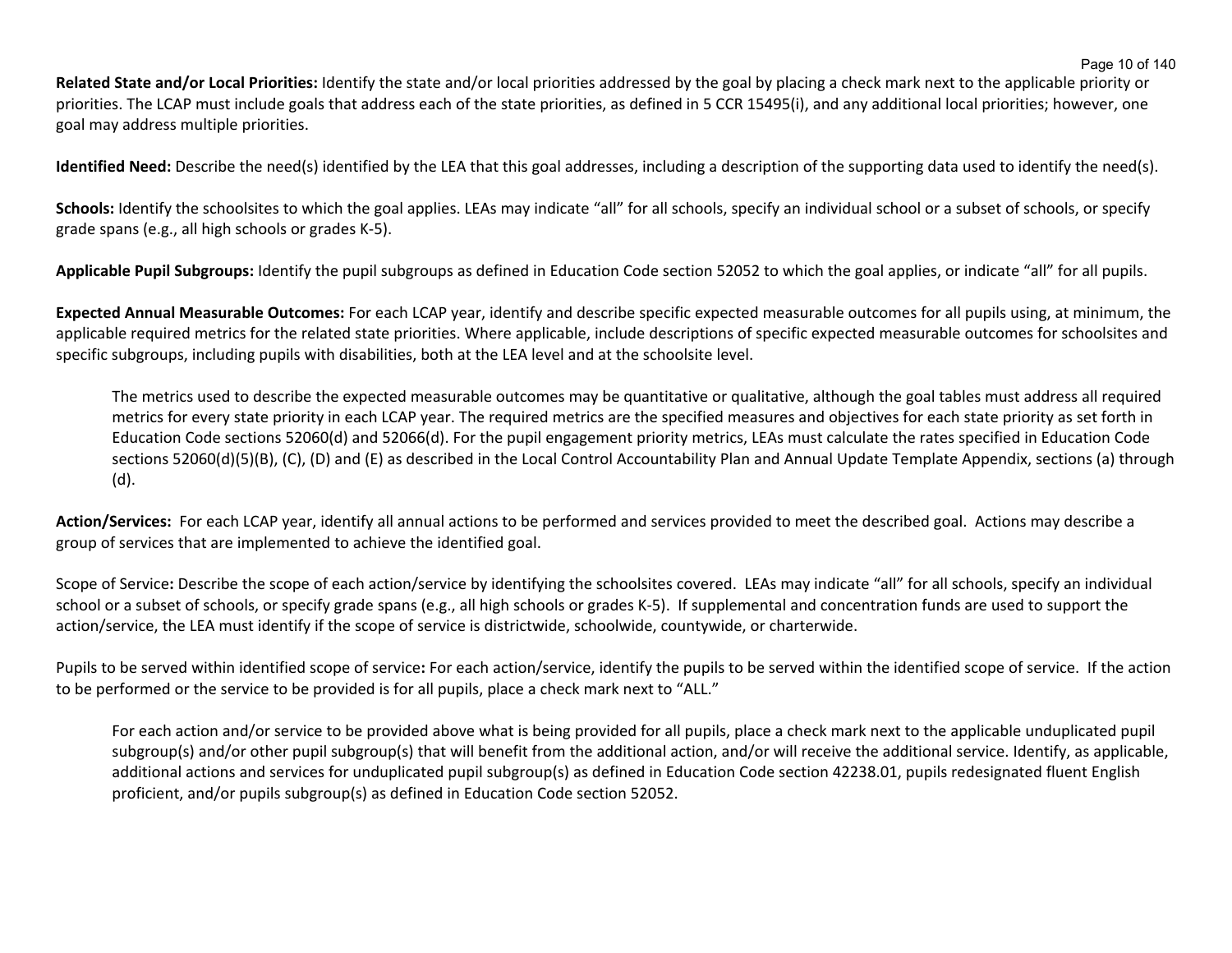**Budgeted Expenditures:** For each action/service, list and describe budgeted expenditures for each school year to implement these actions, including where those expenditures can be found in the LEA's budget. The LEA must reference all fund sources for each proposed expenditure. Expenditures must be classified using the California School Accounting Manual as required by Education Code sections 52061, 52067, and 47606.5.

# **Guiding Questions:**

- 1) What are the LEA's goal(s) to address state priorities related to "Conditions of Learning"?
- 2) What are the LEA's goal(s) to address state priorities related to "Pupil Outcomes"?
- 3) What are the LEA's goal(s) to address state priorities related to parent and pupil "Engagement" (e.g., parent involvement, pupil engagement, and school climate)?
- 4) What are the LEA's goal(s) to address any locally-identified priorities?
- 5) How have the unique needs of individual schoolsites been evaluated to inform the development of meaningful district and/or individual schoolsite goals (e.g., input from site level advisory groups, staff, parents, community, pupils; review of school level plans; in-depth school level data analysis, etc.)?
- 6) What are the unique goals for unduplicated pupils as defined in Education Code sections 42238.01 and subgroups as defined in section 52052 that are different from the LEA's goals for all pupils?
- 7) What are the specific expected measurable outcomes associated with each of the goals annually and over the term of the LCAP?
- 8) What information (e.g., quantitative and qualitative data/metrics) was considered/reviewed to develop goals to address each state or local priority?
- 9) What information was considered/reviewed for individual schoolsites?
- 10) What information was considered/reviewed for subgroups identified in Education Code section 52052?
- 11) What actions/services will be provided to all pupils, to subgroups of pupils identified pursuant to Education Code section 52052, to specific schoolsites, to English learners, to low-income pupils, and/or to foster youth to achieve goals identified in the LCAP?
- 12) How do these actions/services link to identified goals and expected measurable outcomes?
- 13) What expenditures support changes to actions/services as a result of the goal identified? Where can these expenditures be found in the LEA's budget?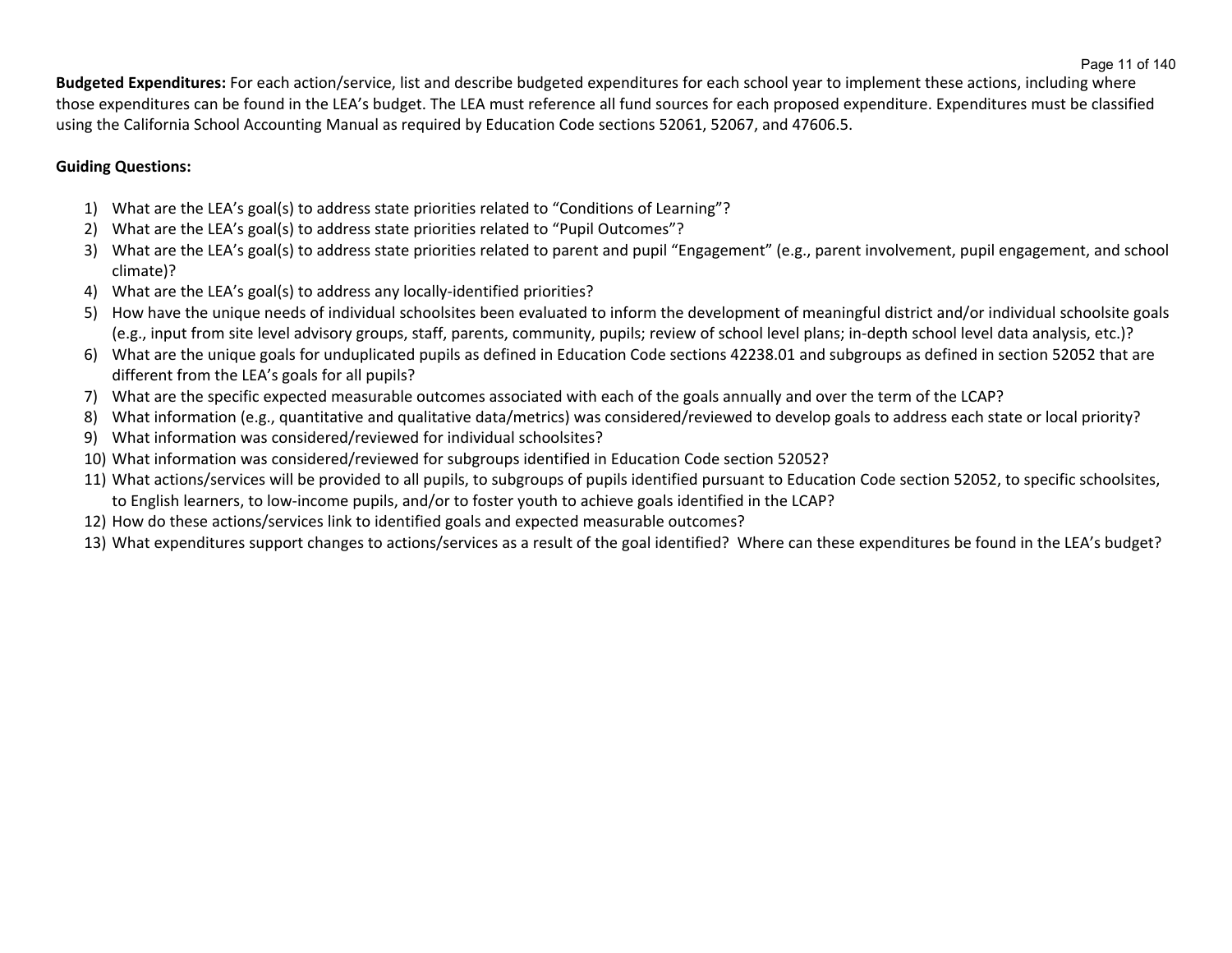|                         | Goal 1 A<br>100% of the WUSD teachers will be highly qualified with EL certification to improve instruction and ensure<br>rigorous implementation of state standards. |                     |                                                                                                                                                              |                                       | Related State and/or Local Priorities:<br>1 <u>X</u> 2 <u>X</u> 3 _ 4 <u>X</u> 5 _ 6 _ 7 <u>X</u> 8 <u>X</u> |
|-------------------------|-----------------------------------------------------------------------------------------------------------------------------------------------------------------------|---------------------|--------------------------------------------------------------------------------------------------------------------------------------------------------------|---------------------------------------|--------------------------------------------------------------------------------------------------------------|
| GOAL 1:                 |                                                                                                                                                                       |                     |                                                                                                                                                              |                                       | COE only: $9 - 10$                                                                                           |
|                         |                                                                                                                                                                       |                     |                                                                                                                                                              |                                       | Local: Specify District Goal 2, LEAP<br>Goal 3, SPSA Goal 3                                                  |
|                         | Identified Need: in order to increase academic achievement, WUSD will hire, retain and support 100% highly qualified teachers by:                                     |                     |                                                                                                                                                              |                                       |                                                                                                              |
|                         | NEED:<br>100% of WUSD teachers need to be highly qualified.                                                                                                           |                     |                                                                                                                                                              |                                       |                                                                                                              |
|                         | METRIC:<br>District Personnel audit.<br>HQT rate.<br>Rate of teacher assignment and misassignment                                                                     |                     |                                                                                                                                                              |                                       |                                                                                                              |
| Goal Applies to:        | Schools: All schools                                                                                                                                                  |                     |                                                                                                                                                              |                                       |                                                                                                              |
|                         | Applicable Pupil<br>All students<br>!Subgroups:                                                                                                                       |                     |                                                                                                                                                              |                                       |                                                                                                              |
|                         |                                                                                                                                                                       |                     | LCAP Year 1: 2015-2016                                                                                                                                       |                                       |                                                                                                              |
| Measurable<br>Outcomes: | Expected Annual WUSD will increase the percentage of highly qualified teachers by 1% annually (to 99%)                                                                |                     |                                                                                                                                                              |                                       |                                                                                                              |
|                         | Actions/Services                                                                                                                                                      | Scope of<br>Service | Pupils to be served within<br>identified scope of<br>service                                                                                                 |                                       | <b>Budgeted</b><br>Expenditures                                                                              |
|                         | 1. Hiring Highly Qualified teachers thorough attendance<br>at Job Fairs and Edjoin postings                                                                           | Districtwid<br>e    | $X$ All<br>OR:<br>Low Income pupils<br><b>English Learners</b><br>Foster Youth<br>Redesignated fluent<br>English proficient<br>Other Subgroups:<br>(Specify) | LCFF Supplemental & Concentration 830 | 5000-5999: Services And Other Operating Expenditures                                                         |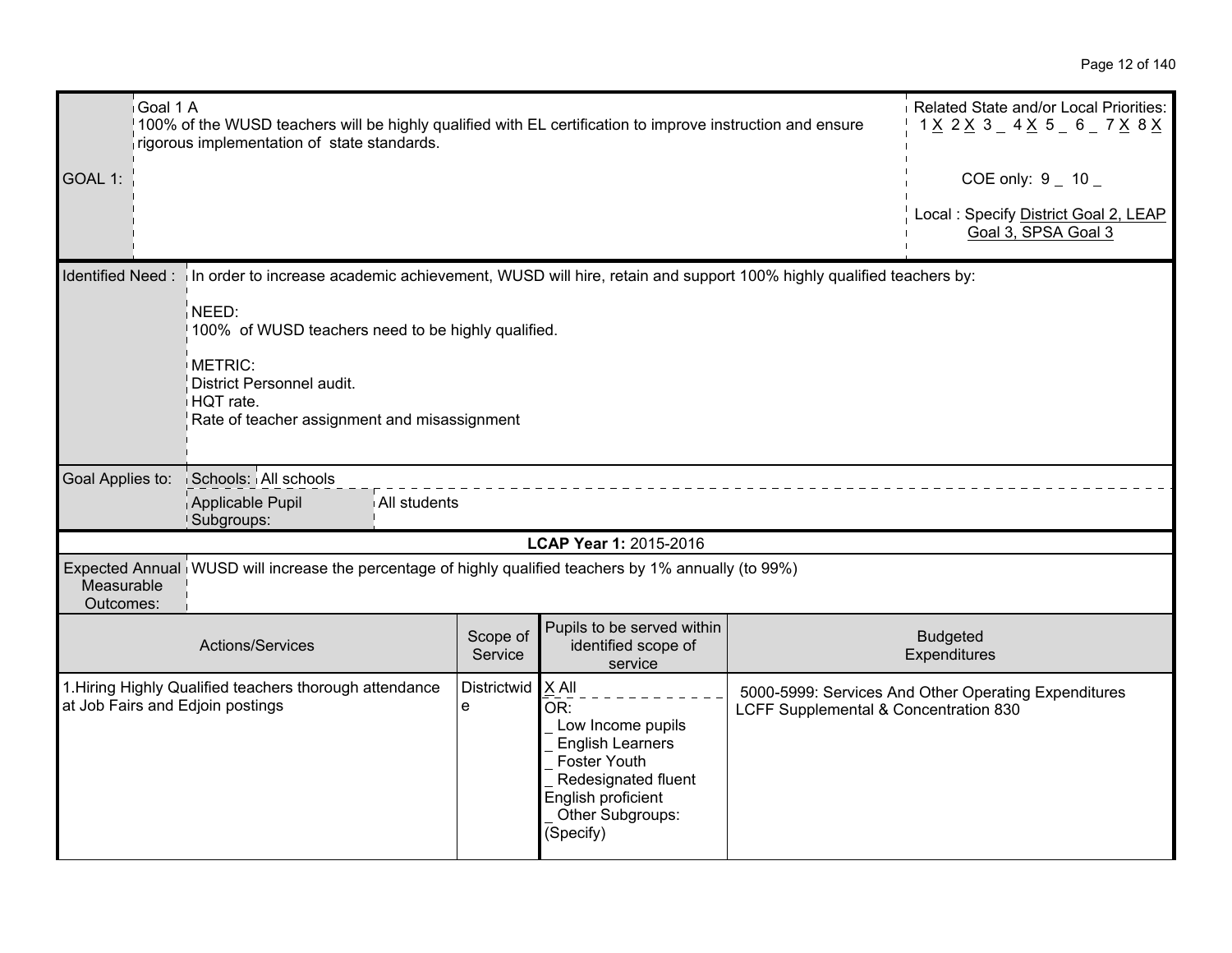| 2. Providing BTSA for beginning teachers                                                                                          | Districtwid<br>e    | $\mathsf{X}$ All<br>OR:<br>Low Income pupils<br><b>English Learners</b><br>Foster Youth<br>Redesignated fluent<br>English proficient<br>Other Subgroups:<br>(Specify) | 1000-1999: Certificated Personnel Salaries Title II 48,502                                    |
|-----------------------------------------------------------------------------------------------------------------------------------|---------------------|-----------------------------------------------------------------------------------------------------------------------------------------------------------------------|-----------------------------------------------------------------------------------------------|
|                                                                                                                                   |                     | LCAP Year 2: 2016-2017                                                                                                                                                |                                                                                               |
| Expected Annual WUSD will increase the percentage of highly qualified teachers by 1% annually (to 99%)<br>Measurable<br>Outcomes: |                     |                                                                                                                                                                       |                                                                                               |
| Actions/Services                                                                                                                  | Scope of<br>Service | Pupils to be served within<br>identified scope of<br>service                                                                                                          | <b>Budgeted</b><br>Expenditures                                                               |
| 1. Hiring Highly Qualified teachers thorough attendance<br>at Job Fairs and Edjoin postings                                       | Districtwid<br>e    | $X$ All<br>OR:<br>Low Income pupils<br><b>English Learners</b><br>Foster Youth<br>Redesignated fluent<br>English proficient<br>Other Subgroups:<br>(Specify)          | 5000-5999: Services And Other Operating Expenditures<br>LCFF Supplemental & Concentration 830 |
| 2. Providing BTSA for beginning teachers                                                                                          | Districtwid<br>е    | $X$ All<br>OR:<br>Low Income pupils<br><b>English Learners</b><br>Foster Youth<br>Redesignated fluent<br>English proficient<br>Other Subgroups:<br>(Specify)          | 1000-1999: Certificated Personnel Salaries Title II 48,502                                    |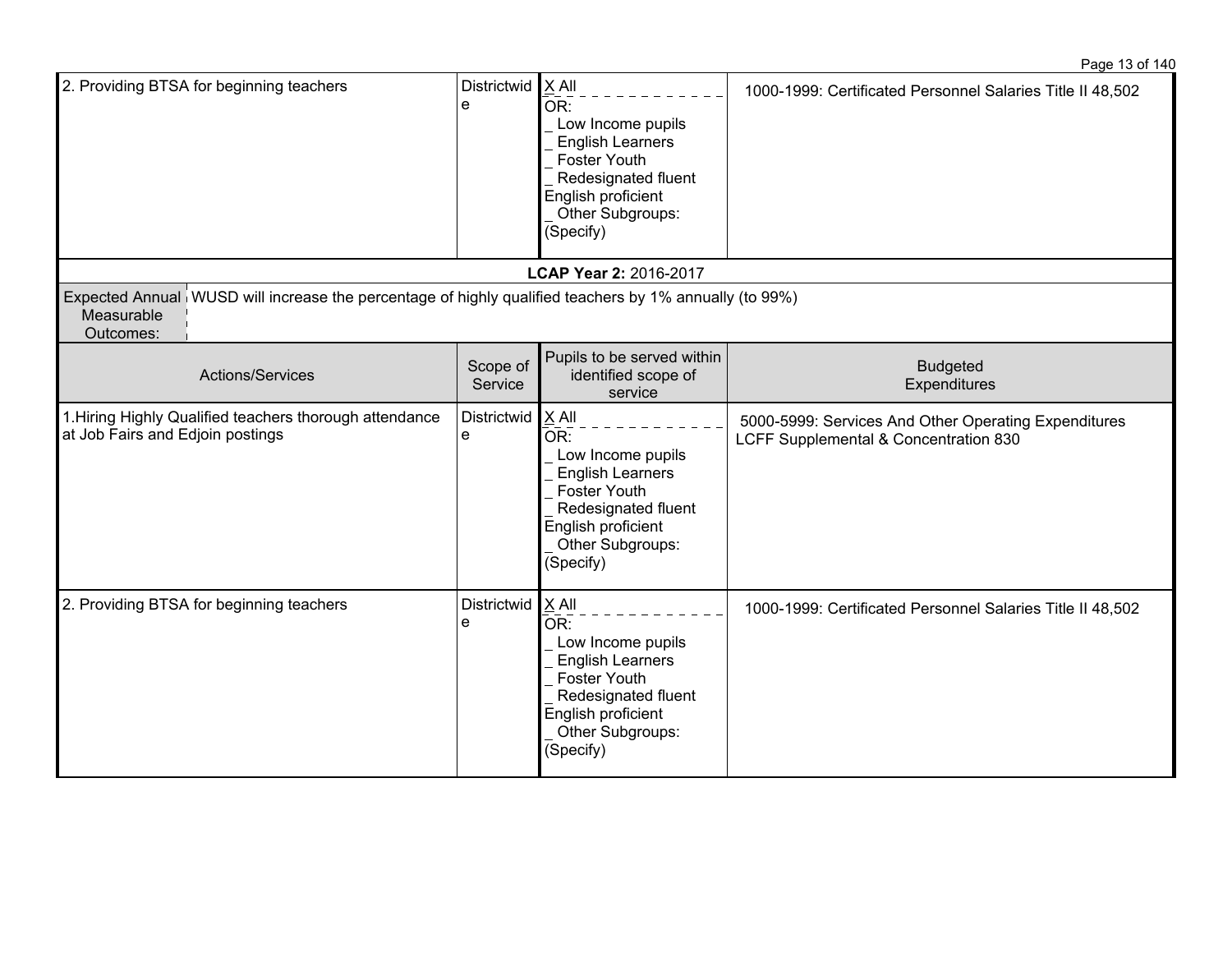Page 14 of 140

| <b>LCAP Year 3: 2017-2018</b>                                                                                                     |                          |                                                                                                                                                            |                                                                                               |  |
|-----------------------------------------------------------------------------------------------------------------------------------|--------------------------|------------------------------------------------------------------------------------------------------------------------------------------------------------|-----------------------------------------------------------------------------------------------|--|
| Expected Annual WUSD will increase the percentage of highly qualified teachers by 1% annually (to 99%)<br>Measurable<br>Outcomes: |                          |                                                                                                                                                            |                                                                                               |  |
| Actions/Services                                                                                                                  | Scope of<br>Service      | Pupils to be served within<br>identified scope of<br>service                                                                                               | <b>Budgeted</b><br>Expenditures                                                               |  |
| 1. Hiring Highly Qualified teachers thorough attendance<br>at Job Fairs and Edjoin postings                                       | Districtwid $X$ All<br>e | OR:<br>Low Income pupils<br><b>English Learners</b><br>Foster Youth<br>Redesignated fluent<br>English proficient<br>Other Subgroups:<br>(Specify)          | 5000-5999: Services And Other Operating Expenditures<br>LCFF Supplemental & Concentration 830 |  |
| 2. Providing BTSA for beginning teachers                                                                                          | Districtwid<br>е         | X All<br>OR:<br>Low Income pupils<br><b>English Learners</b><br>Foster Youth<br>Redesignated fluent<br>English proficient<br>Other Subgroups:<br>(Specify) | 1000-1999: Certificated Personnel Salaries Title II 48,502                                    |  |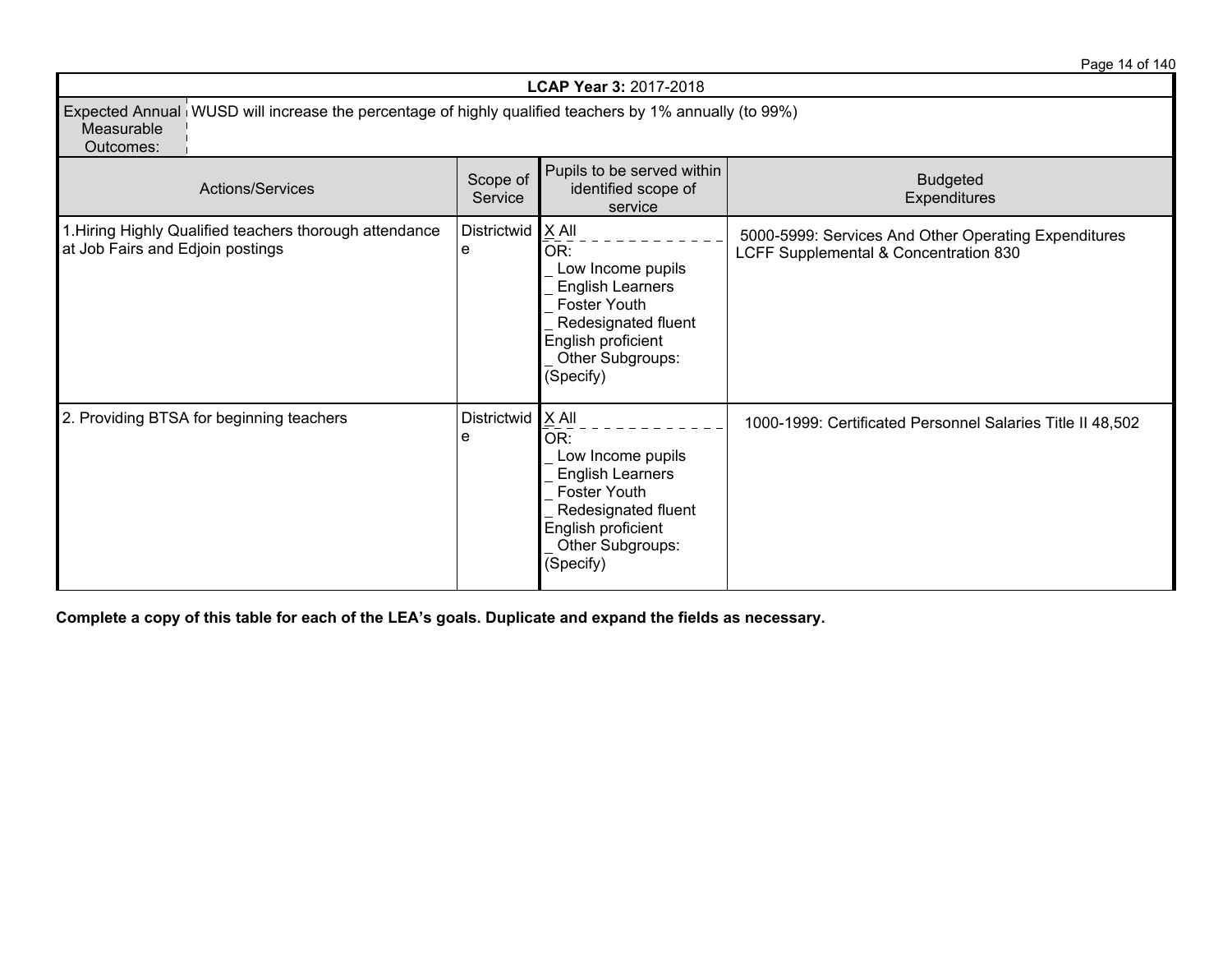| Goal 1B                 | 100% of WUSD students will have access to standards aligned textbooks and instructional materials.                                                                                                    |                     |                                                                                                                                                            | Related State and/or Local Priorities:<br>$1 \times 2 = 3 = 4 = 5 = 6 = 7 = 8 = 1$        |
|-------------------------|-------------------------------------------------------------------------------------------------------------------------------------------------------------------------------------------------------|---------------------|------------------------------------------------------------------------------------------------------------------------------------------------------------|-------------------------------------------------------------------------------------------|
|                         |                                                                                                                                                                                                       |                     |                                                                                                                                                            | COE only: $9 - 10 -$                                                                      |
| GOAL 2:                 |                                                                                                                                                                                                       |                     |                                                                                                                                                            | Local: Specify District Goal 2 & 5,<br>LEAP Goal 1, SPSA Goal 1, Title III<br>Plan Goal C |
| Identified Need: NEED:  | 100% of WUSD students have access to standards aligned textbooks and instructional materials.<br>METRIC:<br>Williams visit and WUSD audit of materials.<br>Student access to instructional materials. |                     |                                                                                                                                                            |                                                                                           |
| Goal Applies to:        | Schools: All schools<br>Applicable Pupil<br>All students<br>Subgroups:                                                                                                                                |                     |                                                                                                                                                            |                                                                                           |
|                         |                                                                                                                                                                                                       |                     | LCAP Year 1: 2015-2016                                                                                                                                     |                                                                                           |
| Measurable<br>Outcomes: | Expected Annual WUSD will continue to ensure that 100% of students have access to standards aligned textbooks and instructional materials.                                                            |                     |                                                                                                                                                            |                                                                                           |
|                         | Actions/Services                                                                                                                                                                                      | Scope of<br>Service | Pupils to be served within<br>identified scope of<br>service                                                                                               | <b>Budgeted</b><br>Expenditures                                                           |
|                         | 1. Purchasing standards aligned texts and instructional<br>materials as they become available                                                                                                         | Districtwid<br>e    | X All<br>OR:<br>Low Income pupils<br><b>English Learners</b><br>Foster Youth<br>Redesignated fluent<br>English proficient<br>Other Subgroups:<br>(Specify) | 4000-4999: Books And Supplies Lottery \$ 211,000                                          |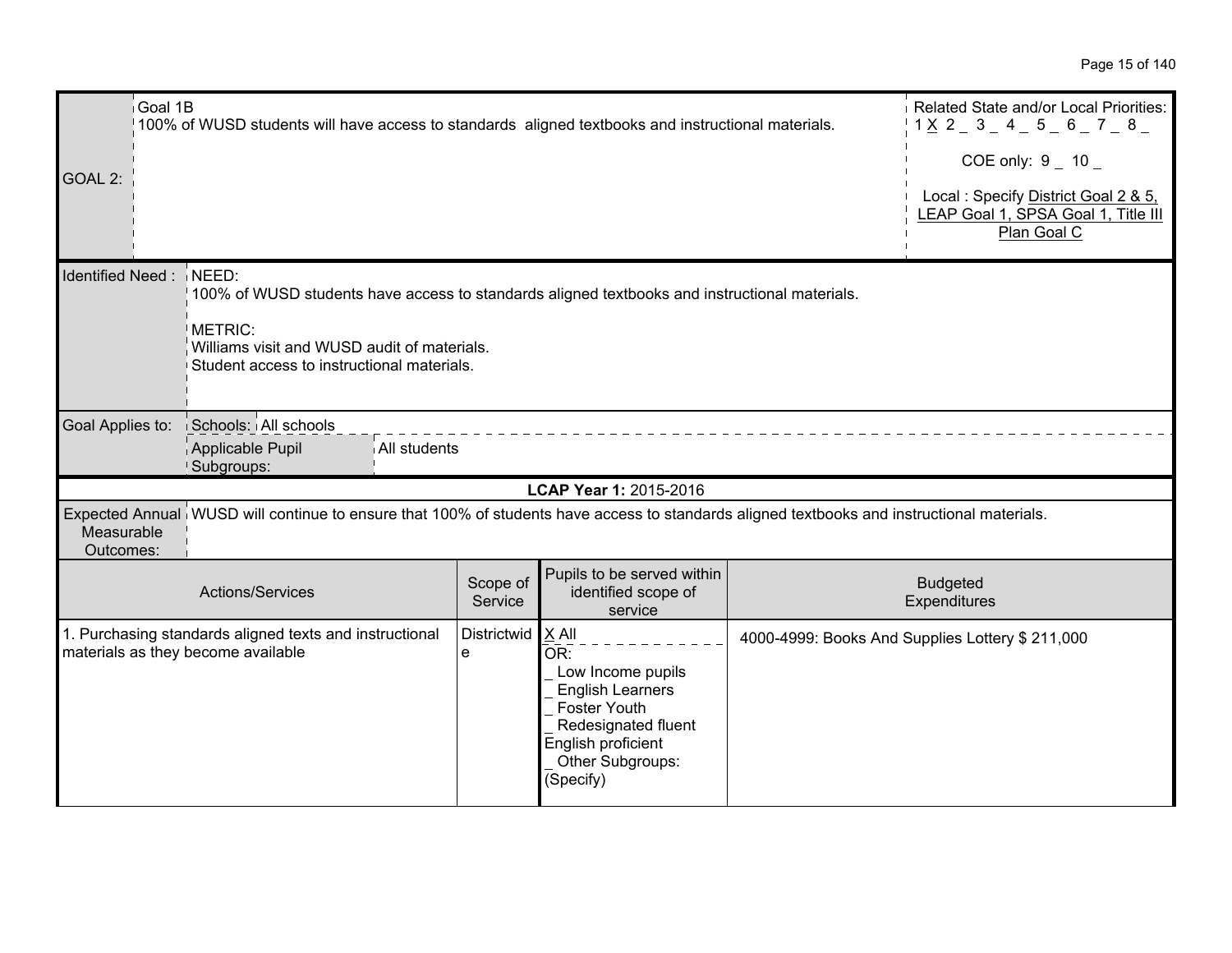Page 16 of 140

|                                                                                                                                                                       |                          | LCAP Year 2: 2016-2017                                                                                                                                       |                                                  |
|-----------------------------------------------------------------------------------------------------------------------------------------------------------------------|--------------------------|--------------------------------------------------------------------------------------------------------------------------------------------------------------|--------------------------------------------------|
| Expected Annual WUSD will continue to ensure that 100% of students have access to standards aligned textbooks and instructional materials.<br>Measurable<br>Outcomes: |                          |                                                                                                                                                              |                                                  |
| <b>Actions/Services</b>                                                                                                                                               | Scope of<br>Service      | Pupils to be served within<br>identified scope of<br>service                                                                                                 | <b>Budgeted</b><br>Expenditures                  |
| 1. Purchasing standards aligned texts and instructional<br>materials as they become available                                                                         | Districtwid   X All<br>e | OR:<br>Low Income pupils<br><b>English Learners</b><br>Foster Youth<br>Redesignated fluent<br>English proficient<br>Other Subgroups:<br>(Specify)            | 4000-4999: Books And Supplies Lottery \$ 211,000 |
|                                                                                                                                                                       |                          | LCAP Year 3: 2017-2018                                                                                                                                       |                                                  |
| Expected Annual WUSD will continue to ensure that 100% of students have access to standards aligned textbooks and instructional materials.<br>Measurable<br>Outcomes: |                          |                                                                                                                                                              |                                                  |
| Actions/Services                                                                                                                                                      | Scope of<br>Service      | Pupils to be served within<br>identified scope of<br>service                                                                                                 | <b>Budgeted</b><br>Expenditures                  |
| 1. Purchasing standards aligned texts and instructional<br>materials as they become available                                                                         | Districtwid<br>e         | $X$ All<br>OR:<br>Low Income pupils<br><b>English Learners</b><br>Foster Youth<br>Redesignated fluent<br>English proficient<br>Other Subgroups:<br>(Specify) | 4000-4999: Books And Supplies Lottery \$ 211,000 |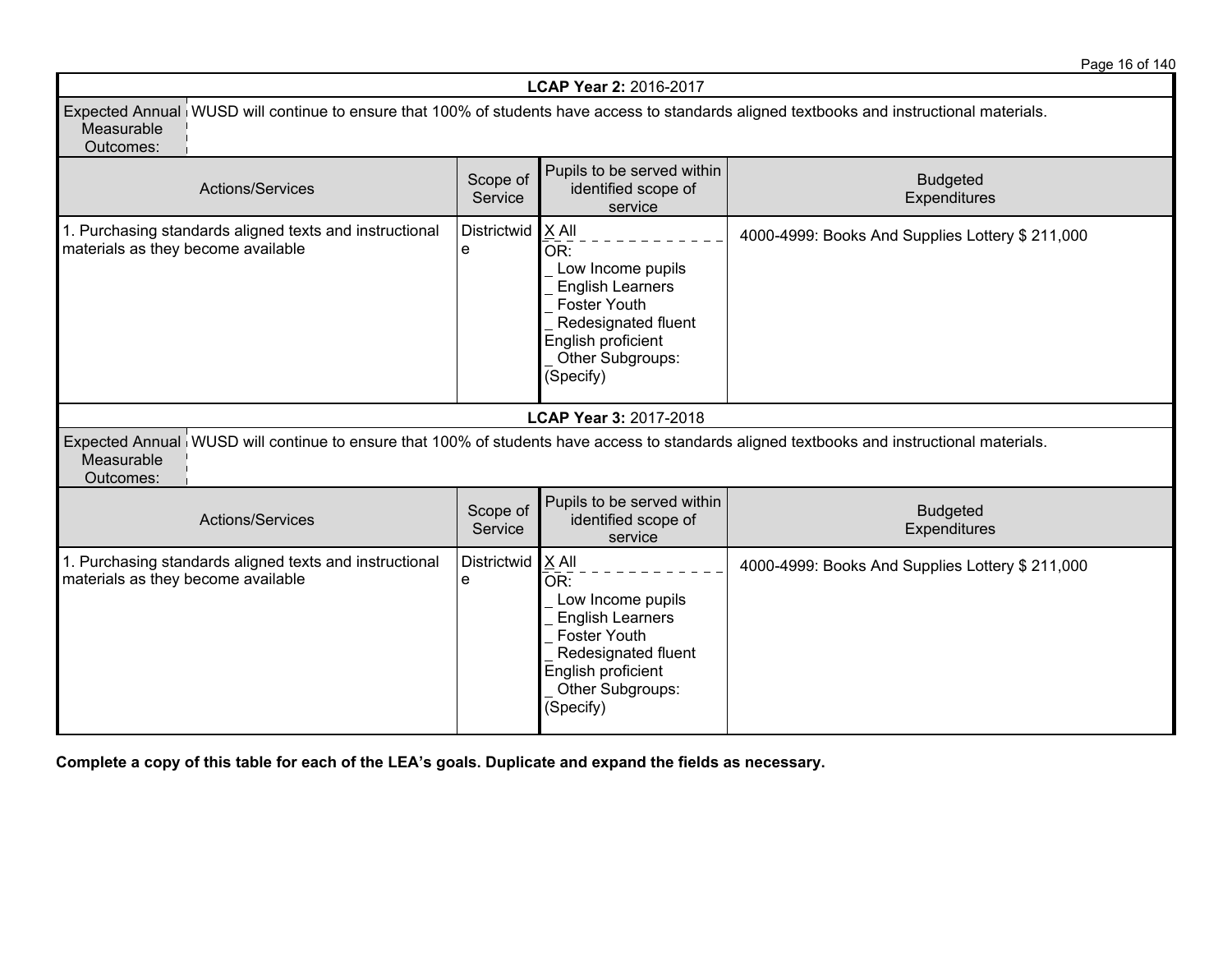| Goal 1C<br>GOAL 3:      | WUSD will conduct annual facilities inspections to ensure that all facilities are in good repair and maintained in<br>a manner that assures they are clean, safe, and functional.                                                                                   |                     |                                                                                                                                                            |                                        | Related State and/or Local Priorities:<br>$1 \times 2 = 3 = 4 = 5 = 6 = 7 = 8 = 1$<br>COE only: $9 - 10$<br>Local : Specify District Goal 3, LEAP<br>Goal 4, SPSA Goal 4 |
|-------------------------|---------------------------------------------------------------------------------------------------------------------------------------------------------------------------------------------------------------------------------------------------------------------|---------------------|------------------------------------------------------------------------------------------------------------------------------------------------------------|----------------------------------------|--------------------------------------------------------------------------------------------------------------------------------------------------------------------------|
| Identified Need: NEED:  | 100% WUSD sites will be maintained in good repair in order to ensure clean, safe and functional learning environment.<br>METRIC:<br>Williams facilities inspection report and WUSD evaluation instrument<br>(developed by the Office of Public School Construction) |                     |                                                                                                                                                            |                                        |                                                                                                                                                                          |
| Goal Applies to:        | Schools: All schools<br>All students<br>Applicable Pupil<br>Subgroups:                                                                                                                                                                                              |                     |                                                                                                                                                            |                                        |                                                                                                                                                                          |
|                         |                                                                                                                                                                                                                                                                     |                     | LCAP Year 1: 2015-2016                                                                                                                                     |                                        |                                                                                                                                                                          |
| Measurable<br>Outcomes: | Expected Annual WUSD will ensure that 100% of district facilities are in good or exemplary repair                                                                                                                                                                   |                     |                                                                                                                                                            |                                        |                                                                                                                                                                          |
|                         | Actions/Services                                                                                                                                                                                                                                                    | Scope of<br>Service | Pupils to be served within<br>identified scope of<br>service                                                                                               |                                        | <b>Budgeted</b><br>Expenditures                                                                                                                                          |
|                         | 1. Maintaining levels of service to all sites                                                                                                                                                                                                                       | All<br>schools      | X All<br>OR:<br>Low Income pupils<br><b>English Learners</b><br>Foster Youth<br>Redesignated fluent<br>English proficient<br>Other Subgroups:<br>(Specify) |                                        | 0000: Unrestricted Routine Maintenance Fund \$911,694                                                                                                                    |
|                         | 2. Conducting annual facilities inspection                                                                                                                                                                                                                          | All<br>schools      | X All<br>OR:<br>Low Income pupils<br><b>English Learners</b><br>Foster Youth                                                                               | Conducted by Distroct staff--No cost 0 |                                                                                                                                                                          |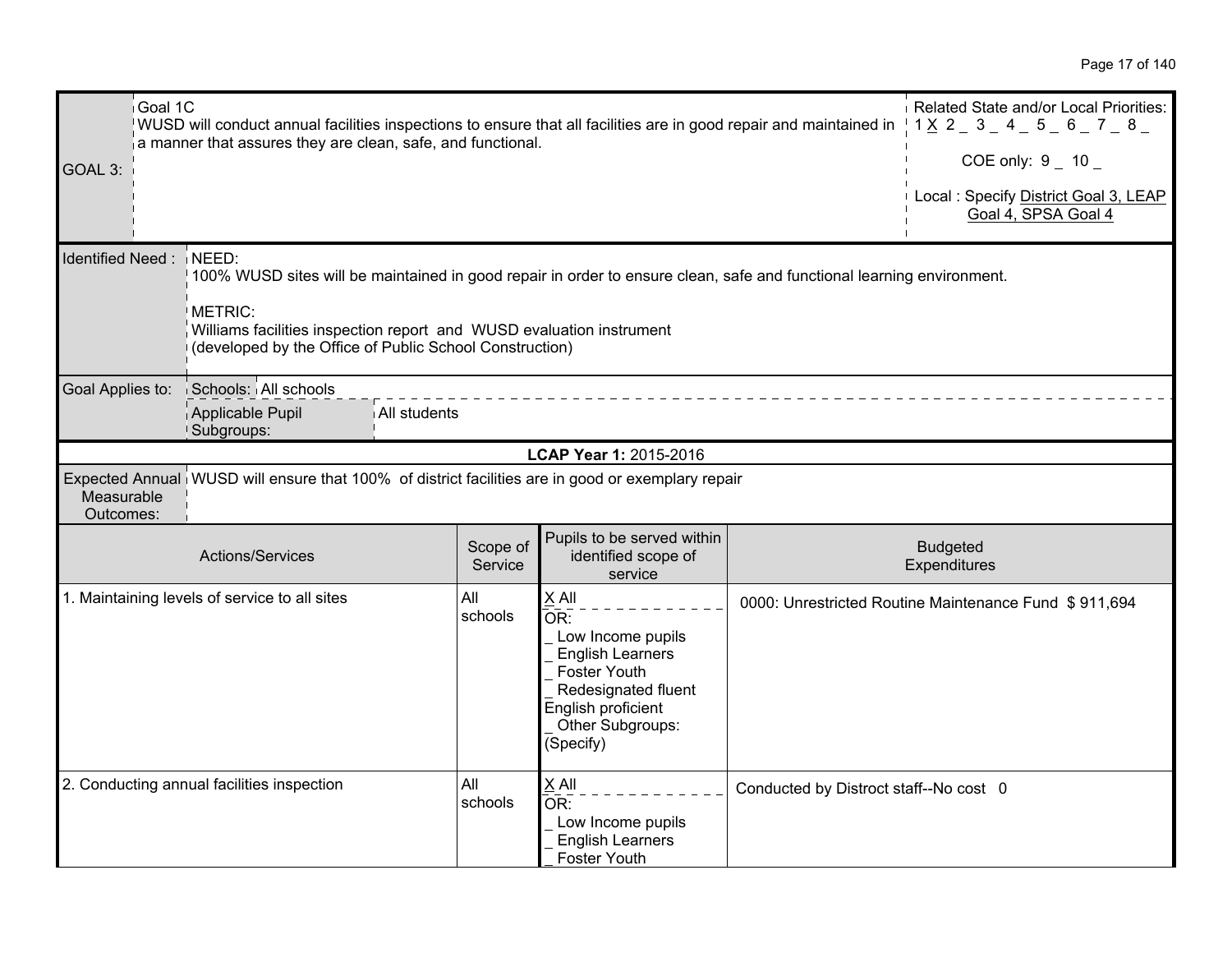|                                                                                                                              |                     |                                                                                                                                                                          | Page 18 of 140                                        |
|------------------------------------------------------------------------------------------------------------------------------|---------------------|--------------------------------------------------------------------------------------------------------------------------------------------------------------------------|-------------------------------------------------------|
|                                                                                                                              |                     | Redesignated fluent<br>English proficient<br>Other Subgroups:<br>(Specify)                                                                                               |                                                       |
| 3. Provide a safe, clean environment for learning. All<br>facilities and grounds will be maintained in good repair.          | All<br>schools      | $X$ All<br>OR:<br>Low Income pupils<br><b>English Learners</b><br>Foster Youth<br>Redesignated fluent<br>English proficient<br>Other Subgroups:<br>(Specify)             | 0000: Unrestricted LCFF Base 2,333,280                |
|                                                                                                                              |                     | LCAP Year 2: 2016-2017                                                                                                                                                   |                                                       |
| Expected Annual WUSD will ensure that 100% of district facilities are in good or exemplary repair<br>Measurable<br>Outcomes: |                     |                                                                                                                                                                          |                                                       |
| Actions/Services                                                                                                             | Scope of<br>Service | Pupils to be served within<br>identified scope of<br>service                                                                                                             | <b>Budgeted</b><br>Expenditures                       |
| 1. Maintaining levels of service to all sites                                                                                | All<br>schools      | $X$ All<br>OR:<br>Low Income pupils<br><b>English Learners</b><br>Foster Youth<br>Redesignated fluent<br>English proficient<br>Other Subgroups:<br>(Specify)             | 0000: Unrestricted Routine Maintenance Fund \$911,694 |
| 2. Conducting annual facilities inspection                                                                                   | All<br>schools      | $\underline{X}$ All<br>OR:<br>Low Income pupils<br><b>English Learners</b><br>Foster Youth<br>Redesignated fluent<br>English proficient<br>Other Subgroups:<br>(Specify) | Conducted by District staff--no cost 0                |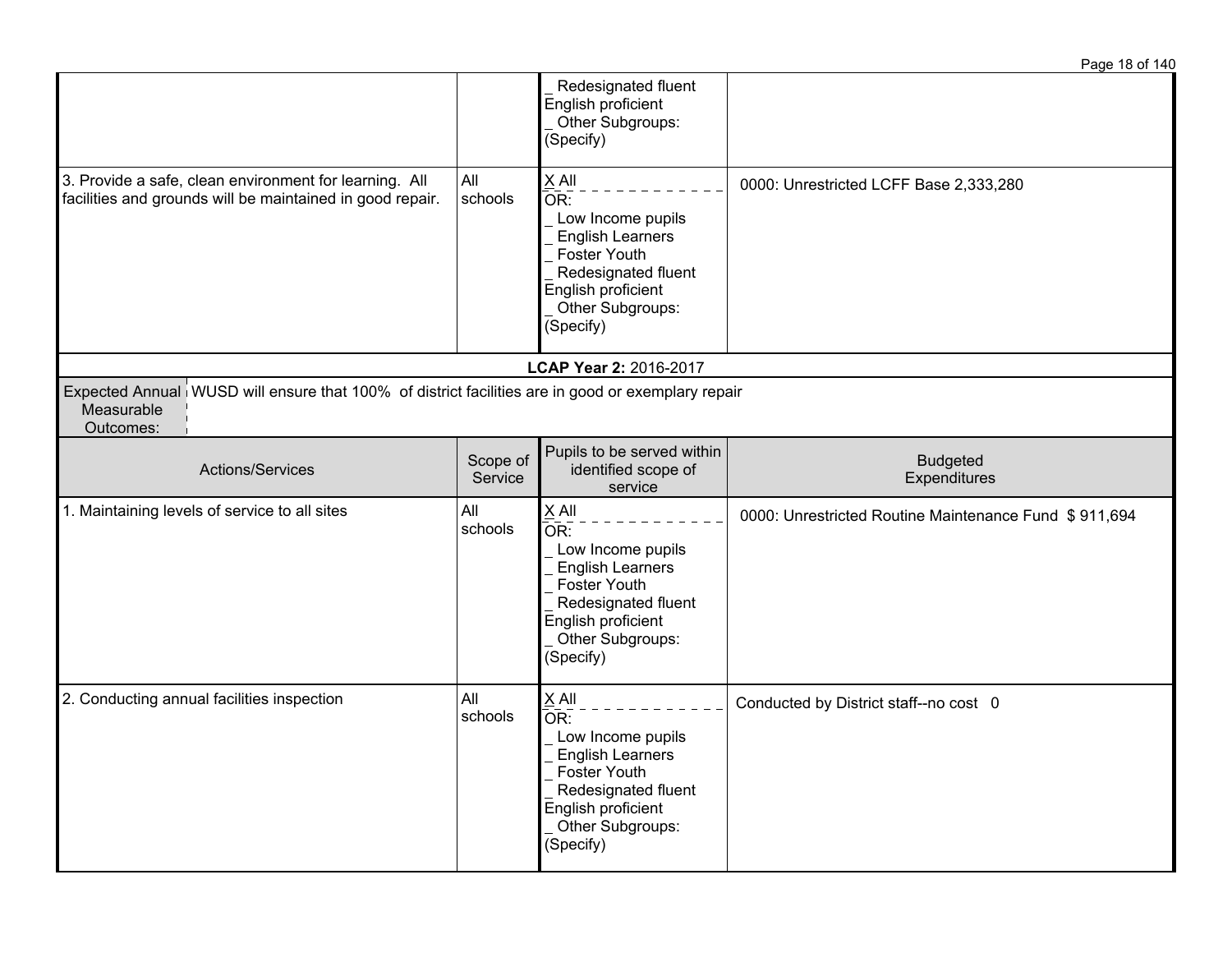| 3. Provide a safe, clean environment for learning. All<br>facilities and grounds will be maintained in good repair. |                                                                                                                     | All<br>schools      | X All<br>OR:<br>Low Income pupils<br><b>English Learners</b><br>Foster Youth<br>Redesignated fluent<br>English proficient<br>Other Subgroups:<br>(Specify)                        | 0000: Unrestricted LCFF Base 2,333,280                |
|---------------------------------------------------------------------------------------------------------------------|---------------------------------------------------------------------------------------------------------------------|---------------------|-----------------------------------------------------------------------------------------------------------------------------------------------------------------------------------|-------------------------------------------------------|
|                                                                                                                     |                                                                                                                     |                     | LCAP Year 3: 2017-2018                                                                                                                                                            |                                                       |
| Measurable<br>Outcomes:                                                                                             | Expected Annual WUSD will ensure that 100% of district facilities are in good or exemplary repair                   |                     |                                                                                                                                                                                   |                                                       |
|                                                                                                                     | Actions/Services                                                                                                    | Scope of<br>Service | Pupils to be served within<br>identified scope of<br>service                                                                                                                      | <b>Budgeted</b><br>Expenditures                       |
|                                                                                                                     | 1. Maintaining levels of service to all sites                                                                       | All<br>schools      | X All<br>$\overline{\mathsf{OR}}$ :<br>Low Income pupils<br><b>English Learners</b><br>Foster Youth<br>Redesignated fluent<br>English proficient<br>Other Subgroups:<br>(Specify) | 0000: Unrestricted Routine Maintenance Fund \$911,694 |
|                                                                                                                     | 2. Conducting annual facilities inspection                                                                          | All<br>schools      | $X$ All<br>OR:<br>Low Income pupils<br><b>English Learners</b><br><b>Foster Youth</b><br>Redesignated fluent<br>English proficient<br>Other Subgroups:<br>(Specify)               | Conducted by District staff--no cost 0                |
|                                                                                                                     | 3. Provide a safe, clean environment for learning. All<br>facilities and grounds will be maintained in good repair. | All<br>schools      | X All<br>$\bar{\mathsf{OR}}$ :<br>Low Income pupils<br><b>English Learners</b><br><b>Foster Youth</b>                                                                             | 0000: Unrestricted LCFF Base 2,333,280                |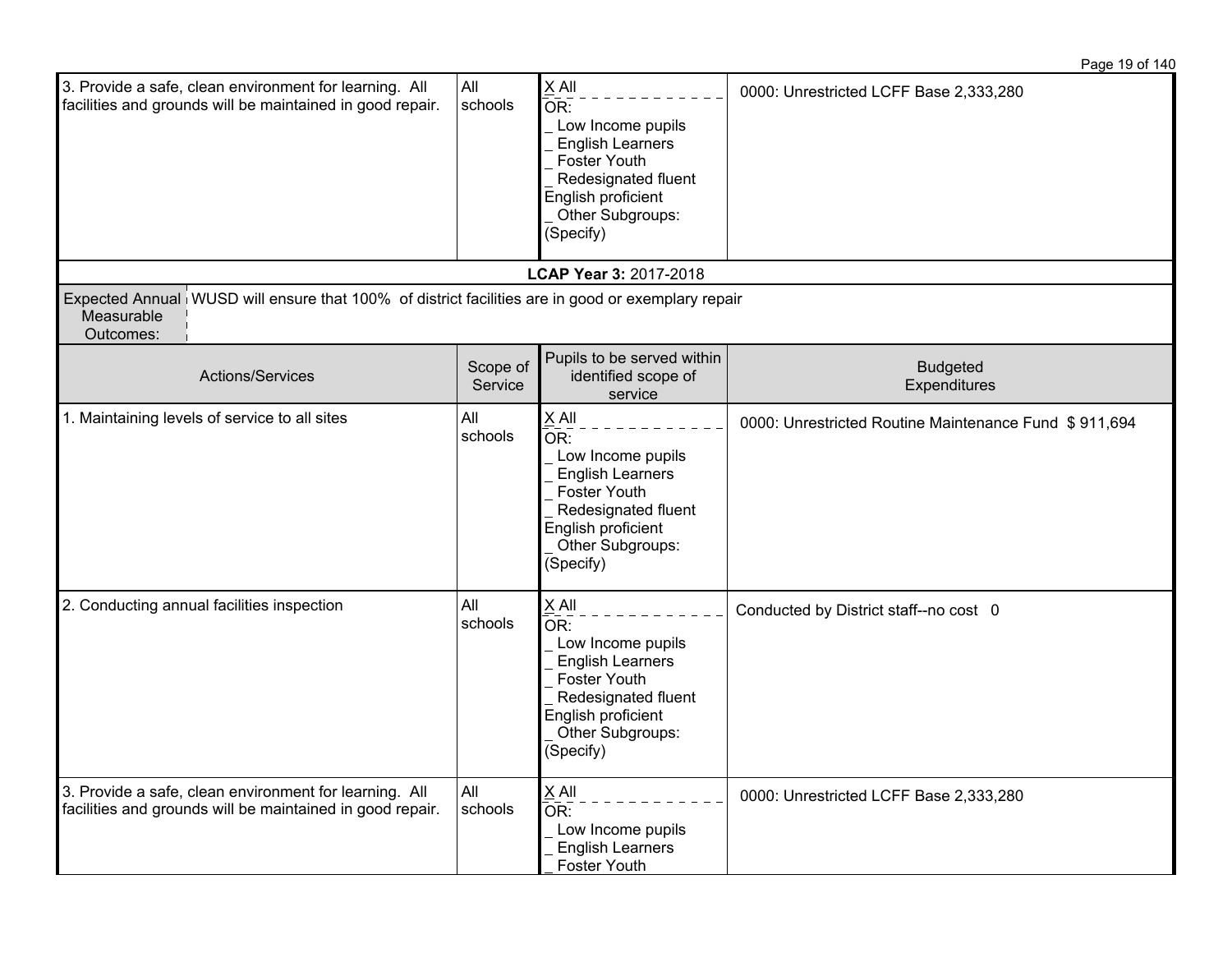|                                                                            | Page 20 of 140 |
|----------------------------------------------------------------------------|----------------|
| Redesignated fluent<br>English proficient<br>Other Subgroups:<br>(Specify) |                |
|                                                                            |                |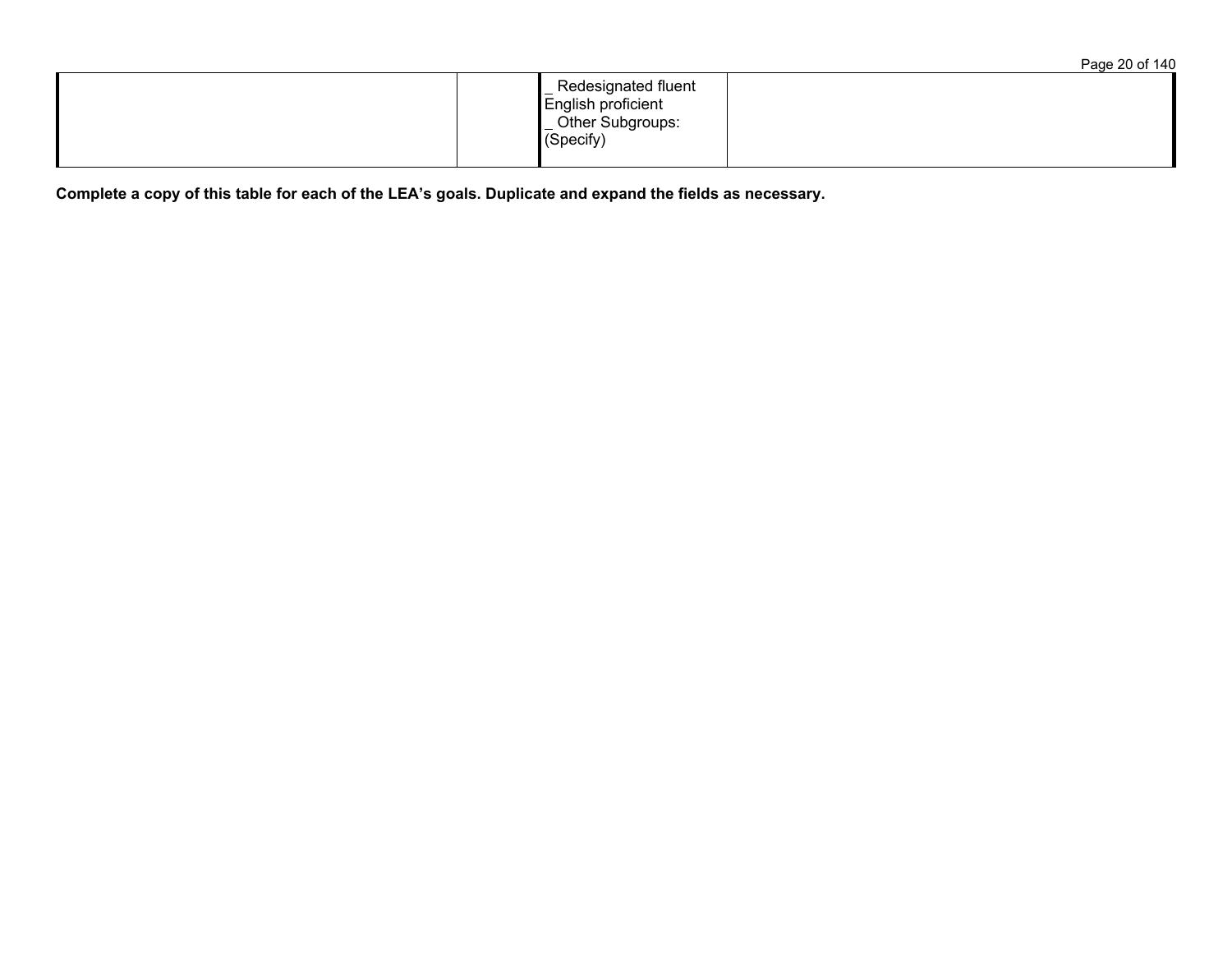| i Goal 2<br>GOAL 4:      | The new ELA, Math, and ELD State Standards will be fully implemented by all teachers in order to ensure that $1 - 2 \times 3 - 4 \times 5 - 6 - 7 \times 8 - 1$<br>students are college and/or career ready.                             |                     |                                                                                                                                                            |             | Related State and/or Local Priorities:<br>COE only: $9 - 10$<br>Local: Specify District Goal 2 & 5,<br><b>EAP Goal 1 &amp; 5, Tittle III Plan Goal</b><br>C, WASC recommendation |
|--------------------------|------------------------------------------------------------------------------------------------------------------------------------------------------------------------------------------------------------------------------------------|---------------------|------------------------------------------------------------------------------------------------------------------------------------------------------------|-------------|----------------------------------------------------------------------------------------------------------------------------------------------------------------------------------|
| Identified Need: NEED:   | WUSD will ensure that 100% of teachers will fully implement the new state standards in ELA and Math<br>METRIC:<br>District expectation and focus; district and site administrator monitoring<br>Walk through data                        |                     |                                                                                                                                                            |             |                                                                                                                                                                                  |
| Goal Applies to:         | Schools: All schools<br>Applicable Pupil<br>All students<br>Subgroups:                                                                                                                                                                   |                     |                                                                                                                                                            |             |                                                                                                                                                                                  |
|                          |                                                                                                                                                                                                                                          |                     | LCAP Year 1: 2015-2016                                                                                                                                     |             |                                                                                                                                                                                  |
| Measurable<br>Outcomes:  | Expected Annual 100% of WUSD teachers will continue to fully implement English Language Arts, Math, and ELD standards as measured by District<br>expectation and focus; district and site administrator monitoring and Walk through data |                     |                                                                                                                                                            |             |                                                                                                                                                                                  |
|                          | Actions/Services                                                                                                                                                                                                                         | Scope of<br>Service | Pupils to be served within<br>identified scope of<br>service                                                                                               |             | <b>Budgeted</b><br>Expenditures                                                                                                                                                  |
|                          | 1. Purchasing supplemental instructional texts/materials                                                                                                                                                                                 | Districtwid<br>e    | X All<br>OR:<br>Low Income pupils<br><b>English Learners</b><br>Foster Youth<br>Redesignated fluent<br>English proficient<br>Other Subgroups:<br>(Specify) | See Goal 1B |                                                                                                                                                                                  |
| 2. Increasing technology |                                                                                                                                                                                                                                          | Districtwid<br>e    | X All<br>OR:<br>Low Income pupils                                                                                                                          |             | 4000-4999: Books And Supplies Title I \$204,000                                                                                                                                  |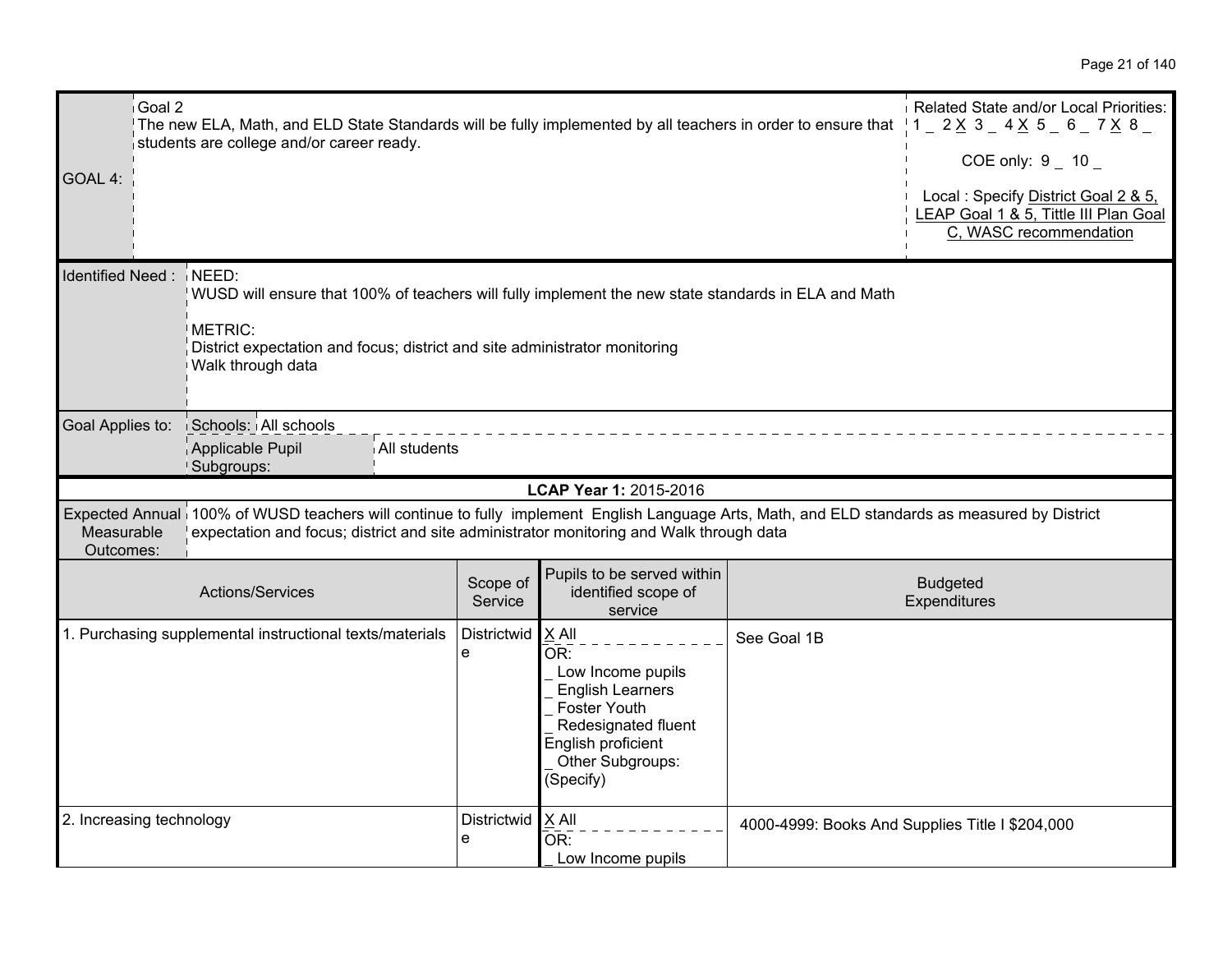|                                                                                                                                                       |                         |                                                                                                                                                                   | Page 22 of 140                                                                                                |
|-------------------------------------------------------------------------------------------------------------------------------------------------------|-------------------------|-------------------------------------------------------------------------------------------------------------------------------------------------------------------|---------------------------------------------------------------------------------------------------------------|
|                                                                                                                                                       |                         | <b>English Learners</b><br><b>Foster Youth</b><br>Redesignated fluent<br>English proficient<br>Other Subgroups:<br>(Specify)                                      |                                                                                                               |
| 3. Providing professional development                                                                                                                 | Districtwid<br>e        | $X$ All<br>OR:                                                                                                                                                    | Staff Development 5800: Professional/Consulting Services<br>And Operating Expenditures Title II 132,700       |
|                                                                                                                                                       |                         | Low Income pupils<br><b>English Learners</b><br>Foster Youth                                                                                                      | 5800: Professional/Consulting Services And Operating<br>Expenditures Title I 6,100                            |
|                                                                                                                                                       |                         | Redesignated fluent<br>English proficient<br>Other Subgroups:<br>(Specify)                                                                                        | 5800: Professional/Consulting Services And Operating<br>Expenditures LCFF Supplemental & Concentration 31,500 |
| 4. Lead teacher or department heads stipends for<br>diaggregation of data, progress monitoring on new<br>standard implementation and student progress | Districtwid<br>e        | X All<br>OR:<br>Low Income pupils<br><b>English Learners</b><br><b>Foster Youth</b><br>Redesignated fluent<br>English proficient<br>Other Subgroups:<br>(Specify) | 1000-1999: Certificated Personnel Salaries LCFF<br>Supplemental & Concentration \$31,300                      |
| 5. Classroom technology support                                                                                                                       | <b>Districtwid</b><br>e | X All<br>OR:<br>Low Income pupils<br><b>English Learners</b><br><b>Foster Youth</b><br>Redesignated fluent<br>English proficient<br>Other Subgroups:<br>(Specify) | 0000: Unrestricted LCFF Supplemental & Concentration<br>130,459                                               |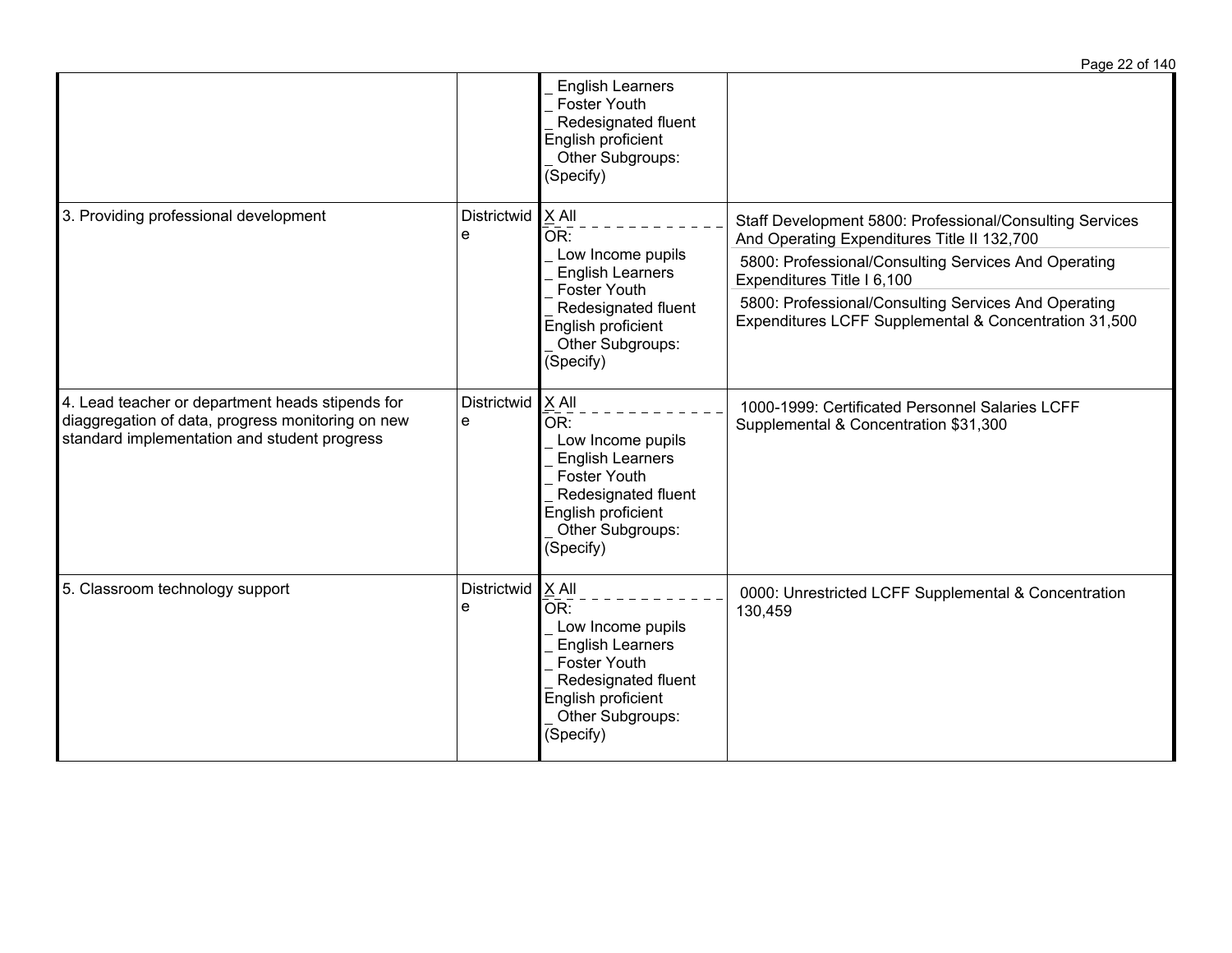Page 23 of 140

| LCAP Year 2: 2016-2017                                                                                                                                |                                                                                                                    |                                                                                                                                                                     |                                                                                                                                                                                                                                                       |  |  |  |
|-------------------------------------------------------------------------------------------------------------------------------------------------------|--------------------------------------------------------------------------------------------------------------------|---------------------------------------------------------------------------------------------------------------------------------------------------------------------|-------------------------------------------------------------------------------------------------------------------------------------------------------------------------------------------------------------------------------------------------------|--|--|--|
| Measurable<br>Outcomes:                                                                                                                               | Expected Annual 100% of WUSD teachers will continue fully implement English Language Arts, Math, and ELD standards |                                                                                                                                                                     |                                                                                                                                                                                                                                                       |  |  |  |
| Actions/Services                                                                                                                                      | Scope of<br>Service                                                                                                | Pupils to be served within<br>identified scope of<br>service                                                                                                        | <b>Budgeted</b><br>Expenditures                                                                                                                                                                                                                       |  |  |  |
| 1. Purchasing supplemental instructional texts/materials                                                                                              | Districtwid<br>е                                                                                                   | $X$ All<br>OR:<br>Low Income pupils<br><b>English Learners</b><br>Foster Youth<br>Redesignated fluent<br>English proficient<br>Other Subgroups:<br>(Specify)        | See Goal 1B                                                                                                                                                                                                                                           |  |  |  |
| 2. Increasing technology                                                                                                                              | Districtwid<br>e                                                                                                   | $X$ All<br>−−−<br>OR:<br>Low Income pupils<br><b>English Learners</b><br>Foster Youth<br>Redesignated fluent<br>English proficient<br>Other Subgroups:<br>(Specify) | 4000-4999: Books And Supplies Title I \$204,000                                                                                                                                                                                                       |  |  |  |
| 3. Providing professional development                                                                                                                 | Districtwid<br>e                                                                                                   | $X$ All<br>OR:<br>Low Income pupils<br><b>English Learners</b><br>Foster Youth<br>Redesignated fluent                                                               | Staff Development 5800: Professional/Consulting Services<br>And Operating Expenditures Title II 132,700<br>5800: Professional/Consulting Services And Operating<br>Expenditures Title I 6,100<br>5800: Professional/Consulting Services And Operating |  |  |  |
|                                                                                                                                                       |                                                                                                                    | English proficient<br>Other Subgroups:<br>(Specify)                                                                                                                 | Expenditures LCFF Supplemental & Concentration 31,500                                                                                                                                                                                                 |  |  |  |
| 4. Lead teacher or department heads stipends for<br>diaggregation of data, progress monitoring on new<br>standard implementation and student progress | Districtwid<br>e                                                                                                   | $X$ All<br>OR:<br>Low Income pupils<br><b>English Learners</b><br>Foster Youth                                                                                      | 1000-1999: Certificated Personnel Salaries LCFF<br>Supplemental & Concentration \$31,300                                                                                                                                                              |  |  |  |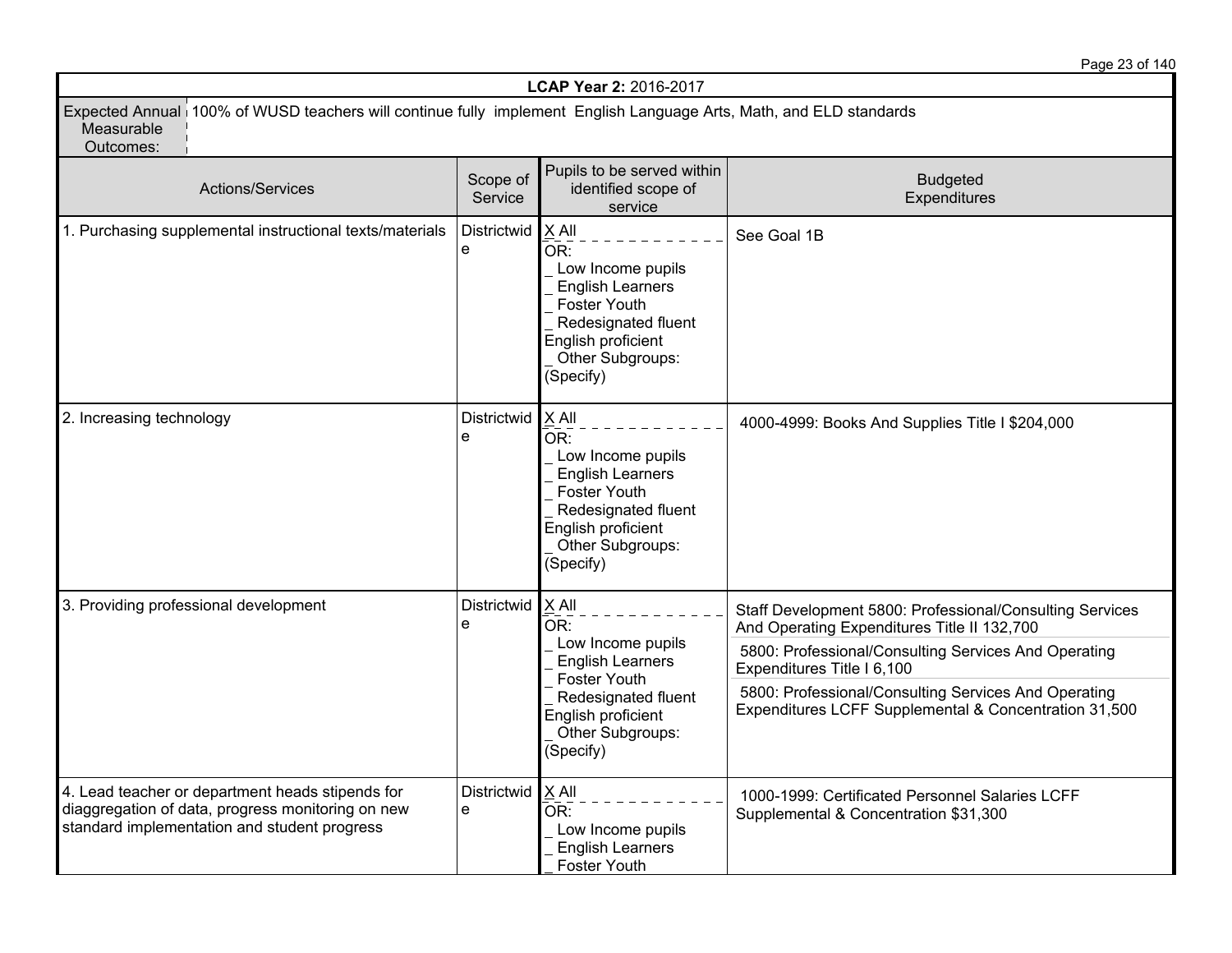|                                                                                                                                               |                        |                                                                                                                                                              | Page 24 of 140                                                  |
|-----------------------------------------------------------------------------------------------------------------------------------------------|------------------------|--------------------------------------------------------------------------------------------------------------------------------------------------------------|-----------------------------------------------------------------|
|                                                                                                                                               |                        | Redesignated fluent<br>English proficient<br>Other Subgroups:<br>(Specify)                                                                                   |                                                                 |
| 5. Classroom technology support                                                                                                               | Districtwid<br>e       | $X$ All<br>OR:<br>Low Income pupils<br><b>English Learners</b><br>Foster Youth<br>Redesignated fluent<br>English proficient<br>Other Subgroups:<br>(Specify) | 0000: Unrestricted LCFF Supplemental & Concentration<br>130,459 |
|                                                                                                                                               |                        | LCAP Year 3: 2017-2018                                                                                                                                       |                                                                 |
| Expected Annual 100% of WUSD teachers will continue fully implement English Language Arts, Math, and ELD standards<br>Measurable<br>Outcomes: |                        |                                                                                                                                                              |                                                                 |
| Actions/Services                                                                                                                              | Scope of<br>Service    | Pupils to be served within<br>identified scope of<br>service                                                                                                 | <b>Budgeted</b><br>Expenditures                                 |
| 1. Purchasing supplemental instructional texts/materials                                                                                      | Districtwid X All<br>e | OR:<br>Low Income pupils<br><b>English Learners</b><br>Foster Youth<br>Redesignated fluent<br>English proficient<br>Other Subgroups:<br>(Specify)            | See Goal 1B                                                     |
| 2. Increasing technology                                                                                                                      | Districtwid<br>e       | X All<br>OR:<br>Low Income pupils<br><b>English Learners</b><br>Foster Youth<br>Redesignated fluent<br>English proficient<br>Other Subgroups:<br>(Specify)   | 4000-4999: Books And Supplies Title I \$204,000                 |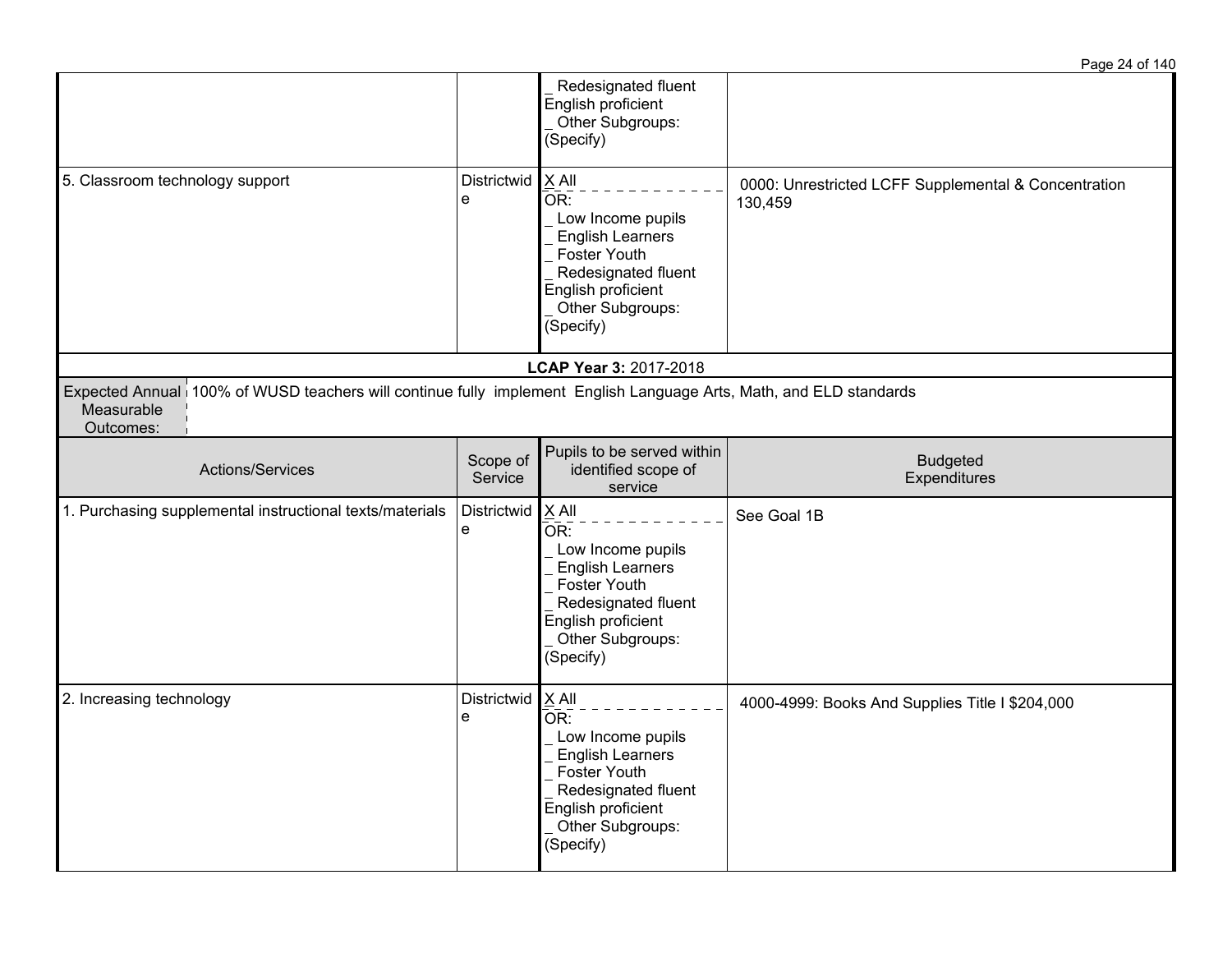| 3. Providing professional development                                                                                                                 | Districtwid<br>е                                                                           | $X$ All<br>OR:<br>Low Income pupils<br><b>English Learners</b>                                                                                                      | Staff Development 5800: Professional/Consulting Services<br>And Operating Expenditures Title II 132,700       |
|-------------------------------------------------------------------------------------------------------------------------------------------------------|--------------------------------------------------------------------------------------------|---------------------------------------------------------------------------------------------------------------------------------------------------------------------|---------------------------------------------------------------------------------------------------------------|
|                                                                                                                                                       |                                                                                            |                                                                                                                                                                     | 5800: Professional/Consulting Services And Operating<br>Expenditures Title I 6,100                            |
|                                                                                                                                                       | Foster Youth<br>Redesignated fluent<br>English proficient<br>Other Subgroups:<br>(Specify) |                                                                                                                                                                     | 5800: Professional/Consulting Services And Operating<br>Expenditures LCFF Supplemental & Concentration 31,500 |
| 4. Lead teacher or department heads stipends for<br>diaggregation of data, progress monitoring on new<br>standard implementation and student progress | Districtwid<br>e                                                                           | $X$ All<br>OR:<br>Low Income pupils<br><b>English Learners</b><br><b>Foster Youth</b><br>Redesignated fluent<br>English proficient<br>Other Subgroups:<br>(Specify) | 1000-1999: Certificated Personnel Salaries LCFF<br>Supplemental & Concentration \$31,300                      |
| 5. Classroom technology support                                                                                                                       | Districtwid<br>e                                                                           | X All<br>OR:<br>Low Income pupils<br><b>English Learners</b><br><b>Foster Youth</b><br>Redesignated fluent<br>English proficient<br>Other Subgroups:<br>(Specify)   | 0000: Unrestricted LCFF Supplemental & Concentration<br>130,459                                               |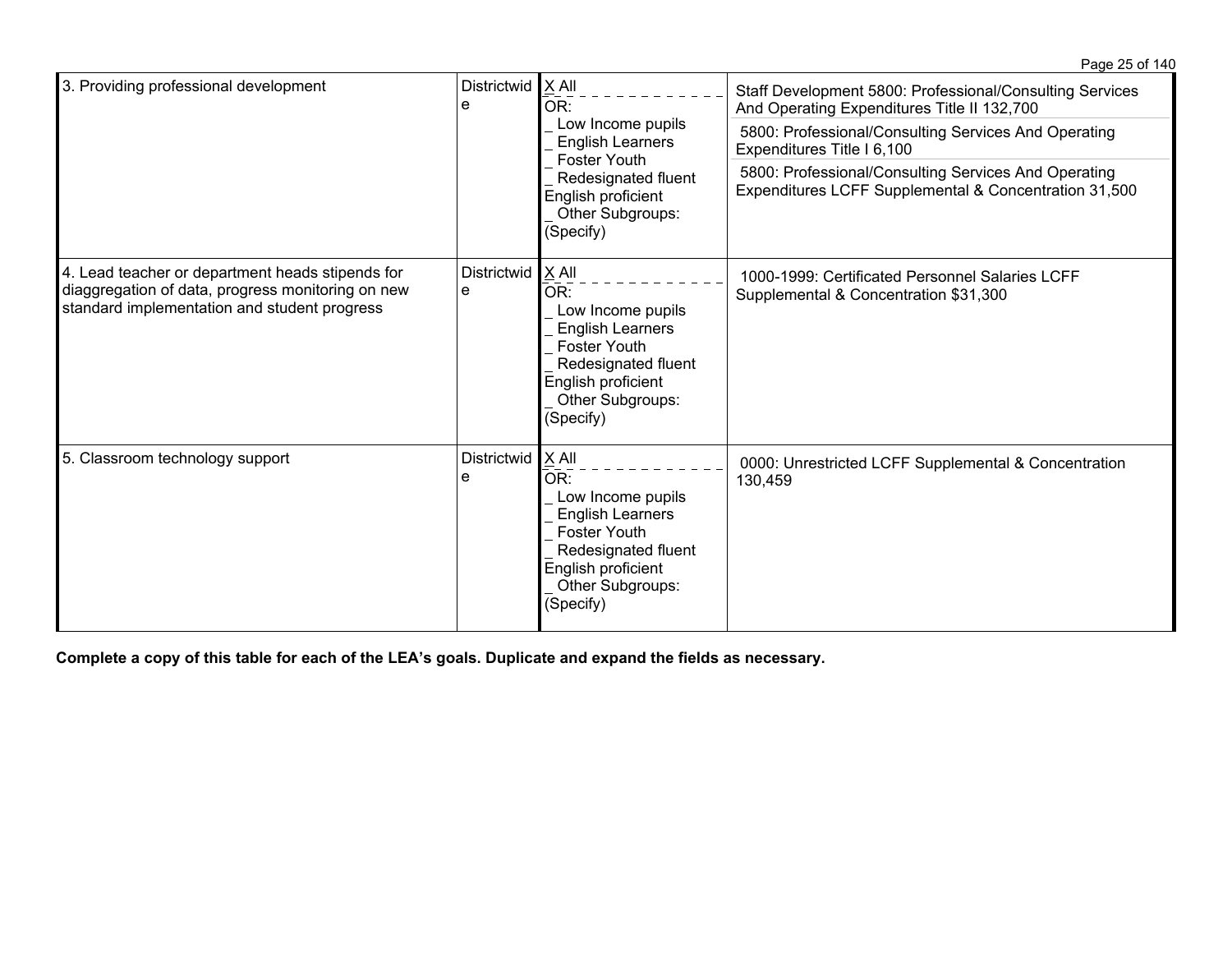| Goal 3<br>GOAL 5:       | WUSD will continue to offer and develop assessments for a broad course of study for 100% of students as well $1 - 2 \times 3 - 4 - 5 - 6 - 7 \times 8 \times 7$<br>as expand opportunities for students to be college and/or career ready.                                                                                                                                           |                     |                                                                                                                                                                     |                                                                                                                                                       | Related State and/or Local Priorities:<br>COE only: $9 - 10 -$<br>Local: Specify District Goal 2 & 5,<br>LEAP Goal 2, SPSA Goal 1-2 & 5,<br><b>WASC</b> recommendation |  |  |
|-------------------------|--------------------------------------------------------------------------------------------------------------------------------------------------------------------------------------------------------------------------------------------------------------------------------------------------------------------------------------------------------------------------------------|---------------------|---------------------------------------------------------------------------------------------------------------------------------------------------------------------|-------------------------------------------------------------------------------------------------------------------------------------------------------|------------------------------------------------------------------------------------------------------------------------------------------------------------------------|--|--|
| Identified Need: NEED:  | Students in grades K-12 have access to and are assessed in a broad course of study as defined in Ed Code 51210<br>METRIC: District Policy, enrollment in required courses, Graduation Requirements; Master Schedules,<br>Career and Technical Ed courses<br>K-8 course of study required for all students<br>9-12 master schedule, student course enrollment; course completion rate |                     |                                                                                                                                                                     |                                                                                                                                                       |                                                                                                                                                                        |  |  |
| Goal Applies to:        | Schools: WUHS & WFMS<br>Applicable Pupil<br>All students<br>Subgroups:                                                                                                                                                                                                                                                                                                               |                     |                                                                                                                                                                     |                                                                                                                                                       |                                                                                                                                                                        |  |  |
|                         |                                                                                                                                                                                                                                                                                                                                                                                      |                     | LCAP Year 1: 2015-2016                                                                                                                                              |                                                                                                                                                       |                                                                                                                                                                        |  |  |
| Measurable<br>Outcomes: | Expected Annual WUSD will maintain that 100% of students have access to a broad course of study that includes all subject areas defined in Ed Code 51210<br>and 51220 as measured by master schedules and course offerings.                                                                                                                                                          |                     |                                                                                                                                                                     |                                                                                                                                                       |                                                                                                                                                                        |  |  |
|                         | Actions/Services                                                                                                                                                                                                                                                                                                                                                                     | Scope of<br>Service | Pupils to be served within<br>identified scope of<br>service                                                                                                        |                                                                                                                                                       | <b>Budgeted</b><br>Expenditures                                                                                                                                        |  |  |
|                         | 1. Maintain full access to courses, electives                                                                                                                                                                                                                                                                                                                                        | Schoolwid<br>e      | $X$ All<br>OR:<br>Low Income pupils<br><b>English Learners</b><br><b>Foster Youth</b><br>Redesignated fluent<br>English proficient<br>Other Subgroups:<br>(Specify) | & Concentration 295,723<br>0000: Unrestricted Carl Perkins 55,000<br>0000: Unrestricted ROP 106,000<br>Concentration 166,000<br>Concentration 577,154 | Agriculture Career Ed 0000: Unrestricted LCFF Supplemental<br>ROP Programs 0000: Unrestricted LCFF Supplemental &<br>Music Ed 0000: Unrestricted LCFF Supplemental &   |  |  |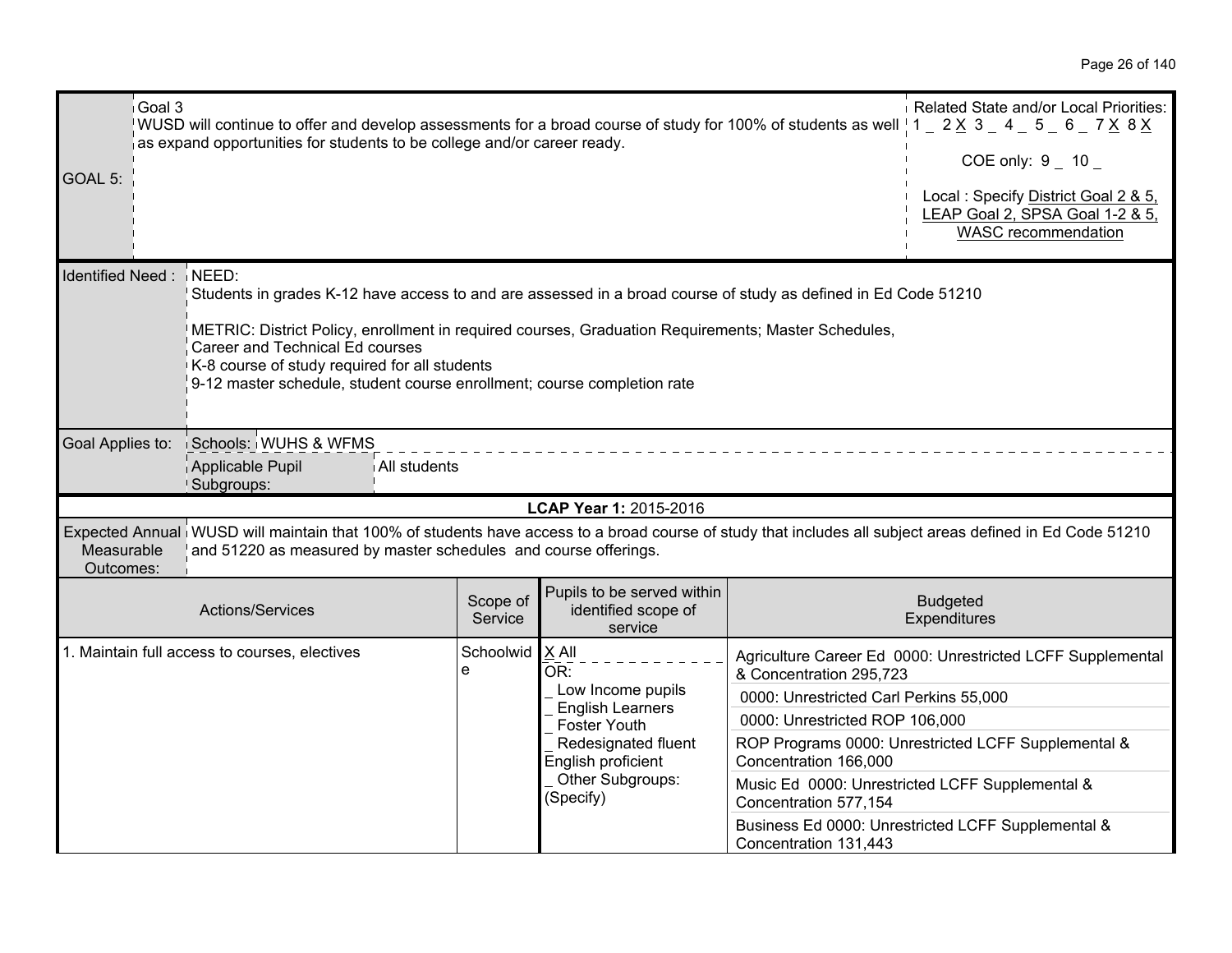Page 27 of 140

| 2. Expand CTE pathways                                                                     | Schoolwid   X All<br>e | OR:<br>Low Income pupils<br><b>English Learners</b><br><b>Foster Youth</b><br>Redesignated fluent<br>English proficient<br>Other Subgroups:<br>(Specify)     | 0000: Unrestricted HSCG 50,000<br>Health Inst Career Ed 0000: Unrestricted LCFF Supplemental<br>& Concentration 163,707<br>Industrial Ed Career Ed 0000: Unrestricted LCFF<br>Supplemental & Concentration 72,665 |
|--------------------------------------------------------------------------------------------|------------------------|--------------------------------------------------------------------------------------------------------------------------------------------------------------|-------------------------------------------------------------------------------------------------------------------------------------------------------------------------------------------------------------------|
|                                                                                            |                        | LCAP Year 2: 2016-2017                                                                                                                                       |                                                                                                                                                                                                                   |
| Measurable<br>and 51220 as measured by master schedules and course offerings.<br>Outcomes: |                        |                                                                                                                                                              | Expected Annual WUSD will maintain that 100% of students have access to a broad course of study that includes all subject areas defined in Ed Code 51210                                                          |
| Actions/Services                                                                           | Scope of<br>Service    | Pupils to be served within<br>identified scope of<br>service                                                                                                 | <b>Budgeted</b><br>Expenditures                                                                                                                                                                                   |
| 1. Maintain full access to courses, electives                                              | Schoolwid<br>e         | $X$ All<br>OR:<br>Low Income pupils<br><b>English Learners</b><br>Foster Youth<br>Redesignated fluent<br>English proficient<br>Other Subgroups:<br>(Specify) | Agriculture Career Ed 0000: Unrestricted LCFF Supplemental<br>& Concentration 295,723                                                                                                                             |
|                                                                                            |                        |                                                                                                                                                              | 0000: Unrestricted Carl Perkins 55,000                                                                                                                                                                            |
|                                                                                            |                        |                                                                                                                                                              | 0000: Unrestricted ROP 106,000                                                                                                                                                                                    |
|                                                                                            |                        |                                                                                                                                                              | ROP Programs 0000: Unrestricted LCFF Supplemental &<br>Concentration 166,000                                                                                                                                      |
|                                                                                            |                        |                                                                                                                                                              | Music Ed 0000: Unrestricted LCFF Supplemental &<br>Concentration 577,154                                                                                                                                          |
|                                                                                            |                        |                                                                                                                                                              | Business Ed 0000: Unrestricted LCFF Supplemental &<br>Concentration 131,443                                                                                                                                       |
| 2. Expand CTE pathways                                                                     | Schoolwid              | $X$ All                                                                                                                                                      | 0000: Unrestricted HSCG 50,000                                                                                                                                                                                    |
|                                                                                            | e                      | OR:<br>Low Income pupils                                                                                                                                     | Health Inst Career Ed 0000: Unrestricted LCFF Supplemental<br>& Concentration 163,707                                                                                                                             |
|                                                                                            |                        | <b>English Learners</b><br>Foster Youth<br>Redesignated fluent<br>English proficient<br>Other Subgroups:<br>(Specify)                                        | Industrial Ed Career Ed 0000: Unrestricted LCFF<br>Supplemental & Concentration 72,665                                                                                                                            |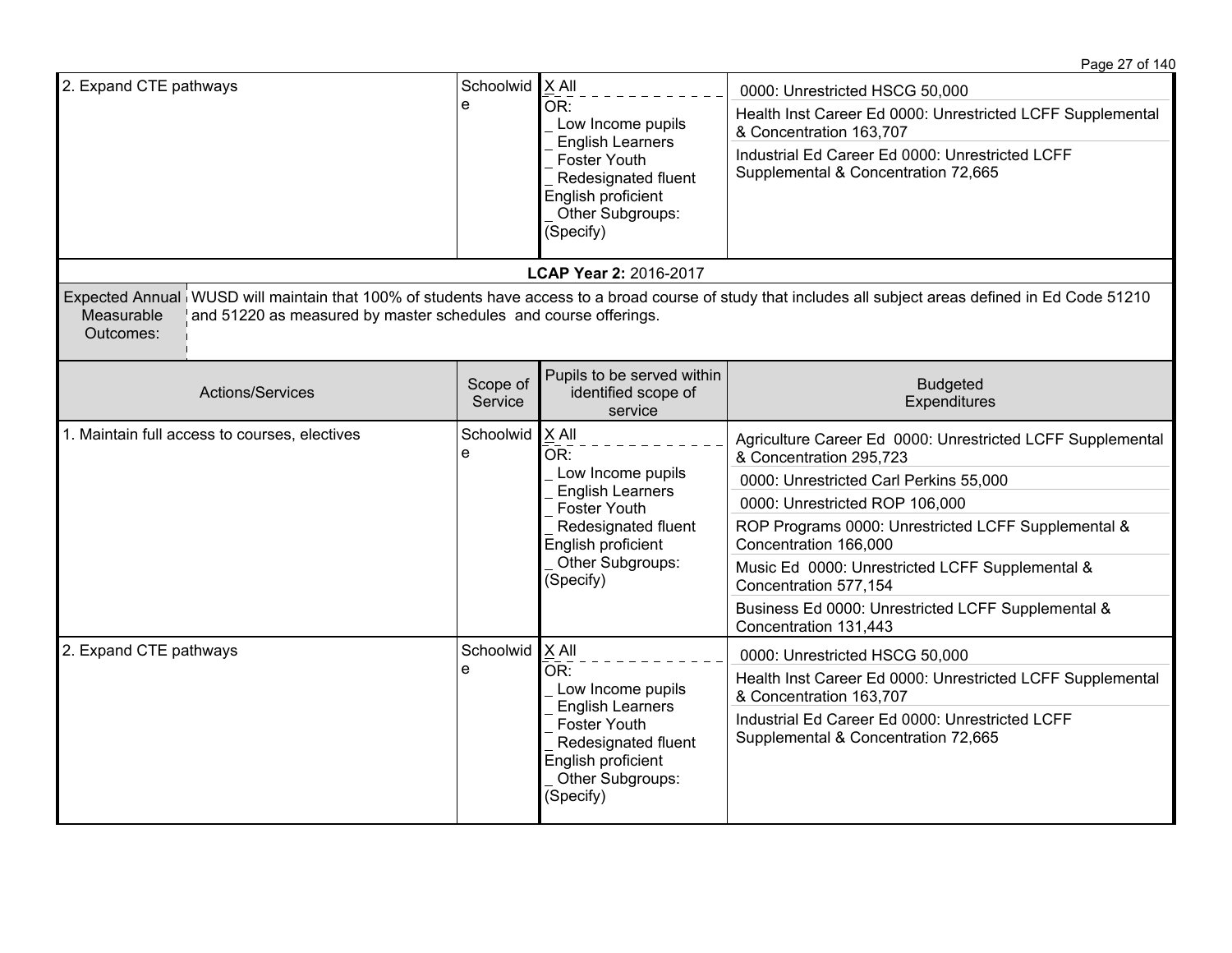Page 28 of 140

|                                                                                                                                                                                                                                                        | <b>LCAP Year 3: 2017-2018</b>                                        |                                                                                                                                                   |                                                                                                                                                                                                                                                                                                                                                                                     |  |  |  |
|--------------------------------------------------------------------------------------------------------------------------------------------------------------------------------------------------------------------------------------------------------|----------------------------------------------------------------------|---------------------------------------------------------------------------------------------------------------------------------------------------|-------------------------------------------------------------------------------------------------------------------------------------------------------------------------------------------------------------------------------------------------------------------------------------------------------------------------------------------------------------------------------------|--|--|--|
| Expected Annual WUSD will maintain that 100% of students have access to a broad course of study that includes all subject areas defined in Ed Code 51210<br>Measurable<br>and 51220 as measured by master schedules and course offerings.<br>Outcomes: |                                                                      |                                                                                                                                                   |                                                                                                                                                                                                                                                                                                                                                                                     |  |  |  |
| <b>Actions/Services</b>                                                                                                                                                                                                                                | Pupils to be served within<br><b>Budgeted</b><br><b>Expenditures</b> |                                                                                                                                                   |                                                                                                                                                                                                                                                                                                                                                                                     |  |  |  |
| 1. Maintain full access to courses, electives                                                                                                                                                                                                          | Schoolwid   X All<br>e                                               | OR:<br>Low Income pupils<br><b>English Learners</b><br>Foster Youth<br>Redesignated fluent<br>English proficient<br>Other Subgroups:<br>(Specify) | Agriculture Career Ed 0000: Unrestricted LCFF Supplemental<br>& Concentration 295,723<br>0000: Unrestricted Carl Perkins 55,000<br>0000: Unrestricted ROP 106,000<br>ROP Programs 0000: Unrestricted LCFF Supplemental &<br>Concentration 166,000<br>Music Ed 0000: Unrestricted LCFF Supplemental &<br>Concentration 577,154<br>Business Ed 0000: Unrestricted LCFF Supplemental & |  |  |  |
| 2. Expand CTE pathways                                                                                                                                                                                                                                 | Schoolwid   X All<br>e                                               | OR:<br>Low Income pupils<br><b>English Learners</b><br>Foster Youth<br>Redesignated fluent<br>English proficient<br>Other Subgroups:<br>(Specify) | Concentration 131,443<br>0000: Unrestricted HSCG 50,000<br>Health Inst Career Ed 0000: Unrestricted LCFF Supplemental<br>& Concentration 163,707<br>Industrial Ed Career Ed 0000: Unrestricted LCFF<br>Supplemental & Concentration 72,665                                                                                                                                          |  |  |  |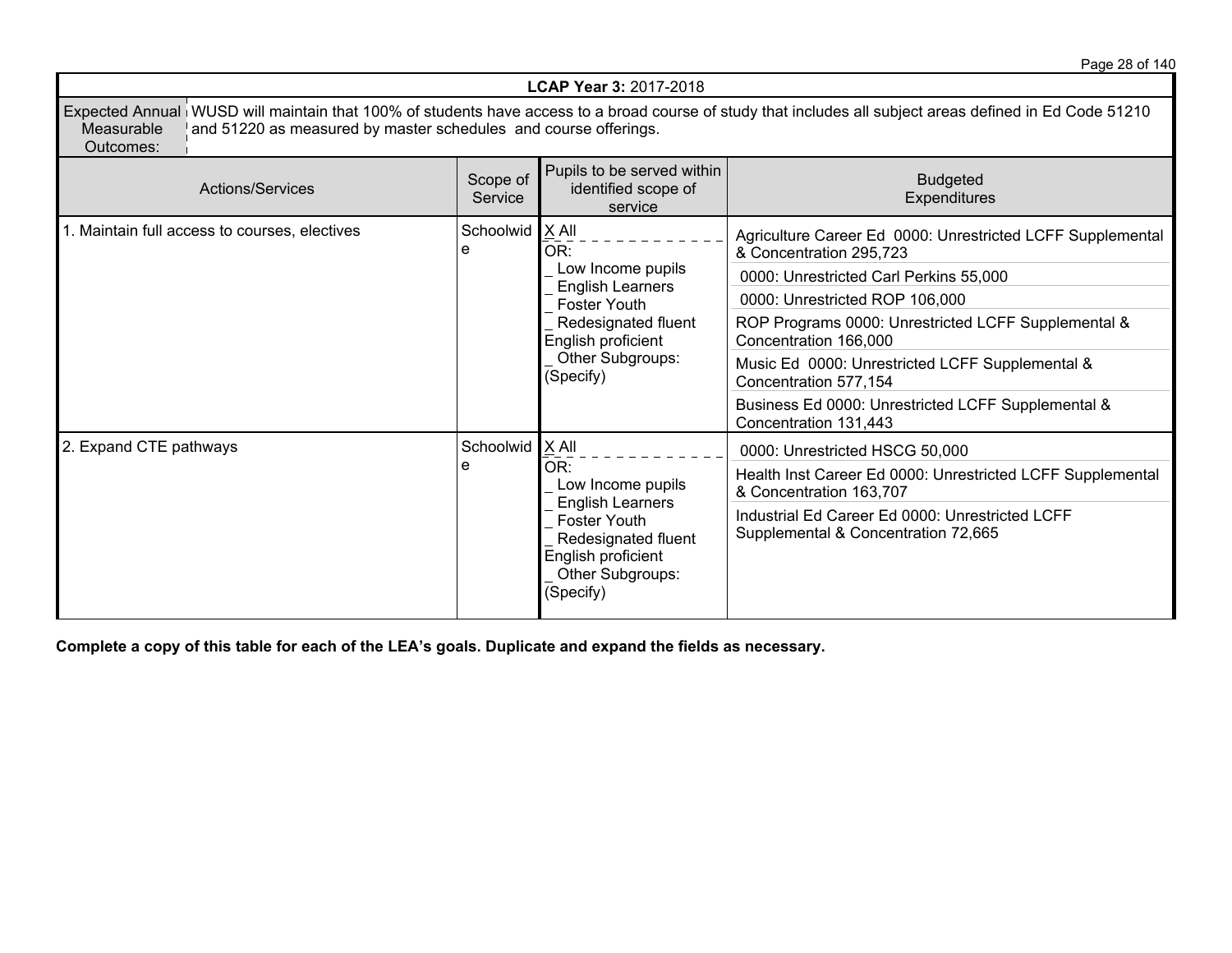| Goal 4A                    | WUSD will use state and local assessment data to evaluate programs and set academic goals for all students. |                     |                                                                                                                                                                   |                                                                                         | Related State and/or Local Priorities:<br>$1 - 2 \times 3 - 4 \times 5 \times 6 - 7 \times 8$                                         |
|----------------------------|-------------------------------------------------------------------------------------------------------------|---------------------|-------------------------------------------------------------------------------------------------------------------------------------------------------------------|-----------------------------------------------------------------------------------------|---------------------------------------------------------------------------------------------------------------------------------------|
| GOAL 6:                    |                                                                                                             |                     |                                                                                                                                                                   |                                                                                         | COE only: $9 - 10 -$<br>Local: Specify District Goal 2 & 5,<br>LEAP Goal 1 & 2 & 5, Tittle III Goal A<br>& B & C, WASC recommendation |
| Identified Need: NEED:     | METRIC:<br>CST, AYP, API data                                                                               |                     | All students need to make academic progress to meet establish learning goals.                                                                                     |                                                                                         |                                                                                                                                       |
| Goal Applies to:           | Schools: All schools<br>Applicable Pupil<br>Subgroups:                                                      | All students        |                                                                                                                                                                   |                                                                                         |                                                                                                                                       |
|                            |                                                                                                             |                     | LCAP Year 1: 2015-2016                                                                                                                                            |                                                                                         |                                                                                                                                       |
| Measurable<br>Outcomes:    | Expected Annual WUSD will meet proficiency rates established by the state in English Language Arts and Math |                     |                                                                                                                                                                   |                                                                                         |                                                                                                                                       |
|                            | Actions/Services                                                                                            | Scope of<br>Service | Pupils to be served within<br>identified scope of<br>service                                                                                                      |                                                                                         | <b>Budgeted</b><br>Expenditures                                                                                                       |
| 1. Intervention teachers   |                                                                                                             | Districtwid<br>e    | X All<br>OR:<br>Low Income pupils<br><b>English Learners</b><br><b>Foster Youth</b><br>Redesignated fluent<br>English proficient<br>Other Subgroups:<br>(Specify) |                                                                                         | 1000-1999: Certificated Personnel Salaries Title I \$ 204,478                                                                         |
| 2. Intervention Specialist |                                                                                                             | e                   | Districtwid   X All<br>OR:<br>Low Income pupils<br><b>English Learners</b>                                                                                        | 2000-2999: Classified Personnel Salaries LCFF<br>Supplemental & Concentration \$275,774 |                                                                                                                                       |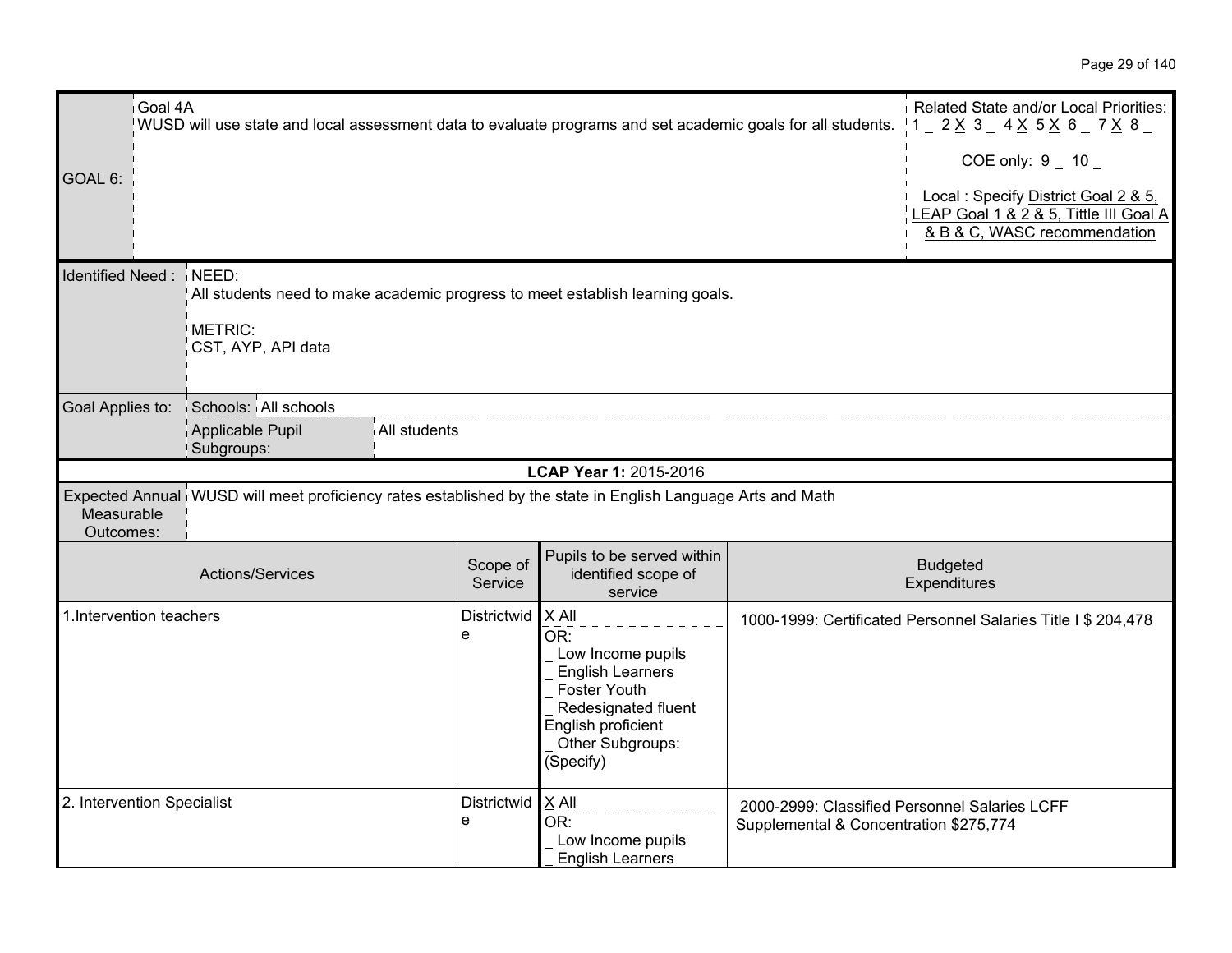|                                                                                                                                                                                              |                          |                                                                                                                                                   | Page 30 of 140                                                                          |
|----------------------------------------------------------------------------------------------------------------------------------------------------------------------------------------------|--------------------------|---------------------------------------------------------------------------------------------------------------------------------------------------|-----------------------------------------------------------------------------------------|
|                                                                                                                                                                                              |                          | Foster Youth<br>Redesignated fluent<br>English proficient<br>Other Subgroups:<br>(Specify)                                                        |                                                                                         |
| 3. Intervention curriculum                                                                                                                                                                   | Districtwid   X All<br>e | OR:<br>Low Income pupils<br><b>English Learners</b><br>Foster Youth<br>Redesignated fluent<br>English proficient<br>Other Subgroups:<br>(Specify) | 4000-4999: Books And Supplies Title I                                                   |
| 4. Learning directors for academic, social, and<br>behavioral support for students and instructional support $\vert e \vert$<br>for teachers, data diaggregation, and program<br>evaluation. | Districtwid   X All      | OR:<br>Low Income pupils<br><b>English Learners</b><br>Foster Youth<br>Redesignated fluent<br>English proficient<br>Other Subgroups:<br>(Specify) | 1000-1999: Certificated Personnel Salaries LCFF<br>Supplemental & Concentration 824,329 |
| 5. Academic coaches                                                                                                                                                                          | Districtwid   X All<br>е | OR:<br>Low Income pupils<br><b>English Learners</b><br>Foster Youth<br>Redesignated fluent<br>English proficient<br>Other Subgroups:<br>(Specify) | 1000-1999: Certificated Personnel Salaries Title I \$87,727                             |
| 6. Instructional assistants                                                                                                                                                                  | Districtwid<br>e         | $X$ All<br>OR:<br>Low Income pupils<br><b>English Learners</b><br>Foster Youth<br>Redesignated fluent<br>English proficient                       | 2000-2999: Classified Personnel Salaries LCFF<br>Supplemental & Concentration \$395,518 |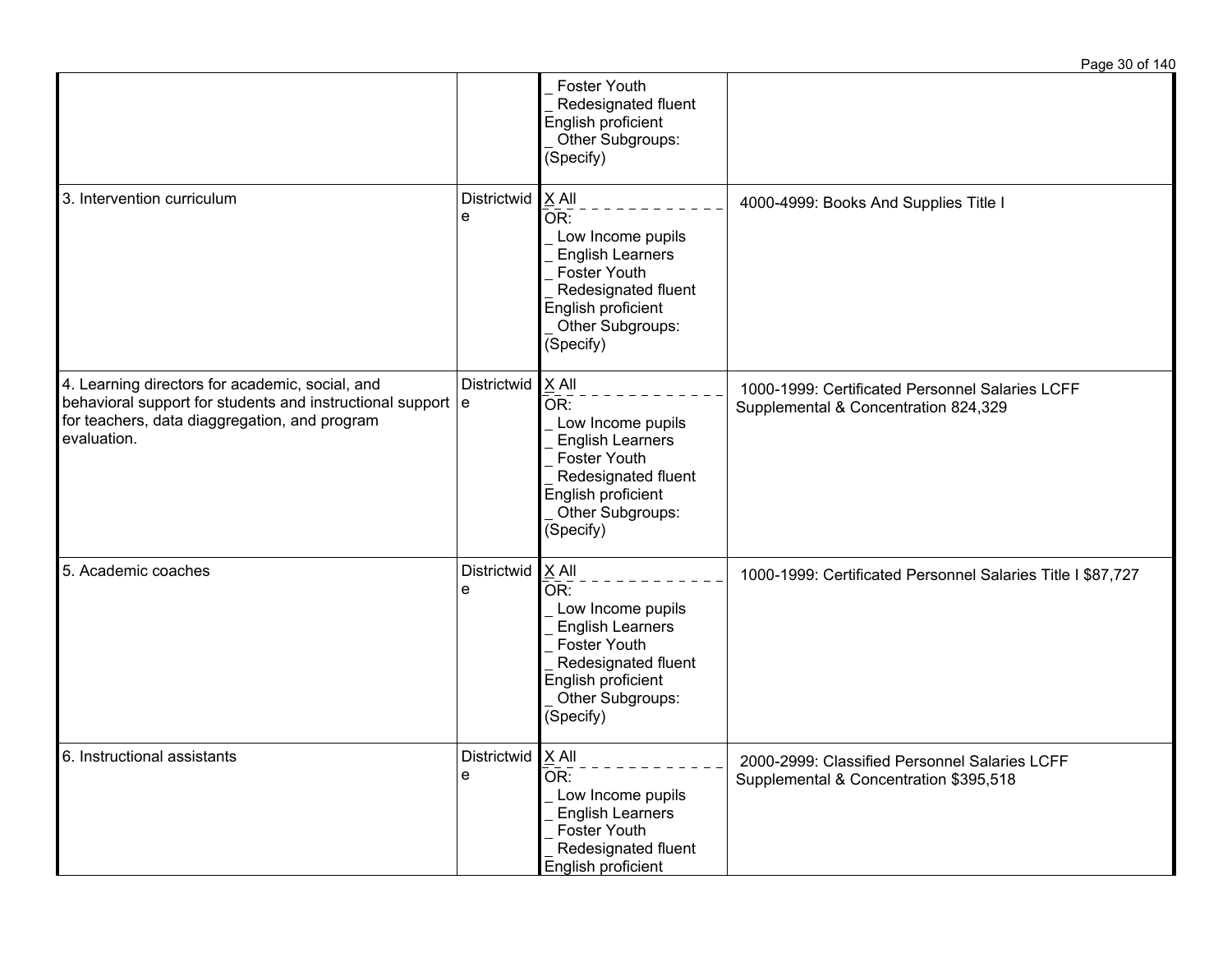|                             |                  | Other Subgroups:<br>(Specify)                                                                                                                                                     |                                                                                                                           |
|-----------------------------|------------------|-----------------------------------------------------------------------------------------------------------------------------------------------------------------------------------|---------------------------------------------------------------------------------------------------------------------------|
| 7. Library media services   | Districtwid<br>e | X All<br>OR:<br>Low Income pupils<br><b>English Learners</b><br>Foster Youth<br>Redesignated fluent<br>English proficient<br>Other Subgroups:<br>(Specify)                        | 2000-2999: Classified Personnel Salaries LCFF<br>Supplemental & Concentration \$191,686                                   |
|                             |                  |                                                                                                                                                                                   | Library Services FCOE 5000-5999: Services And Other<br>Operating Expenditures LCFF Supplemental & Concentration<br>20,712 |
| 8. Accelerated reading      | Districtwid<br>e | $X$ All<br>OR:<br>Low Income pupils<br><b>English Learners</b><br>Foster Youth<br>Redesignated fluent<br>English proficient<br>Other Subgroups:<br>(Specify)                      | 5000-5999: Services And Other Operating Expenditures Title<br>1\$14,280                                                   |
| 9. Presence Learning        | Districtwid<br>e | X All<br>$\overline{\mathsf{OR}}$ :<br>Low Income pupils<br><b>English Learners</b><br>Foster Youth<br>Redesignated fluent<br>English proficient<br>Other Subgroups:<br>(Specify) | 5000-5999: Services And Other Operating Expenditures Title<br>1\$13,044                                                   |
| 10. Online academic support | Districtwid<br>e | $X$ All<br>OR:<br>Low Income pupils<br><b>English Learners</b><br>Foster Youth<br>Redesignated fluent<br>English proficient<br>Other Subgroups:<br>(Specify)                      | 5000-5999: Services And Other Operating Expenditures<br>LCFF Supplemental & Concentration \$4,335                         |
|                             |                  |                                                                                                                                                                                   | 5000-5999: Services And Other Operating Expenditures Title<br>19,430                                                      |

Page 31 of 140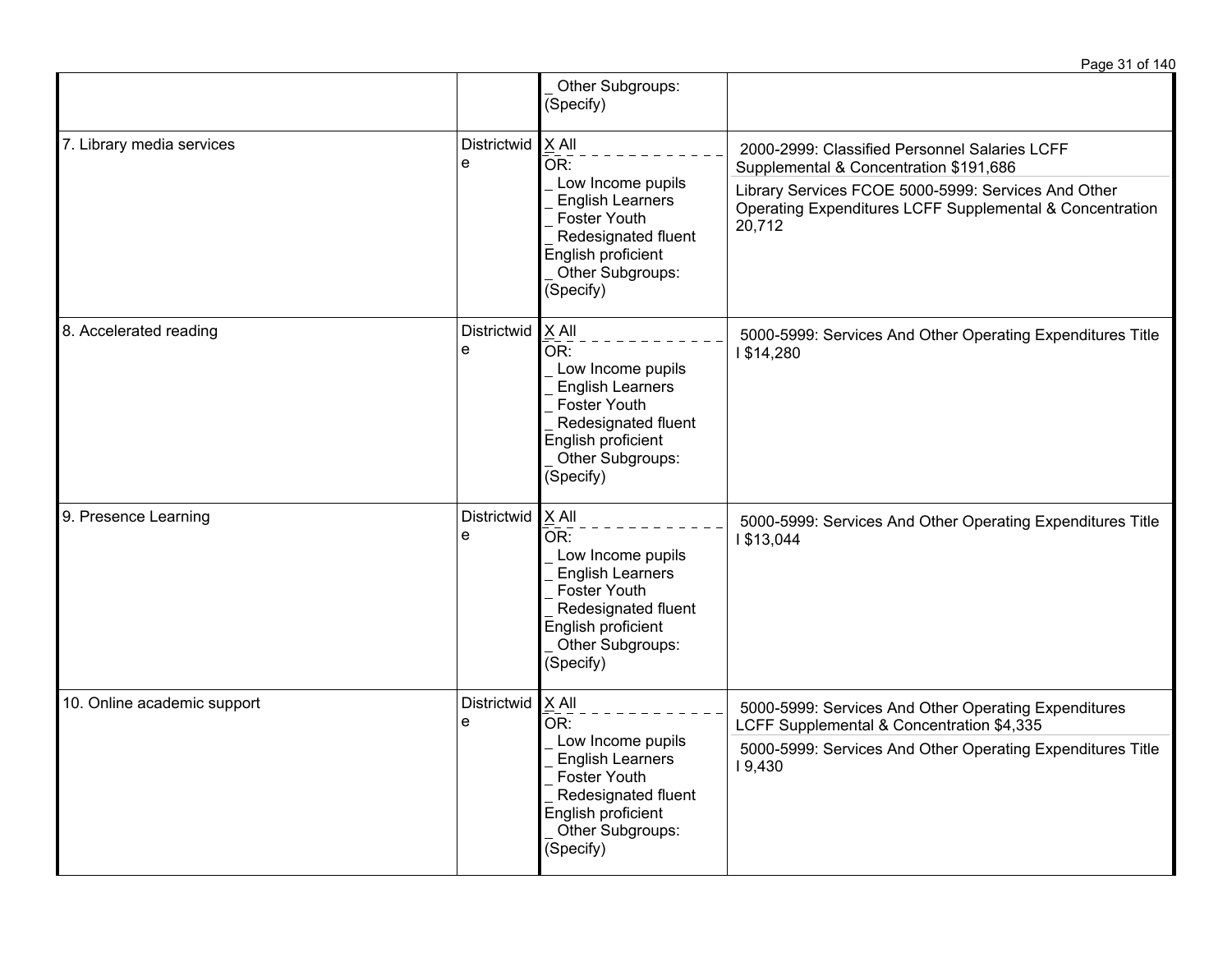| 11. AVID Program                                                                                                                                                                         | <b>Districtwid</b><br>e | $X$ All<br>$\bar{\mathsf{OR}}$ :<br>Low Income pupils<br><b>English Learners</b><br><b>Foster Youth</b><br>Redesignated fluent<br>English proficient<br>Other Subgroups:<br>(Specify) | 0000: Unrestricted Title I \$57,164                             |
|------------------------------------------------------------------------------------------------------------------------------------------------------------------------------------------|-------------------------|---------------------------------------------------------------------------------------------------------------------------------------------------------------------------------------|-----------------------------------------------------------------|
| 12. Support staff, services and materials are required to<br>achieve and maintain academic goals                                                                                         | All<br>schools          | X All<br>$\bar{\mathsf{OR}}$ :<br>Low Income pupils<br><b>English Learners</b><br><b>Foster Youth</b><br>Redesignated fluent<br>English proficient<br>Other Subgroups:<br>(Specify)   | 0000: Unrestricted LCFF Base 1,937,944                          |
| 13. In order to meet the academic needs of all students,<br>a highly qualified instructional staff, support staff,<br>materials and services are needed                                  | All<br>schools          | X All<br>OR:<br>Low Income pupils<br><b>English Learners</b><br><b>Foster Youth</b><br>Redesignated fluent<br>English proficient<br>Other Subgroups:<br>(Specify)                     | 0000: Unrestricted LCFF Base 10,583,677                         |
| 14. Administration and support staff will implement new<br>state standards, support effective academic and<br>behavioral interventions and involve parents in the<br>educational process | All<br>schools          | X All<br>$\mathrm{\bar{OR}}$ :<br>Low Income pupils<br><b>English Learners</b><br><b>Foster Youth</b><br>Redesignated fluent<br>English proficient<br>Other Subgroups:<br>(Specify)   | 0000: Unrestricted LCFF Base 1,966,254                          |
| 15. Supplemental instructional supplies and printing                                                                                                                                     | Districtwid<br>e        | X All<br>OR:<br>Low Income pupils                                                                                                                                                     | 0000: Unrestricted LCFF Supplemental & Concentration<br>122,262 |

Page 32 of 140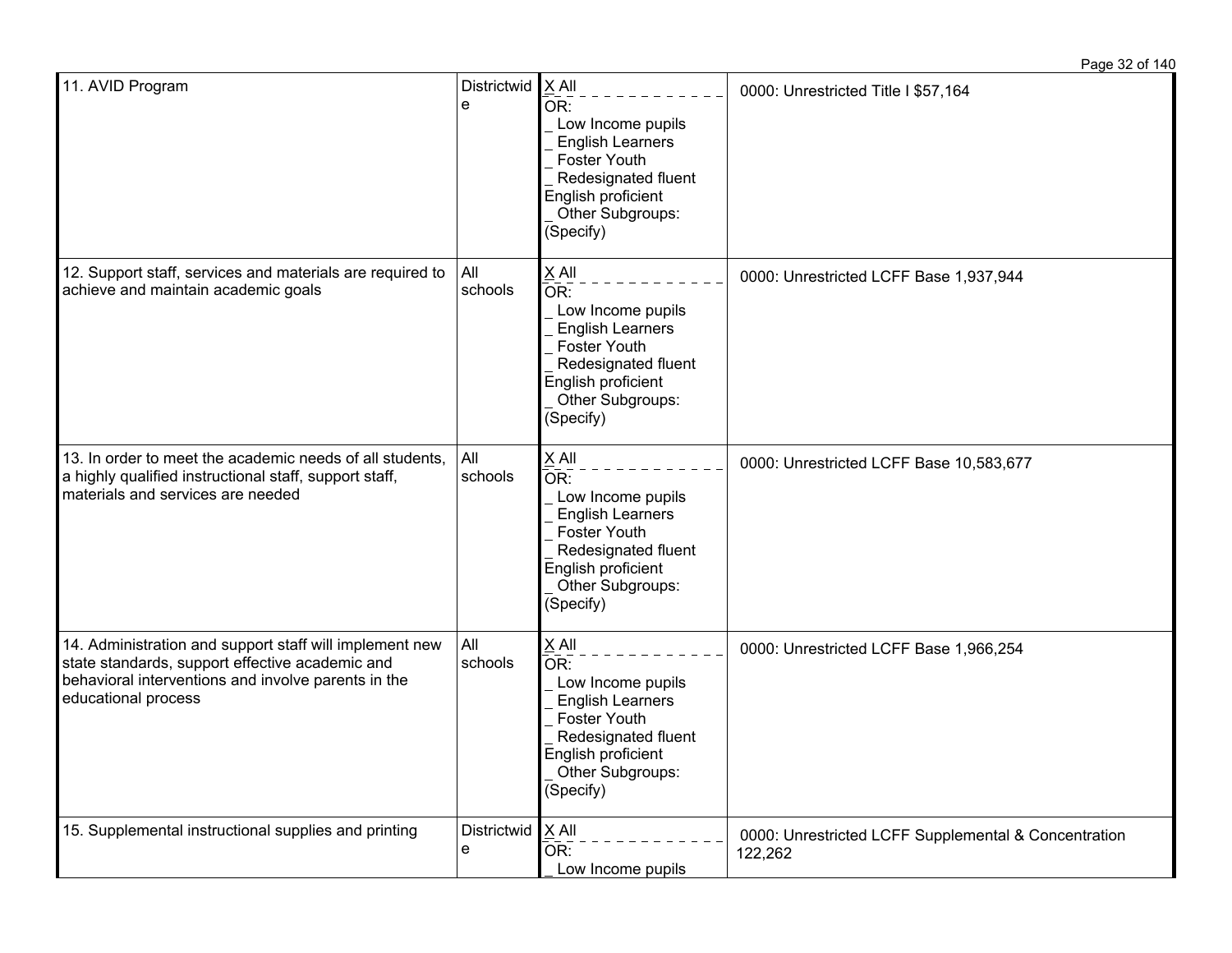|                                                                                                                                        |                          |                                                                                                                                                   | Page 33 of 140                                                                          |
|----------------------------------------------------------------------------------------------------------------------------------------|--------------------------|---------------------------------------------------------------------------------------------------------------------------------------------------|-----------------------------------------------------------------------------------------|
|                                                                                                                                        |                          | <b>English Learners</b><br>Foster Youth<br>Redesignated fluent<br>English proficient<br>Other Subgroups:<br>(Specify)                             |                                                                                         |
|                                                                                                                                        |                          | LCAP Year 2: 2016-2017                                                                                                                            |                                                                                         |
| Expected Annual WUSD will meet proficiency rates established by the state in English Language Arts and Math<br>Measurable<br>Outcomes: |                          |                                                                                                                                                   |                                                                                         |
| Actions/Services                                                                                                                       | Scope of<br>Service      | Pupils to be served within<br>identified scope of<br>service                                                                                      | <b>Budgeted</b><br>Expenditures                                                         |
| 1. Intervention teachers                                                                                                               | Districtwid   X All<br>e | OR:<br>Low Income pupils<br><b>English Learners</b><br>Foster Youth<br>Redesignated fluent<br>English proficient<br>Other Subgroups:<br>(Specify) | 1000-1999: Certificated Personnel Salaries Title I \$ 204,478                           |
| 2. Intervention Specialist                                                                                                             | Districtwid   X All<br>e | OR:<br>Low Income pupils<br><b>English Learners</b><br>Foster Youth<br>Redesignated fluent<br>English proficient<br>Other Subgroups:<br>(Specify) | 2000-2999: Classified Personnel Salaries LCFF<br>Supplemental & Concentration \$275,774 |
| 3. Intervention curriculum                                                                                                             | Districtwid $X$ All<br>ၔ | UK:<br>Low Income pupils<br><b>English Learners</b><br>Foster Youth<br>Redesignated fluent<br>English proficient<br>Other Subgroups:              | 4000-4999: Books And Supplies Title I                                                   |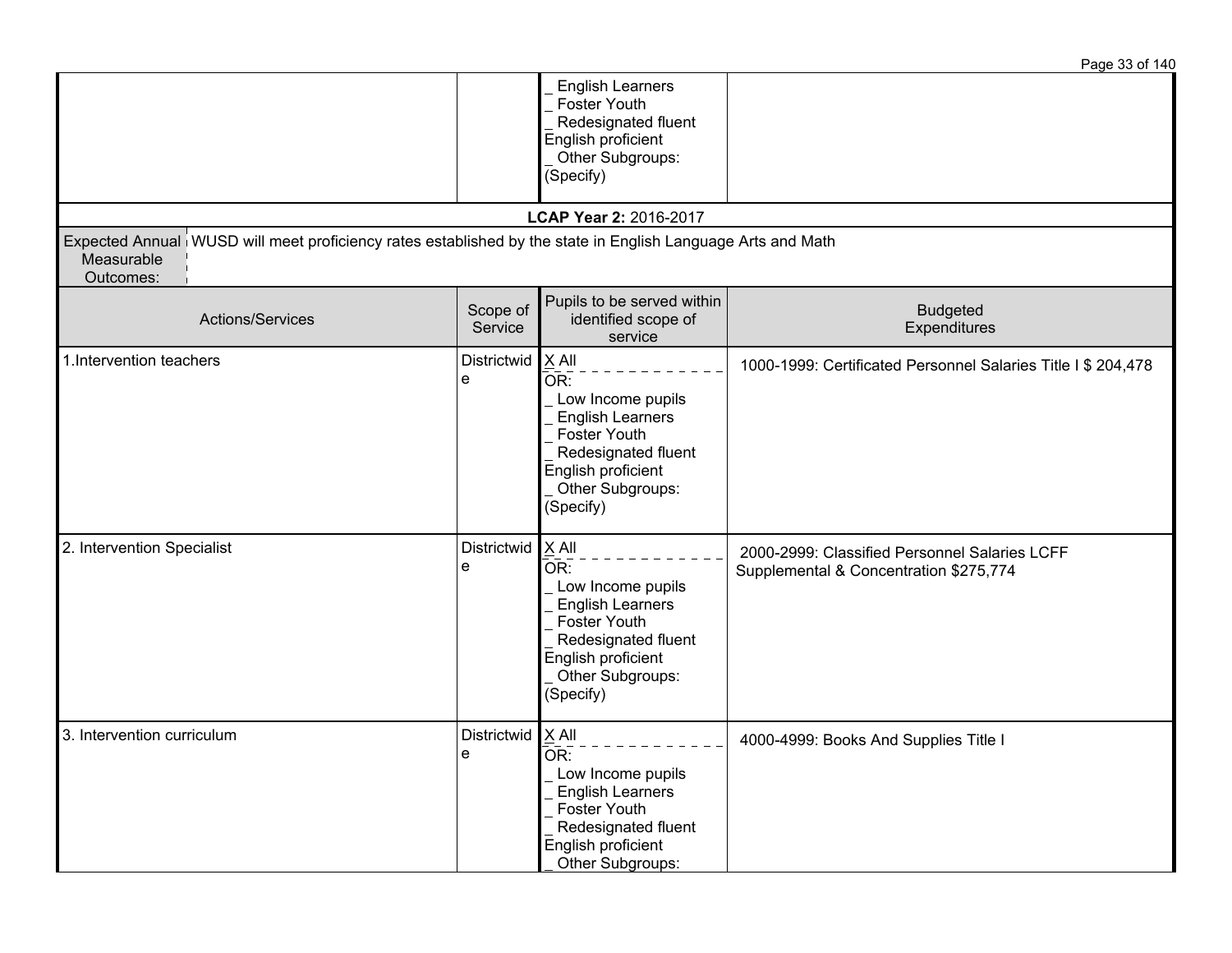|                                                                                                                                                                                |                         | (Specify)                                                                                                                                                                                |                                                                                                                                                                                                                      |
|--------------------------------------------------------------------------------------------------------------------------------------------------------------------------------|-------------------------|------------------------------------------------------------------------------------------------------------------------------------------------------------------------------------------|----------------------------------------------------------------------------------------------------------------------------------------------------------------------------------------------------------------------|
| 4. Learning directors for academic, social, and<br>behavioral support for students and instructional support e<br>for teachers, data diaggregation, and program<br>evaluation. | Districtwid             | $X$ All<br>OR:<br>Low Income pupils<br><b>English Learners</b><br><b>Foster Youth</b><br>Redesignated fluent<br>English proficient<br>Other Subgroups:<br>(Specify)                      | 1000-1999: Certificated Personnel Salaries LCFF<br>Supplemental & Concentration \$824,329                                                                                                                            |
| 5. Academic coaches                                                                                                                                                            | <b>Districtwid</b><br>e | $X$ All<br>$\overline{\mathsf{OR}}$ :<br>Low Income pupils<br><b>English Learners</b><br>Foster Youth<br>Redesignated fluent<br>English proficient<br>Other Subgroups:<br>(Specify)      | 1000-1999: Certificated Personnel Salaries Title I \$87,727                                                                                                                                                          |
| 6. Instructional assistants                                                                                                                                                    | Districtwid<br>e        | X All<br>$\overline{\mathsf{OR}}$ :<br>Low Income pupils<br><b>English Learners</b><br><b>Foster Youth</b><br>Redesignated fluent<br>English proficient<br>Other Subgroups:<br>(Specify) | 2000-2999: Classified Personnel Salaries LCFF<br>Supplemental & Concentration \$395,518                                                                                                                              |
| 7. Library media services                                                                                                                                                      | Districtwid<br>e        | $X$ All<br>OR:<br>Low Income pupils<br><b>English Learners</b><br>Foster Youth<br>Redesignated fluent<br>English proficient<br>Other Subgroups:<br>(Specify)                             | 2000-2999: Classified Personnel Salaries LCFF<br>Supplemental & Concentration \$191,686<br>Library Services FCOE 5000-5999: Services And Other<br>Operating Expenditures LCFF Supplemental & Concentration<br>20,712 |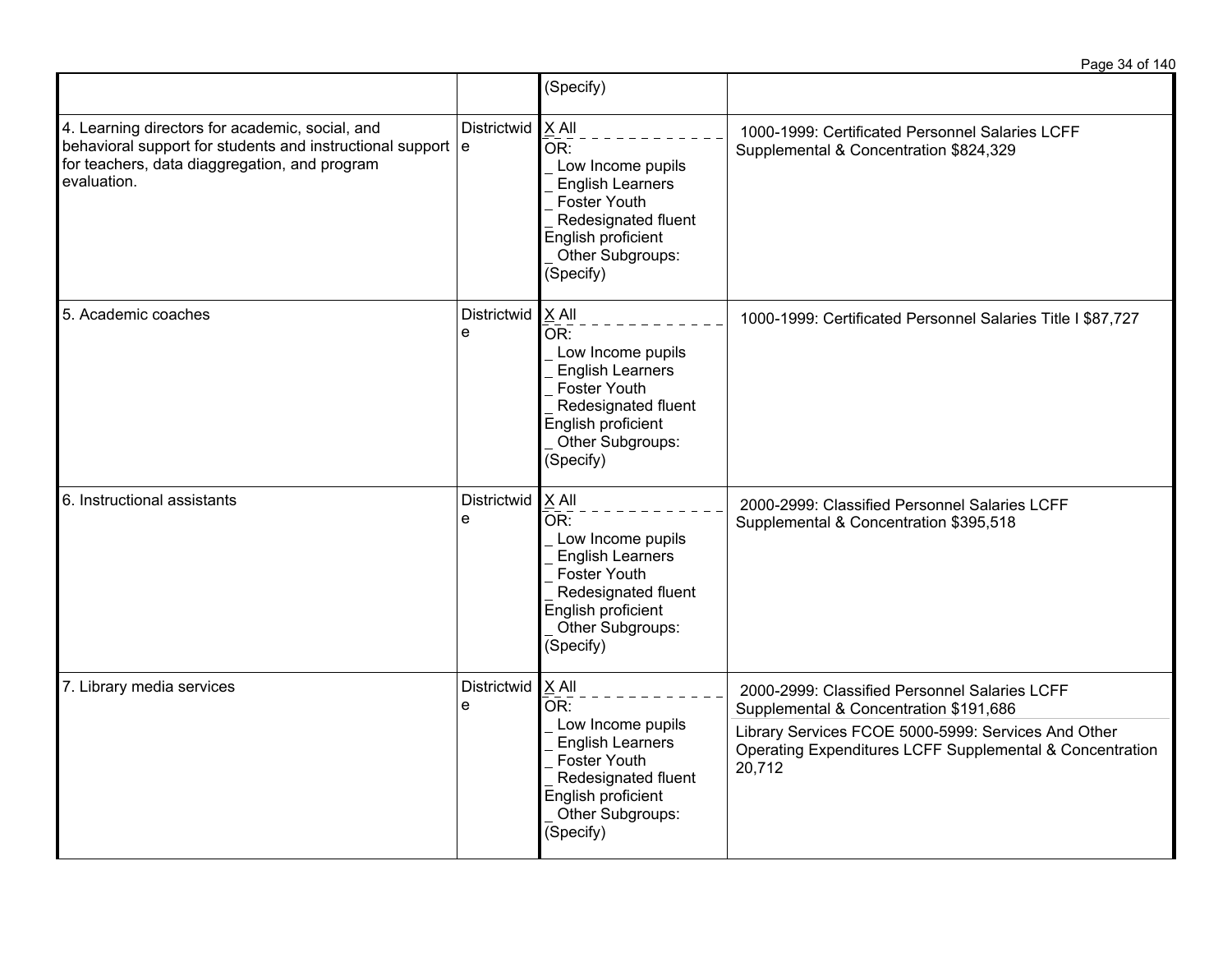| 8. Accelerated reading                                                                           | Districtwid   X All<br>e | OR:<br>Low Income pupils<br><b>English Learners</b><br>Foster Youth<br>Redesignated fluent<br>English proficient<br>Other Subgroups:<br>(Specify)            | 5000-5999: Services And Other Operating Expenditures Title<br>1\$14,280                                                                                                   |
|--------------------------------------------------------------------------------------------------|--------------------------|--------------------------------------------------------------------------------------------------------------------------------------------------------------|---------------------------------------------------------------------------------------------------------------------------------------------------------------------------|
| 9. Presence Learning                                                                             | Districtwid<br>e         | X All<br>OR:<br>Low Income pupils<br><b>English Learners</b><br>Foster Youth<br>Redesignated fluent<br>English proficient<br>Other Subgroups:<br>(Specify)   | 5000-5999: Services And Other Operating Expenditures Title<br>1\$13,044                                                                                                   |
| 10. Online academic support                                                                      | Districtwid<br>e         | $X$ All<br>OR:<br>Low Income pupils<br><b>English Learners</b><br>Foster Youth<br>Redesignated fluent<br>English proficient<br>Other Subgroups:<br>(Specify) | 5000-5999: Services And Other Operating Expenditures<br>LCFF Supplemental & Concentration \$4,335<br>5000-5999: Services And Other Operating Expenditures Title<br>19,430 |
| 11. AVID Program                                                                                 | Districtwid<br>e         | $X$ All<br>OR:<br>Low Income pupils<br><b>English Learners</b><br>Foster Youth<br>Redesignated fluent<br>English proficient<br>Other Subgroups:<br>(Specify) | 0000: Unrestricted Title I \$57,164                                                                                                                                       |
| 12. Support staff, services and materials are required to<br>achieve and maintain academic goals | All<br>schools           | $X$ All<br>OR:<br>Low Income pupils                                                                                                                          | 0000: Unrestricted LCFF Base 1,937,944                                                                                                                                    |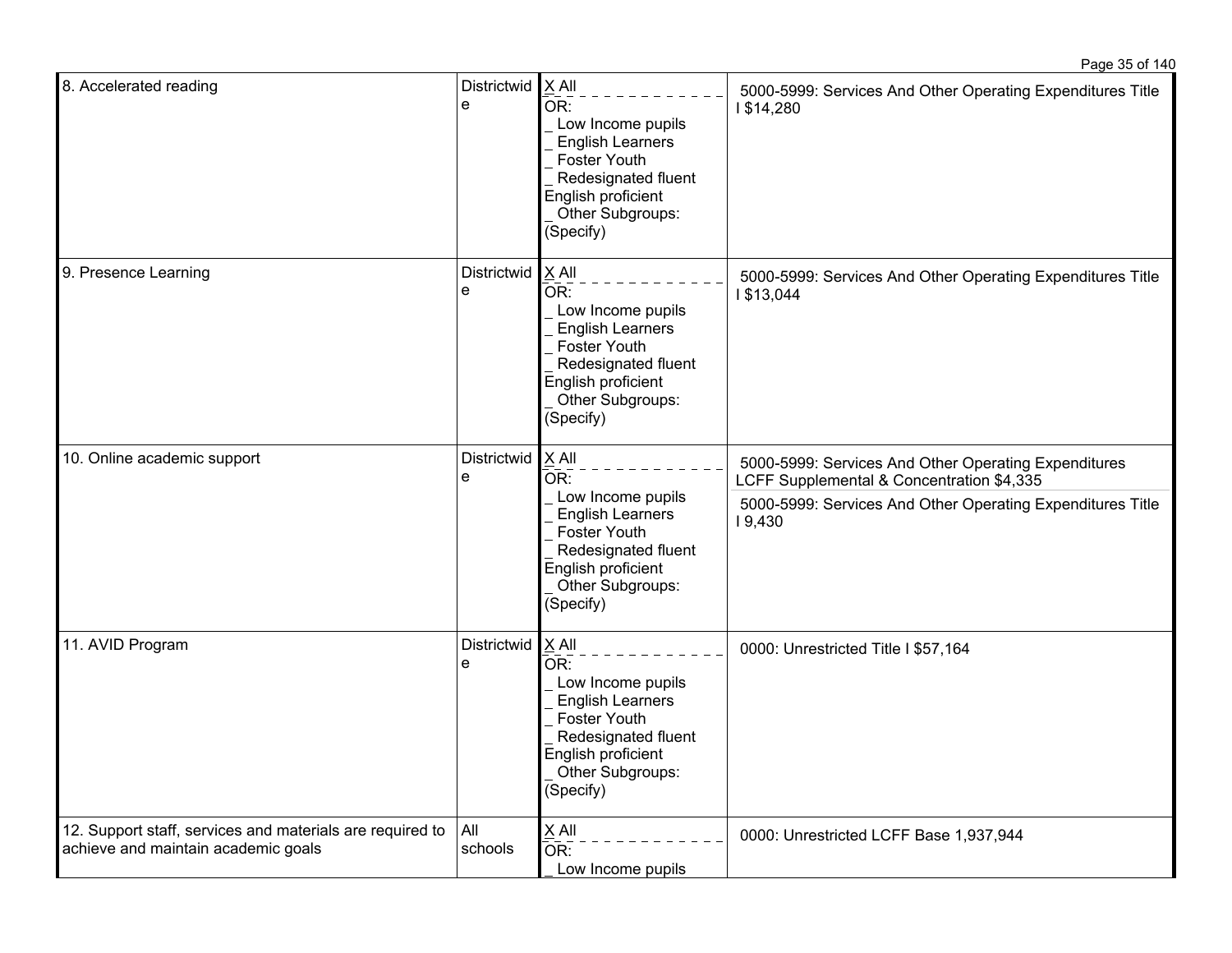|                                                                                                                                                                                          |                  |                                                                                                                                                                     | Page 36 of 140                                                  |
|------------------------------------------------------------------------------------------------------------------------------------------------------------------------------------------|------------------|---------------------------------------------------------------------------------------------------------------------------------------------------------------------|-----------------------------------------------------------------|
|                                                                                                                                                                                          |                  | <b>English Learners</b><br>Foster Youth<br>Redesignated fluent<br>English proficient<br>Other Subgroups:<br>(Specify)                                               |                                                                 |
| 13. In order to meet the academic needs of all students,<br>a highly qualified instructional staff, support staff,<br>materials and services are needed                                  | All<br>schools   | X All<br>OR:<br>Low Income pupils<br><b>English Learners</b><br>Foster Youth<br>Redesignated fluent<br>English proficient<br>Other Subgroups:<br>(Specify)          | 0000: Unrestricted LCFF Base 10,583,677                         |
| 14. Administration and support staff will implement new<br>state standards, support effective academic and<br>behavioral interventions and involve parents in the<br>educational process | All<br>schools   | X All<br>OR:<br>Low Income pupils<br><b>English Learners</b><br>Foster Youth<br>Redesignated fluent<br>English proficient<br>Other Subgroups:<br>(Specify)          | 0000: Unrestricted LCFF Base 1,966,254                          |
| 15. Supplemental instructional supplies and printing                                                                                                                                     | Districtwid<br>e | $X$ All<br>OR:<br>Low Income pupils<br><b>English Learners</b><br><b>Foster Youth</b><br>Redesignated fluent<br>English proficient<br>Other Subgroups:<br>(Specify) | 0000: Unrestricted LCFF Supplemental & Concentration<br>122,262 |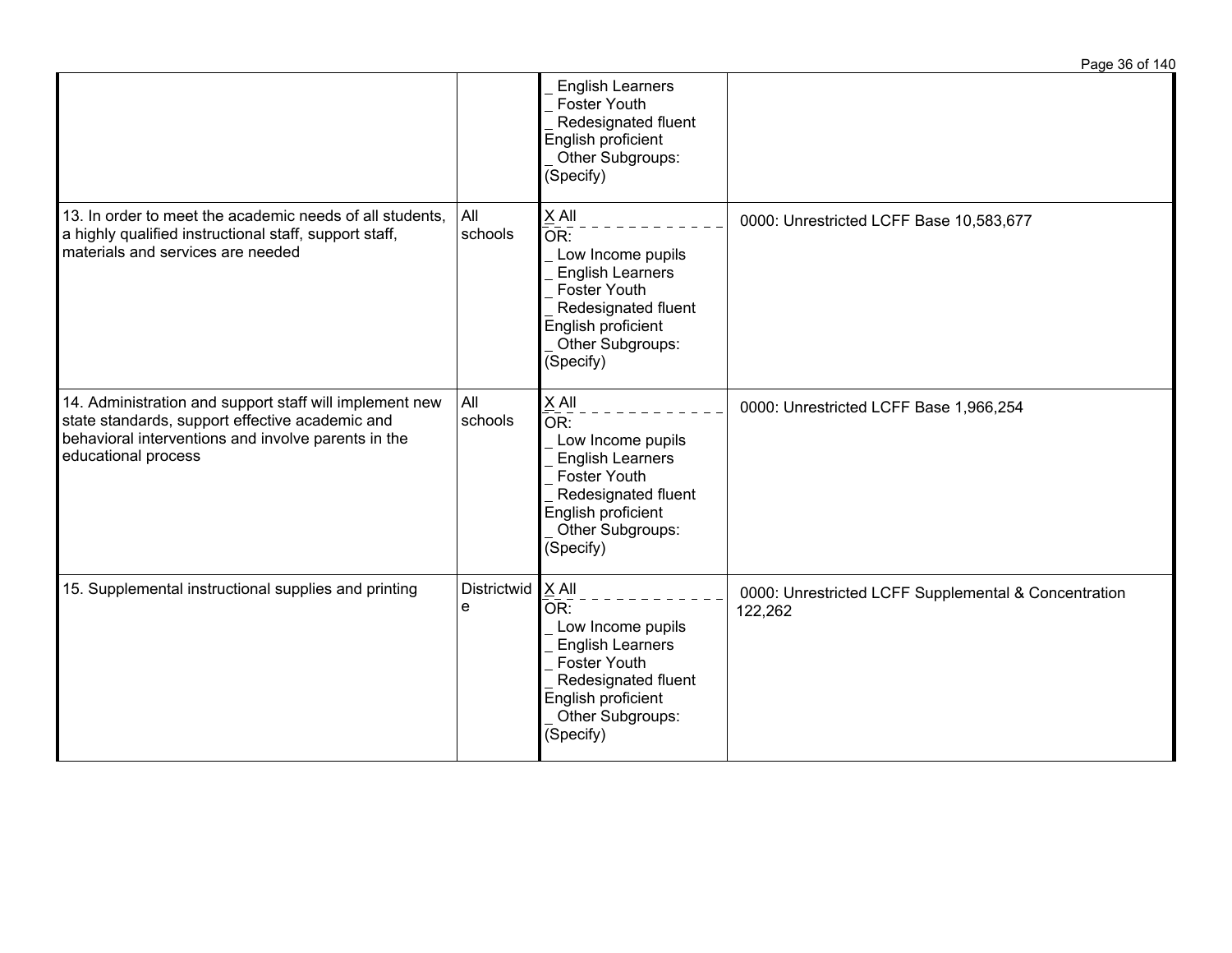Page 37 of 140

| LCAP Year 3: 2017-2018                                                                                                                                                                       |                     |                                                                                                                                                                     |                                                                                           |  |  |
|----------------------------------------------------------------------------------------------------------------------------------------------------------------------------------------------|---------------------|---------------------------------------------------------------------------------------------------------------------------------------------------------------------|-------------------------------------------------------------------------------------------|--|--|
| Expected Annual WUSD will meet proficiency rates established by the state in English Language Arts and Math<br>Measurable<br>Outcomes:                                                       |                     |                                                                                                                                                                     |                                                                                           |  |  |
| Actions/Services                                                                                                                                                                             | Scope of<br>Service | Pupils to be served within<br>identified scope of<br>service                                                                                                        | <b>Budgeted</b><br>Expenditures                                                           |  |  |
| 1. Intervention teachers                                                                                                                                                                     | Districtwid<br>e    | $X$ All<br>OR:<br>Low Income pupils<br><b>English Learners</b><br>Foster Youth<br>Redesignated fluent<br>English proficient<br>Other Subgroups:<br>(Specify)        | 1000-1999: Certificated Personnel Salaries Title I \$ 204,478                             |  |  |
| 2. Intervention Specialist                                                                                                                                                                   | Districtwid<br>e    | $X$ All<br>OR:<br>Low Income pupils<br><b>English Learners</b><br>Foster Youth<br>Redesignated fluent<br>English proficient<br>Other Subgroups:<br>(Specify)        | 2000-2999: Classified Personnel Salaries LCFF<br>Supplemental & Concentration \$275,774   |  |  |
| 3. Intervention curriculum                                                                                                                                                                   | Districtwid<br>e    | $X$ All<br>OR:<br>Low Income pupils<br><b>English Learners</b><br><b>Foster Youth</b><br>Redesignated fluent<br>English proficient<br>Other Subgroups:<br>(Specify) | 4000-4999: Books And Supplies Title I                                                     |  |  |
| 4. Learning directors for academic, social, and<br>behavioral support for students and instructional support $\vert e \vert$<br>for teachers, data diaggregation, and program<br>evaluation. | Districtwid         | $X$ All<br>OR:<br>Low Income pupils<br><b>English Learners</b><br>Foster Youth                                                                                      | 1000-1999: Certificated Personnel Salaries LCFF<br>Supplemental & Concentration \$824,329 |  |  |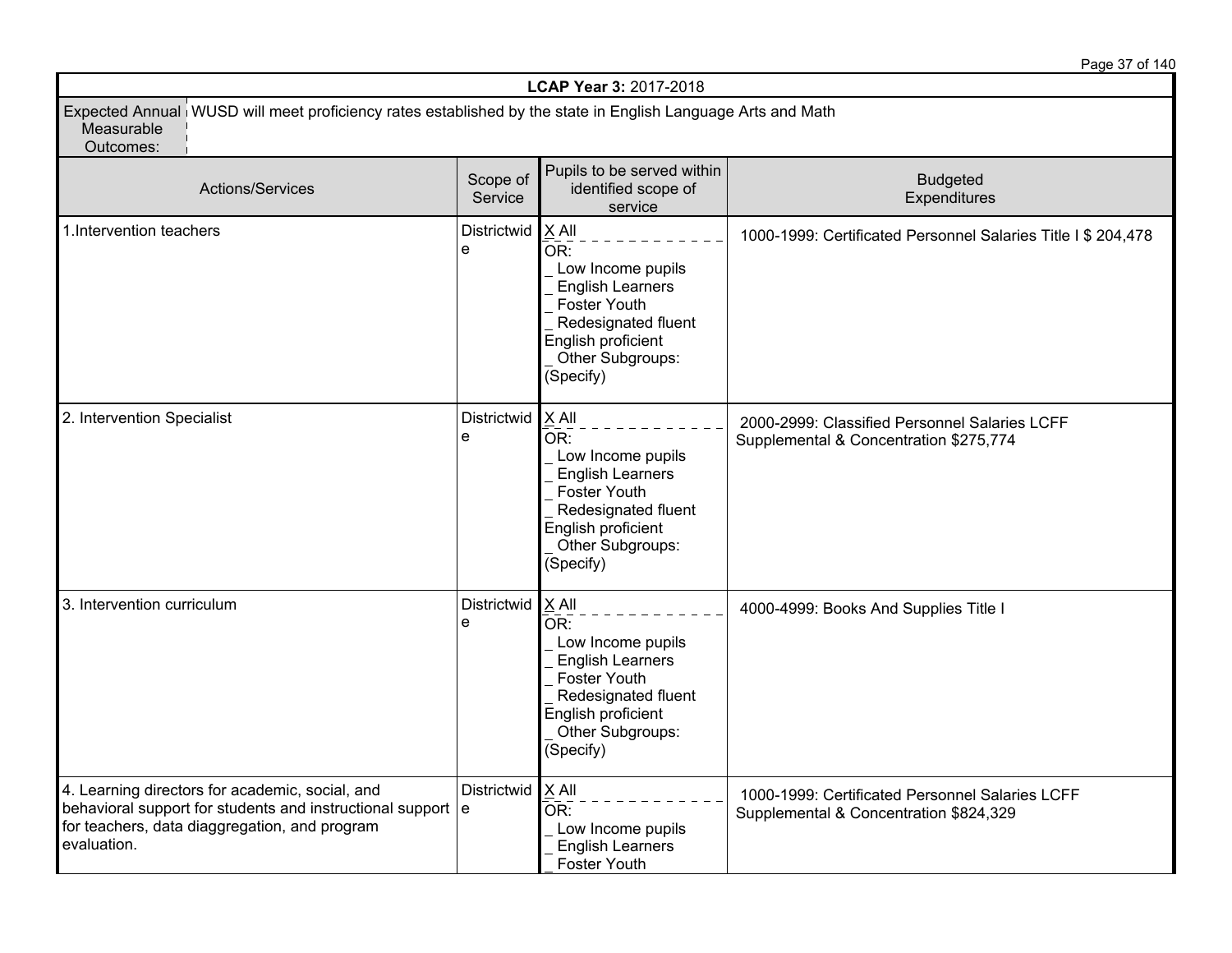|                             |                          |                                                                                                                                                              | Page 38 of 140                                                                                                                                                                                                       |
|-----------------------------|--------------------------|--------------------------------------------------------------------------------------------------------------------------------------------------------------|----------------------------------------------------------------------------------------------------------------------------------------------------------------------------------------------------------------------|
|                             |                          | Redesignated fluent<br>English proficient<br>Other Subgroups:<br>(Specify)                                                                                   |                                                                                                                                                                                                                      |
| 5. Academic coaches         | Districtwid<br>e         | X All<br>OR:<br>Low Income pupils<br><b>English Learners</b><br>Foster Youth<br>Redesignated fluent<br>English proficient<br>Other Subgroups:<br>(Specify)   | 1000-1999: Certificated Personnel Salaries Title I \$87,727                                                                                                                                                          |
| 6. Instructional assistants | Districtwid X All<br>e   | OR:<br>Low Income pupils<br><b>English Learners</b><br>Foster Youth<br>Redesignated fluent<br>English proficient<br>Other Subgroups:<br>(Specify)            | 2000-2999: Classified Personnel Salaries LCFF<br>Supplemental & Concentration \$395,518                                                                                                                              |
| 7. Library media services   | Districtwid<br>е         | $X$ All<br>OR:<br>Low Income pupils<br><b>English Learners</b><br>Foster Youth<br>Redesignated fluent<br>English proficient<br>Other Subgroups:<br>(Specify) | 2000-2999: Classified Personnel Salaries LCFF<br>Supplemental & Concentration \$191,686<br>Library Services FCOE 5000-5999: Services And Other<br>Operating Expenditures LCFF Supplemental & Concentration<br>20,712 |
| 8. Accelerated reading      | Districtwid   X All<br>е | OR:<br>Low Income pupils<br><b>English Learners</b><br>Foster Youth<br>Redesignated fluent<br>English proficient<br>Other Subgroups:                         | 5000-5999: Services And Other Operating Expenditures Title<br>1\$14,280                                                                                                                                              |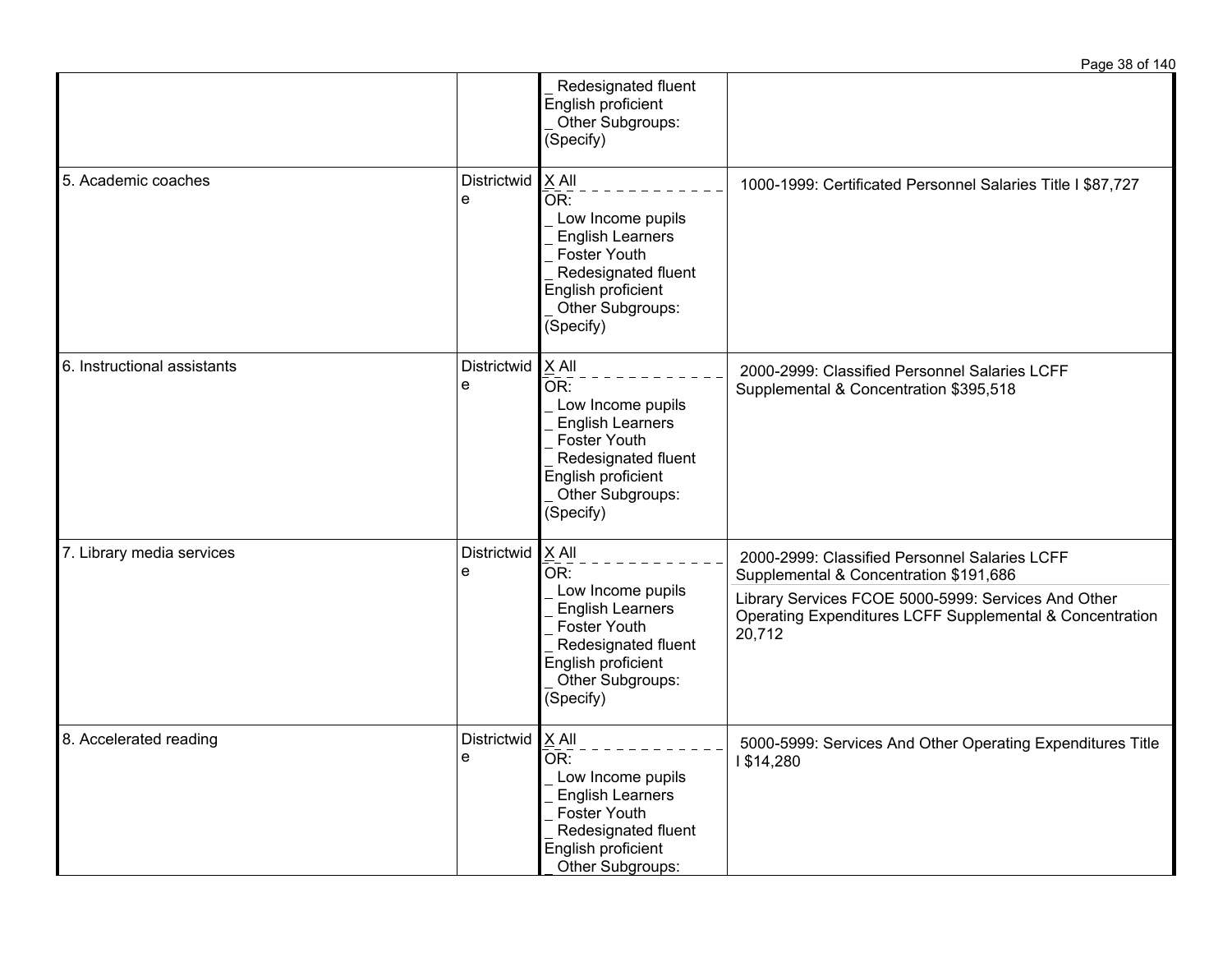|                                                                                                  |                                                                                                                                            | (Specify)                                                                                                                                                                           |                                                                                                   |
|--------------------------------------------------------------------------------------------------|--------------------------------------------------------------------------------------------------------------------------------------------|-------------------------------------------------------------------------------------------------------------------------------------------------------------------------------------|---------------------------------------------------------------------------------------------------|
| 9. Presence Learning                                                                             | Districtwid<br>e                                                                                                                           | $X$ All<br>OR:<br>Low Income pupils<br><b>English Learners</b><br>Foster Youth<br>Redesignated fluent<br>English proficient<br>Other Subgroups:<br>(Specify)                        | 5000-5999: Services And Other Operating Expenditures Title<br>1 \$13,044                          |
| 10. Online academic support                                                                      | Districtwid<br>e                                                                                                                           | X All<br>OR:                                                                                                                                                                        | 5000-5999: Services And Other Operating Expenditures<br>LCFF Supplemental & Concentration \$4,335 |
|                                                                                                  | Low Income pupils<br><b>English Learners</b><br>Foster Youth<br>Redesignated fluent<br>English proficient<br>Other Subgroups:<br>(Specify) |                                                                                                                                                                                     | 5000-5999: Services And Other Operating Expenditures Title<br>19,430                              |
| 11. AVID Program                                                                                 | Districtwid<br>e                                                                                                                           | $X$ All<br>$\overline{\mathsf{OR}}$ :<br>Low Income pupils<br><b>English Learners</b><br>Foster Youth<br>Redesignated fluent<br>English proficient<br>Other Subgroups:<br>(Specify) | 0000: Unrestricted Title I \$57,164                                                               |
| 12. Support staff, services and materials are required to<br>achieve and maintain academic goals | All<br>schools                                                                                                                             | X All<br>OR:<br>Low Income pupils<br><b>English Learners</b><br>Foster Youth<br>Redesignated fluent<br>English proficient<br>Other Subgroups:<br>(Specify)                          | 0000: Unrestricted LCFF Base 1,937,944                                                            |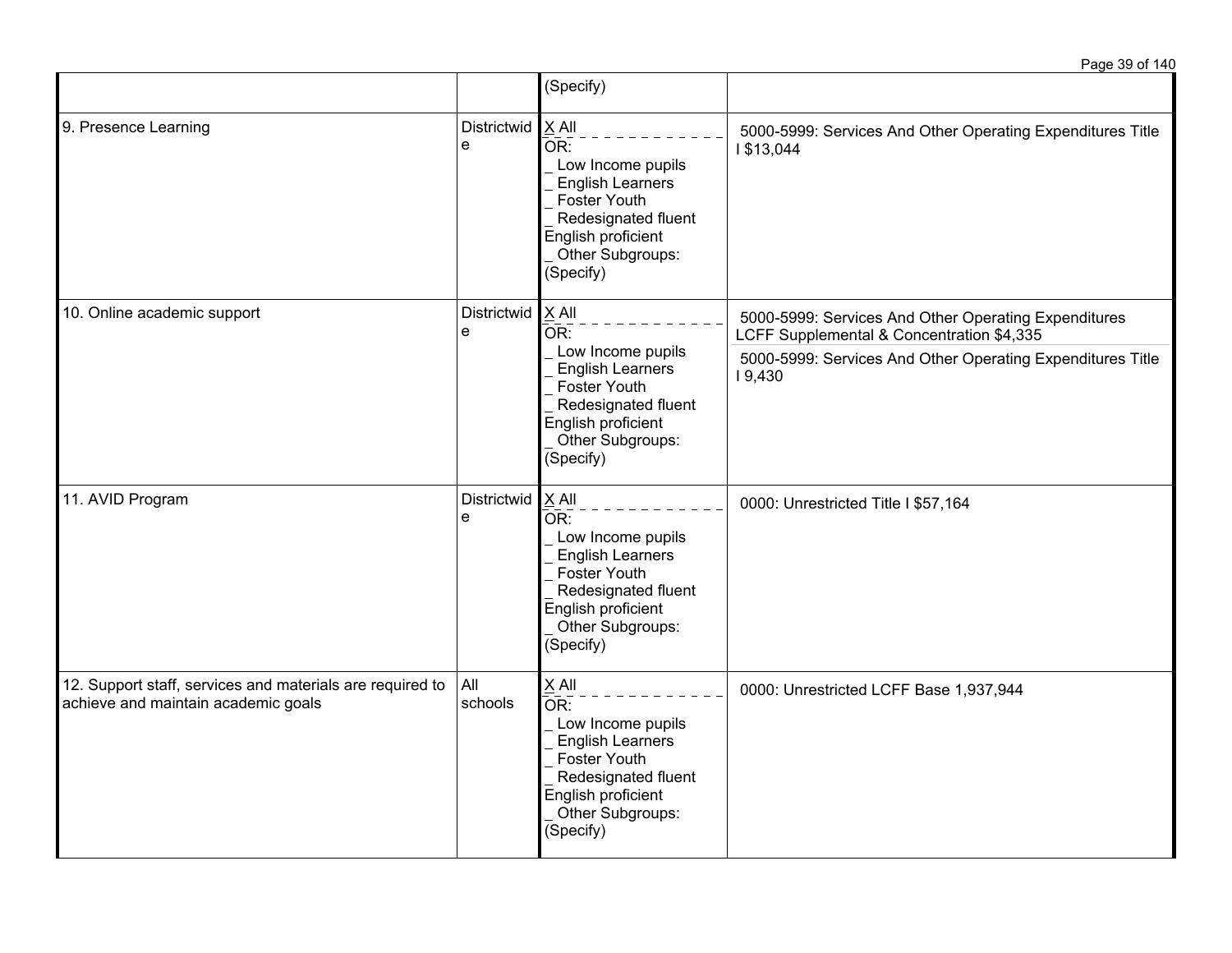| 13. In order to meet the academic needs of all students,<br>a highly qualified instructional staff, support staff,<br>materials and services are needed                                  | All<br>schools   | $X$ All<br>OR:<br>Low Income pupils<br><b>English Learners</b><br><b>Foster Youth</b><br>Redesignated fluent<br>English proficient<br>Other Subgroups:<br>(Specify) | 0000: Unrestricted LCFF Base 10,583,677                         |
|------------------------------------------------------------------------------------------------------------------------------------------------------------------------------------------|------------------|---------------------------------------------------------------------------------------------------------------------------------------------------------------------|-----------------------------------------------------------------|
| 14. Administration and support staff will implement new<br>state standards, support effective academic and<br>behavioral interventions and involve parents in the<br>educational process | All<br>schools   | $X$ All<br>OR:<br>Low Income pupils<br><b>English Learners</b><br><b>Foster Youth</b><br>Redesignated fluent<br>English proficient<br>Other Subgroups:<br>(Specify) | 0000: Unrestricted LCFF Base 1,966,254                          |
| 15. Supplemental instructional supplies and printing                                                                                                                                     | Districtwid<br>е | $X$ All<br>OR:<br>Low Income pupils<br><b>English Learners</b><br><b>Foster Youth</b><br>Redesignated fluent<br>English proficient<br>Other Subgroups:<br>(Specify) | 0000: Unrestricted LCFF Supplemental & Concentration<br>122,262 |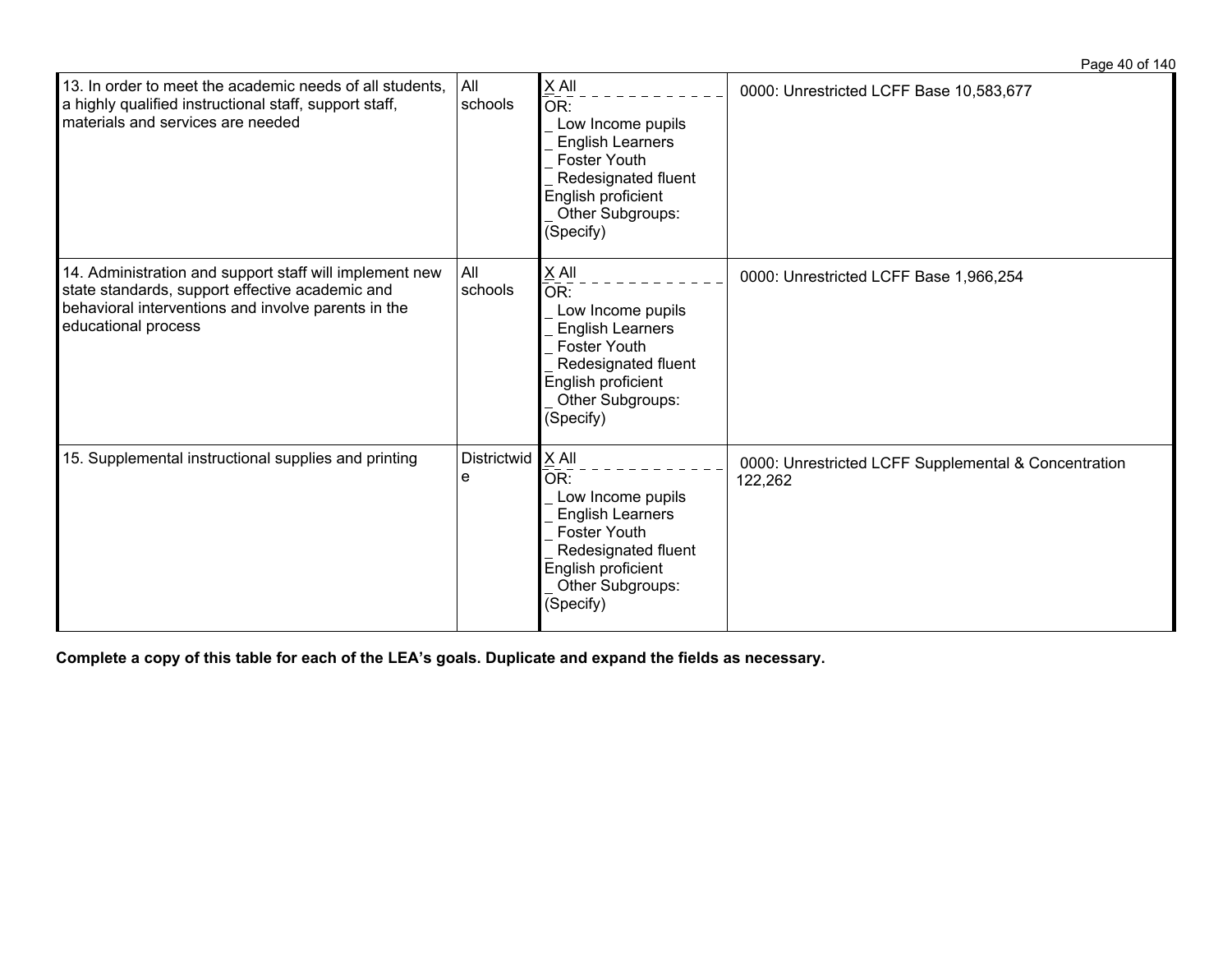| GOAL 7:                 | Goal 4B<br>WUSD will implement ELD standards to ensure English Learner students acquire full English proficiency as<br>rapidly and effectively as possible. |                     |                                                                                                                                                     |                                        | Related State and/or Local Priorities:<br>$1 - 2 \times 3 - 4 \times 5 - 6 - 7 \times 8$<br>COE only: $9 - 10$<br>Local: Specify District Goal 2 & 5,<br>LEAP Goal 1 & 2 & 5, Tittle III Goal<br>2 A & B & C, SPSA Goal 1 & 2,<br>WASC recommendation |
|-------------------------|-------------------------------------------------------------------------------------------------------------------------------------------------------------|---------------------|-----------------------------------------------------------------------------------------------------------------------------------------------------|----------------------------------------|-------------------------------------------------------------------------------------------------------------------------------------------------------------------------------------------------------------------------------------------------------|
|                         | Identified Need: NEED:<br>EL students need to meet AMAO targets.<br>METRIC:<br>AMAO results, EL reclassification rate.                                      |                     |                                                                                                                                                     |                                        |                                                                                                                                                                                                                                                       |
| Goal Applies to:        | Schools: All schools<br>Applicable Pupil<br><b>English Learners</b><br>Subgroups:                                                                           |                     |                                                                                                                                                     |                                        |                                                                                                                                                                                                                                                       |
|                         |                                                                                                                                                             |                     | LCAP Year 1: 2015-2016                                                                                                                              |                                        |                                                                                                                                                                                                                                                       |
| Measurable<br>Outcomes: | Expected Annual EL students will meet AMAO 1, 2a and 2b and as set be the state and measured by CELDT results                                               |                     |                                                                                                                                                     |                                        |                                                                                                                                                                                                                                                       |
|                         | Actions/Services                                                                                                                                            | Scope of<br>Service | Pupils to be served within<br>identified scope of<br>service                                                                                        |                                        | <b>Budgeted</b><br>Expenditures                                                                                                                                                                                                                       |
|                         | 1. Adminstrative personnel to implement EL program                                                                                                          | Districtwid<br>e    | All<br>OR:<br>Low Income pupils<br>X English Learners<br>Foster Youth<br>Redesignated fluent<br>English proficient<br>Other Subgroups:<br>(Specify) | Supplemental & Concentration \$161,579 | 1000-1999: Certificated Personnel Salaries LCFF                                                                                                                                                                                                       |
|                         | 2. Providing Intervention teachers                                                                                                                          | Districtwid<br>e    | All<br>OR:<br>Low Income pupils                                                                                                                     | See Goal 4A                            |                                                                                                                                                                                                                                                       |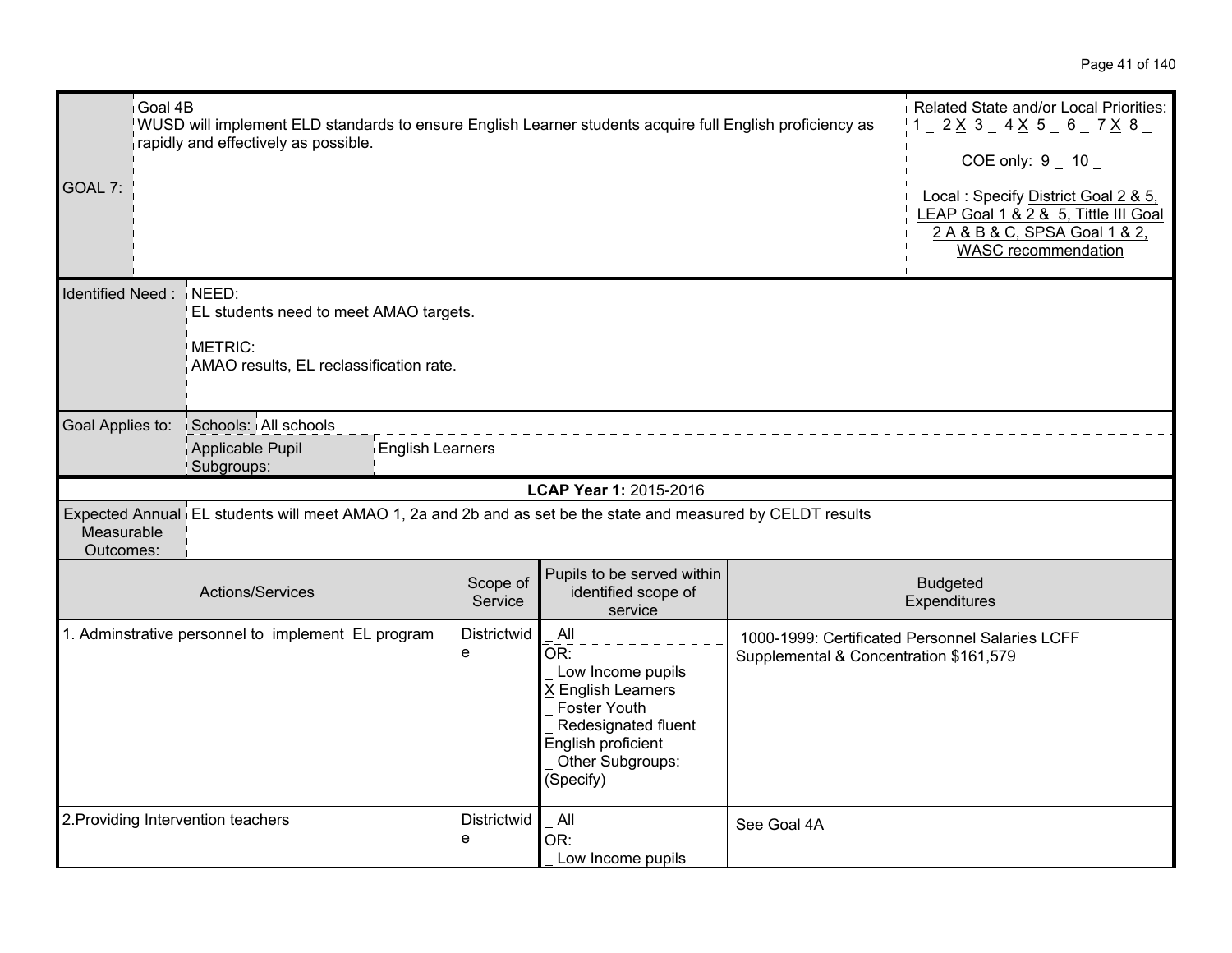|                                                                                                                                          |                     |                                                                                                                                                            | Page 42 of 140                                                                                                                   |
|------------------------------------------------------------------------------------------------------------------------------------------|---------------------|------------------------------------------------------------------------------------------------------------------------------------------------------------|----------------------------------------------------------------------------------------------------------------------------------|
|                                                                                                                                          |                     | X English Learners<br>Foster Youth<br>Redesignated fluent<br>English proficient<br>Other Subgroups:<br>(Specify)                                           |                                                                                                                                  |
| 3. Providing curriculum for EL students                                                                                                  | Districtwid<br>e    | All<br>OR:<br>Low Income pupils<br>X English Learners<br><b>Foster Youth</b><br>Redesignated fluent<br>English proficient<br>Other Subgroups:<br>(Specify) | Online instructional program 5000-5999: Services And Other<br>Operating Expenditures LCFF Supplemental & Concentration<br>\$5450 |
| 4. Providing EL instructional aids                                                                                                       | Districtwid<br>e    | All<br>OR:<br>Low Income pupils<br>X English Learners<br>Foster Youth<br>Redesignated fluent<br>English proficient<br>Other Subgroups:<br>(Specify)        | 2000-2999: Classified Personnel Salaries LCFF<br>Supplemental & Concentration \$116,437                                          |
|                                                                                                                                          |                     | LCAP Year 2: 2016-2017                                                                                                                                     |                                                                                                                                  |
| Expected Annual EL students will meet AMAO 1, 2a and 2b and as set be the state and measured by CELDT results<br>Measurable<br>Outcomes: |                     |                                                                                                                                                            |                                                                                                                                  |
| <b>Actions/Services</b>                                                                                                                  | Scope of<br>Service | Pupils to be served within<br>identified scope of<br>service                                                                                               | <b>Budgeted</b><br>Expenditures                                                                                                  |
| 1. Adminstrative personnel to implement EL program                                                                                       | Districtwid<br>e    | All<br>OR:<br>Low Income pupils<br>X English Learners<br>Foster Youth<br>Redesignated fluent<br>English proficient<br>Other Subgroups:                     | 1000-1999: Certificated Personnel Salaries LCFF<br>Supplemental & Concentration \$161,579                                        |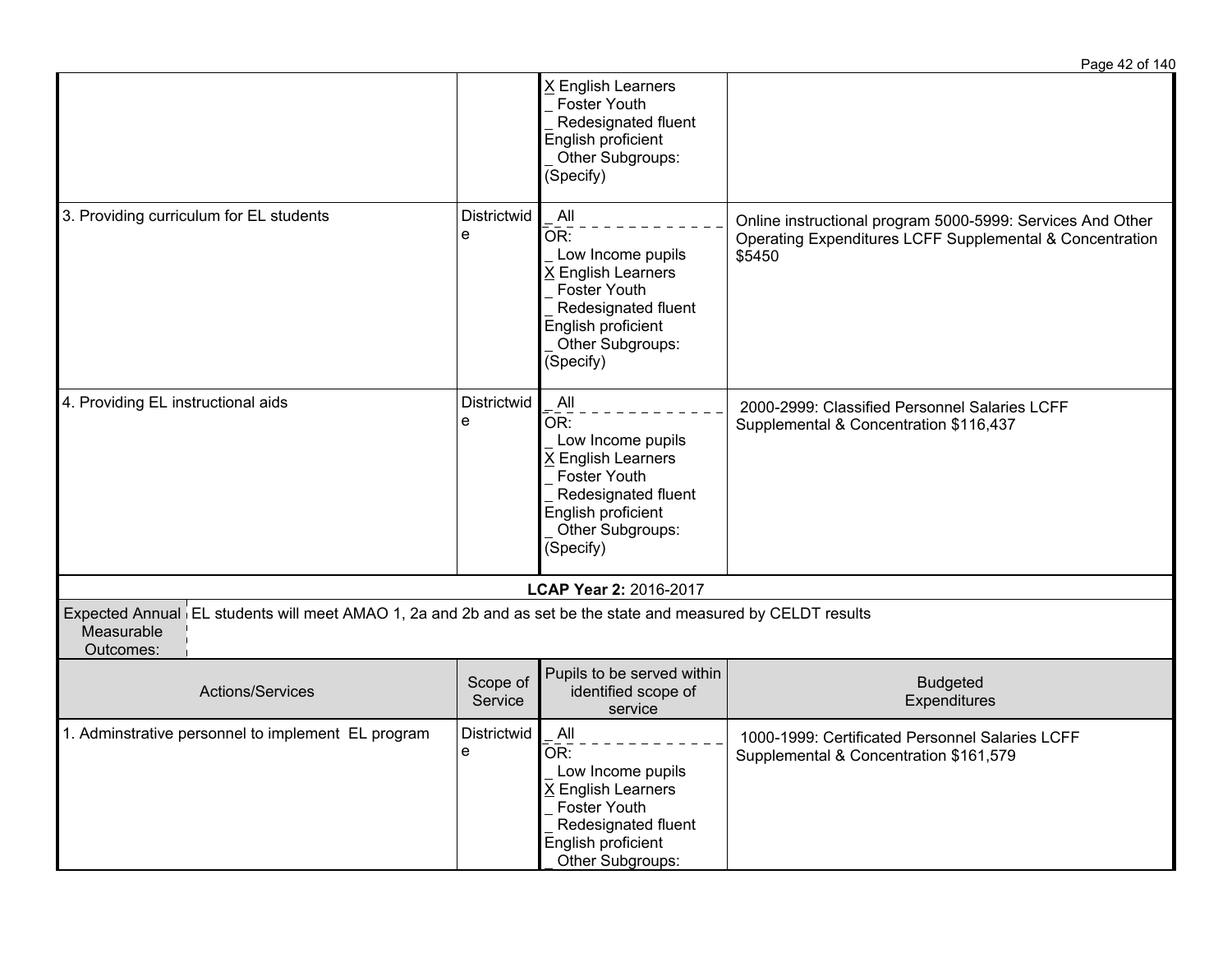Page 43 of 140

|                                                                                                                                          |                     | (Specify)                                                                                                                                           |                                                                                                                                  |
|------------------------------------------------------------------------------------------------------------------------------------------|---------------------|-----------------------------------------------------------------------------------------------------------------------------------------------------|----------------------------------------------------------------------------------------------------------------------------------|
| 2. Providing Intervention teachers                                                                                                       | Districtwid<br>e    | All<br>OR:<br>Low Income pupils<br>X English Learners<br>Foster Youth<br>Redesignated fluent<br>English proficient<br>Other Subgroups:<br>(Specify) | See Goal 4A                                                                                                                      |
| 3. Providing curriculum for EL students                                                                                                  | Districtwid<br>e    | All<br>OR:<br>Low Income pupils<br>X English Learners<br>Foster Youth<br>Redesignated fluent<br>English proficient<br>Other Subgroups:<br>(Specify) | Online instructional program 5000-5999: Services And Other<br>Operating Expenditures LCFF Supplemental & Concentration<br>\$5450 |
| 4. Providing EL instructional aids                                                                                                       | Districtwid<br>e    | All<br>OR:<br>Low Income pupils<br>X English Learners<br>Foster Youth<br>Redesignated fluent<br>English proficient<br>Other Subgroups:<br>(Specify) | 2000-2999: Classified Personnel Salaries LCFF<br>Supplemental & Concentration \$116,437                                          |
|                                                                                                                                          |                     | LCAP Year 3: 2017-2018                                                                                                                              |                                                                                                                                  |
| Expected Annual EL students will meet AMAO 1, 2a and 2b and as set be the state and measured by CELDT results<br>Measurable<br>Outcomes: |                     |                                                                                                                                                     |                                                                                                                                  |
| <b>Actions/Services</b>                                                                                                                  | Scope of<br>Service | Pupils to be served within<br>identified scope of<br>service                                                                                        | <b>Budgeted</b><br>Expenditures                                                                                                  |
| 1. Adminstrative personnel to implement EL program                                                                                       | Districtwid<br>e    | All<br>OR:                                                                                                                                          | 1000-1999: Certificated Personnel Salaries LCFF<br>Supplemental & Concentration \$161,579                                        |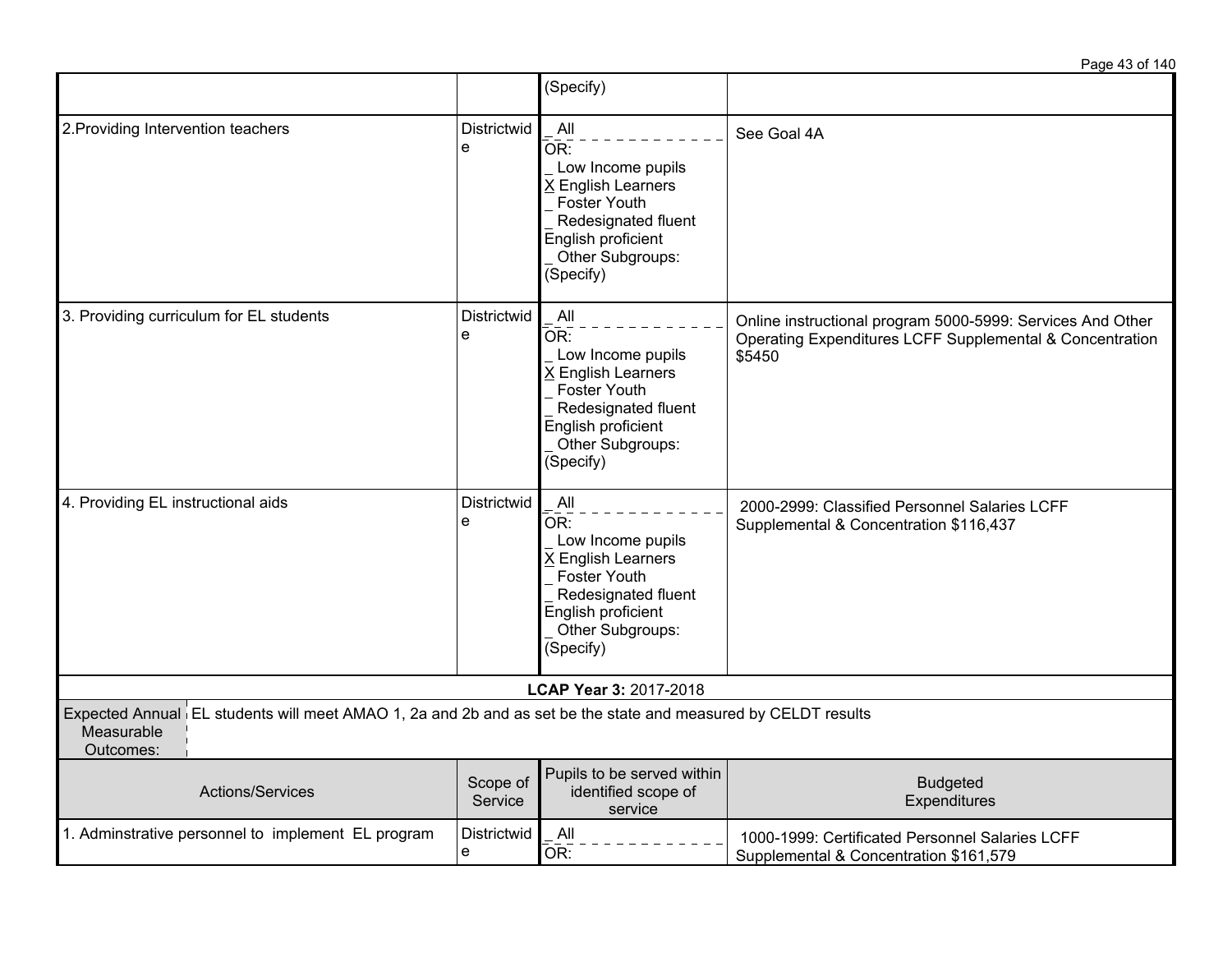|                                         |                  |                                                                                                                                                     | <u>ayo 11 Uilliu</u>                                                                                                             |
|-----------------------------------------|------------------|-----------------------------------------------------------------------------------------------------------------------------------------------------|----------------------------------------------------------------------------------------------------------------------------------|
|                                         |                  | Low Income pupils<br><b>English Learners</b><br>Foster Youth<br>Redesignated fluent<br>English proficient<br>Other Subgroups:<br>(Specify)          |                                                                                                                                  |
| 2. Providing Intervention teachers      | Districtwid<br>e | All<br>OR:<br>Low Income pupils<br>X English Learners<br>Foster Youth<br>Redesignated fluent<br>English proficient<br>Other Subgroups:<br>(Specify) | See Goal 4A                                                                                                                      |
| 3. Providing curriculum for EL students | Districtwid<br>e | All<br>OR:<br>Low Income pupils<br>X English Learners<br>Foster Youth<br>Redesignated fluent<br>English proficient<br>Other Subgroups:<br>(Specify) | Online instructional program 5000-5999: Services And Other<br>Operating Expenditures LCFF Supplemental & Concentration<br>\$5450 |
| 4. Providing EL instructional aids      | Districtwid<br>e | All<br>OR:<br>Low Income pupils<br>X English Learners<br>Foster Youth<br>Redesignated fluent<br>English proficient<br>Other Subgroups:<br>(Specify) | 2000-2999: Classified Personnel Salaries LCFF<br>Supplemental & Concentration \$116,437                                          |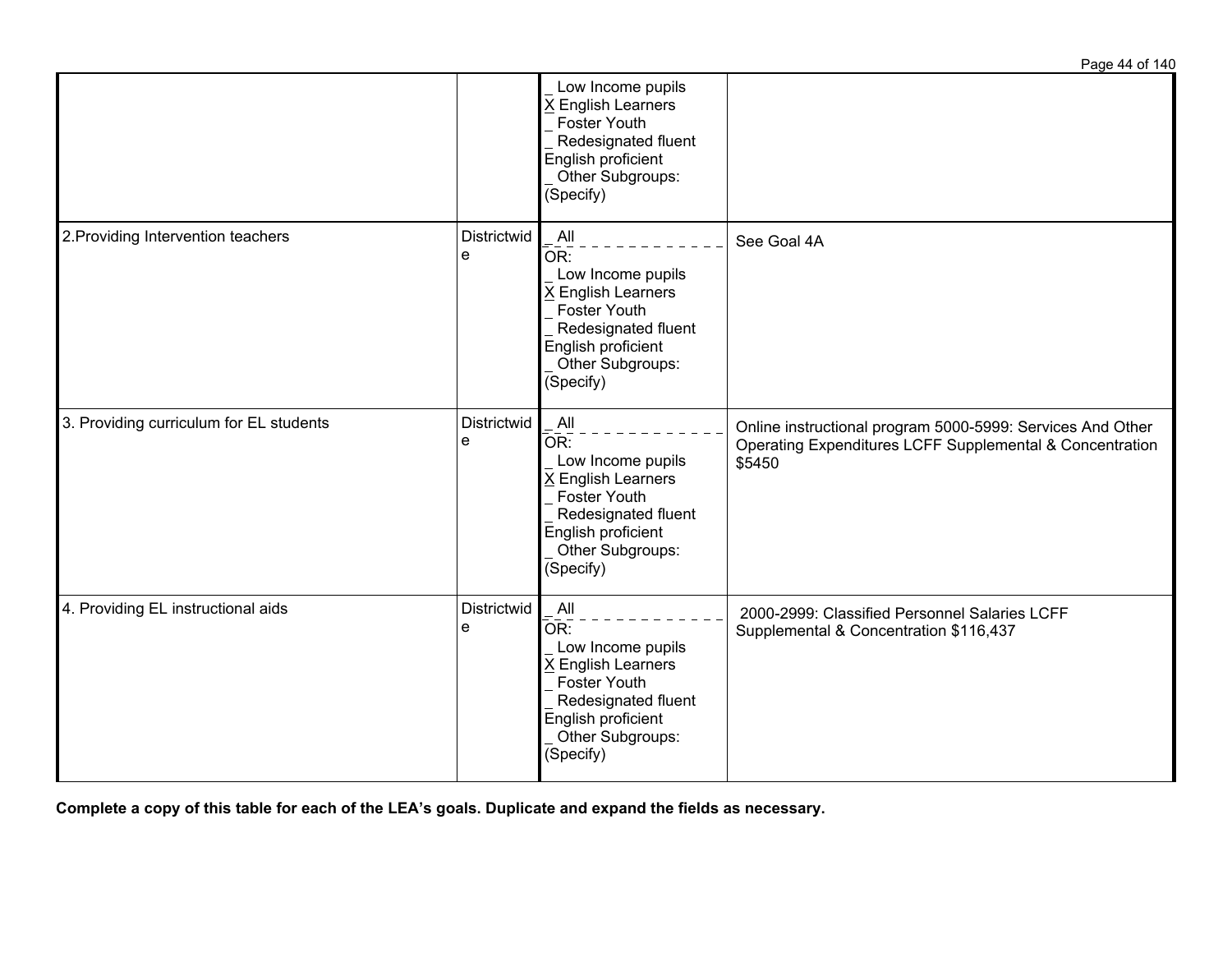| Goal 4C<br>GOAL 8:      | WUSD will implement ELD standards to ensure English Learner students acquire full English proficiency as<br>rapidly and effectively as possible in order to master grade level content standards. |                     |                                                                                                                                                     |             | Related State and/or Local Priorities:<br>$1 - 2 \times 3 - 4 \times 5 - 6$ 7 $\times$ 8<br>COE only: $9 - 10 -$<br>Local: Specify District goal 2,5<br>LEAP Goal 1,2,5 title III Goals 2ABC<br>SPSA Goal 2 WASC<br>recommendation |
|-------------------------|---------------------------------------------------------------------------------------------------------------------------------------------------------------------------------------------------|---------------------|-----------------------------------------------------------------------------------------------------------------------------------------------------|-------------|------------------------------------------------------------------------------------------------------------------------------------------------------------------------------------------------------------------------------------|
| Identified Need: NEED:  | EL students need to meet AMAO targets.<br>METRIC:<br>SBAC results, CELDT results, reclassification rate.                                                                                          |                     |                                                                                                                                                     |             |                                                                                                                                                                                                                                    |
| Goal Applies to:        | Schools: All schools<br>Applicable Pupil<br><b>English Learners</b><br>Subgroups:                                                                                                                 |                     |                                                                                                                                                     |             |                                                                                                                                                                                                                                    |
|                         |                                                                                                                                                                                                   |                     |                                                                                                                                                     |             |                                                                                                                                                                                                                                    |
| Measurable<br>Outcomes: | Expected Annual EL will meet proficiency targets in ELA as measured by the SBAC results in order to increase EL redesignation rate by 1%.                                                         |                     | LCAP Year 1: 2015-2016                                                                                                                              |             |                                                                                                                                                                                                                                    |
|                         | Actions/Services                                                                                                                                                                                  | Scope of<br>Service | Pupils to be served within<br>identified scope of<br>service                                                                                        |             | <b>Budgeted</b><br>Expenditures                                                                                                                                                                                                    |
|                         | 1. District testing coordinator services                                                                                                                                                          | All<br>schools      | All<br>OR:<br>Low Income pupils<br>X English Learners<br>Foster Youth<br>Redesignated fluent<br>English proficient<br>Other Subgroups:<br>(Specify) | Base 33,921 | Coordinator 1000-1999: Certificated Personnel Salaries LCFF                                                                                                                                                                        |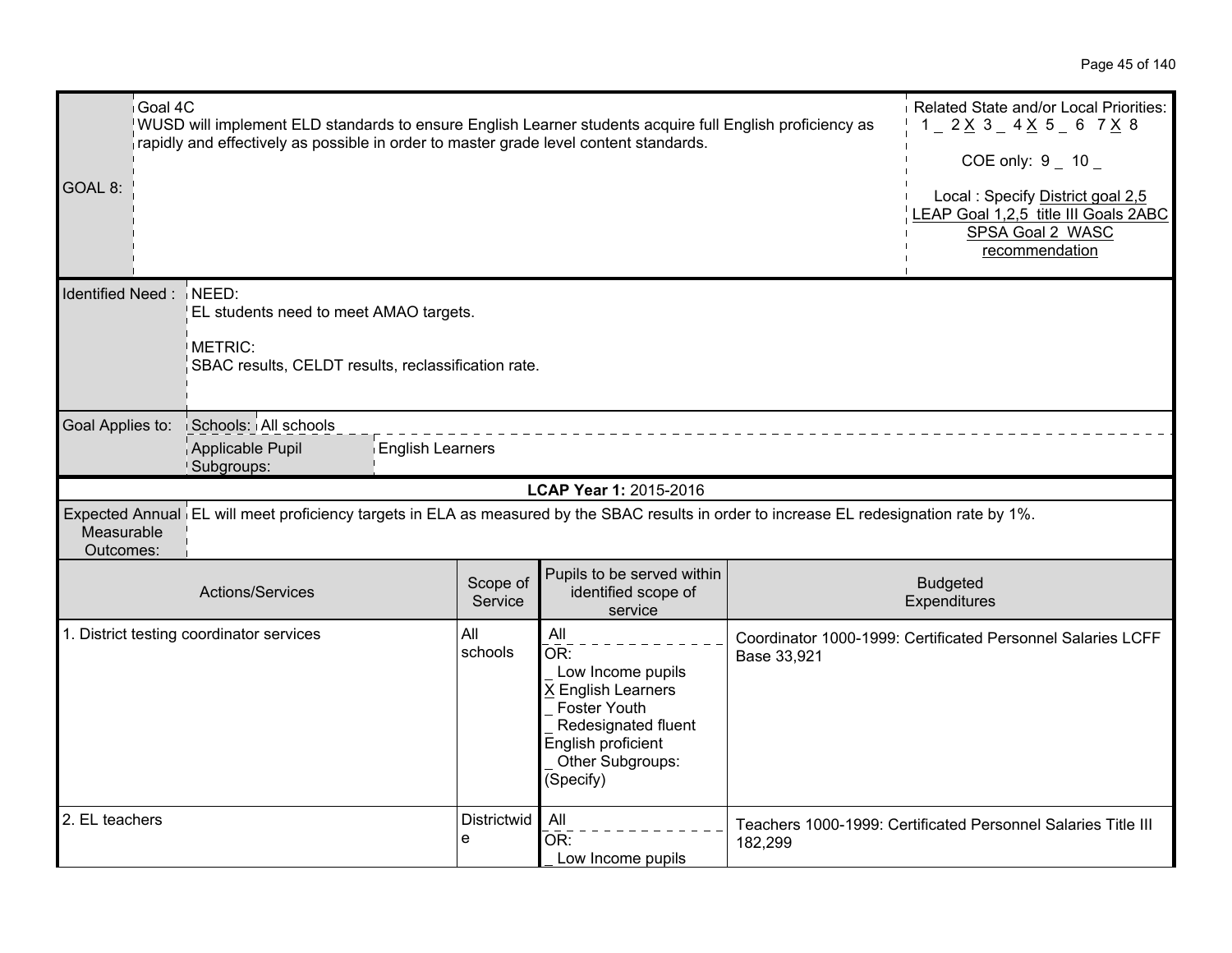|                                                                                                                                                                      |                     |                                                                                                                                                            | Page 46 of 140                                                                      |
|----------------------------------------------------------------------------------------------------------------------------------------------------------------------|---------------------|------------------------------------------------------------------------------------------------------------------------------------------------------------|-------------------------------------------------------------------------------------|
|                                                                                                                                                                      |                     | X English Learners<br>Foster Youth<br>Redesignated fluent<br>English proficient<br>Other Subgroups:<br>(Specify)                                           |                                                                                     |
|                                                                                                                                                                      |                     | LCAP Year 2: 2016-2017                                                                                                                                     |                                                                                     |
| Expected Annual EL will meet proficiency targets in ELA as measured by the SBAC results in order to increase EL redesignation rate by 1%.<br>Measurable<br>Outcomes: |                     |                                                                                                                                                            |                                                                                     |
| Actions/Services                                                                                                                                                     | Scope of<br>Service | Pupils to be served within<br>identified scope of<br>service                                                                                               | <b>Budgeted</b><br>Expenditures                                                     |
| 1. District testing coordinator services                                                                                                                             | All<br>schools      | All<br>OR:<br>Low Income pupils<br>X English Learners<br><b>Foster Youth</b><br>Redesignated fluent<br>English proficient<br>Other Subgroups:<br>(Specify) | Coordinator services 1000-1999: Certificated Personnel<br>Salaries LCFF Base 33,921 |
| 2. EL teachers                                                                                                                                                       | Districtwid<br>e    | All<br>OR:<br>Low Income pupils<br>X English Learners<br><b>Foster Youth</b><br>Redesignated fluent<br>English proficient<br>Other Subgroups:<br>(Specify) | Teachers 1000-1999: Certificated Personnel Salaries Title III<br>182,299            |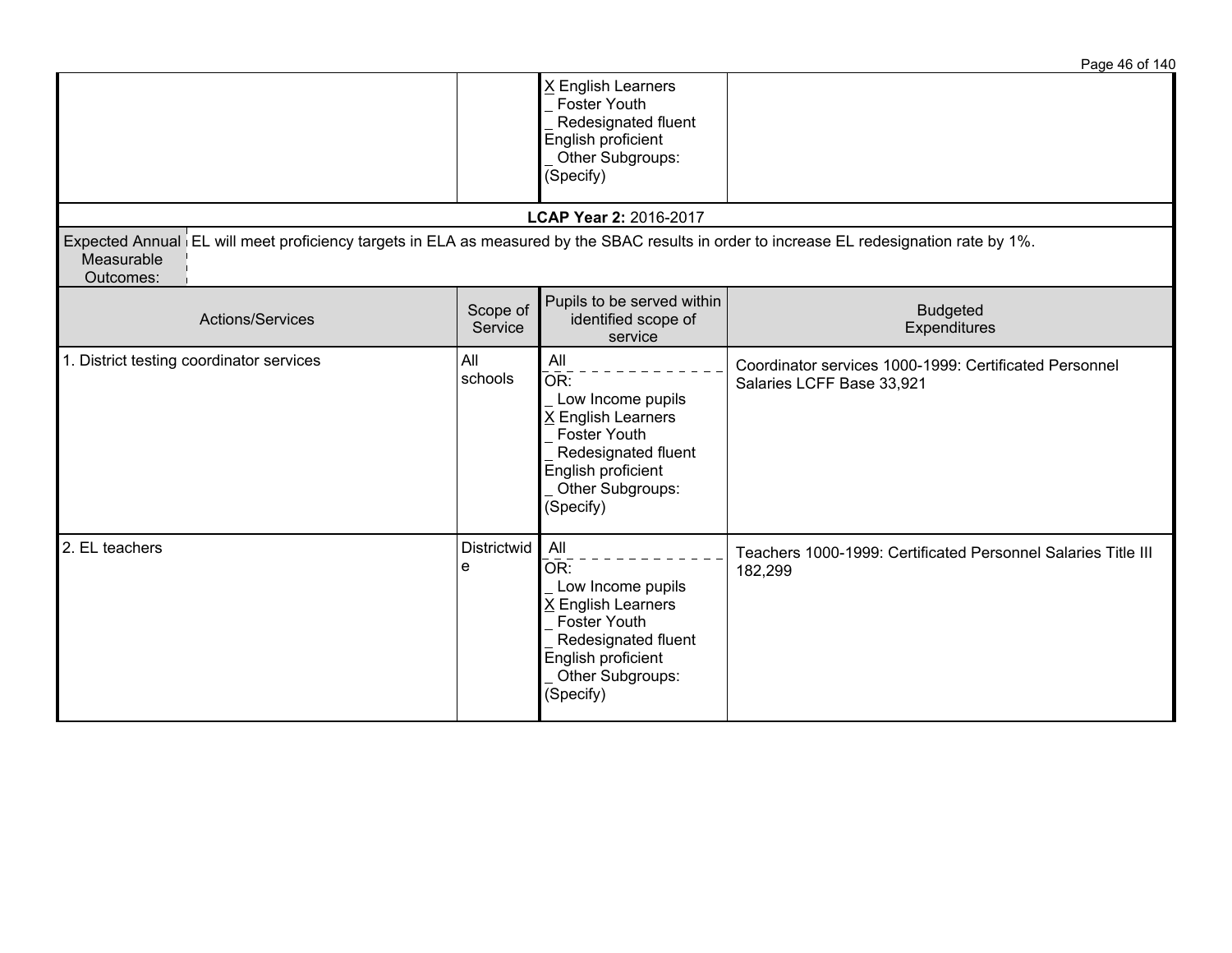Page 47 of 140

| <b>LCAP Year 3: 2017-2018</b>                                                                                                                                        |                         |                                                                                                                                                          |                                                                                     |  |  |
|----------------------------------------------------------------------------------------------------------------------------------------------------------------------|-------------------------|----------------------------------------------------------------------------------------------------------------------------------------------------------|-------------------------------------------------------------------------------------|--|--|
| Expected Annual EL will meet proficiency targets in ELA as measured by the SBAC results in order to increase EL redesignation rate by 1%.<br>Measurable<br>Outcomes: |                         |                                                                                                                                                          |                                                                                     |  |  |
| <b>Actions/Services</b>                                                                                                                                              | Scope of<br>Service     | Pupils to be served within<br>identified scope of<br>service                                                                                             | <b>Budgeted</b><br>Expenditures                                                     |  |  |
| 1. District testing coordinator services                                                                                                                             | All<br>schools          | All<br>OR:<br>Low Income pupils<br><b>English Learners</b><br>Foster Youth<br>Redesignated fluent<br>English proficient<br>Other Subgroups:<br>(Specify) | Coordinator services 1000-1999: Certificated Personnel<br>Salaries LCFF Base 33,921 |  |  |
| 2. EL teachers                                                                                                                                                       | <b>Districtwid</b><br>e | All<br>OR:<br>Low Income pupils<br><b>English Learners</b><br>Foster Youth<br>Redesignated fluent<br>English proficient<br>Other Subgroups:<br>(Specify) | Teachers 1000-1999: Certificated Personnel Salaries Title III<br>182,299            |  |  |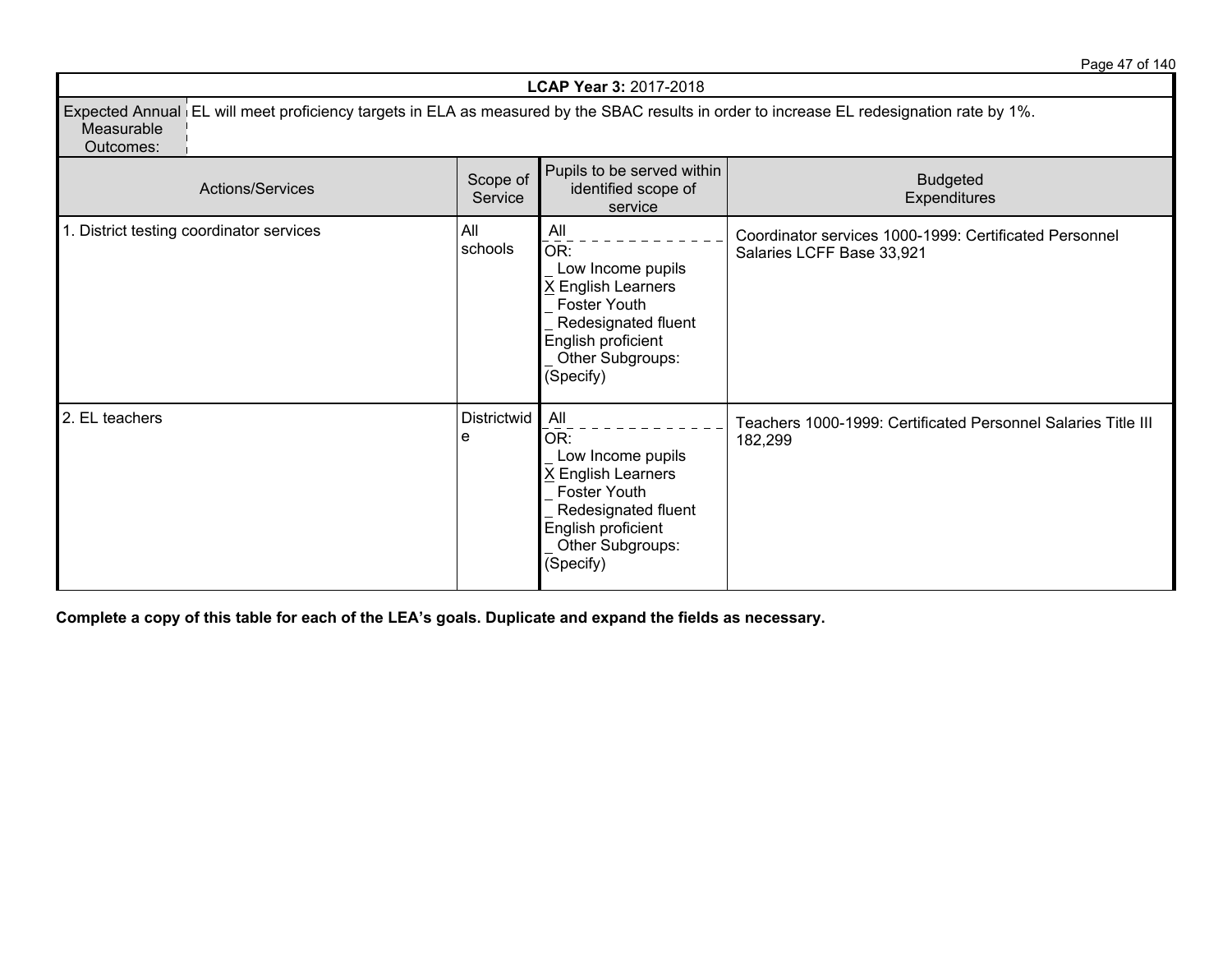| Goal 4D<br>GOAL 9:      | WUSD will increase the rigor of preparatory course offerings in order to improve the passing rate of AP<br>assessments.                                                                                                 |                     |                                                                                                                                                            |                                           | Related State and/or Local Priorities:<br>$1 - 2$ 3 $- 4$ 5 $- 6$ 7 $\times$ 8 $\times$<br>COE only: $9 - 10$<br>Local: Specify District Goal 5, LEAP<br>Goal 1 & 2 & 5, Title III Goals 2 A &<br>B & C, SPSA Goal 1 & 5, WASC<br>recommendation |
|-------------------------|-------------------------------------------------------------------------------------------------------------------------------------------------------------------------------------------------------------------------|---------------------|------------------------------------------------------------------------------------------------------------------------------------------------------------|-------------------------------------------|--------------------------------------------------------------------------------------------------------------------------------------------------------------------------------------------------------------------------------------------------|
|                         | Identified Need: NEED: An increased number of Grade 9-12 students need to participate in AP courses and pass with a score of 3 or better.<br>METRIC:<br>Master schedule-AP enrollment<br>CDE Data Quest AP passing rare |                     |                                                                                                                                                            |                                           |                                                                                                                                                                                                                                                  |
| Goal Applies to:        | Schools: WUHS                                                                                                                                                                                                           |                     |                                                                                                                                                            |                                           |                                                                                                                                                                                                                                                  |
|                         | Applicable Pupil<br>All students<br>Subgroups:                                                                                                                                                                          |                     |                                                                                                                                                            |                                           |                                                                                                                                                                                                                                                  |
|                         |                                                                                                                                                                                                                         |                     | LCAP Year 1: 2015-2016                                                                                                                                     |                                           |                                                                                                                                                                                                                                                  |
| Measurable<br>Outcomes: | Expected Annual WUSD will Increase the AP passing rate by 5% annually.                                                                                                                                                  |                     |                                                                                                                                                            |                                           |                                                                                                                                                                                                                                                  |
|                         | Actions/Services                                                                                                                                                                                                        | Scope of<br>Service | Pupils to be served within<br>identified scope of<br>service                                                                                               |                                           | <b>Budgeted</b><br>Expenditures                                                                                                                                                                                                                  |
|                         | 1. Providing Professional development for AP teachers                                                                                                                                                                   | Schoolwid<br>e      | X All<br>OR:<br>Low Income pupils<br><b>English Learners</b><br>Foster Youth<br>Redesignated fluent<br>English proficient<br>Other Subgroups:<br>(Specify) | LCFF Supplemental & Concentration \$11339 | 5000-5999: Services And Other Operating Expenditures                                                                                                                                                                                             |
|                         | 2. Advanced placement testing and supplies                                                                                                                                                                              | Schoolwid<br>e      | $X$ All<br>OR:                                                                                                                                             | Concentration 9,432                       | 4000-4999: Books And Supplies LCFF Supplemental &                                                                                                                                                                                                |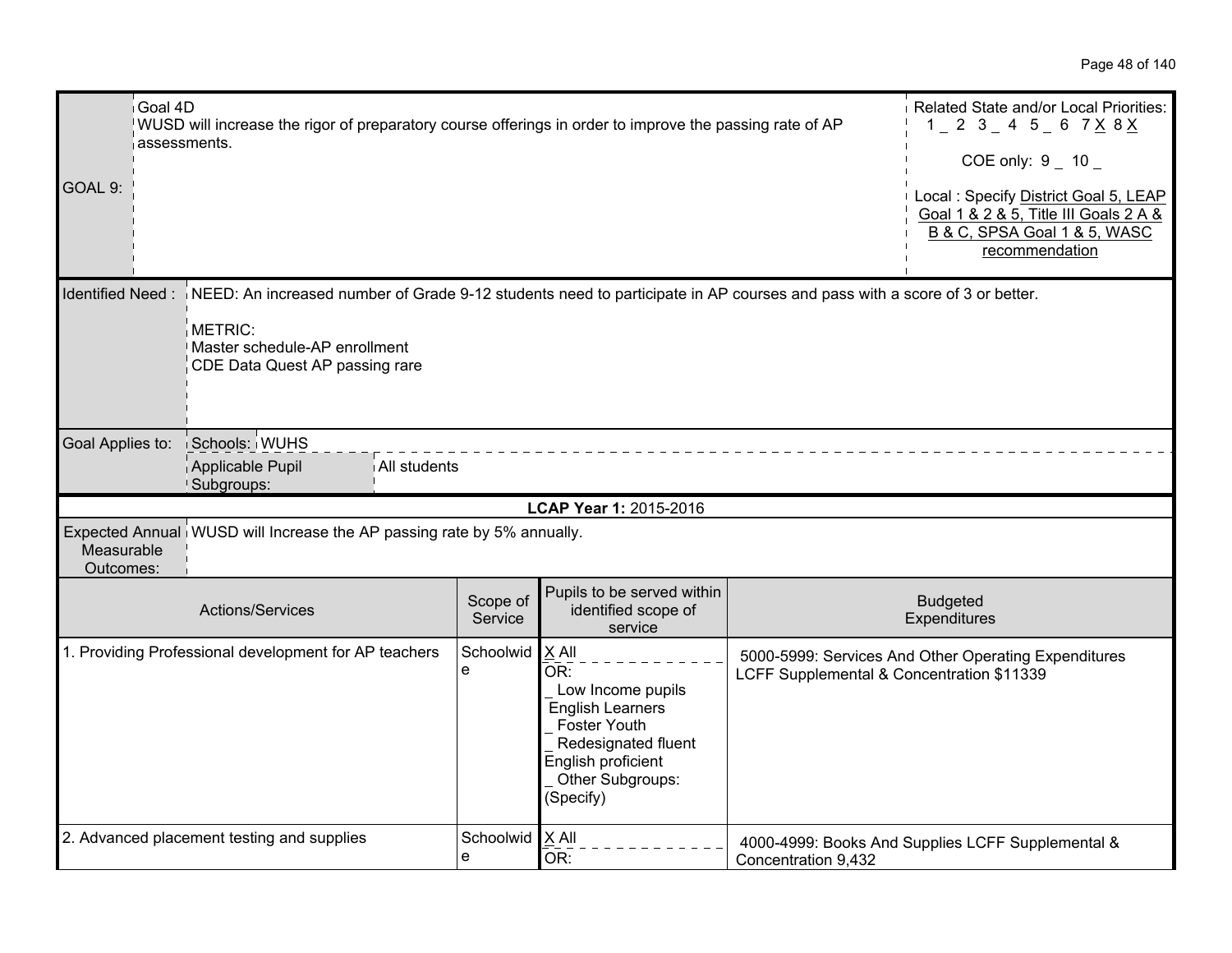|                                                                                                   |                     |                                                                                                                                                                     | ידו וט כד טעט ו                                                                                   |
|---------------------------------------------------------------------------------------------------|---------------------|---------------------------------------------------------------------------------------------------------------------------------------------------------------------|---------------------------------------------------------------------------------------------------|
|                                                                                                   |                     | Low Income pupils<br><b>English Learners</b><br>Foster Youth<br>Redesignated fluent<br>English proficient<br>Other Subgroups:<br>(Specify)                          |                                                                                                   |
|                                                                                                   |                     | LCAP Year 2: 2016-2017                                                                                                                                              |                                                                                                   |
| Expected Annual WUSD will Increase the AP passing rate by 5% annually.<br>Measurable<br>Outcomes: |                     |                                                                                                                                                                     |                                                                                                   |
| Actions/Services                                                                                  | Scope of<br>Service | Pupils to be served within<br>identified scope of<br>service                                                                                                        | <b>Budgeted</b><br>Expenditures                                                                   |
| 1. Providing Professional development for AP teachers                                             | Schoolwid<br>e      | X All<br>OR:<br>Low Income pupils<br><b>English Learners</b><br><b>Foster Youth</b><br>Redesignated fluent<br>English proficient<br>Other Subgroups:<br>(Specify)   | 5000-5999: Services And Other Operating Expenditures<br>LCFF Supplemental & Concentration \$11339 |
| 2. Advanced placement testing and supplies                                                        | Schoolwid<br>e      | $X$ All<br>OR:<br>Low Income pupils<br><b>English Learners</b><br><b>Foster Youth</b><br>Redesignated fluent<br>English proficient<br>Other Subgroups:<br>(Specify) | 4000-4999: Books And Supplies LCFF Supplemental &<br>Concentration 9,432                          |

Page 49 of 140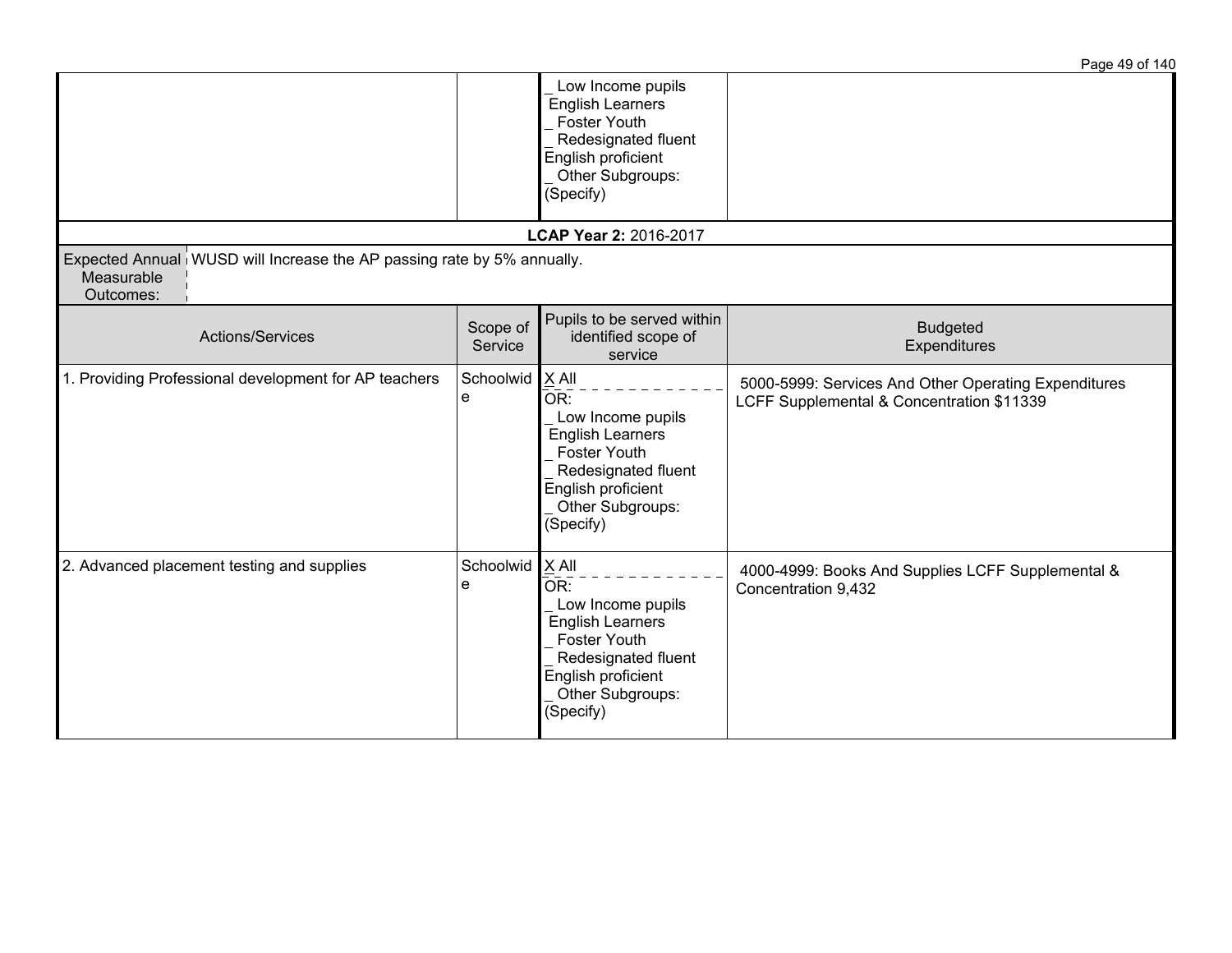|                                                                                                   |                        | <b>LCAP Year 3: 2017-2018</b>                                                                                                                     |                                                                                                   |
|---------------------------------------------------------------------------------------------------|------------------------|---------------------------------------------------------------------------------------------------------------------------------------------------|---------------------------------------------------------------------------------------------------|
| Expected Annual WUSD will Increase the AP passing rate by 5% annually.<br>Measurable<br>Outcomes: |                        |                                                                                                                                                   |                                                                                                   |
| Actions/Services                                                                                  | Scope of<br>Service    | Pupils to be served within<br>identified scope of<br>service                                                                                      | <b>Budgeted</b><br>Expenditures                                                                   |
| 1. Providing Professional development for AP teachers                                             | Schoolwid   X All<br>e | OR:<br>Low Income pupils<br><b>English Learners</b><br>Foster Youth<br>Redesignated fluent<br>English proficient<br>Other Subgroups:<br>(Specify) | 5000-5999: Services And Other Operating Expenditures<br>LCFF Supplemental & Concentration \$11339 |
| 2. Advanced placement testing and supplies                                                        | Schoolwid   X All<br>e | OR:<br>Low Income pupils<br><b>English Learners</b><br>Foster Youth<br>Redesignated fluent<br>English proficient<br>Other Subgroups:<br>(Specify) | 4000-4999: Books And Supplies LCFF Supplemental &<br>Concentration 9,432                          |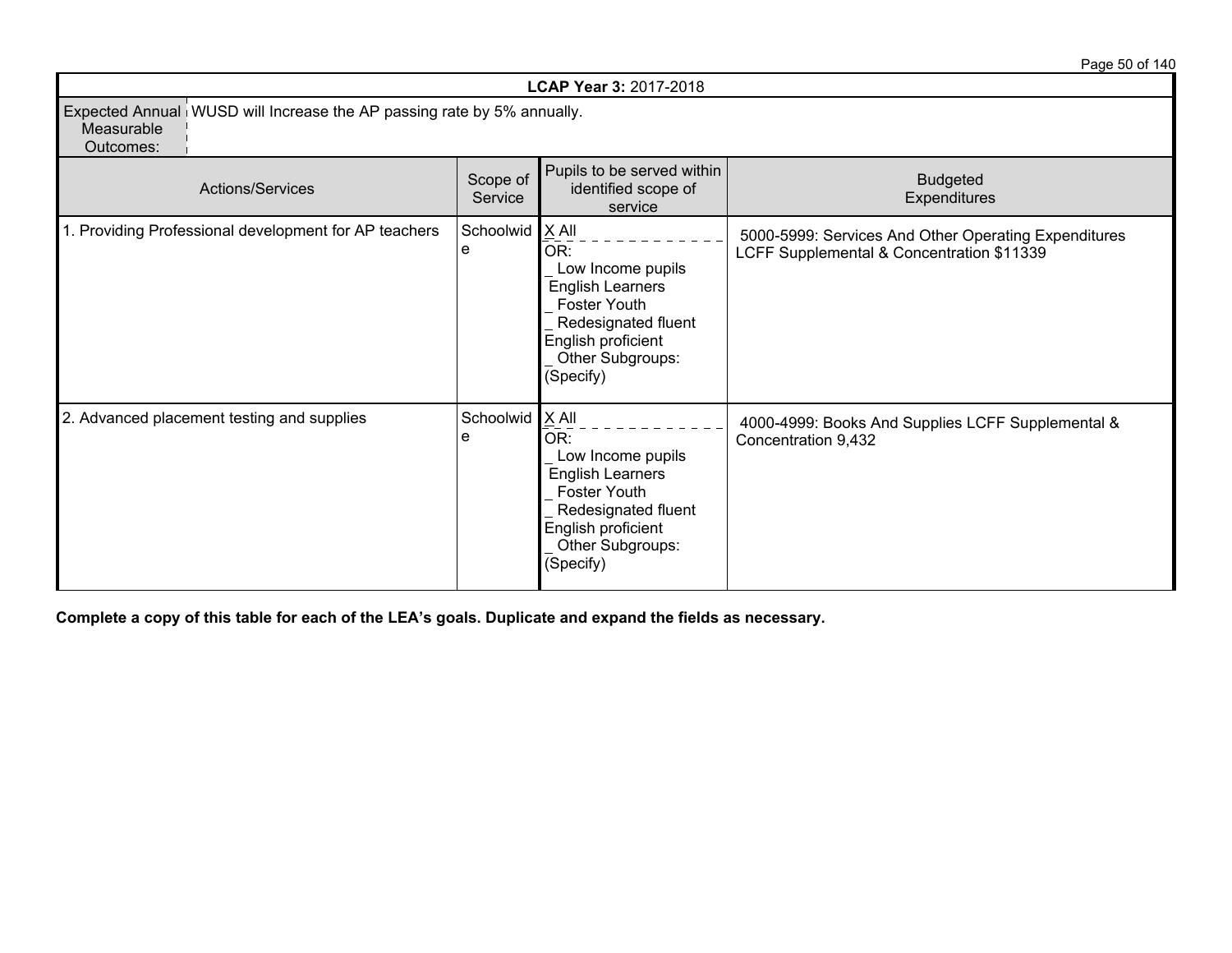| <b>GOAL</b><br>10:          | Goal 4E<br>WUSD will increase the rigor of preparatory course offerings in order to improve the percent of students<br>successfully completing A-G requirements.           | Related State and/or Local Priorities:<br>$1 = 2 = 3 = 4 = 5 = 6 = 7 \times 8 \times 1$<br>COE only: $9 - 10$<br>Local : Specify District Goal 5, LEAP<br>Goal 1 & 2 & 5, Tittle III Goals 2 & A<br>& B & C, SPSA Goals 1 & 2 & 5 |                     |                                                                                                                                                              |                                        |                                                 |
|-----------------------------|----------------------------------------------------------------------------------------------------------------------------------------------------------------------------|-----------------------------------------------------------------------------------------------------------------------------------------------------------------------------------------------------------------------------------|---------------------|--------------------------------------------------------------------------------------------------------------------------------------------------------------|----------------------------------------|-------------------------------------------------|
|                             | Identified Need: NEED: An increased number of 9-12 grade students need to successfully complete A-G courses.<br>METRIC:<br>Course grades, A-G completion rate, transcripts |                                                                                                                                                                                                                                   |                     |                                                                                                                                                              |                                        |                                                 |
|                             | Goal Applies to:<br>Schools: WUHS<br>Applicable Pupil<br>Subgroups:                                                                                                        |                                                                                                                                                                                                                                   |                     |                                                                                                                                                              |                                        |                                                 |
|                             |                                                                                                                                                                            |                                                                                                                                                                                                                                   |                     | LCAP Year 1: 2015-2016                                                                                                                                       |                                        |                                                 |
|                             | Expected Annual WUSD will increase the percent of students successfully completing A-G requirements by passing rate by 2% annually (to 55.7%)<br>Measurable<br>Outcomes:   |                                                                                                                                                                                                                                   |                     |                                                                                                                                                              |                                        |                                                 |
|                             |                                                                                                                                                                            | Actions/Services                                                                                                                                                                                                                  | Scope of<br>Service | Pupils to be served within<br>identified scope of<br>service                                                                                                 |                                        | <b>Budgeted</b><br>Expenditures                 |
| readiness                   |                                                                                                                                                                            | 1. Counselors to provide academic guidance and<br>support for students to meet<br>A-G requirements to ensure College and Career                                                                                                   | Districtwid<br>e    | $X$ All<br>OR:<br>Low Income pupils<br><b>English Learners</b><br>Foster Youth<br>Redesignated fluent<br>English proficient<br>Other Subgroups:<br>(Specify) | Supplemental & Concentration \$740,985 | 1000-1999: Certificated Personnel Salaries LCFF |
| 2. Intervention specialists |                                                                                                                                                                            |                                                                                                                                                                                                                                   | Districtwid<br>e    | $X$ All<br>OR:<br>Low Income pupils<br><b>English Learners</b><br>Foster Youth<br>Redesignated fluent                                                        | See Goal 4A                            |                                                 |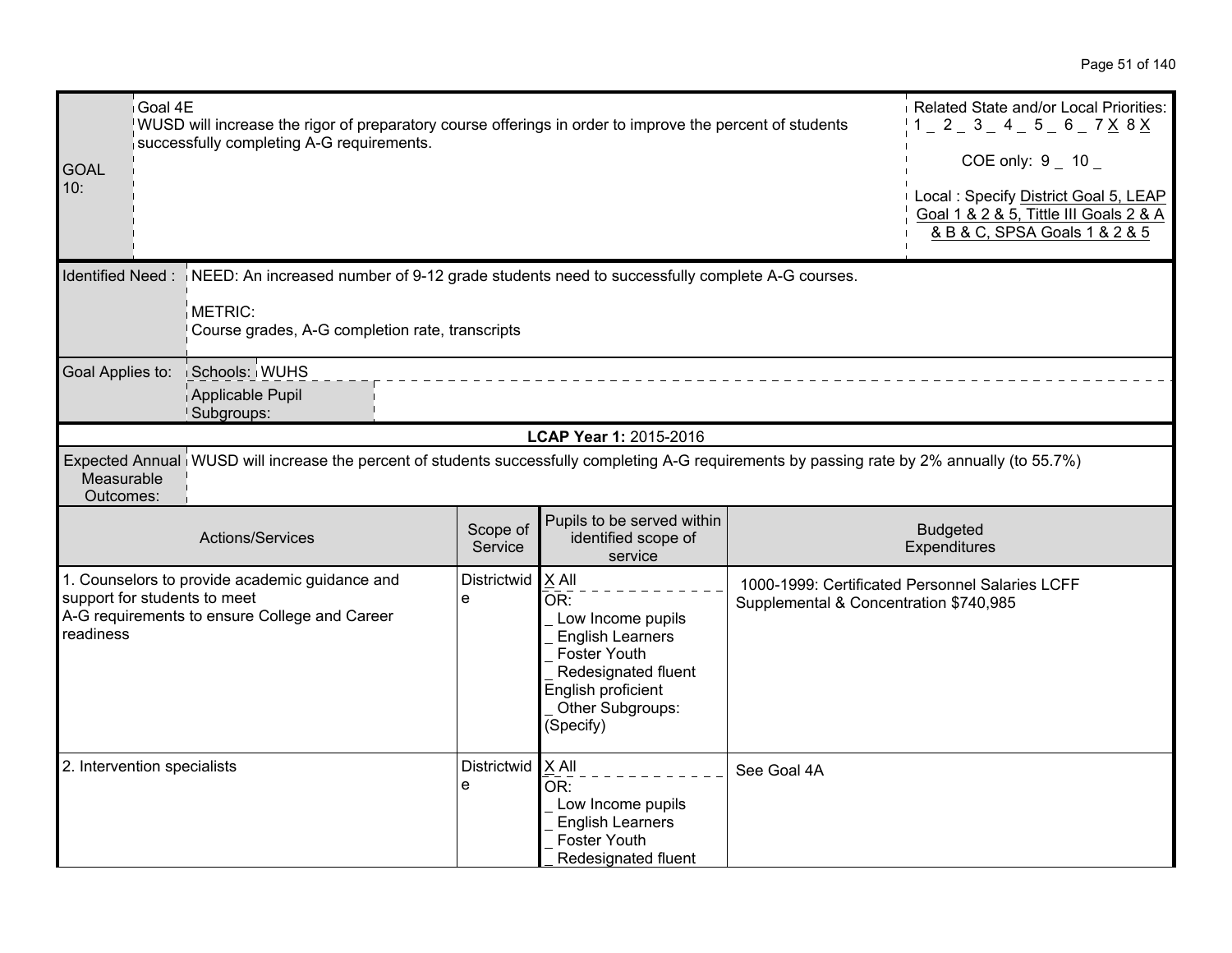|                                                                                                                                                                          |                     |                                                                                                                                                                                           | Page 52 of 140                                                                            |
|--------------------------------------------------------------------------------------------------------------------------------------------------------------------------|---------------------|-------------------------------------------------------------------------------------------------------------------------------------------------------------------------------------------|-------------------------------------------------------------------------------------------|
|                                                                                                                                                                          |                     | English proficient<br>Other Subgroups:<br>(Specify)                                                                                                                                       |                                                                                           |
| 3. Summer school courses                                                                                                                                                 | Schoolwid<br>e      | $X$ All<br>$\bar{\overline{\mathsf{OR}}}$ :<br>Low Income pupils<br><b>English Learners</b><br>Foster Youth<br>Redesignated fluent<br>English proficient<br>Other Subgroups:<br>(Specify) | 0000: Unrestricted LCFF Supplemental & Concentration<br>68,932                            |
|                                                                                                                                                                          |                     | LCAP Year 2: 2016-2017                                                                                                                                                                    |                                                                                           |
| Expected Annual WUSD will increase the percent of students successfully completing A-G requirements by passing rate by 2% annually (to 55.7%)<br>Measurable<br>Outcomes: |                     |                                                                                                                                                                                           |                                                                                           |
| Actions/Services                                                                                                                                                         | Scope of<br>Service | Pupils to be served within<br>identified scope of<br>service                                                                                                                              | <b>Budgeted</b><br>Expenditures                                                           |
| 1. Counselors to provide academic guidance and<br>support for students to meet<br>A-G requirements to ensure College and Career<br>readiness                             | Districtwid<br>e    | $X$ All<br>OR:<br>Low Income pupils<br><b>English Learners</b><br>Foster Youth<br>Redesignated fluent<br>English proficient<br>Other Subgroups:<br>(Specify)                              | 1000-1999: Certificated Personnel Salaries LCFF<br>Supplemental & Concentration \$740,985 |
| 2. Intervention specialists                                                                                                                                              | Districtwid<br>e    | X All<br>$\overline{\mathsf{OR}}$ :<br>Low Income pupils<br><b>English Learners</b><br><b>Foster Youth</b><br>Redesignated fluent<br>English proficient<br>Other Subgroups:<br>(Specify)  | See Goal 4A                                                                               |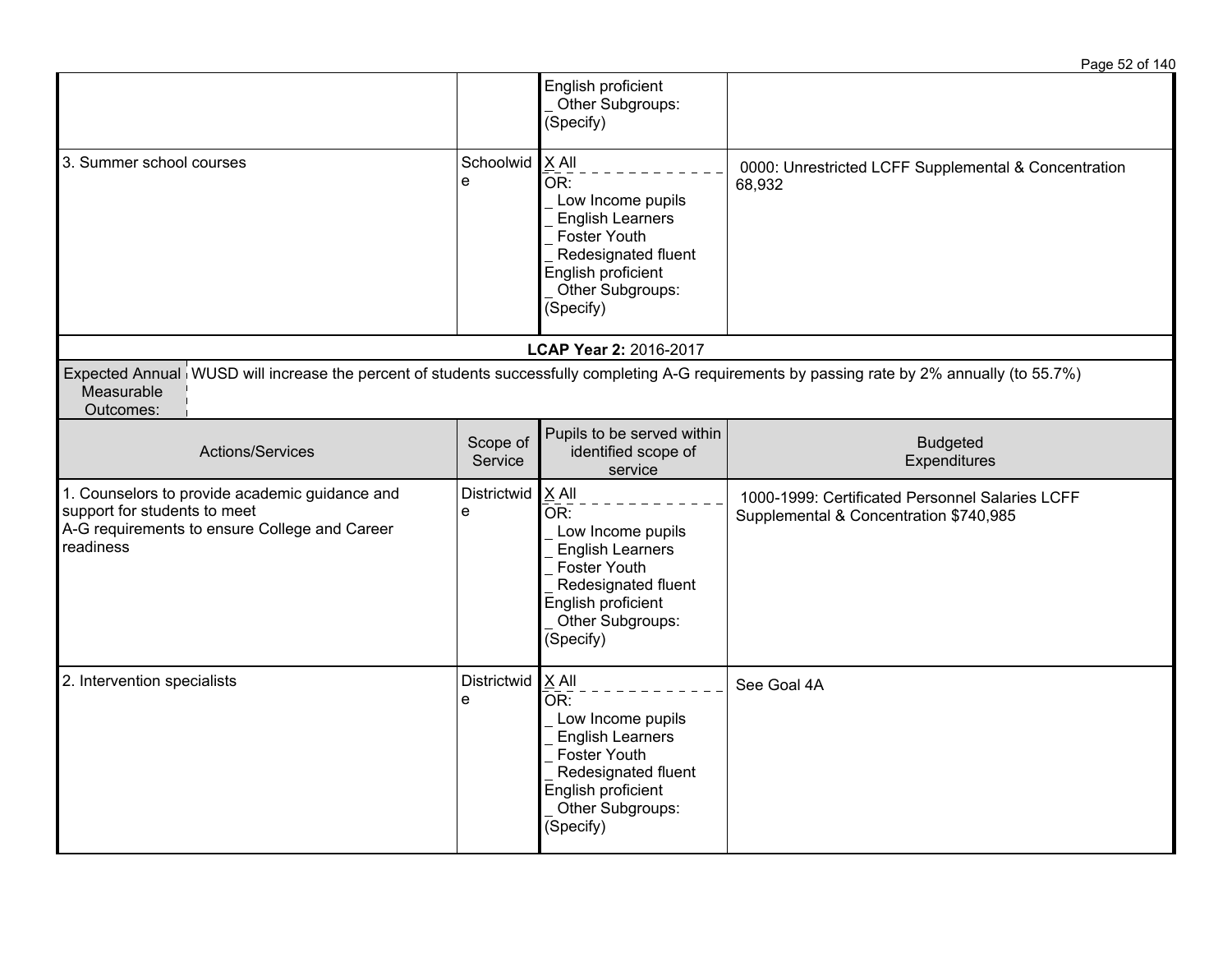| Summer school courses                                                                                                                                                    | Schoolwid<br>e      | X All<br>OR:<br>Low Income pupils<br><b>English Learners</b><br>Foster Youth<br>Redesignated fluent<br>English proficient<br>Other Subgroups:<br>(Specify)          | 0000: Unrestricted LCFF Supplemental & Concentration<br>68,932                            |
|--------------------------------------------------------------------------------------------------------------------------------------------------------------------------|---------------------|---------------------------------------------------------------------------------------------------------------------------------------------------------------------|-------------------------------------------------------------------------------------------|
|                                                                                                                                                                          |                     | LCAP Year 3: 2017-2018                                                                                                                                              |                                                                                           |
| Expected Annual WUSD will increase the percent of students successfully completing A-G requirements by passing rate by 2% annually (to 55.7%)<br>Measurable<br>Outcomes: |                     |                                                                                                                                                                     |                                                                                           |
| Actions/Services                                                                                                                                                         | Scope of<br>Service | Pupils to be served within<br>identified scope of<br>service                                                                                                        | <b>Budgeted</b><br>Expenditures                                                           |
| 1. Counselors to provide academic guidance and support Districtwid<br>for students to meet<br>A-G requirements to ensure College and Career<br>readiness                 | e                   | X All<br>OR:<br>Low Income pupils<br><b>English Learners</b><br>Foster Youth<br>Redesignated fluent<br>English proficient<br>Other Subgroups:<br>(Specify)          | 1000-1999: Certificated Personnel Salaries LCFF<br>Supplemental & Concentration \$740,985 |
| 2. Intervention specialists                                                                                                                                              | Districtwid<br>e    | $X$ All<br>OR:<br>Low Income pupils<br><b>English Learners</b><br><b>Foster Youth</b><br>Redesignated fluent<br>English proficient<br>Other Subgroups:<br>(Specify) | See Goal 4A                                                                               |
| Summer school courses                                                                                                                                                    | Schoolwid<br>e      | X All<br>OR:<br>Low Income pupils<br><b>English Learners</b><br><b>Foster Youth</b>                                                                                 | 0000: Unrestricted LCFF Supplemental & Concentration<br>68,932                            |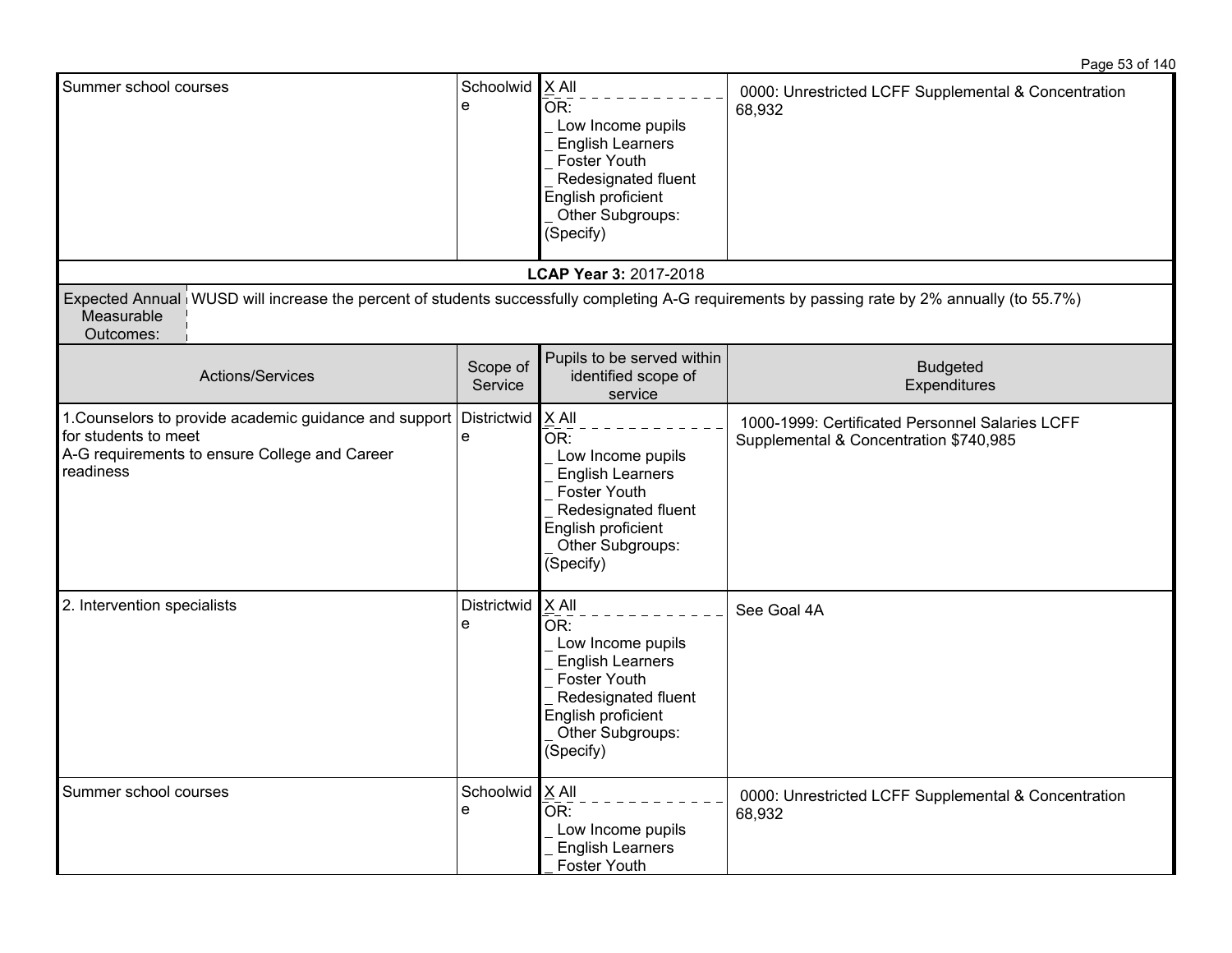|                                                                                            | Page 54 of 140 |
|--------------------------------------------------------------------------------------------|----------------|
| Redesignated fluent<br>English proficient<br>Other Subgroups:<br>$\sqrt{\text{(Specify)}}$ |                |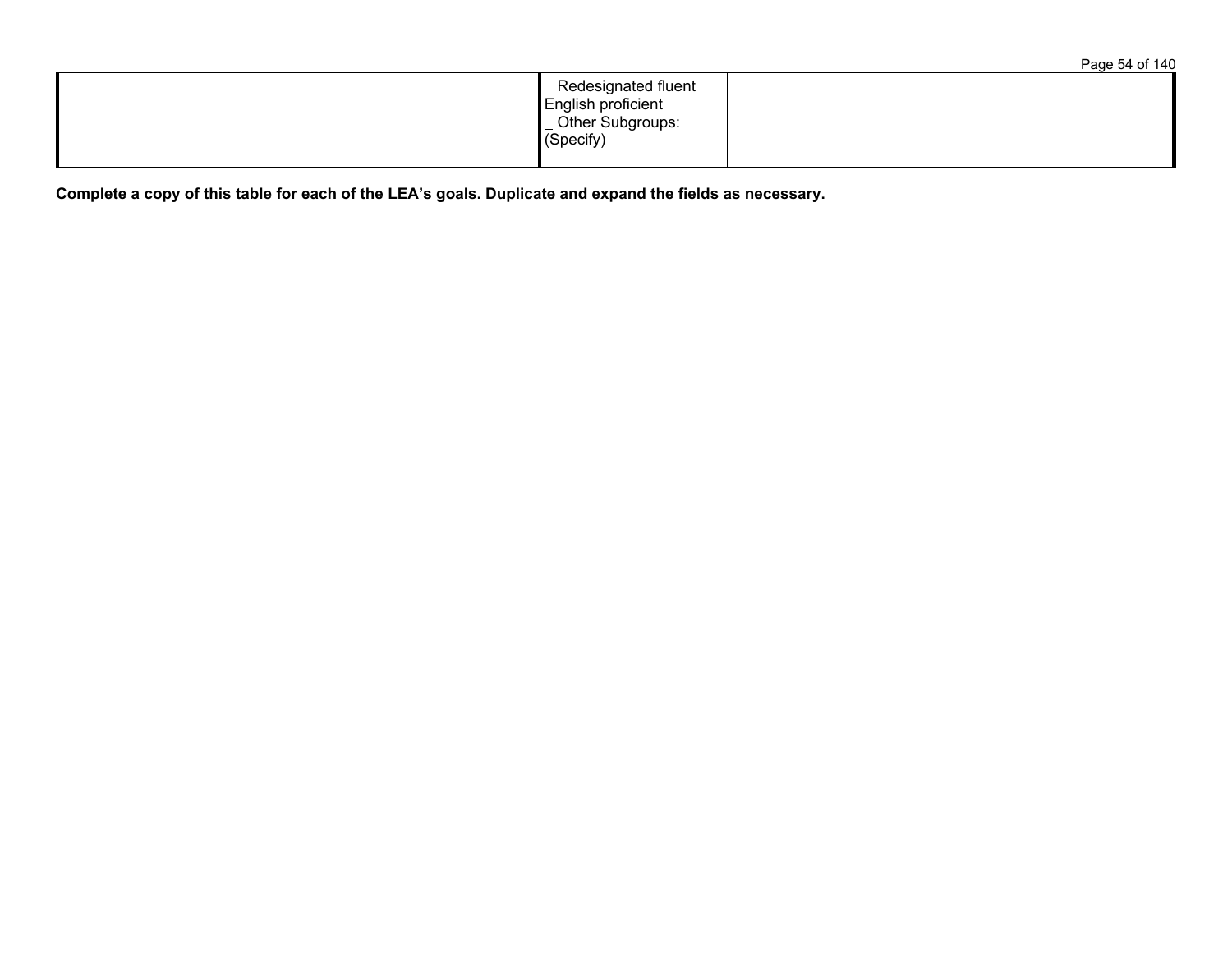| Goal 4F<br><b>GOAL</b><br>11: | WUSD will increase the rigor of preparatory course offerings in order to improve the percent of students<br>scoring ready for college on the EAP assessment. |                        |                                                                                                                                                                   |                                           | Related State and/or Local Priorities:<br>$1 - 2 - 3$ 4 - 5 - 6 - 7 X 8 X<br>COE only: $9 - 10$<br>Local : Specify District Goal 5, LEAP<br>Goal 1 & 2 & 5, Title III Goals 2 A &<br>B & C, SPSA Goal 1 & 2 & 5 |
|-------------------------------|--------------------------------------------------------------------------------------------------------------------------------------------------------------|------------------------|-------------------------------------------------------------------------------------------------------------------------------------------------------------------|-------------------------------------------|-----------------------------------------------------------------------------------------------------------------------------------------------------------------------------------------------------------------|
| <b>Identified Need:</b>       | NEED:<br>METRIC:<br>EAP assessment results -State Board                                                                                                      |                        | An increased number of grades 9-12 students need to successfully score ready for college.                                                                         |                                           |                                                                                                                                                                                                                 |
| Goal Applies to:              | Schools: WUHS<br>Applicable Pupil<br>Subgroups:                                                                                                              | All students           |                                                                                                                                                                   |                                           |                                                                                                                                                                                                                 |
|                               |                                                                                                                                                              |                        | LCAP Year 1: 2015-2016                                                                                                                                            |                                           |                                                                                                                                                                                                                 |
| Measurable<br>Outcomes:       | Expected Annual WUSD will increase the percent of students scoring ready for college by 2% annually (to 10%)                                                 |                        |                                                                                                                                                                   |                                           |                                                                                                                                                                                                                 |
|                               | Actions/Services                                                                                                                                             | Scope of<br>Service    | Pupils to be served within<br>identified scope of<br>service                                                                                                      |                                           | <b>Budgeted</b><br>Expenditures                                                                                                                                                                                 |
| 1. Counselors                 |                                                                                                                                                              | Districtwid<br>e       | X All<br>OR:<br>Low Income pupils<br><b>English Learners</b><br><b>Foster Youth</b><br>Redesignated fluent<br>English proficient<br>Other Subgroups:<br>(Specify) | 1. See Goal 4E                            |                                                                                                                                                                                                                 |
| 2. After School program       |                                                                                                                                                              | Schoolwid   X All<br>e | OR:<br>Low Income pupils<br><b>English Learners</b>                                                                                                               | 0000: Unrestricted 21st Century \$236,905 |                                                                                                                                                                                                                 |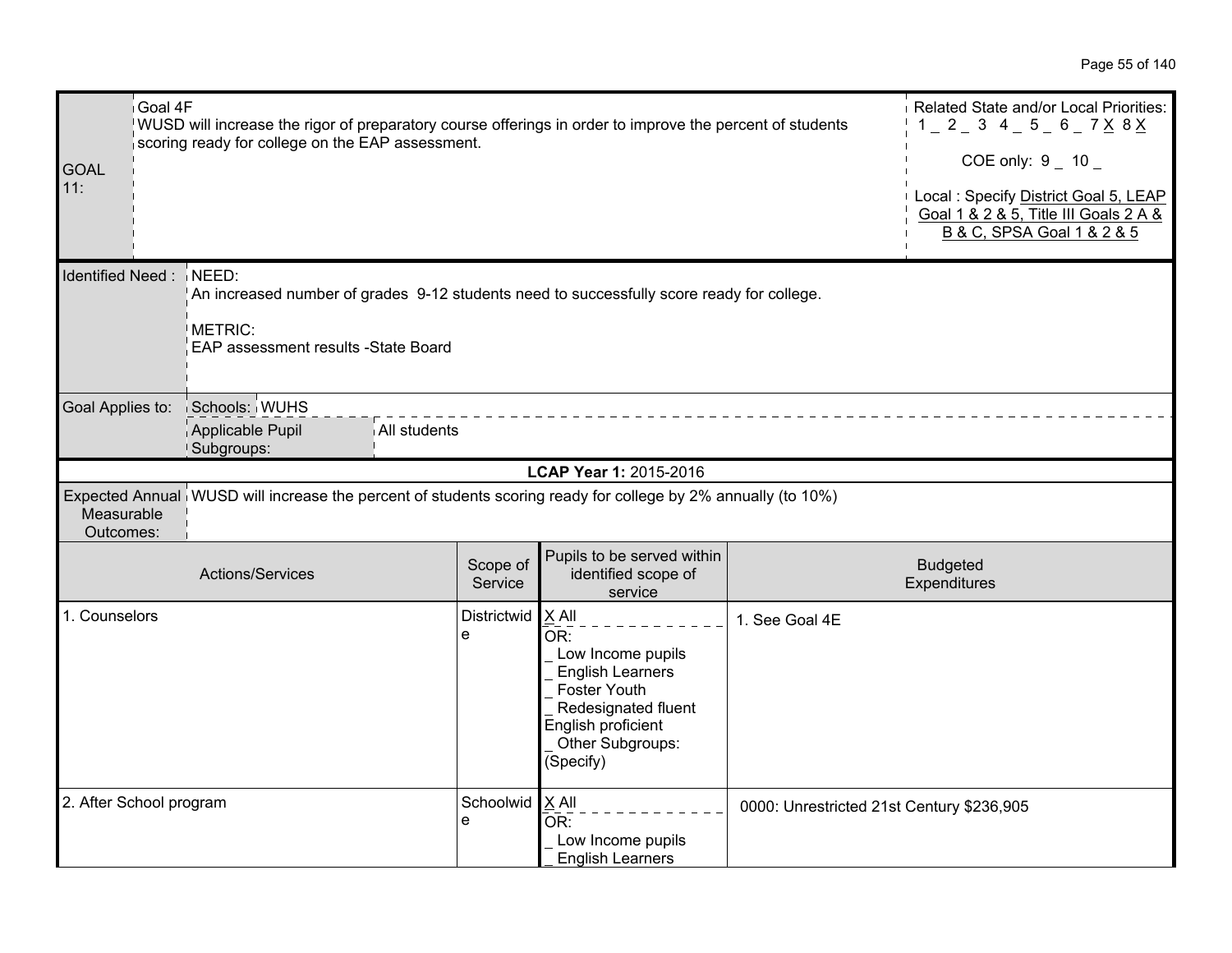|                                                                                                                                         |                     |                                                                                                                                                              | Page 56 of 140                            |
|-----------------------------------------------------------------------------------------------------------------------------------------|---------------------|--------------------------------------------------------------------------------------------------------------------------------------------------------------|-------------------------------------------|
|                                                                                                                                         |                     | Foster Youth<br>Redesignated fluent<br>English proficient<br>Other Subgroups:<br>(Specify)                                                                   |                                           |
|                                                                                                                                         |                     | LCAP Year 2: 2016-2017                                                                                                                                       |                                           |
| Expected Annual WUSD will increase the percent of students scoring ready for college by 2% annually (to 10%)<br>Measurable<br>Outcomes: |                     |                                                                                                                                                              |                                           |
| Actions/Services                                                                                                                        | Scope of<br>Service | Pupils to be served within<br>identified scope of<br>service                                                                                                 | <b>Budgeted</b><br>Expenditures           |
| 1. Counselors                                                                                                                           | Districtwid<br>e    | X All<br>OR:<br>Low Income pupils<br><b>English Learners</b><br>Foster Youth<br>Redesignated fluent<br>English proficient<br>Other Subgroups:<br>(Specify)   | 1. See Goal 4E                            |
| 2. After School program                                                                                                                 | Schoolwid<br>e      | $X$ All<br>OR:<br>Low Income pupils<br><b>English Learners</b><br>Foster Youth<br>Redesignated fluent<br>English proficient<br>Other Subgroups:<br>(Specify) | 0000: Unrestricted 21st Century \$236,905 |
|                                                                                                                                         |                     | LCAP Year 3: 2017-2018                                                                                                                                       |                                           |
| Expected Annual WUSD will increase the percent of students scoring ready for college by 2% annually (to 10%)<br>Measurable<br>Outcomes: |                     |                                                                                                                                                              |                                           |
| Actions/Services                                                                                                                        | Scope of<br>Service | Pupils to be served within<br>identified scope of<br>service                                                                                                 | <b>Budgeted</b><br>Expenditures           |
| 1. Counselors                                                                                                                           | Districtwid         | $X$ All                                                                                                                                                      | 1. See Goal 4E                            |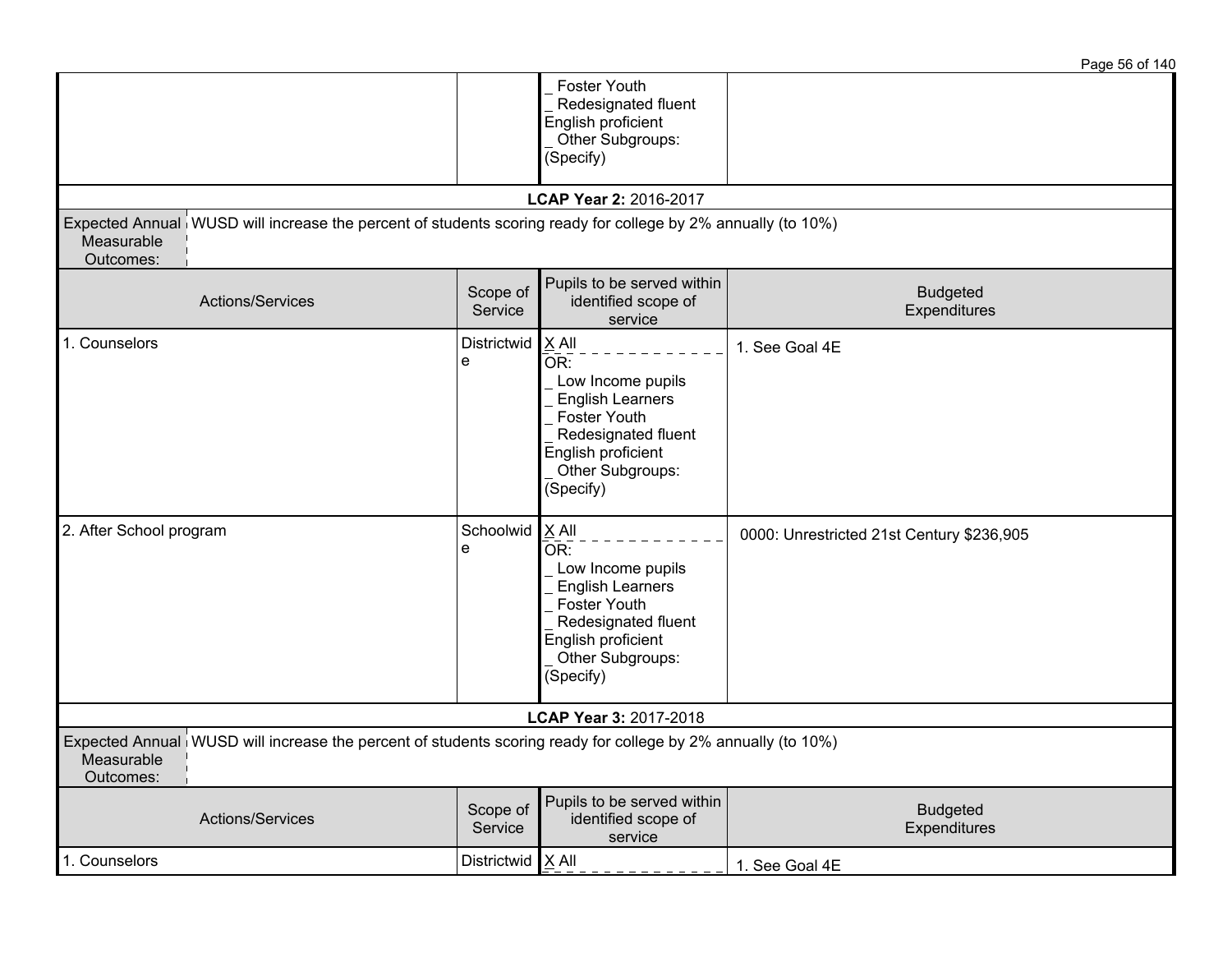Page 57 of 140  $e$  OR: Low Income pupils English Learners Foster Youth Redesignated fluent English proficient Other Subgroups: (Specify) 2. After School program e Schoolwid X All  $\overline{OR:}$  Low Income pupils English Learners Foster Youth Redesignated fluent English proficient Other Subgroups: (Specify) 0000: Unrestricted 21st Century \$236,905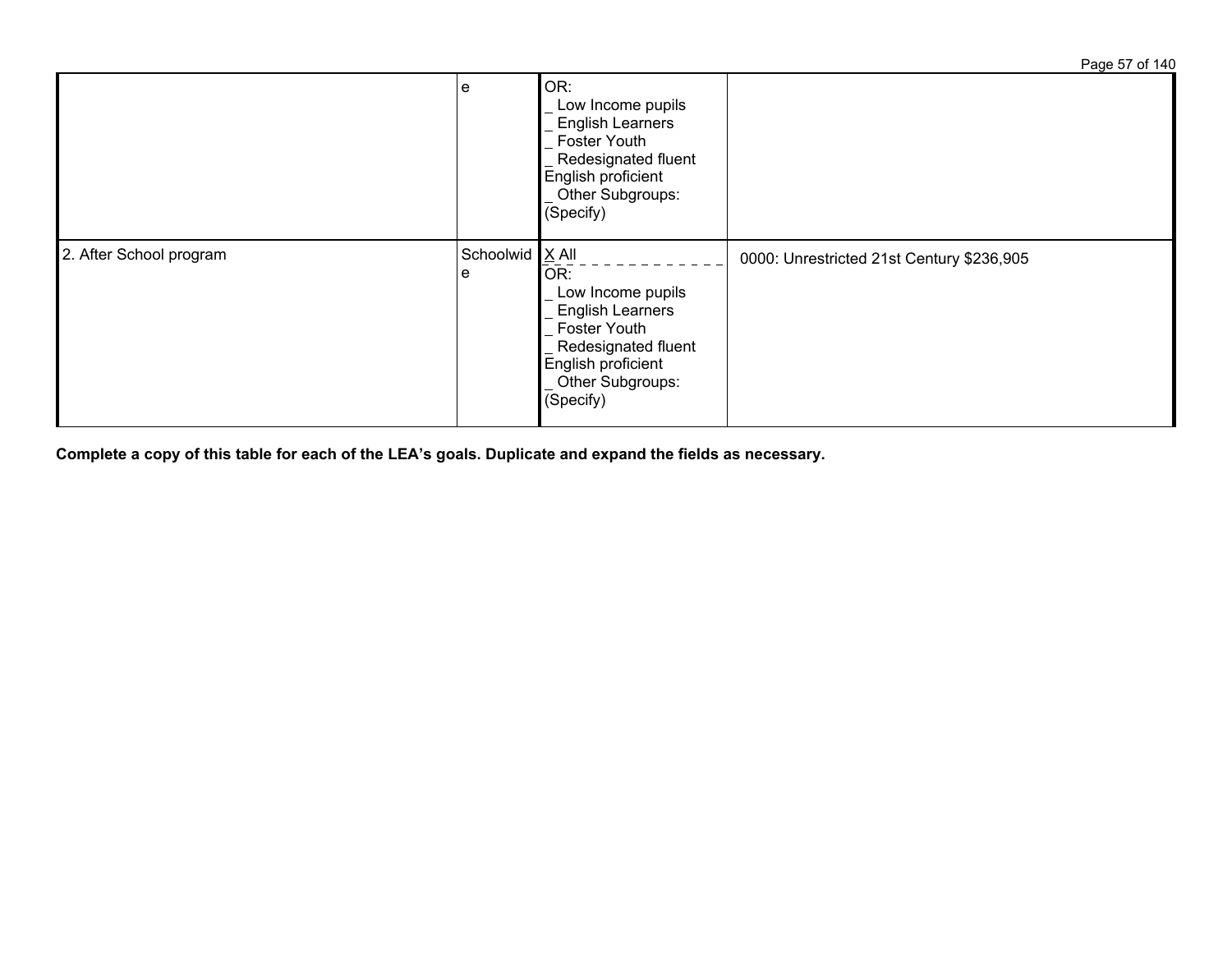| <b>GOAL</b><br>12:                                                                                                                                                                                                                                                                                           |  | Goal 4G WUSD will develop assessments to determine academic progress in courses defined in Ed Code<br>51210 and 51220.                                                                                                                               | Related State and/or Local Priorities:<br>$1$ $2$ $3$ $4$ $5$ $6$ $7$ $\times$ $8$ $-$<br>COE only: $9 - 10 -$<br>Local: Specify District goal 2, 5<br>LEAP Goal 2,5 Title III Goal 2ABC,<br>SPSA Goal 2,5 |                                                                                                                                                                   |                          |                                                               |
|--------------------------------------------------------------------------------------------------------------------------------------------------------------------------------------------------------------------------------------------------------------------------------------------------------------|--|------------------------------------------------------------------------------------------------------------------------------------------------------------------------------------------------------------------------------------------------------|------------------------------------------------------------------------------------------------------------------------------------------------------------------------------------------------------------|-------------------------------------------------------------------------------------------------------------------------------------------------------------------|--------------------------|---------------------------------------------------------------|
| Identified Need:<br>Need:<br>WUSD needs to develop local assessments to determine academic progress in courses of student other than ELA and Math<br>Metric:<br>Local Benchmarks, curriculum embedded assessments, performance tasks and percent of students who successfully completion of CTE<br>programs. |  |                                                                                                                                                                                                                                                      |                                                                                                                                                                                                            |                                                                                                                                                                   |                          |                                                               |
| Goal Applies to:                                                                                                                                                                                                                                                                                             |  | Schools: All schools<br>Applicable Pupil<br>All students<br>Subgroups:                                                                                                                                                                               |                                                                                                                                                                                                            |                                                                                                                                                                   |                          |                                                               |
|                                                                                                                                                                                                                                                                                                              |  |                                                                                                                                                                                                                                                      |                                                                                                                                                                                                            | LCAP Year 1: 2015-2016                                                                                                                                            |                          |                                                               |
| Measurable<br>Outcomes:                                                                                                                                                                                                                                                                                      |  | Expected Annual WUSD will develop local assessments to determine baseline data and set academic achievement goals in courses of student defined by Ed<br>Code 51210 and 51220 and increase by 2% students who successfully complete of CTE programs. |                                                                                                                                                                                                            |                                                                                                                                                                   |                          |                                                               |
|                                                                                                                                                                                                                                                                                                              |  | Actions/Services                                                                                                                                                                                                                                     | Scope of<br>Service                                                                                                                                                                                        | Pupils to be served within<br>identified scope of<br>service                                                                                                      |                          | <b>Budgeted</b><br>Expenditures                               |
| services                                                                                                                                                                                                                                                                                                     |  | 1. Directors of Curriculum, Instruction, Assessment                                                                                                                                                                                                  | All<br>schools                                                                                                                                                                                             | X All<br>OR:<br>Low Income pupils<br><b>English Learners</b><br><b>Foster Youth</b><br>Redesignated fluent<br>English proficient<br>Other Subgroups:<br>(Specify) | <b>LCFF Base 212,826</b> | Directors services 1000-1999: Certificated Personnel Salaries |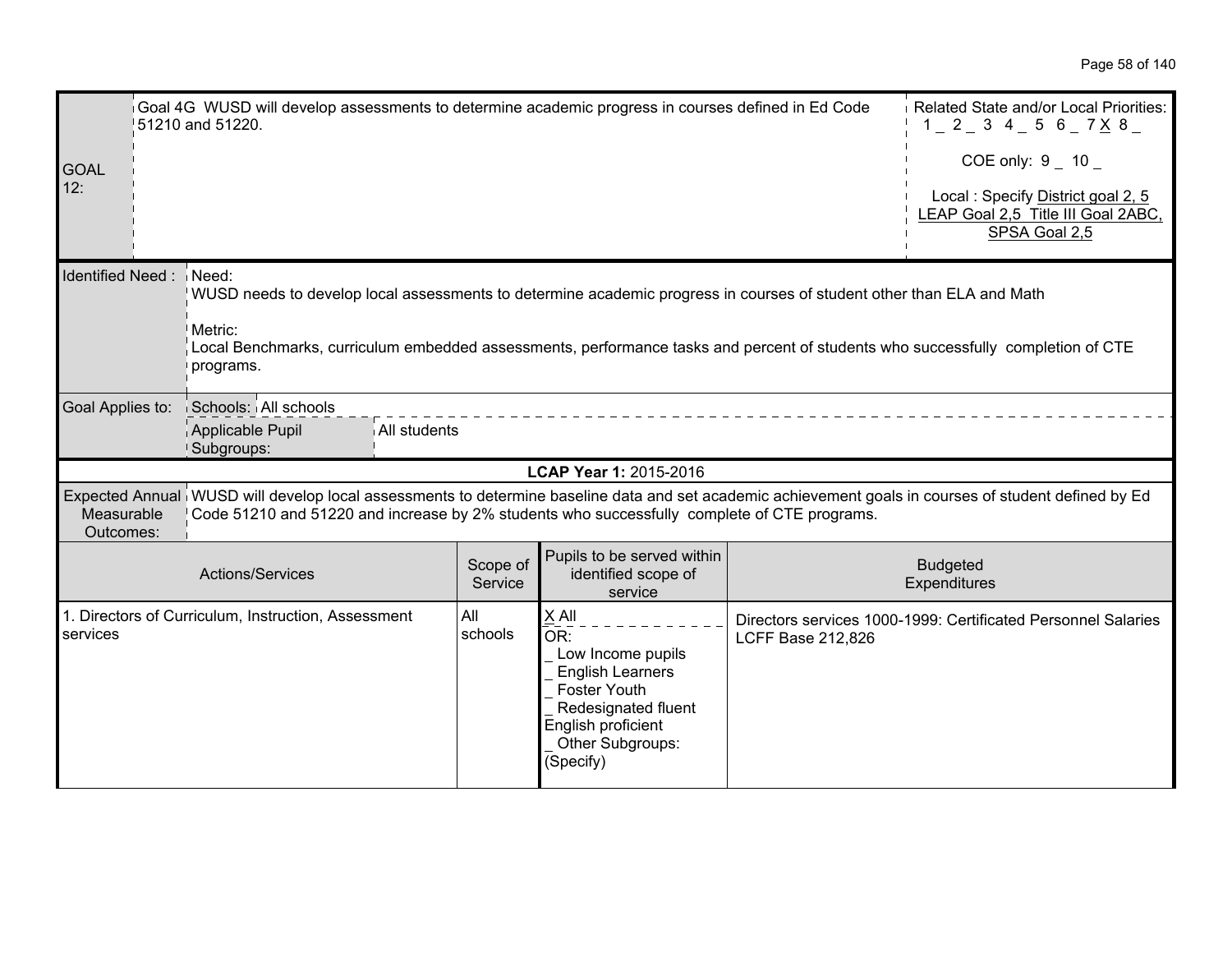Page 59 of 140

| <b>LCAP Year 2: 2016-2017</b>                                                                                                                                                                                                                                    |                     |                                                                                                                                                                     |                                                                                                                                                   |  |  |
|------------------------------------------------------------------------------------------------------------------------------------------------------------------------------------------------------------------------------------------------------------------|---------------------|---------------------------------------------------------------------------------------------------------------------------------------------------------------------|---------------------------------------------------------------------------------------------------------------------------------------------------|--|--|
| Expected Annual WUSD will use baseline data to set academic achievement growth goals in courses of student defined by Ed Code 51210 and 51220 for<br>2016-2017 and increase by 2% students who successfully complete of CTE programs.<br>Measurable<br>Outcomes: |                     |                                                                                                                                                                     |                                                                                                                                                   |  |  |
| <b>Actions/Services</b>                                                                                                                                                                                                                                          | Scope of<br>Service | Pupils to be served within<br>identified scope of<br>service                                                                                                        | <b>Budgeted</b><br>Expenditures                                                                                                                   |  |  |
| 1. Directors of Curriculum, Instruction, Assessment<br>services                                                                                                                                                                                                  | Schoolwid<br>e      | $X$ All<br>OR:<br>Low Income pupils<br><b>English Learners</b><br><b>Foster Youth</b><br>Redesignated fluent<br>English proficient<br>Other Subgroups:<br>(Specify) | 1. Directors 1000-1999: Certificated Personnel Salaries LCFF<br>Base 212,826                                                                      |  |  |
|                                                                                                                                                                                                                                                                  |                     | LCAP Year 3: 2017-2018                                                                                                                                              |                                                                                                                                                   |  |  |
| 2017-2018 and increase by 2% students who successfully complete of CTE programs.<br>Measurable<br>Outcomes:                                                                                                                                                      |                     |                                                                                                                                                                     | Expected Annual WUSD will use baseline data to set academic achievement growth goals in courses of student defined by Ed Code 51210 and 51220 for |  |  |
| <b>Actions/Services</b>                                                                                                                                                                                                                                          | Scope of<br>Service | Pupils to be served within<br>identified scope of<br>service                                                                                                        | <b>Budgeted</b><br>Expenditures                                                                                                                   |  |  |
| 1. Directors of Curriculum, Instruction, Assessment<br>services                                                                                                                                                                                                  | Schoolwid<br>e      | $X$ All<br>OR:<br>Low Income pupils<br><b>English Learners</b><br><b>Foster Youth</b><br>Redesignated fluent<br>English proficient<br>Other Subgroups:<br>(Specify) | Directors 1000-1999: Certificated Personnel Salaries LCFF<br>Base 212,826                                                                         |  |  |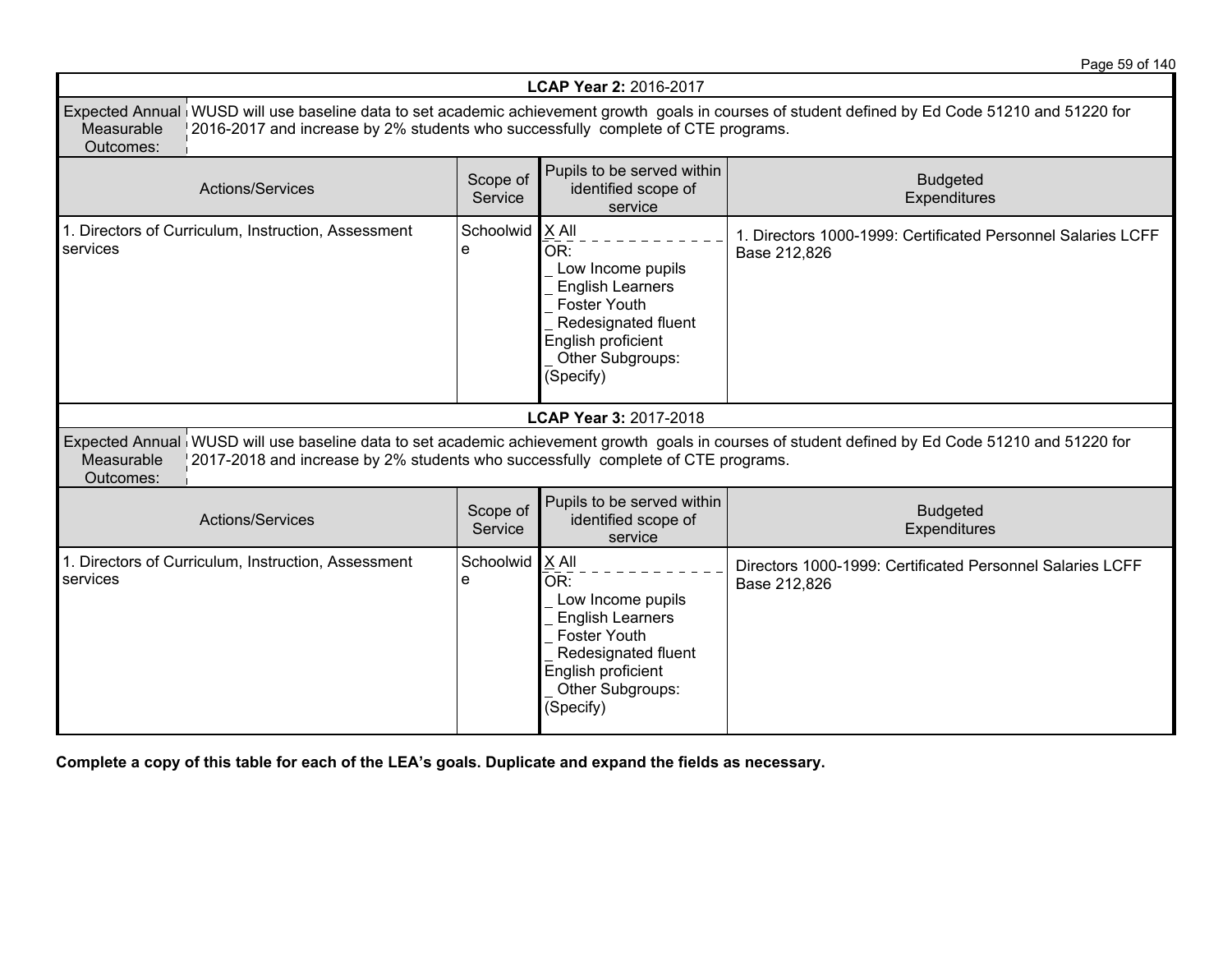|                         | Goal 5<br>Related State and/or Local Priorities:<br>WUSD will continue to increase opportunities for parents to provide input and participate in programs.<br>$1 - 2 - 3 \times 4 - 5$ 6 $- 7$ 8                                                                   |                     |                                                                                                                                                   |                                          |                                                                                 |  |  |
|-------------------------|--------------------------------------------------------------------------------------------------------------------------------------------------------------------------------------------------------------------------------------------------------------------|---------------------|---------------------------------------------------------------------------------------------------------------------------------------------------|------------------------------------------|---------------------------------------------------------------------------------|--|--|
| <b>GOAL</b><br>13:      |                                                                                                                                                                                                                                                                    |                     |                                                                                                                                                   |                                          | COE only: $9 - 10$<br>Local: Specify District Goal 4, SPSA<br>Goal 1 & 2, Title |  |  |
|                         | Identified Need: NEED:<br>WUSD needs to maintain opportunities for parents to participate and increase methods of communication and opportunities to solicit input<br>from parents.                                                                                |                     |                                                                                                                                                   |                                          |                                                                                 |  |  |
|                         | <b>METRIC:</b><br>Parent survey results, sign-in sheets, SPSA input, ELAC/DLAC, WASC committee, DAC, Migrant Advisory Committee, parent surveys and<br>site activities attendance.                                                                                 |                     |                                                                                                                                                   |                                          |                                                                                 |  |  |
| Goal Applies to:        | Schools: All schools<br>Applicable Pupil<br>All students<br>Subgroups:                                                                                                                                                                                             |                     |                                                                                                                                                   |                                          |                                                                                 |  |  |
|                         |                                                                                                                                                                                                                                                                    |                     | LCAP Year 1: 2015-2016                                                                                                                            |                                          |                                                                                 |  |  |
| Measurable<br>Outcomes: | Expected Annual WUSD will continue to gather baseline data on parent participation and input as measured by sign in sheets, participation and attendance<br>rates at School Site Council, English Learner Advisory Council, Literacy Night and parent conferences. |                     |                                                                                                                                                   |                                          |                                                                                 |  |  |
|                         | Actions/Services                                                                                                                                                                                                                                                   | Scope of<br>Service | Pupils to be served within<br>identified scope of<br>service                                                                                      |                                          | <b>Budgeted</b><br>Expenditures                                                 |  |  |
|                         | 1. Increased communication                                                                                                                                                                                                                                         | All<br>schools      | X All<br>OR:                                                                                                                                      | Operating Expenditures Title I \$6,700   | Blackboard Connect 5000-5999: Services And Other                                |  |  |
|                         |                                                                                                                                                                                                                                                                    |                     | Low Income pupils<br><b>English Learners</b><br><b>Foster Youth</b><br>Redesignated fluent<br>English proficient<br>Other Subgroups:<br>(Specify) | Expenditures LCFF Base 12,529            | School newsletters 5000-5999: Services And Other Operating                      |  |  |
|                         | 2. Providing Advisory committee training                                                                                                                                                                                                                           | All<br>Schools      | $X$ All<br>OR:<br>Low Income pupils<br><b>English Learners</b>                                                                                    | Provided by district personnel-no cost 0 |                                                                                 |  |  |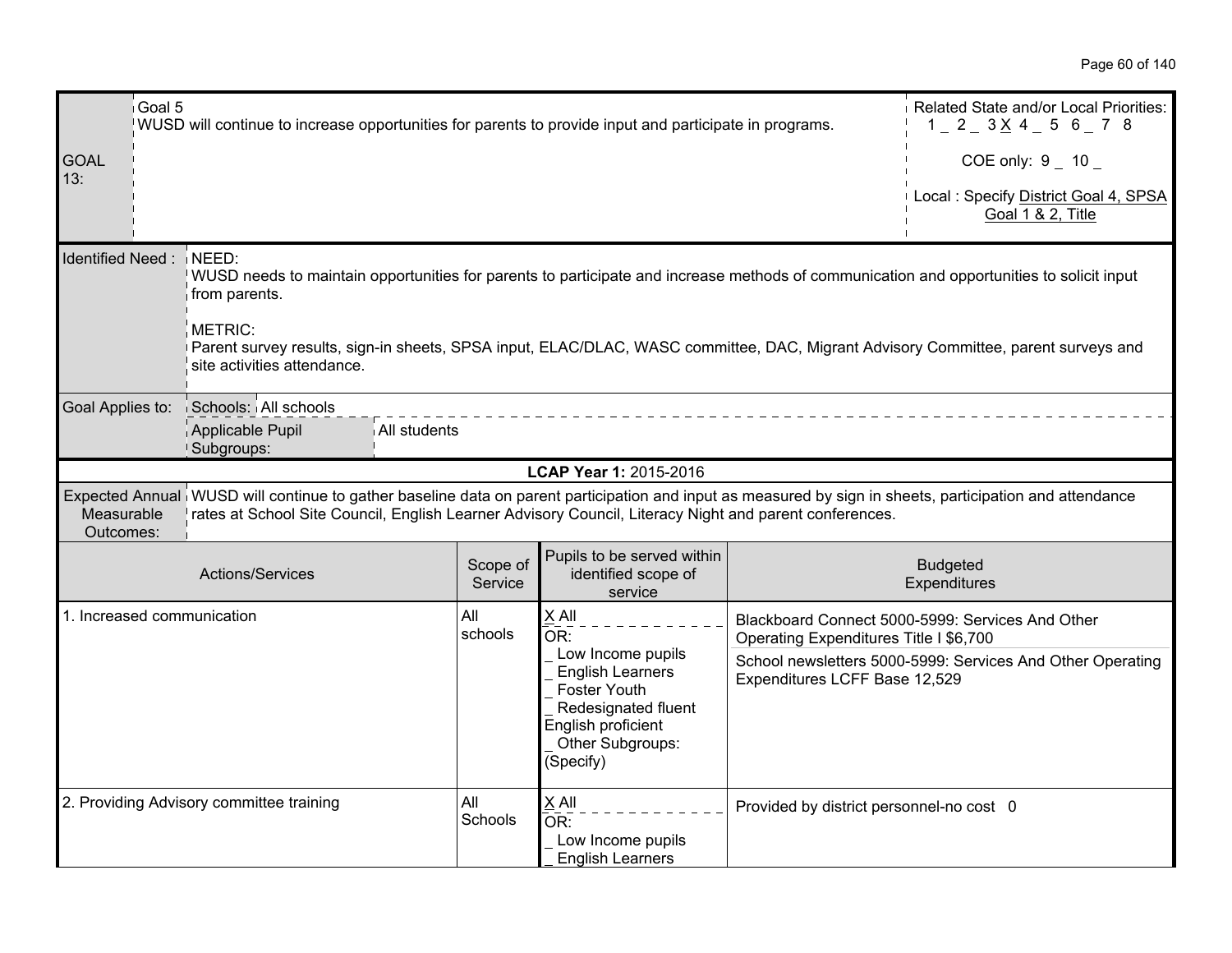|                                         |                  |                                                                                                                                                              | Page 61 of 140                                                                        |
|-----------------------------------------|------------------|--------------------------------------------------------------------------------------------------------------------------------------------------------------|---------------------------------------------------------------------------------------|
|                                         |                  | Foster Youth<br>Redesignated fluent<br>English proficient<br>Other Subgroups:<br>(Specify)                                                                   |                                                                                       |
| 3. Providing ABI training for parents   | All<br>schools   | $X$ All<br>OR:<br>Low Income pupils<br><b>English Learners</b><br>Foster Youth<br>Redesignated fluent<br>English proficient<br>Other Subgroups:<br>(Specify) | Provided by district personnel-no cost 0                                              |
| 4. Offering Parenting classes           | All<br>schools   | $X$ All<br>OR:<br>Low Income pupils<br><b>English Learners</b><br>Foster Youth<br>Redesignated fluent<br>English proficient<br>Other Subgroups:<br>(Specify) | Provided by district personnel-no cost 0                                              |
| 5. Offering English acquisition classes | All<br>schools   | $X$ All<br>OR:<br>Low Income pupils<br><b>English Learners</b><br>Foster Youth<br>Redesignated fluent<br>English proficient<br>Other Subgroups:<br>(Specify) | 5000-5999: Services And Other Operating Expenditures<br>LCFF Base \$4200              |
| 6. Continuing Community/school events   | Districtwid<br>e | $X$ All<br>OR:<br>Low Income pupils<br><b>English Learners</b><br>Foster Youth<br>Redesignated fluent<br>English proficient                                  | 1000-1999: Certificated Personnel Salaries LCFF<br>Supplemental & Concentration 3,319 |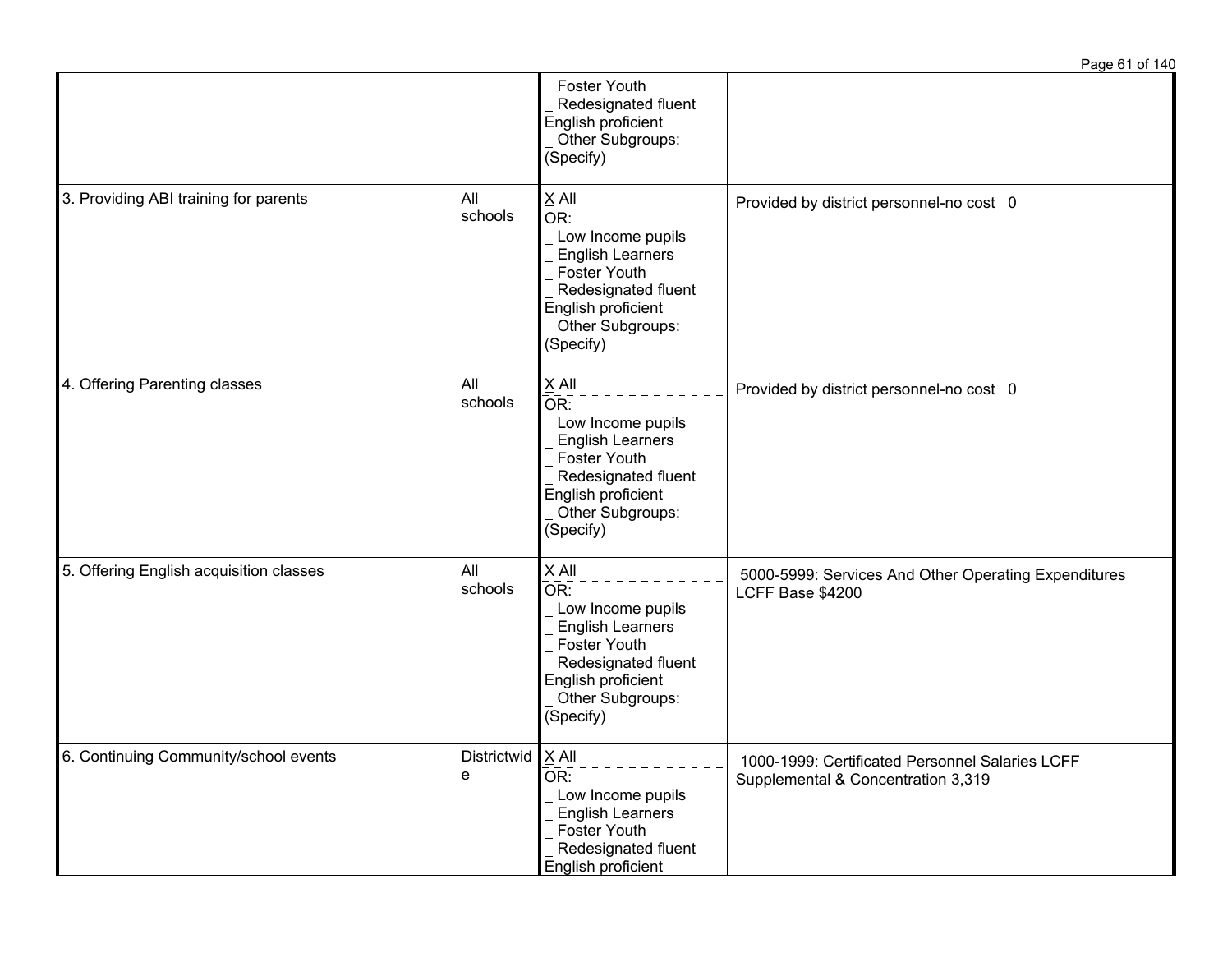|                                                                                                                                   |                     |                                                                                                                                                                                | Page 62 of 140                                                                                                                                                                            |
|-----------------------------------------------------------------------------------------------------------------------------------|---------------------|--------------------------------------------------------------------------------------------------------------------------------------------------------------------------------|-------------------------------------------------------------------------------------------------------------------------------------------------------------------------------------------|
|                                                                                                                                   |                     | Other Subgroups:<br>(Specify)                                                                                                                                                  |                                                                                                                                                                                           |
|                                                                                                                                   |                     | LCAP Year 2: 2016-2017                                                                                                                                                         |                                                                                                                                                                                           |
| rates at School Site Council, English Learner Advisory Council, Literacy Night and parent conferences.<br>Measurable<br>Outcomes: |                     |                                                                                                                                                                                | Expected Annual WUSD will set the 2016-17 participation goal based on 2015-16 baseline data as measured by sign in sheets, participation and attendance                                   |
| <b>Actions/Services</b>                                                                                                           | Scope of<br>Service | Pupils to be served within<br>identified scope of<br>service                                                                                                                   | <b>Budgeted</b><br>Expenditures                                                                                                                                                           |
| 1. Increased communication                                                                                                        | All<br>schools      | X All<br>OR:<br>Low Income pupils<br><b>English Learners</b><br>Foster Youth<br>Redesignated fluent<br>English proficient<br>Other Subgroups:                                  | Blackboard Connect 5000-5999: Services And Other<br>Operating Expenditures Title I \$6,700<br>School newsletters 5000-5999: Services And Other Operating<br>Expenditures LCFF Base 12,529 |
| 2. Providing Advisory committee training                                                                                          | All<br>schools      | (Specify)<br>$X$ All<br>OR:<br>Low Income pupils<br><b>English Learners</b><br>Foster Youth<br>Redesignated fluent<br>English proficient<br>Other Subgroups:                   | Provided by district personnel-no cost 0                                                                                                                                                  |
| 3. Providing ABI training for parents                                                                                             | All<br>schools      | (Specify)<br>X All<br>OR:<br>Low Income pupils<br><b>English Learners</b><br><b>Foster Youth</b><br>Redesignated fluent<br>English proficient<br>Other Subgroups:<br>(Specify) | Provided by district personnel-no cost 0                                                                                                                                                  |
| 4. Offering Parenting classes                                                                                                     | All<br>schools      | $X$ All                                                                                                                                                                        | Provided by district personnel-no cost 0                                                                                                                                                  |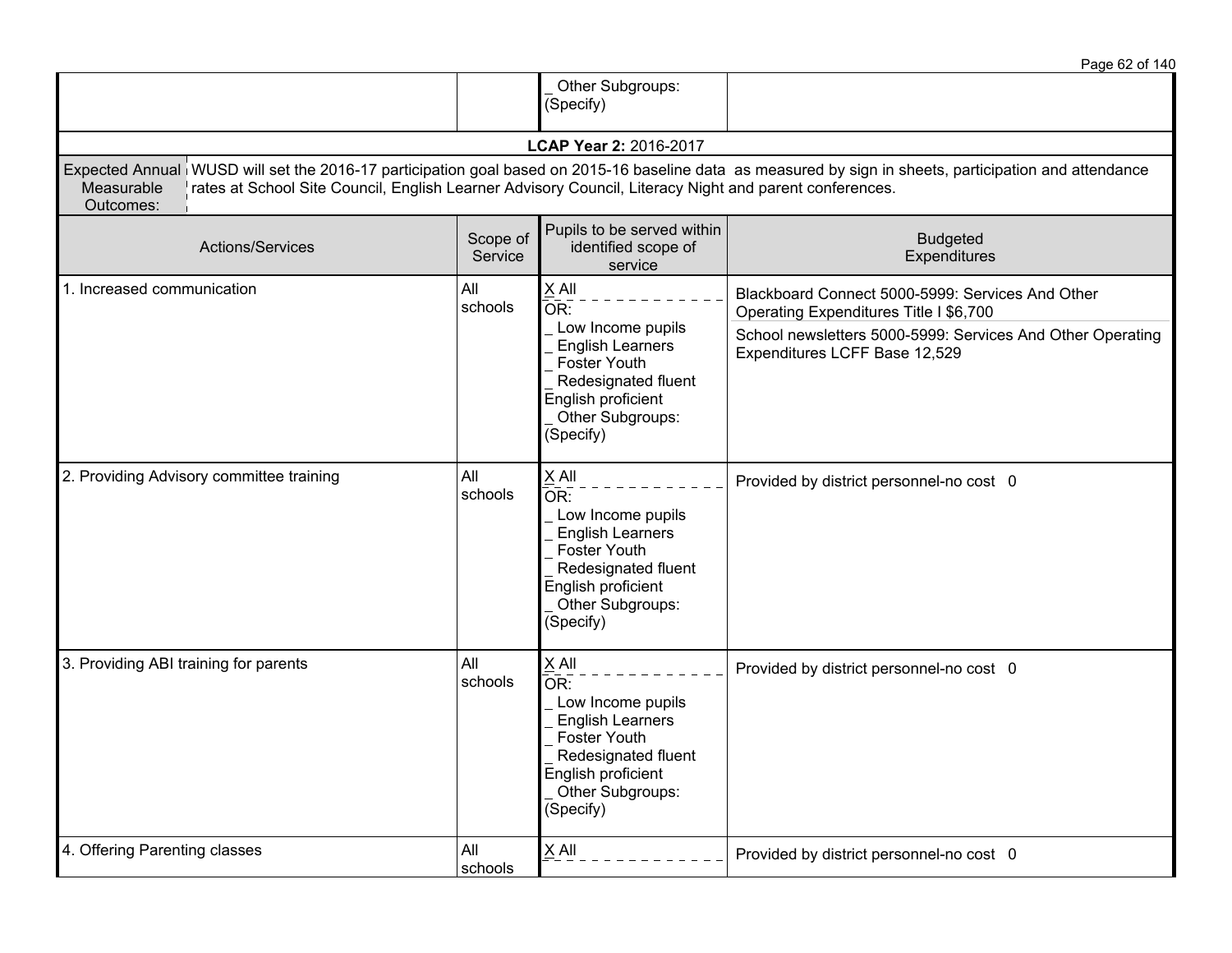|                                                                                                                                   |                     |                                                                                                                                                                                            | Page 63 of 140                                                                                                                                                                            |
|-----------------------------------------------------------------------------------------------------------------------------------|---------------------|--------------------------------------------------------------------------------------------------------------------------------------------------------------------------------------------|-------------------------------------------------------------------------------------------------------------------------------------------------------------------------------------------|
|                                                                                                                                   |                     | OR:<br>Low Income pupils<br><b>English Learners</b><br><b>Foster Youth</b><br>Redesignated fluent<br>English proficient<br>Other Subgroups:<br>(Specify)                                   |                                                                                                                                                                                           |
| 5. Offering English acquisition classes                                                                                           | All<br>schools      | $X$ All<br>$\overline{\mathsf{OR}}$ :<br>Low Income pupils<br><b>English Learners</b><br><b>Foster Youth</b><br>Redesignated fluent<br>English proficient<br>Other Subgroups:<br>(Specify) | 5000-5999: Services And Other Operating Expenditures<br>LCFF Base \$4200                                                                                                                  |
| 6. Continuing Community/school events                                                                                             | Districtwid<br>e    | $X$ All<br>OR:<br>Low Income pupils<br><b>English Learners</b><br>Foster Youth<br>Redesignated fluent<br>English proficient<br>Other Subgroups:<br>(Specify)                               | 1000-1999: Certificated Personnel Salaries LCFF<br>Supplemental & Concentration 3,319                                                                                                     |
|                                                                                                                                   |                     | LCAP Year 3: 2017-2018                                                                                                                                                                     |                                                                                                                                                                                           |
| Measurable<br>rates at School Site Council, English Learner Advisory Council, Literacy Night and parent conferences.<br>Outcomes: |                     |                                                                                                                                                                                            | Expected Annual WUSD will set the 2017-18 participation goal based on 2015-16 baseline data as measured by sign in sheets, participation and attendance                                   |
| Actions/Services                                                                                                                  | Scope of<br>Service | Pupils to be served within<br>identified scope of<br>service                                                                                                                               | <b>Budgeted</b><br>Expenditures                                                                                                                                                           |
| 1. Increased communication                                                                                                        | All<br>schools      | X All<br>OR:<br>Low Income pupils<br><b>English Learners</b><br>Foster Youth<br>Redesignated fluent                                                                                        | Blackboard Connect 5000-5999: Services And Other<br>Operating Expenditures Title I \$6,700<br>School newsletters 5000-5999: Services And Other Operating<br>Expenditures LCFF Base 12,529 |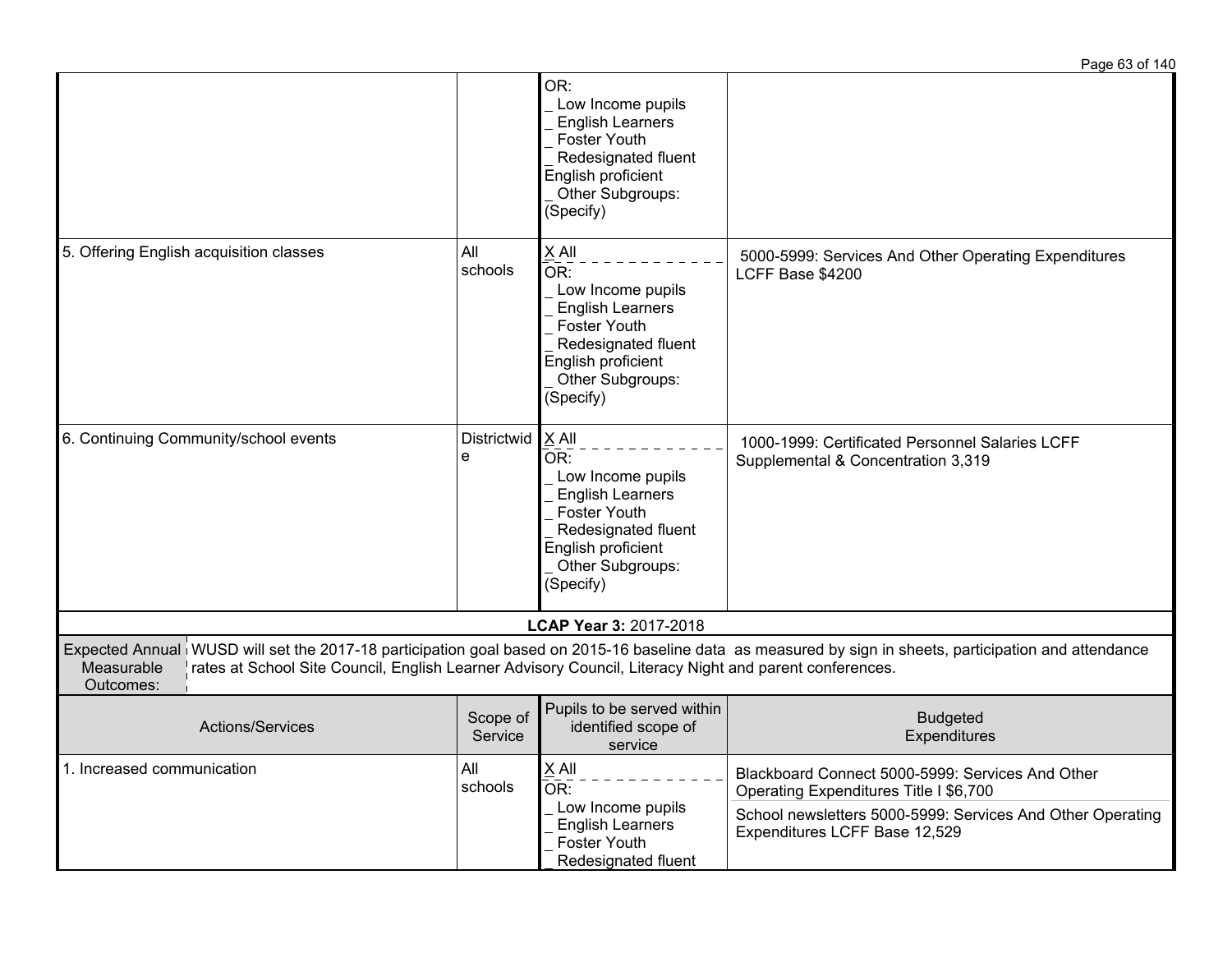|                                          |                |                                                                                                                                                                            | Page 64 of 140                                                           |
|------------------------------------------|----------------|----------------------------------------------------------------------------------------------------------------------------------------------------------------------------|--------------------------------------------------------------------------|
|                                          |                | English proficient<br>Other Subgroups:<br>(Specify)                                                                                                                        |                                                                          |
| 2. Providing Advisory committee training | All<br>schools | $X$ All<br>$\overline{OR}$ :<br>Low Income pupils<br><b>English Learners</b><br>Foster Youth<br>Redesignated fluent<br>English proficient<br>Other Subgroups:<br>(Specify) | Provided by district personnel-no cost 0                                 |
| 3. Providing ABI training for parents    | All<br>schools | $X$ All<br>$\bar{OR}$ :<br>Low Income pupils<br><b>English Learners</b><br>Foster Youth<br>Redesignated fluent<br>English proficient<br>Other Subgroups:<br>(Specify)      | Provided by district personnel-no cost 0                                 |
| 4. Offering Parenting classes            | All<br>schools | $X$ All<br>$\bar{OR}$ :<br>Low Income pupils<br><b>English Learners</b><br>Foster Youth<br>Redesignated fluent<br>English proficient<br>Other Subgroups:<br>(Specify)      | Provided by district personnel-no cost 0                                 |
| 5. Offering English acquisition classes  | All<br>schools | $X$ All<br>$\overline{OR}$ :<br>Low Income pupils<br><b>English Learners</b><br>Foster Youth<br>Redesignated fluent<br>English proficient<br>Other Subgroups:<br>(Specify) | 5000-5999: Services And Other Operating Expenditures<br>LCFF Base \$4200 |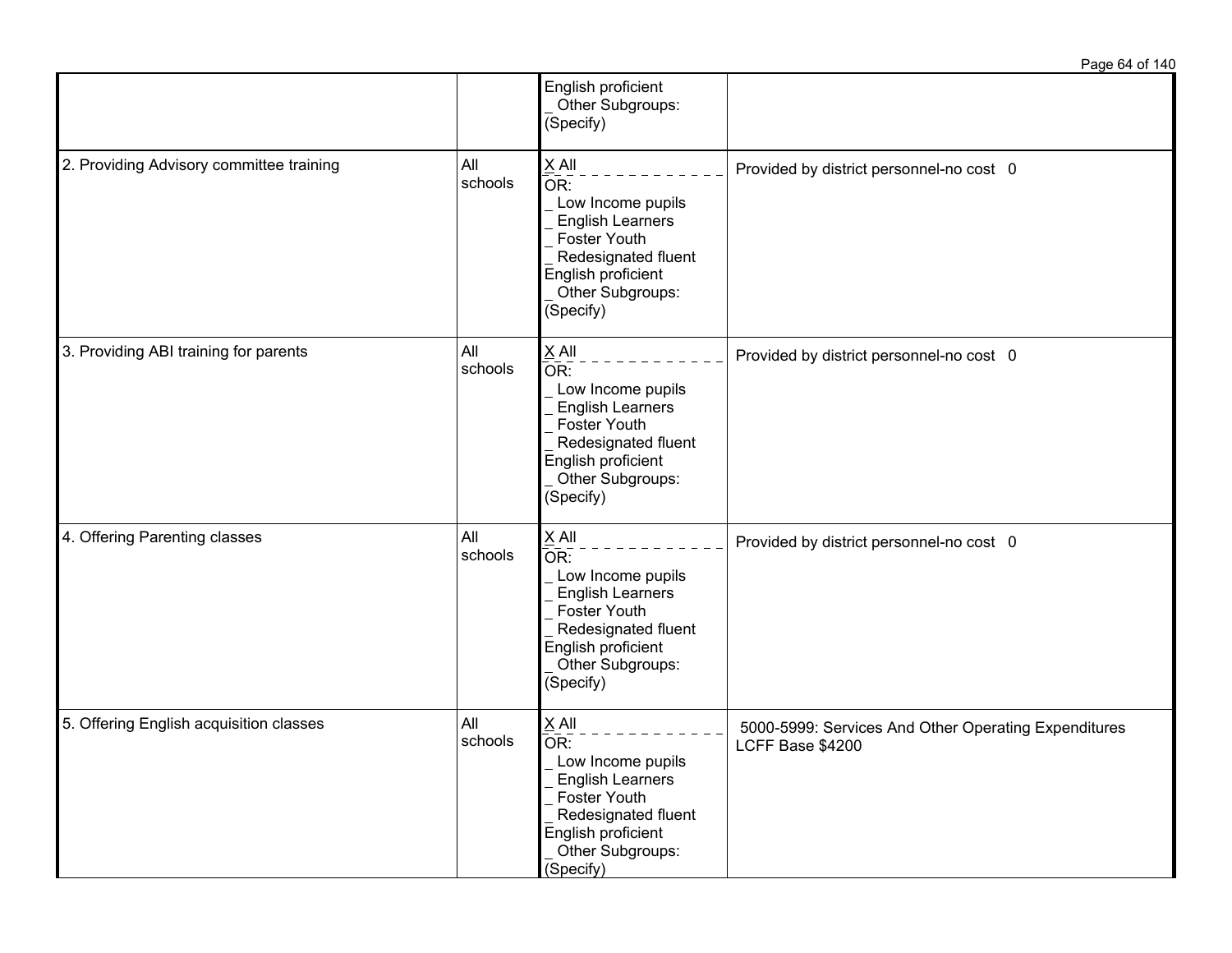Page 65 of 140

| 6. Continuing Community/school events | ∣ Districtwid <u>I</u> X All<br>e | OR:<br>Low Income pupils<br><b>English Learners</b><br><b>Foster Youth</b><br>Redesignated fluent<br>English proficient<br>Other Subgroups:<br>(Specify) | 1000-1999: Certificated Personnel Salaries LCFF<br>Supplemental & Concentration 3,319 |
|---------------------------------------|-----------------------------------|----------------------------------------------------------------------------------------------------------------------------------------------------------|---------------------------------------------------------------------------------------|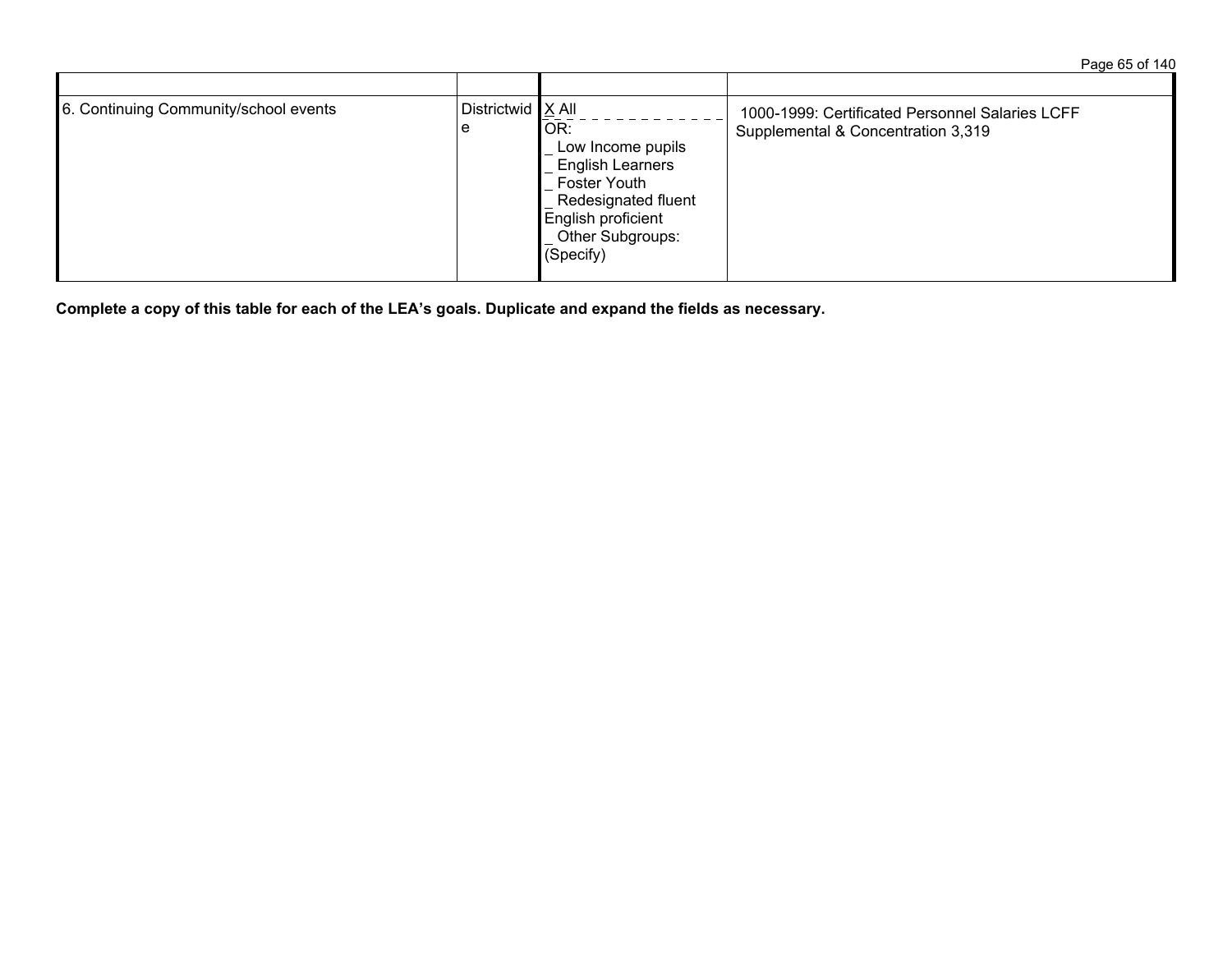| Goal 6<br>WUSD will continue to monitor attendance in order to increase Average Daily Attendance<br><b>GOAL</b><br>14: | Related State and/or Local Priorities:<br>$1$ $2$ $3$ $4$ $5$ $\times$ $6$ $7$ $8$ $-$<br>COE only: $9 - 10 -$ |                     |                                                                                                                                                              |                                           |                                                      |
|------------------------------------------------------------------------------------------------------------------------|----------------------------------------------------------------------------------------------------------------|---------------------|--------------------------------------------------------------------------------------------------------------------------------------------------------------|-------------------------------------------|------------------------------------------------------|
|                                                                                                                        |                                                                                                                |                     |                                                                                                                                                              |                                           | Local: Specify District 1                            |
| Identified Need: NEED:                                                                                                 | All students need to attend school on a daily basis.<br>METRIC:                                                |                     |                                                                                                                                                              |                                           |                                                      |
|                                                                                                                        | AERIES attendance report                                                                                       |                     |                                                                                                                                                              |                                           |                                                      |
| Goal Applies to:                                                                                                       | Schools: All schools<br>Applicable Pupil<br>All students<br>Subgroups:                                         |                     |                                                                                                                                                              |                                           |                                                      |
|                                                                                                                        |                                                                                                                |                     | LCAP Year 1: 2015-2016                                                                                                                                       |                                           |                                                      |
| Measurable<br>Outcomes:                                                                                                | Expected Annual WUSD will improve attendance rate to 94.5%                                                     |                     |                                                                                                                                                              |                                           |                                                      |
|                                                                                                                        | Actions/Services                                                                                               | Scope of<br>Service | Pupils to be served within<br>identified scope of<br>service                                                                                                 |                                           | <b>Budgeted</b><br>Expenditures                      |
| listed in actions 2-6.                                                                                                 | 1. Provide District Student Support Services<br>coordinating district efforts to improve attendance as         | Districtwid<br>e    | $X$ All<br>OR:<br>Low Income pupils<br><b>English Learners</b><br>Foster Youth<br>Redesignated fluent<br>English proficient<br>Other Subgroups:<br>(Specify) | Supplemental & Concentration \$48,648     | 1000-1999: Certificated Personnel Salaries LCFF      |
|                                                                                                                        | 2. Participating in the TIP/SARB Program                                                                       | Districtwid<br>e    | $X$ All<br>OR:<br>Low Income pupils<br><b>English Learners</b><br><b>Foster Youth</b><br>Redesignated fluent<br>English proficient                           | LCFF Supplemental & Concentration \$8,804 | 5000-5999: Services And Other Operating Expenditures |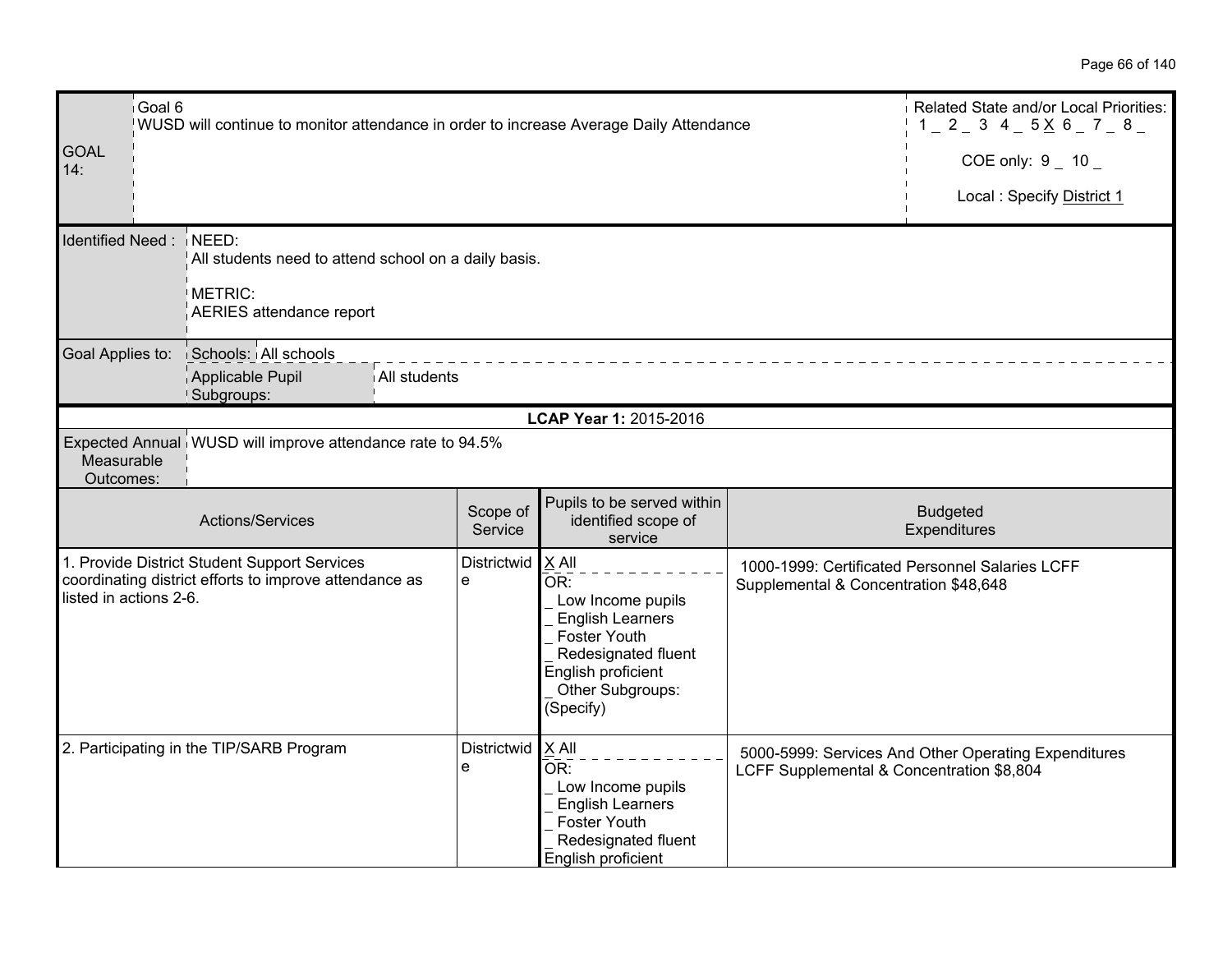|                                                                                           |                  | Other Subgroups:<br>(Specify)                                                                                                                                       |                                                                                         |
|-------------------------------------------------------------------------------------------|------------------|---------------------------------------------------------------------------------------------------------------------------------------------------------------------|-----------------------------------------------------------------------------------------|
| 3. Using School liaisons                                                                  | Districtwid<br>e | $X$ All<br>OR:<br>Low Income pupils<br><b>English Learners</b><br><b>Foster Youth</b><br>Redesignated fluent<br>English proficient<br>Other Subgroups:<br>(Specify) | 2000-2999: Classified Personnel Salaries LCFF<br>Supplemental & Concentration \$119,195 |
| 4. To provide reliable safe home to school transportation $\vert$ All<br>for all students | schools          | X All<br>OR:<br>Low Income pupils<br><b>English Learners</b><br>Foster Youth<br>Redesignated fluent<br>English proficient<br>Other Subgroups:<br>(Specify)          | 5000-5999: Services And Other Operating Expenditures<br>LCFF Base 1,314,100             |
| 5. Student health services, staff and supplies                                            | Districtwid<br>e | $X$ All<br>OR:<br>Low Income pupils<br><b>English Learners</b><br>Foster Youth<br>Redesignated fluent<br>English proficient<br>Other Subgroups:<br>(Specify)        | 0000: Unrestricted LCFF Supplemental & Concentration<br>107,605                         |
| 6. School site activities supplies, staff and services                                    | Districtwid<br>e | $X$ All<br>OR:<br>Low Income pupils<br><b>English Learners</b><br>Foster Youth<br>Redesignated fluent<br>English proficient<br>Other Subgroups:<br>(Specify)        | 0000: Unrestricted LCFF Supplemental & Concentration<br>55,599                          |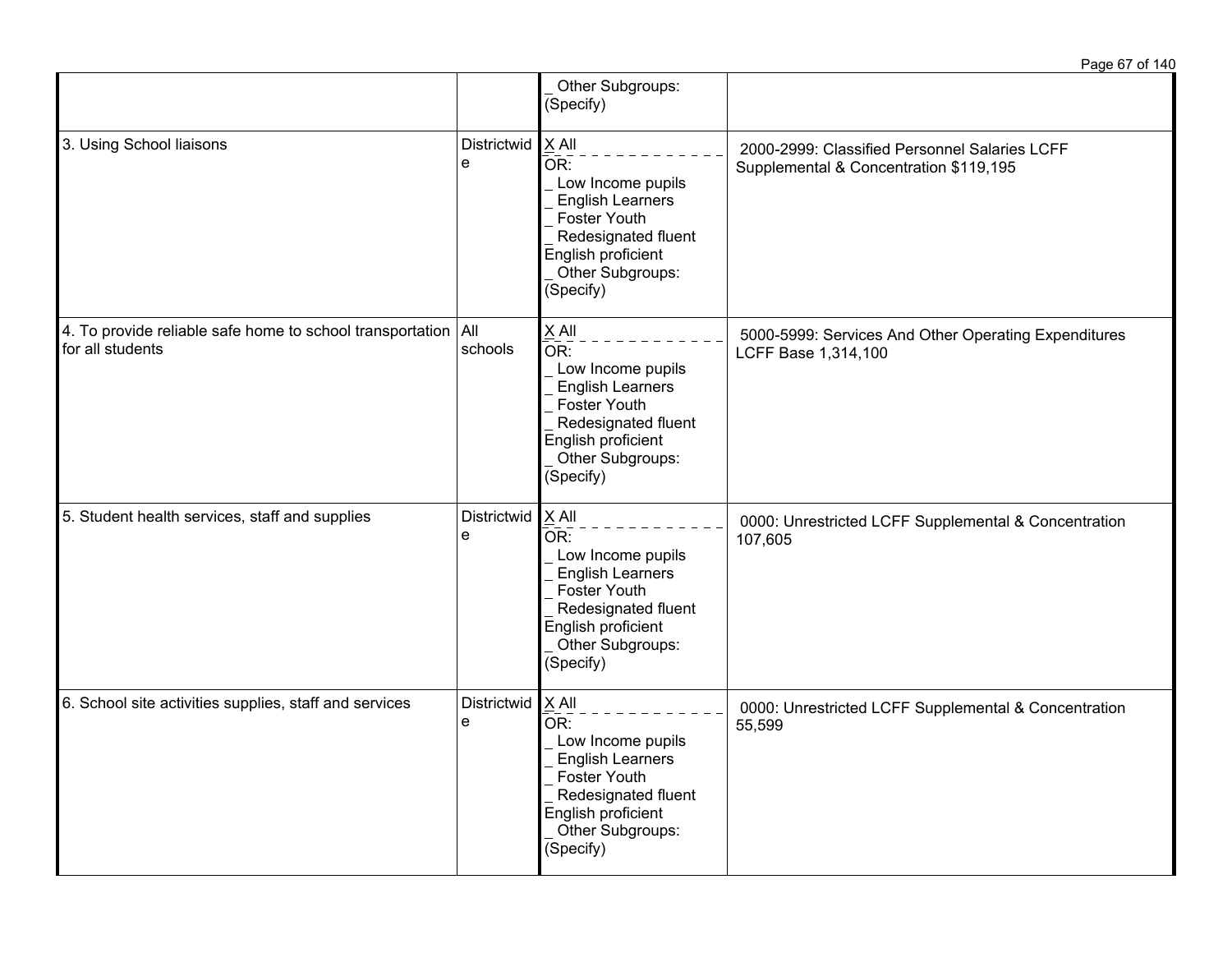|                                                                                                                                  |                     |                                                                                                                                                                     | Page 68 of 140                                                                                    |
|----------------------------------------------------------------------------------------------------------------------------------|---------------------|---------------------------------------------------------------------------------------------------------------------------------------------------------------------|---------------------------------------------------------------------------------------------------|
|                                                                                                                                  |                     | LCAP Year 2: 2016-2017                                                                                                                                              |                                                                                                   |
| Expected Annual WUSD will improve attendance rate to 94.5%<br>Measurable<br>Outcomes:                                            |                     |                                                                                                                                                                     |                                                                                                   |
| Actions/Services                                                                                                                 | Scope of<br>Service | Pupils to be served within<br>identified scope of<br>service                                                                                                        | <b>Budgeted</b><br>Expenditures                                                                   |
| 1. Provide District Student Support Services<br>coordinating district efforts to improve attendance as<br>listed in actions 2-6. | Districtwid<br>e    | X All<br>OR:<br>Low Income pupils<br><b>English Learners</b><br><b>Foster Youth</b><br>Redesignated fluent<br>English proficient<br>Other Subgroups:<br>(Specify)   | 1000-1999: Certificated Personnel Salaries LCFF<br>Supplemental & Concentration \$48,648          |
| 2. Participating in the TIP/SARB Program                                                                                         | Districtwid<br>e    | X All<br>OR:<br>Low Income pupils<br><b>English Learners</b><br><b>Foster Youth</b><br>Redesignated fluent<br>English proficient<br>Other Subgroups:<br>(Specify)   | 5000-5999: Services And Other Operating Expenditures<br>LCFF Supplemental & Concentration \$8,804 |
| 3. Using School liaisons                                                                                                         | Districtwid<br>е    | $X$ All<br>OR:<br>Low Income pupils<br><b>English Learners</b><br><b>Foster Youth</b><br>Redesignated fluent<br>English proficient<br>Other Subgroups:<br>(Specify) | 2000-2999: Classified Personnel Salaries LCFF<br>Supplemental & Concentration \$119,195           |
| 4. To provide reliable safe home to school transportation $\vert$ All<br>for all students                                        | schools             | $X$ All<br>OR:<br>Low Income pupils<br><b>English Learners</b><br><b>Foster Youth</b>                                                                               | 5000-5999: Services And Other Operating Expenditures<br>LCFF Base 1,314,100                       |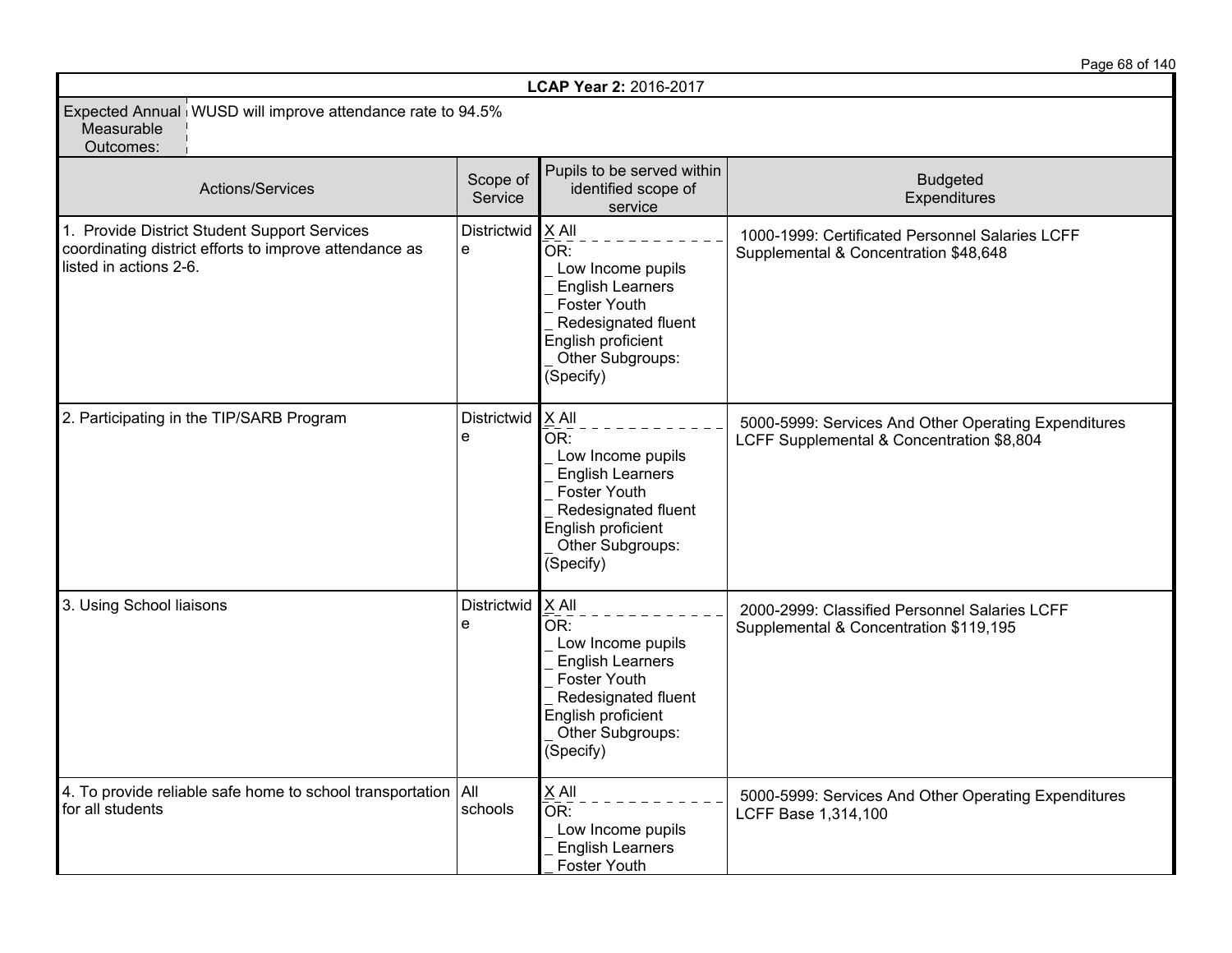|                                                                                                                                  |                     |                                                                                                                                                                       | Page 69 of 140                                                                           |
|----------------------------------------------------------------------------------------------------------------------------------|---------------------|-----------------------------------------------------------------------------------------------------------------------------------------------------------------------|------------------------------------------------------------------------------------------|
|                                                                                                                                  |                     | Redesignated fluent<br>English proficient<br>Other Subgroups:<br>(Specify)                                                                                            |                                                                                          |
| 5. Student health services, staff and supplies                                                                                   | Districtwid<br>e    | X All<br>OR:<br>Low Income pupils<br><b>English Learners</b><br>Foster Youth<br>Redesignated fluent<br>English proficient<br>Other Subgroups:<br>(Specify)            | 0000: Unrestricted LCFF Supplemental & Concentration<br>107,605                          |
| 6. School site activities supplies, staff and services                                                                           | Districtwid<br>e    | $\mathsf{X}$ All<br>OR:<br>Low Income pupils<br><b>English Learners</b><br>Foster Youth<br>Redesignated fluent<br>English proficient<br>Other Subgroups:<br>(Specify) | 0000: Unrestricted LCFF Supplemental & Concentration<br>55,599                           |
|                                                                                                                                  |                     | LCAP Year 3: 2017-2018                                                                                                                                                |                                                                                          |
| Expected Annual WUSD will improve attendance rate to 94.5%<br>Measurable<br>Outcomes:                                            |                     |                                                                                                                                                                       |                                                                                          |
| Actions/Services                                                                                                                 | Scope of<br>Service | Pupils to be served within<br>identified scope of<br>service                                                                                                          | <b>Budgeted</b><br>Expenditures                                                          |
| 1. Provide District Student Support Services<br>coordinating district efforts to improve attendance as<br>listed in actions 2-6. | Districtwid<br>e    | X All<br>OR:<br>Low Income pupils<br><b>English Learners</b><br>Foster Youth<br>Redesignated fluent<br>English proficient<br>Other Subgroups:<br>(Specify)            | 1000-1999: Certificated Personnel Salaries LCFF<br>Supplemental & Concentration \$48,648 |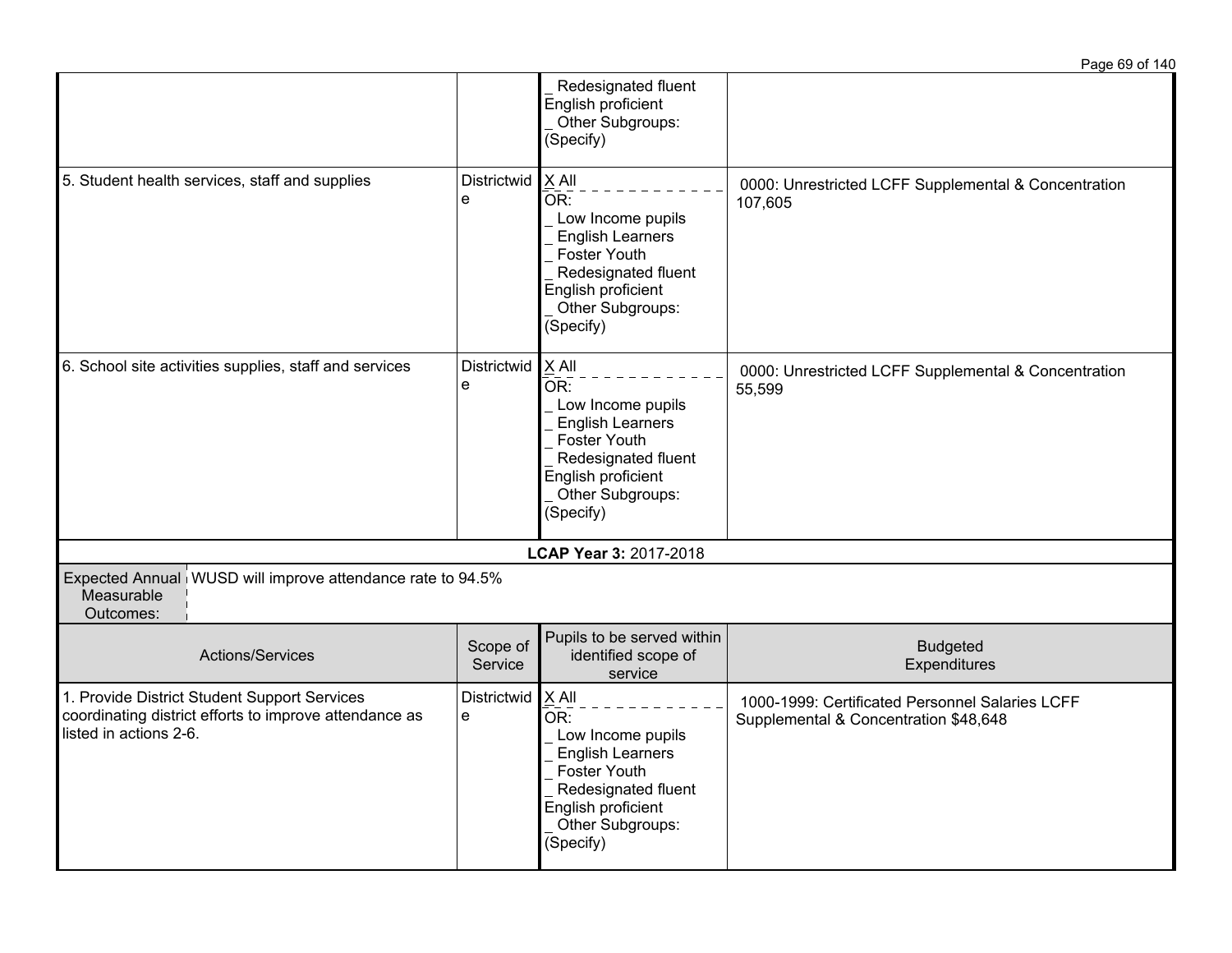| 2. Participating in the TIP/SARB Program                                            | Districtwid   X All<br>e | OR:<br>Low Income pupils<br><b>English Learners</b><br>Foster Youth<br>Redesignated fluent<br>English proficient<br>Other Subgroups:<br>(Specify)                                   | 5000-5999: Services And Other Operating Expenditures<br>LCFF Supplemental & Concentration \$8,804 |
|-------------------------------------------------------------------------------------|--------------------------|-------------------------------------------------------------------------------------------------------------------------------------------------------------------------------------|---------------------------------------------------------------------------------------------------|
| 3. Using School liaisons                                                            | Districtwid<br>e         | $X$ All<br>$\overline{\mathsf{OR}}$ :<br>Low Income pupils<br><b>English Learners</b><br>Foster Youth<br>Redesignated fluent<br>English proficient<br>Other Subgroups:<br>(Specify) | 2000-2999: Classified Personnel Salaries LCFF<br>Supplemental & Concentration \$119,195           |
| 4. To provide reliable safe home to school transportation   All<br>for all students | schools                  | X All<br>OR:<br>Low Income pupils<br><b>English Learners</b><br>Foster Youth<br>Redesignated fluent<br>English proficient<br>Other Subgroups:<br>(Specify)                          | 5000-5999: Services And Other Operating Expenditures<br>LCFF Base 1,314,100                       |
| 5. Student health services, staff and supplies                                      | Districtwid<br>e         | X All<br>OR:<br>Low Income pupils<br><b>English Learners</b><br>Foster Youth<br>Redesignated fluent<br>English proficient<br>Other Subgroups:<br>(Specify)                          | 0000: Unrestricted LCFF Supplemental & Concentration<br>107,605                                   |
| 6. School site activities supplies, staff and services                              | Districtwid<br>e         | X All<br>OR:                                                                                                                                                                        | 0000: Unrestricted LCFF Supplemental & Concentration<br>55,599                                    |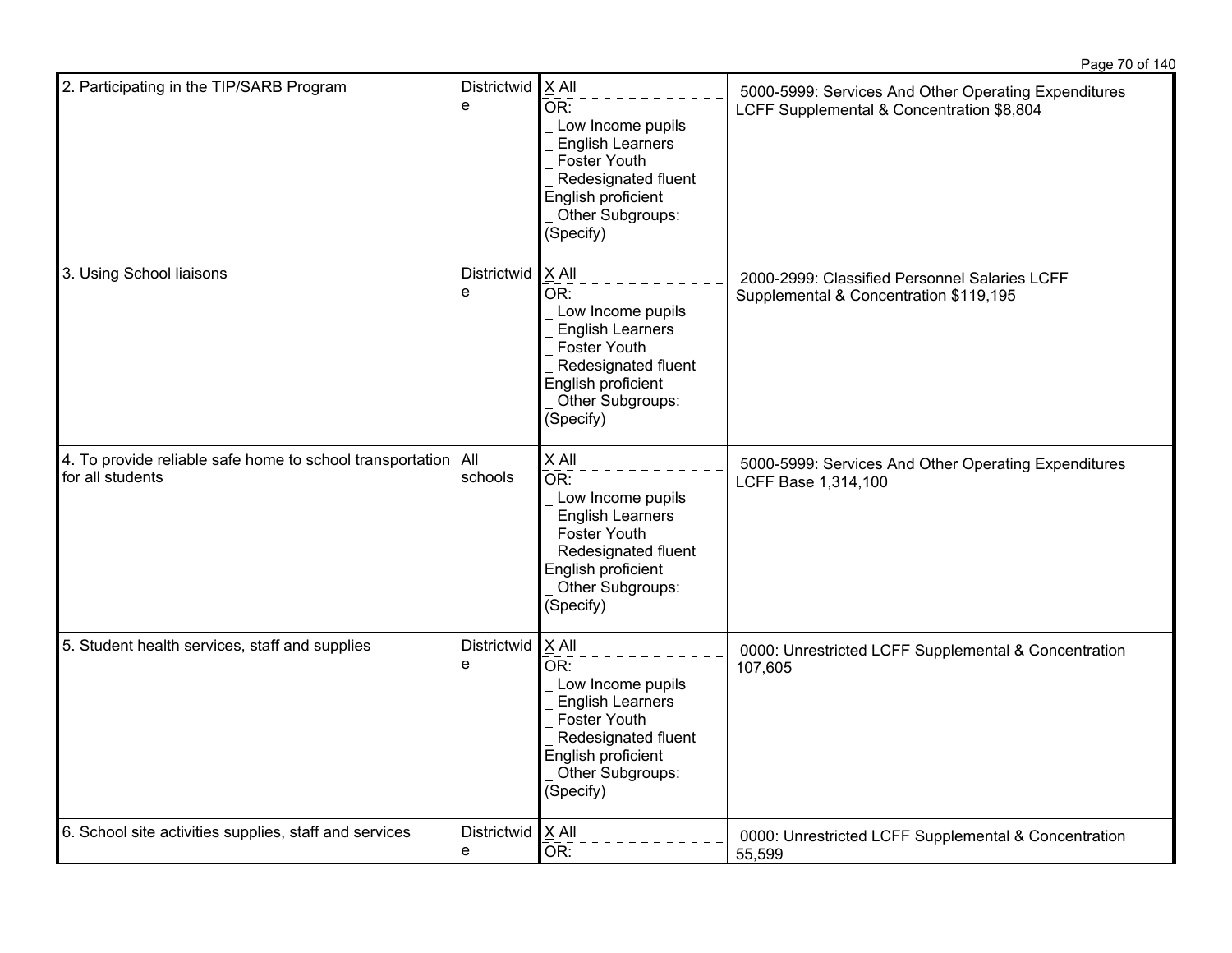| Page 71 of 140 |  |  |
|----------------|--|--|
|                |  |  |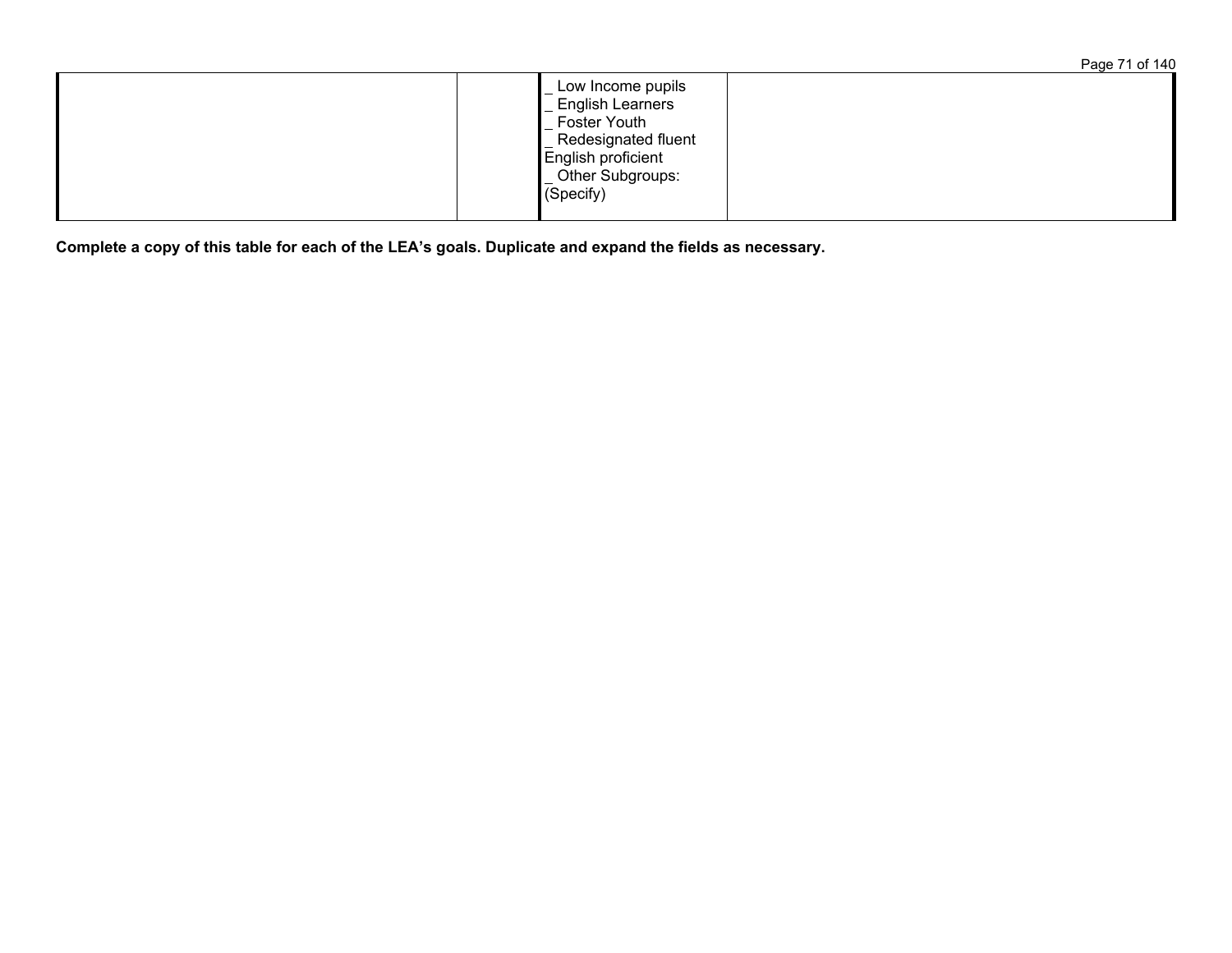|                         | Goal 7<br>WUSD will increase the percent of students who graduate from high school | Related State and/or Local Priorities:<br>$1$ $-$ 2 $3$ $-$ 4 $5$ $\times$ 6 7 $8$ $-$ |              |                     |                                                                                                                                                                     |             |                                                                                                                                                            |
|-------------------------|------------------------------------------------------------------------------------|----------------------------------------------------------------------------------------|--------------|---------------------|---------------------------------------------------------------------------------------------------------------------------------------------------------------------|-------------|------------------------------------------------------------------------------------------------------------------------------------------------------------|
| <b>GOAL</b><br>15:      |                                                                                    |                                                                                        |              |                     |                                                                                                                                                                     |             | COE only: $9 - 10$                                                                                                                                         |
|                         |                                                                                    |                                                                                        |              |                     |                                                                                                                                                                     |             | Local : Specify District Goal 1, LEAP<br>Goal 5, SPSA Goal 1 & 2 & 5                                                                                       |
|                         | Identified Need: NEED:<br>METRIC:                                                  | <b>ARIES Student Information System</b>                                                |              |                     | WUSD needs to increase the graduation rate and decrease the number of students who drop out.                                                                        |             |                                                                                                                                                            |
|                         | Quest data                                                                         |                                                                                        |              |                     |                                                                                                                                                                     |             |                                                                                                                                                            |
| Goal Applies to:        | Applicable Pupil<br>Subgroups:                                                     | Schools: WUHS & WFMS                                                                   | All students |                     |                                                                                                                                                                     |             |                                                                                                                                                            |
|                         |                                                                                    |                                                                                        |              |                     | LCAP Year 1: 2015-2016                                                                                                                                              |             |                                                                                                                                                            |
| Measurable<br>Outcomes: |                                                                                    |                                                                                        |              |                     | as set by CDE, as well as decrease the High School dropout rate by .05%                                                                                             |             | Expected Annual WUSD will determine the middle school dropout rate for baseline data, and continue to exceed the state High School graduation requirements |
|                         | Actions/Services                                                                   |                                                                                        |              | Scope of<br>Service | Pupils to be served within<br>identified scope of<br>service                                                                                                        |             | <b>Budgeted</b><br>Expenditures                                                                                                                            |
| 1.Counselors            |                                                                                    |                                                                                        | e            | Districtwid         | $X$ All<br>OR:<br>Low Income pupils<br><b>English Learners</b><br><b>Foster Youth</b><br>Redesignated fluent<br>English proficient<br>Other Subgroups:<br>(Specify) | See Goal 4D |                                                                                                                                                            |
|                         | 2. Intervention specialists                                                        |                                                                                        | е            | Districtwid   X All | OR:<br>Low Income pupils<br><b>English Learners</b>                                                                                                                 | See Goal 4A |                                                                                                                                                            |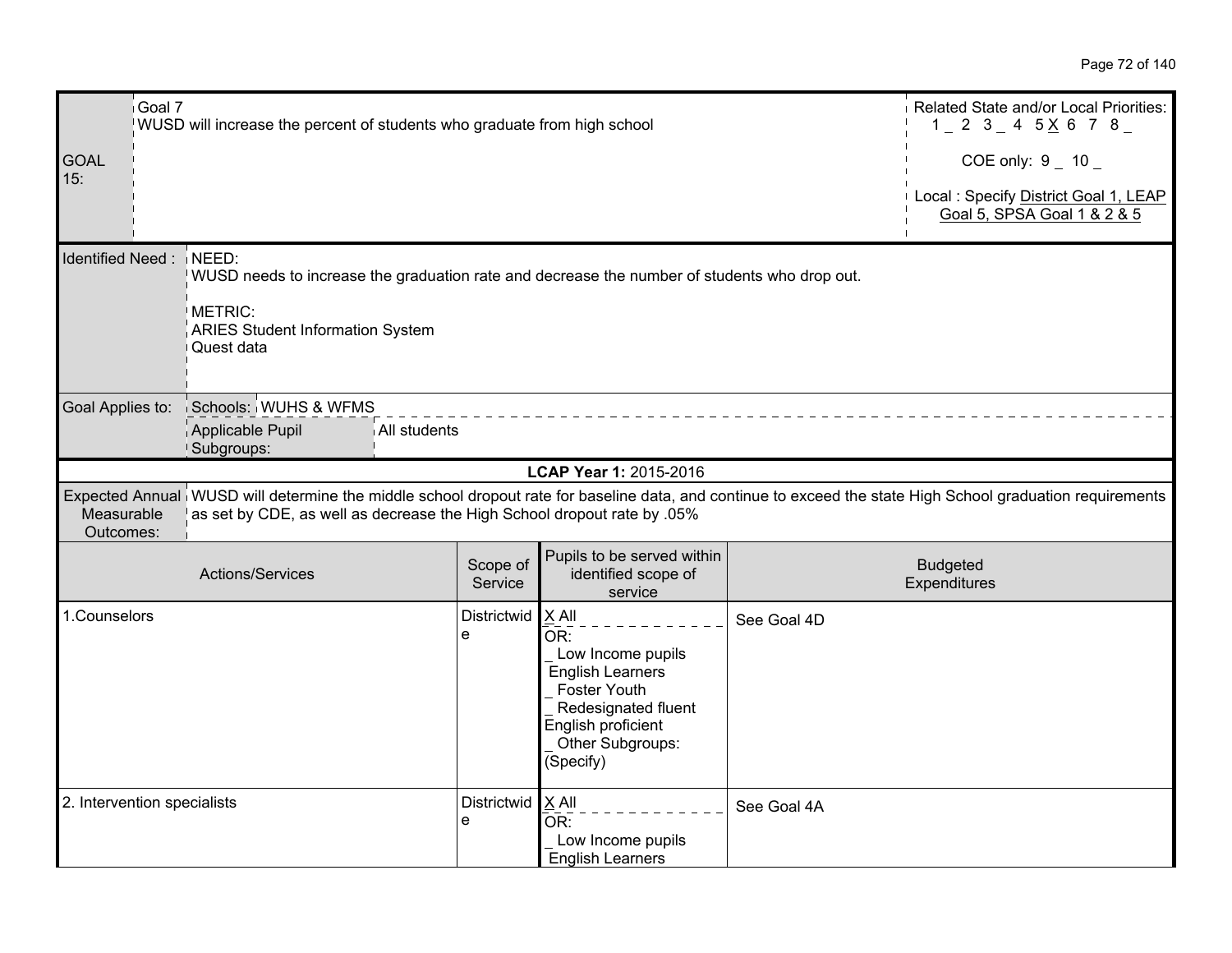|                                                 |                         |                                                                                                                                                            | Page 73 of 140                                                                                                                                        |
|-------------------------------------------------|-------------------------|------------------------------------------------------------------------------------------------------------------------------------------------------------|-------------------------------------------------------------------------------------------------------------------------------------------------------|
|                                                 |                         | Foster Youth<br>Redesignated fluent<br>English proficient<br>Other Subgroups:<br>(Specify)                                                                 |                                                                                                                                                       |
|                                                 |                         | LCAP Year 2: 2016-2017                                                                                                                                     |                                                                                                                                                       |
| Measurable<br>dropout rate by .05%<br>Outcomes: |                         |                                                                                                                                                            | Expected Annual WUSD will and continue to exceed the state High School graduation requirements as set by CDE, as well as decrease the High School     |
| Actions/Services                                | Scope of<br>Service     | Pupils to be served within<br>identified scope of<br>service                                                                                               | <b>Budgeted</b><br>Expenditures                                                                                                                       |
| 1.Counselors                                    | Districtwid<br>e        | X All<br>OR:<br>Low Income pupils<br><b>English Learners</b><br>Foster Youth<br>Redesignated fluent<br>English proficient<br>Other Subgroups:<br>(Specify) | See Goal 4D                                                                                                                                           |
| 2. Intervention specialists                     | <b>Districtwid</b><br>e | X All<br>OR:<br>Low Income pupils<br><b>English Learners</b><br>Foster Youth<br>Redesignated fluent<br>English proficient<br>Other Subgroups:<br>(Specify) | See Goal 4A                                                                                                                                           |
|                                                 |                         | LCAP Year 3: 2017-2018                                                                                                                                     |                                                                                                                                                       |
| Measurable<br>rate by .05%<br>Outcomes:         |                         |                                                                                                                                                            | Expected Annual WUSD will continue to exceed the state High School graduation requirements as set by CDE, as well as decrease the High School dropout |
| Actions/Services                                | Scope of<br>Service     | Pupils to be served within<br>identified scope of<br>service                                                                                               | <b>Budgeted</b><br>Expenditures                                                                                                                       |
| 1.Counselors                                    | Districtwid $X$ All     |                                                                                                                                                            | See Goal 4D                                                                                                                                           |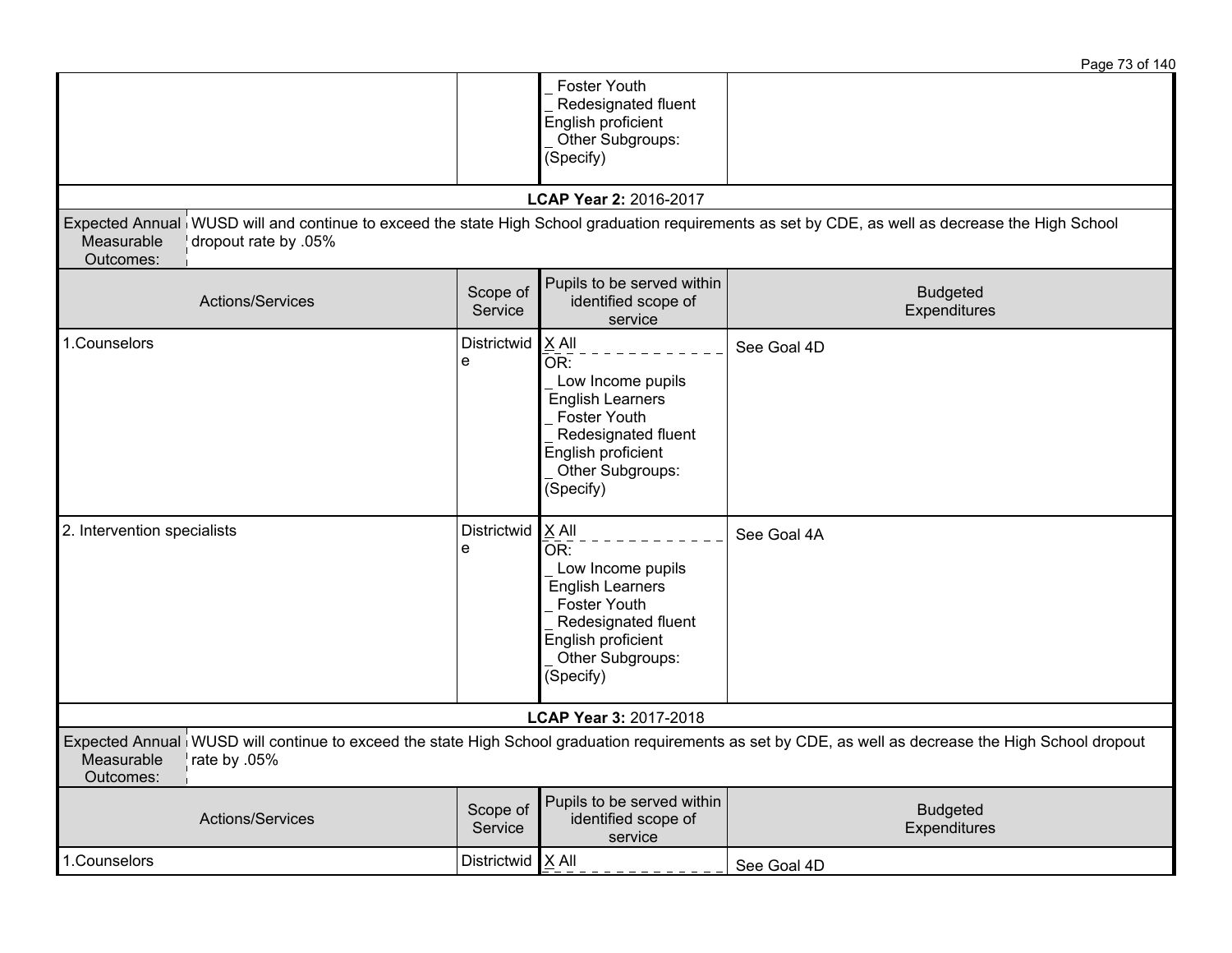Page 74 of 140

|                             | e                        | OR:<br>Low Income pupils<br><b>English Learners</b><br><b>Foster Youth</b><br>Redesignated fluent<br>English proficient<br>Other Subgroups:<br>(Specify) |             |
|-----------------------------|--------------------------|----------------------------------------------------------------------------------------------------------------------------------------------------------|-------------|
| 2. Intervention specialists | Districtwid $X$ All<br>e | OR:<br>Low Income pupils<br>English Learners<br><b>Foster Youth</b><br>Redesignated fluent<br>English proficient<br>Other Subgroups:<br>(Specify)        | See Goal 4A |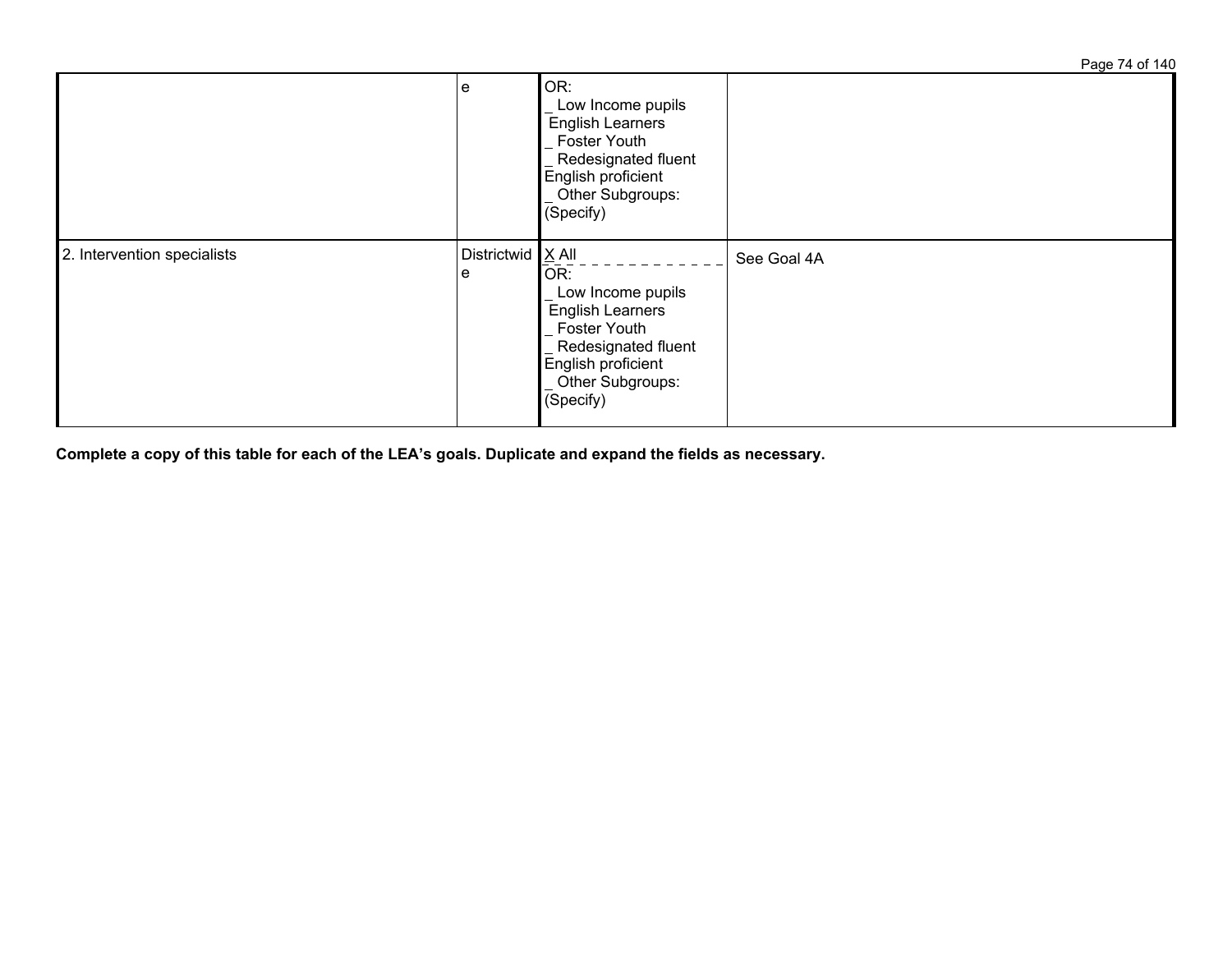|                         | Goal 8<br>WUSD will reduce chronic absenteeism through continued use of the student support services |                                                        |              |                         |                                                                                                                                                              |            | Related State and/or Local Priorities:<br>$1 = 2 = 3 = 4 = 5 \times 6 = 7 = 8 =$ |
|-------------------------|------------------------------------------------------------------------------------------------------|--------------------------------------------------------|--------------|-------------------------|--------------------------------------------------------------------------------------------------------------------------------------------------------------|------------|----------------------------------------------------------------------------------|
| <b>GOAL</b>             |                                                                                                      |                                                        |              |                         |                                                                                                                                                              |            | COE only: $9 - 10 -$                                                             |
| 16:                     |                                                                                                      |                                                        |              |                         |                                                                                                                                                              |            | Local : Specify District Goal 1, LEAP<br>Goal 5                                  |
| Identified Need: NEED:  |                                                                                                      | <b>METRIC:</b><br>AERIES attendance report             |              |                         | WUSD needs to support students with chronic absenteeism in order to improve attendance.                                                                      |            |                                                                                  |
|                         |                                                                                                      | <b>SARB</b> referrals                                  |              |                         |                                                                                                                                                              |            |                                                                                  |
| Goal Applies to:        |                                                                                                      | Schools: All schools<br>Applicable Pupil<br>Subgroups: | All students |                         |                                                                                                                                                              |            |                                                                                  |
|                         |                                                                                                      |                                                        |              |                         | LCAP Year 1: 2015-2016                                                                                                                                       |            |                                                                                  |
| Measurable<br>Outcomes: |                                                                                                      |                                                        |              |                         | Expected Annual WUSD will decrease the percent of students with chronic absenteeism by .25% annually.                                                        |            |                                                                                  |
|                         |                                                                                                      | Actions/Services                                       |              | Scope of<br>Service     | Pupils to be served within<br>identified scope of<br>service                                                                                                 |            | <b>Budgeted</b><br>Expenditures                                                  |
|                         |                                                                                                      | 1. Providng student Services                           |              | <b>Districtwid</b><br>e | $X$ All<br>OR:<br>Low Income pupils<br><b>English Learners</b><br>Foster Youth<br>Redesignated fluent<br>English proficient<br>Other Subgroups:<br>(Specify) | See Goal 6 |                                                                                  |
|                         |                                                                                                      | 2. Participating in TIP/SARB                           |              | Districtwid<br>e        | $X$ All<br>$\bar{\mathsf{OR}}$ :<br>Low Income pupils<br><b>English Learners</b>                                                                             | See Goal 6 |                                                                                  |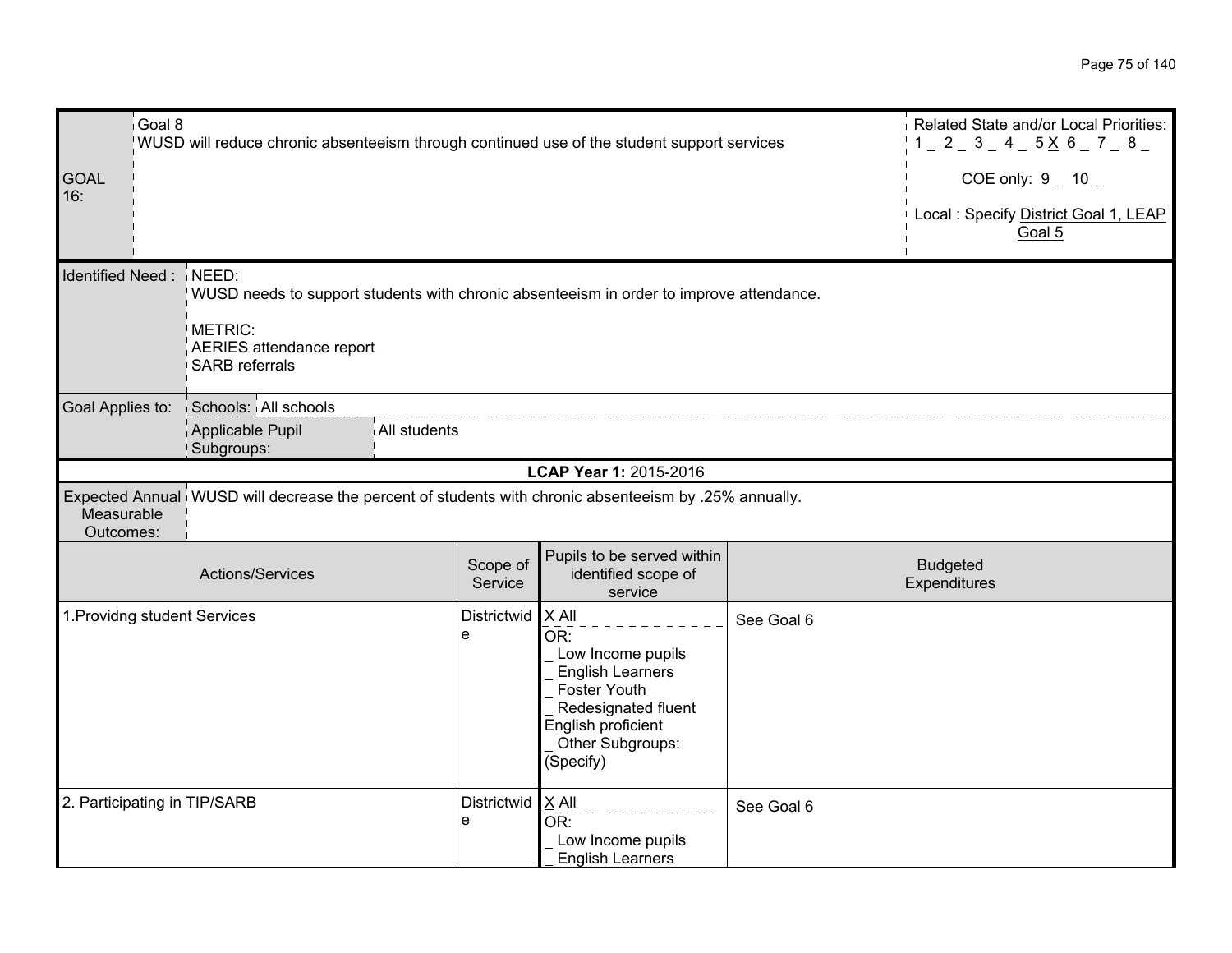|                                                                                                                                  |                     |                                                                                                                                                                     | Page 76 of 140                                                          |
|----------------------------------------------------------------------------------------------------------------------------------|---------------------|---------------------------------------------------------------------------------------------------------------------------------------------------------------------|-------------------------------------------------------------------------|
|                                                                                                                                  |                     | Foster Youth<br>Redesignated fluent<br>English proficient<br>Other Subgroups:<br>(Specify)                                                                          |                                                                         |
| 3. Social Worker services                                                                                                        | Districtwid<br>e    | $X$ All<br>OR:<br>Low Income pupils<br><b>English Learners</b><br>Foster Youth<br>Redesignated fluent<br>English proficient<br>Other Subgroups:<br>(Specify)        | 1000-1999: Certificated Personnel Salaries Title I \$104,174            |
| 4. Providing On Site Counseling                                                                                                  | Districtwid<br>e    | X All<br>OR:<br>Low Income pupils<br><b>English Learners</b><br>Foster Youth<br>Redesignated fluent<br>English proficient<br>Other Subgroups:<br>(Specify)          | 5000-5999: Services And Other Operating Expenditures Title<br>1\$22,400 |
|                                                                                                                                  |                     | LCAP Year 2: 2016-2017                                                                                                                                              |                                                                         |
| Expected Annual WUSD will decrease the percent of students with chronic absenteeism by .25% annually.<br>Measurable<br>Outcomes: |                     |                                                                                                                                                                     |                                                                         |
| Actions/Services                                                                                                                 | Scope of<br>Service | Pupils to be served within<br>identified scope of<br>service                                                                                                        | <b>Budgeted</b><br>Expenditures                                         |
| 1. Providng student Services                                                                                                     | Districtwid<br>e    | $X$ All<br>OR:<br>Low Income pupils<br><b>English Learners</b><br><b>Foster Youth</b><br>Redesignated fluent<br>English proficient<br>Other Subgroups:<br>(Specify) | See Goal 6                                                              |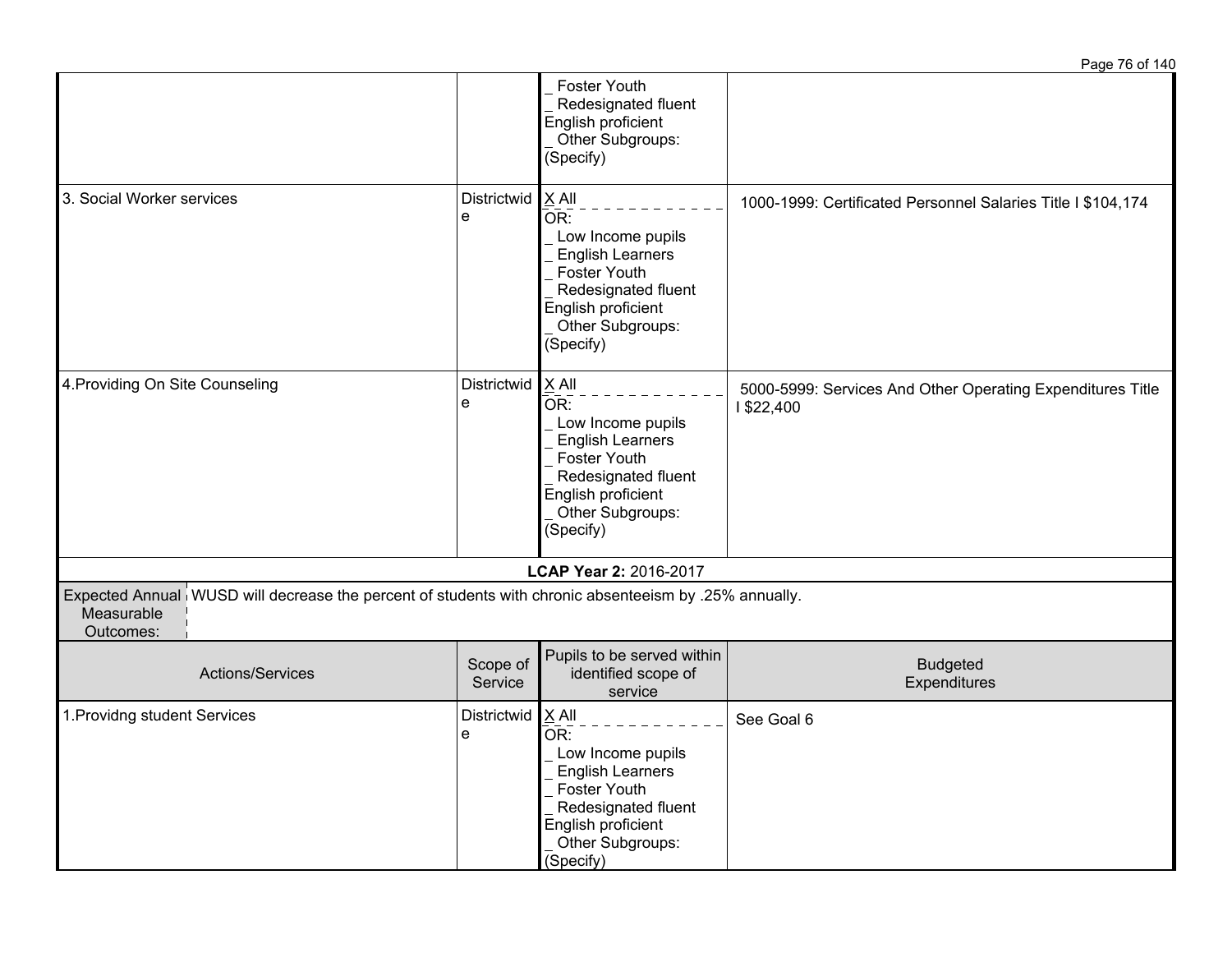Page 77 of 140

| 2. Participating in TIP/SARB                                                                                                     | Districtwid<br>e    | X All<br>OR:<br>Low Income pupils<br><b>English Learners</b><br><b>Foster Youth</b><br>Redesignated fluent<br>English proficient<br>Other Subgroups:<br>(Specify)                 | See Goal 6                                                               |
|----------------------------------------------------------------------------------------------------------------------------------|---------------------|-----------------------------------------------------------------------------------------------------------------------------------------------------------------------------------|--------------------------------------------------------------------------|
| 3. Social Worker services                                                                                                        | Districtwid<br>e    | X All<br>$\overline{\mathsf{OR}}$ :<br>Low Income pupils<br><b>English Learners</b><br>Foster Youth<br>Redesignated fluent<br>English proficient<br>Other Subgroups:<br>(Specify) | 1000-1999: Certificated Personnel Salaries Title I \$104,174             |
| 4. Providing On Site Counseling                                                                                                  | Districtwid<br>e    | $X$ All<br>OR:<br>Low Income pupils<br><b>English Learners</b><br><b>Foster Youth</b><br>Redesignated fluent<br>English proficient<br>Other Subgroups:<br>(Specify)               | 5000-5999: Services And Other Operating Expenditures Title<br>1 \$22,400 |
|                                                                                                                                  |                     | LCAP Year 3: 2017-2018                                                                                                                                                            |                                                                          |
| Expected Annual WUSD will decrease the percent of students with chronic absenteeism by .25% annually.<br>Measurable<br>Outcomes: |                     |                                                                                                                                                                                   |                                                                          |
| Actions/Services                                                                                                                 | Scope of<br>Service | Pupils to be served within<br>identified scope of<br>service                                                                                                                      | <b>Budgeted</b><br>Expenditures                                          |
| 1. Providng student Services                                                                                                     | Districtwid<br>e    | X All<br>OR:<br>Low Income pupils                                                                                                                                                 | See Goal 6                                                               |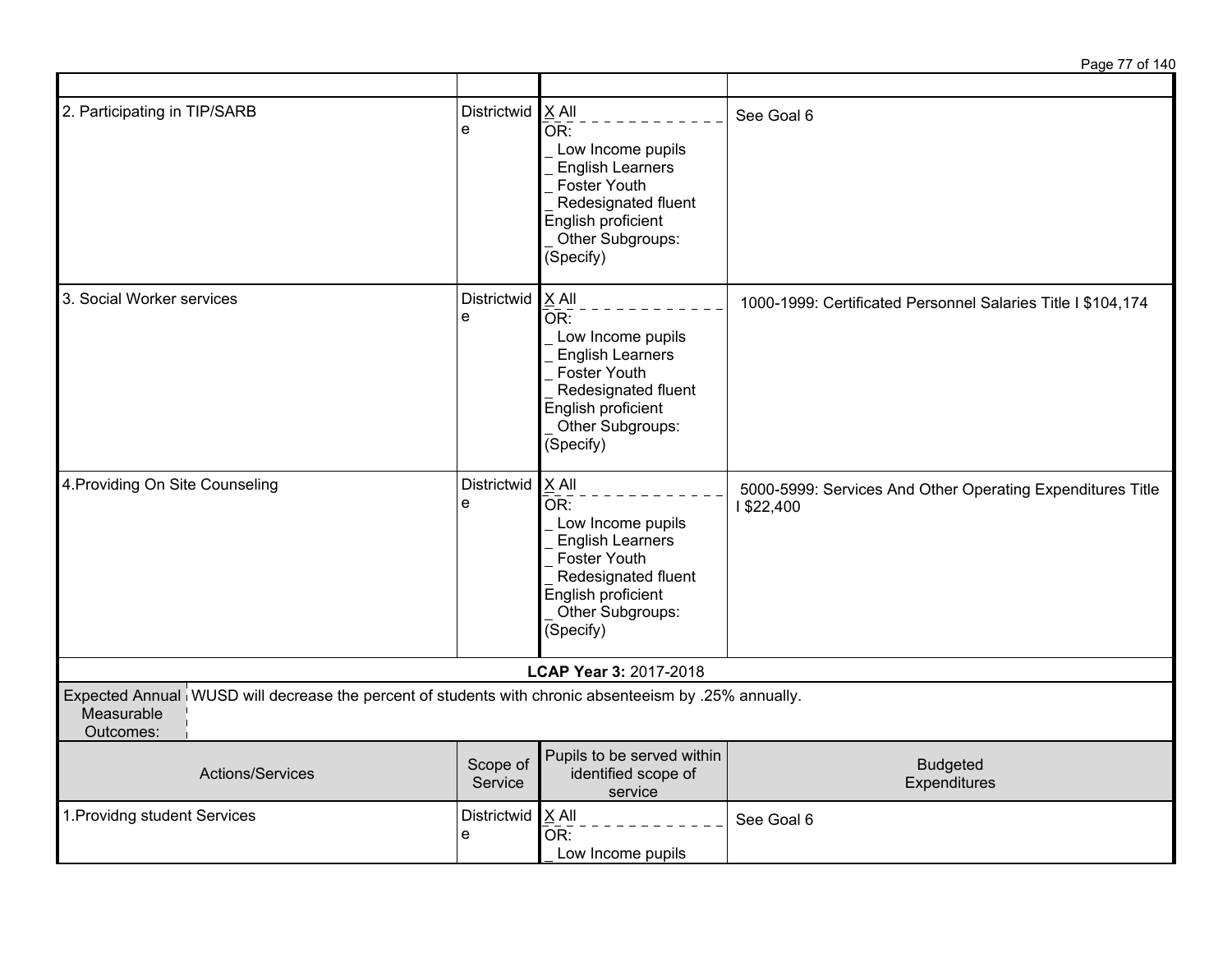|                                 |                         |                                                                                                                                                                                         | Page 78 of 140                                                          |
|---------------------------------|-------------------------|-----------------------------------------------------------------------------------------------------------------------------------------------------------------------------------------|-------------------------------------------------------------------------|
|                                 |                         | <b>English Learners</b><br><b>Foster Youth</b><br>Redesignated fluent<br>English proficient<br>Other Subgroups:<br>(Specify)                                                            |                                                                         |
| 2. Participating in TIP/SARB    | <b>Districtwid</b><br>e | X All<br>$\overline{\mathsf{OR}}$ :<br>Low Income pupils<br><b>English Learners</b><br>Foster Youth<br>Redesignated fluent<br>English proficient<br>Other Subgroups:<br>(Specify)       | See Goal 6                                                              |
| 3. Social Worker services       | Districtwid<br>e        | $X$ All<br>OR:<br>Low Income pupils<br><b>English Learners</b><br><b>Foster Youth</b><br>Redesignated fluent<br>English proficient<br>Other Subgroups:<br>$\overline{\text{(Specify)}}$ | 1000-1999: Certificated Personnel Salaries Title I \$104,174            |
| 4. Providing On Site Counseling | Districtwid<br>e        | X All<br>OR:<br>Low Income pupils<br><b>English Learners</b><br>Foster Youth<br>Redesignated fluent<br>English proficient<br>Other Subgroups:<br>(Specify)                              | 5000-5999: Services And Other Operating Expenditures Title<br>1\$22,400 |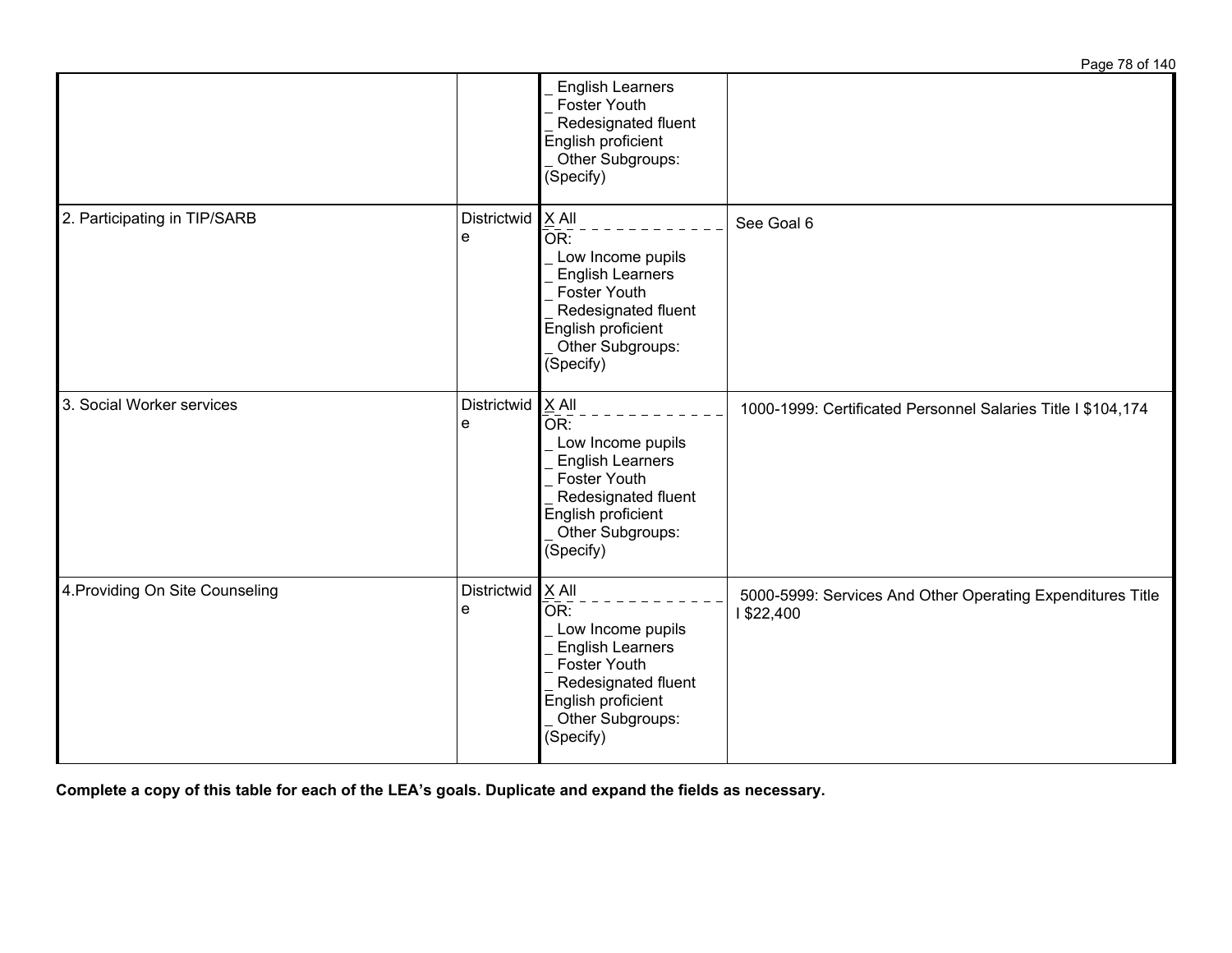| <b>GOAL</b><br>17:          | Goal 9 | WUSD will decrease the number and percentage of students suspended and/or expelled from school.          |                     |                                                                                                                                                            |             | Related State and/or Local Priorities:<br>$1 - 2 - 3 - 4 - 5 6 \times 7 - 8$<br>COE only: $9 - 10$                                     |
|-----------------------------|--------|----------------------------------------------------------------------------------------------------------|---------------------|------------------------------------------------------------------------------------------------------------------------------------------------------------|-------------|----------------------------------------------------------------------------------------------------------------------------------------|
|                             |        |                                                                                                          |                     |                                                                                                                                                            |             | Local : Specify District Goal 3, LEAP<br>Goal 4, SPSA Goal 4                                                                           |
| Identified Need:            |        | NEED:<br>expelled from school.                                                                           |                     |                                                                                                                                                            |             | In order to provide a school climate conducive to learning WUSD needs to reduce the number and percentage of students suspended and/or |
|                             |        | METRIC:<br>AERIES discipline report                                                                      |                     |                                                                                                                                                            |             |                                                                                                                                        |
|                             |        | Goal Applies to: Schools: All schools<br>Applicable Pupil<br>All students<br>Subgroups:                  |                     |                                                                                                                                                            |             |                                                                                                                                        |
|                             |        |                                                                                                          |                     | LCAP Year 1: 2015-2016                                                                                                                                     |             |                                                                                                                                        |
| Measurable<br>Outcomes:     |        | Expected Annual WUSD will reduce the percent of students suspended/expelled from school by .5% annually. |                     |                                                                                                                                                            |             |                                                                                                                                        |
|                             |        | Actions/Services                                                                                         | Scope of<br>Service | Pupils to be served within<br>identified scope of<br>service                                                                                               |             | <b>Budgeted</b><br>Expenditures                                                                                                        |
| 1. Counselors               |        |                                                                                                          | Districtwid<br>e    | X All<br>OR:<br>Low Income pupils<br><b>English Learners</b><br>Foster Youth<br>Redesignated fluent<br>English proficient<br>Other Subgroups:<br>(Specify) | See Goal 4D |                                                                                                                                        |
| 2. Intervention Specialists |        |                                                                                                          | Districtwid<br>e    | X All<br>OR:<br>Low Income pupils<br><b>English Learners</b><br><b>Foster Youth</b>                                                                        | See Goal 4A |                                                                                                                                        |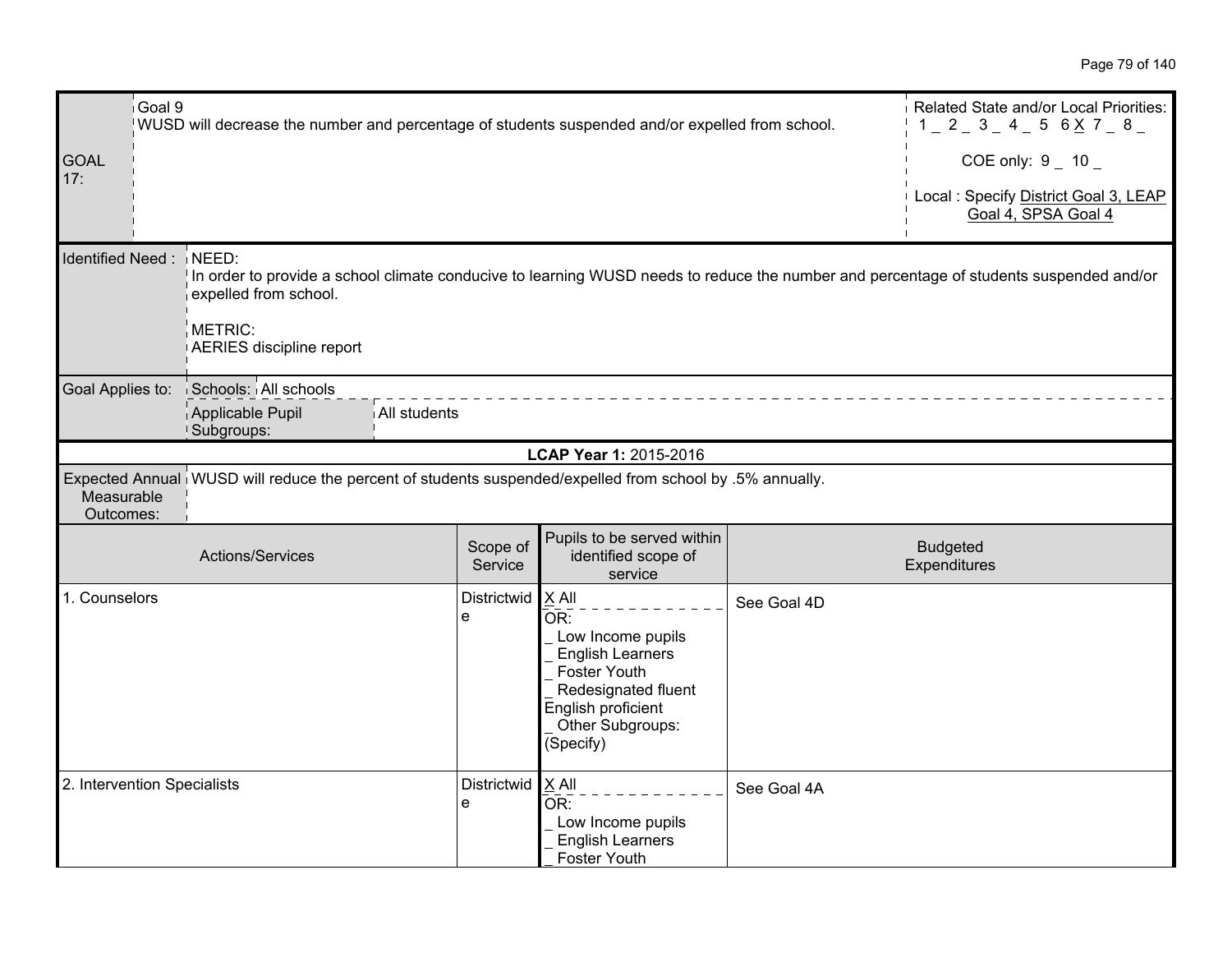|                                                                                                                                                                                             |                  |                                                                                                                                                                     | Page 80 of 140                                                   |
|---------------------------------------------------------------------------------------------------------------------------------------------------------------------------------------------|------------------|---------------------------------------------------------------------------------------------------------------------------------------------------------------------|------------------------------------------------------------------|
|                                                                                                                                                                                             |                  | Redesignated fluent<br>English proficient<br>Other Subgroups:<br>(Specify)                                                                                          |                                                                  |
| 3. LINK Crew (a school transition program that provided<br>student with transition strategies to welcome and make<br>them feel comfortable throughout the first year in High<br>School)     | Schoolwid<br>e   | X All<br>OR:<br>Low Income pupils<br><b>English Learners</b><br><b>Foster Youth</b><br>Redesignated fluent<br>English proficient<br>Other Subgroups:<br>(Specify)   | 0000: Unrestricted LCFF Supplemental & Concentration<br>\$22,372 |
| 4. WEB program (a school transition program that<br>provided student with transition strategies to welcome<br>and make them feel comfortable throughout the first<br>year in Middle School) | Schoolwid<br>e   | X All<br>OR:<br>Low Income pupils<br><b>English Learners</b><br><b>Foster Youth</b><br>Redesignated fluent<br>English proficient<br>Other Subgroups:<br>(Specify)   | 0000: Unrestricted LCFF Supplemental & Concentration<br>\$5678   |
| 5. On site counseling                                                                                                                                                                       | Districtwid<br>е | $X$ All<br>OR:<br>Low Income pupils<br><b>English Learners</b><br><b>Foster Youth</b><br>Redesignated fluent<br>English proficient<br>Other Subgroups:<br>(Specify) | See Goal 8                                                       |
| 6. School safety and security services, staff and supplies Districtwid $X$ All                                                                                                              | е                | OR:<br>Low Income pupils<br><b>English Learners</b><br>Foster Youth<br>Redesignated fluent<br>English proficient<br>Other Subgroups:                                | 0000: Unrestricted LCFF Supplemental & Concentration<br>302,696  |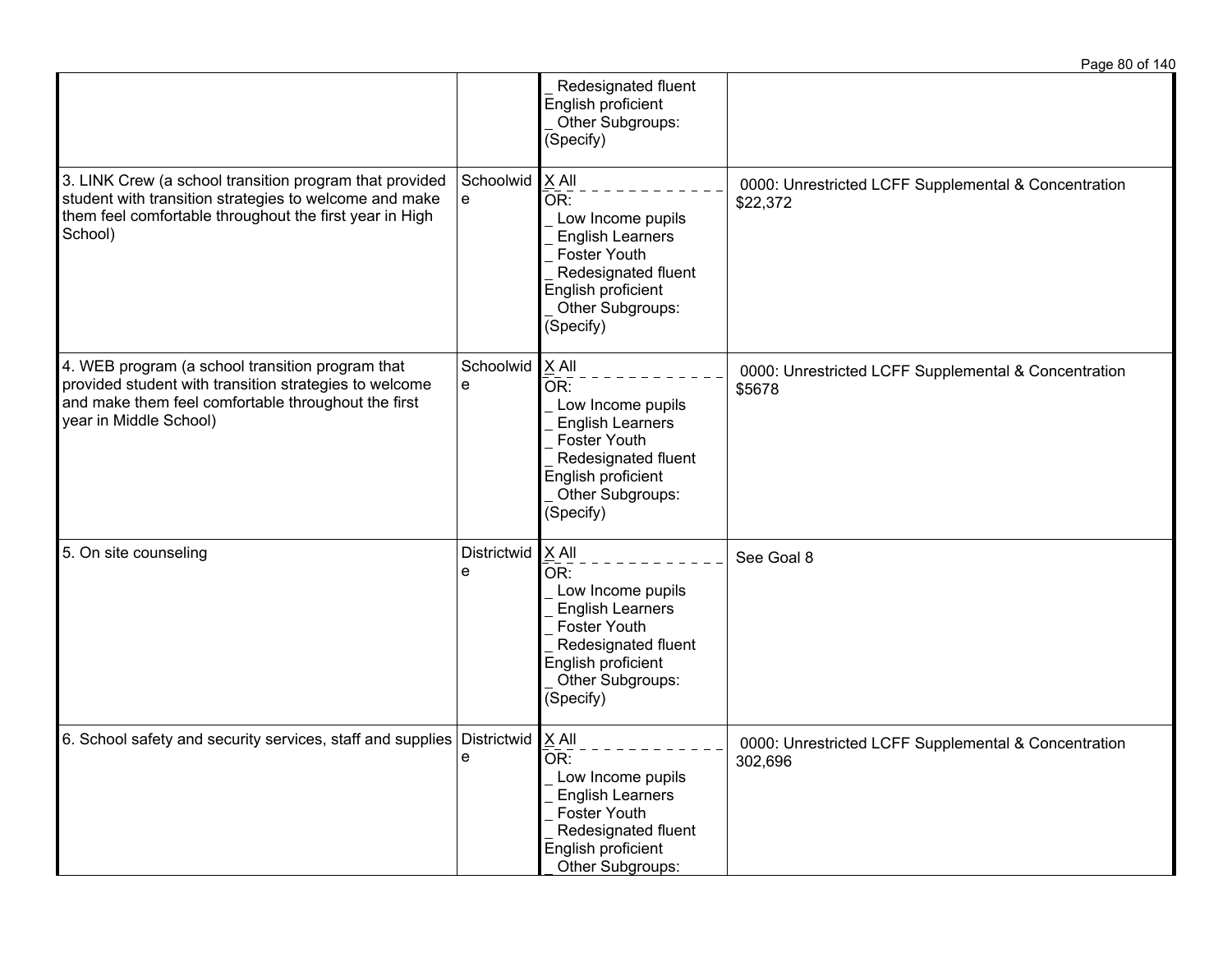|                                                                                                                                                                                                   |                     |                                                                                                                                                                     | Page 81 of 140                                                   |
|---------------------------------------------------------------------------------------------------------------------------------------------------------------------------------------------------|---------------------|---------------------------------------------------------------------------------------------------------------------------------------------------------------------|------------------------------------------------------------------|
|                                                                                                                                                                                                   |                     | (Specify)                                                                                                                                                           |                                                                  |
|                                                                                                                                                                                                   |                     | LCAP Year 2: 2016-2017                                                                                                                                              |                                                                  |
| Expected Annual WUSD will reduce the percent of students suspended/expelled from school by .5% annually.<br>Measurable<br>Outcomes:                                                               |                     |                                                                                                                                                                     |                                                                  |
| Actions/Services                                                                                                                                                                                  | Scope of<br>Service | Pupils to be served within<br>identified scope of<br>service                                                                                                        | <b>Budgeted</b><br>Expenditures                                  |
| 1. Counselors                                                                                                                                                                                     | Districtwid<br>e    | $X$ All<br>OR:<br>Low Income pupils<br><b>English Learners</b><br><b>Foster Youth</b><br>Redesignated fluent<br>English proficient<br>Other Subgroups:<br>(Specify) | See Goal 4D                                                      |
| 2. Intervention Specialists                                                                                                                                                                       | Districtwid<br>e    | $X$ All<br>OR:<br>Low Income pupils<br><b>English Learners</b><br><b>Foster Youth</b><br>Redesignated fluent<br>English proficient<br>Other Subgroups:<br>(Specify) | See Goal 4A                                                      |
| 3. LINK Crew (a school transition program that provided Schoolwid<br>student with transition strategies to welcome and make<br>them feel comfortable throughout the first year in High<br>School) | e                   | $X$ All<br>OR:<br>Low Income pupils<br><b>English Learners</b><br>Foster Youth<br>Redesignated fluent<br>English proficient<br>Other Subgroups:<br>(Specify)        | 0000: Unrestricted LCFF Supplemental & Concentration<br>\$22,372 |
| 4. WEB program (a school transition program that<br>provided student with transition strategies to welcome<br>and make them feel comfortable throughout the first                                 | Schoolwid<br>e      | <b>X All</b><br>OR:                                                                                                                                                 | 0000: Unrestricted LCFF Supplemental & Concentration<br>\$5678   |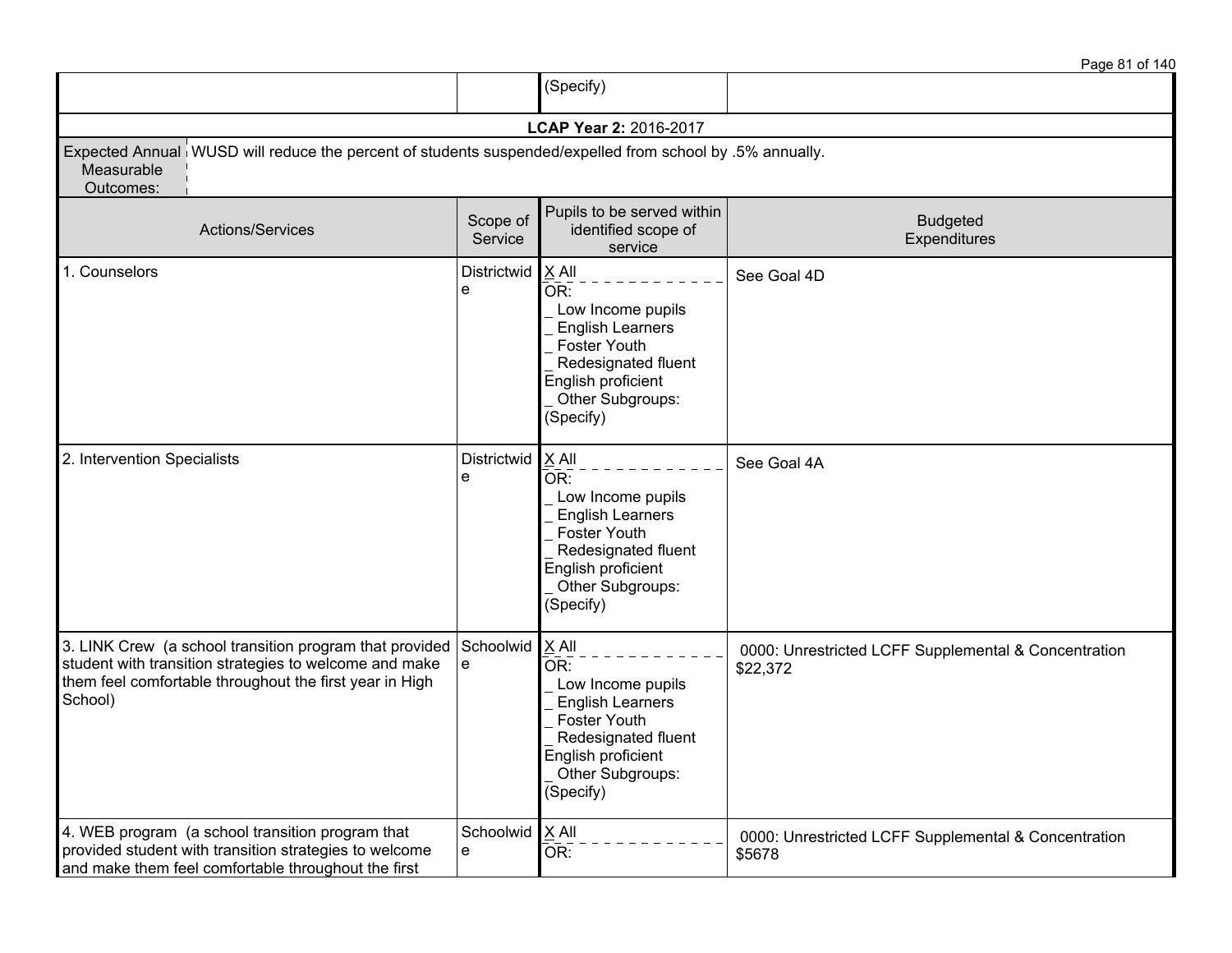|                                                                                                                                     |                     |                                                                                                                                                                   | Page 82 of 140                                                  |
|-------------------------------------------------------------------------------------------------------------------------------------|---------------------|-------------------------------------------------------------------------------------------------------------------------------------------------------------------|-----------------------------------------------------------------|
| year in Middle School)                                                                                                              |                     | Low Income pupils<br><b>English Learners</b><br><b>Foster Youth</b><br>Redesignated fluent<br>English proficient<br>Other Subgroups:<br>(Specify)                 |                                                                 |
| 5. On site counseling                                                                                                               | Districtwid<br>e    | X All<br>OR:<br>Low Income pupils<br><b>English Learners</b><br><b>Foster Youth</b><br>Redesignated fluent<br>English proficient<br>Other Subgroups:<br>(Specify) | See Goal 8                                                      |
| 6. School safety and security services, staff and supplies Districtwid                                                              | e                   | X All<br>OR:<br>Low Income pupils<br><b>English Learners</b><br>Foster Youth<br>Redesignated fluent<br>English proficient<br>Other Subgroups:<br>(Specify)        | 0000: Unrestricted LCFF Supplemental & Concentration<br>302,696 |
|                                                                                                                                     |                     | LCAP Year 3: 2017-2018                                                                                                                                            |                                                                 |
| Expected Annual WUSD will reduce the percent of students suspended/expelled from school by .5% annually.<br>Measurable<br>Outcomes: |                     |                                                                                                                                                                   |                                                                 |
| Actions/Services                                                                                                                    | Scope of<br>Service | Pupils to be served within<br>identified scope of<br>service                                                                                                      | <b>Budgeted</b><br>Expenditures                                 |
| 1. Counselors                                                                                                                       | Districtwid<br>e    | X All<br>OR:<br>Low Income pupils<br><b>English Learners</b><br>Foster Youth<br>Redesignated fluent<br>English proficient                                         | See Goal 4D                                                     |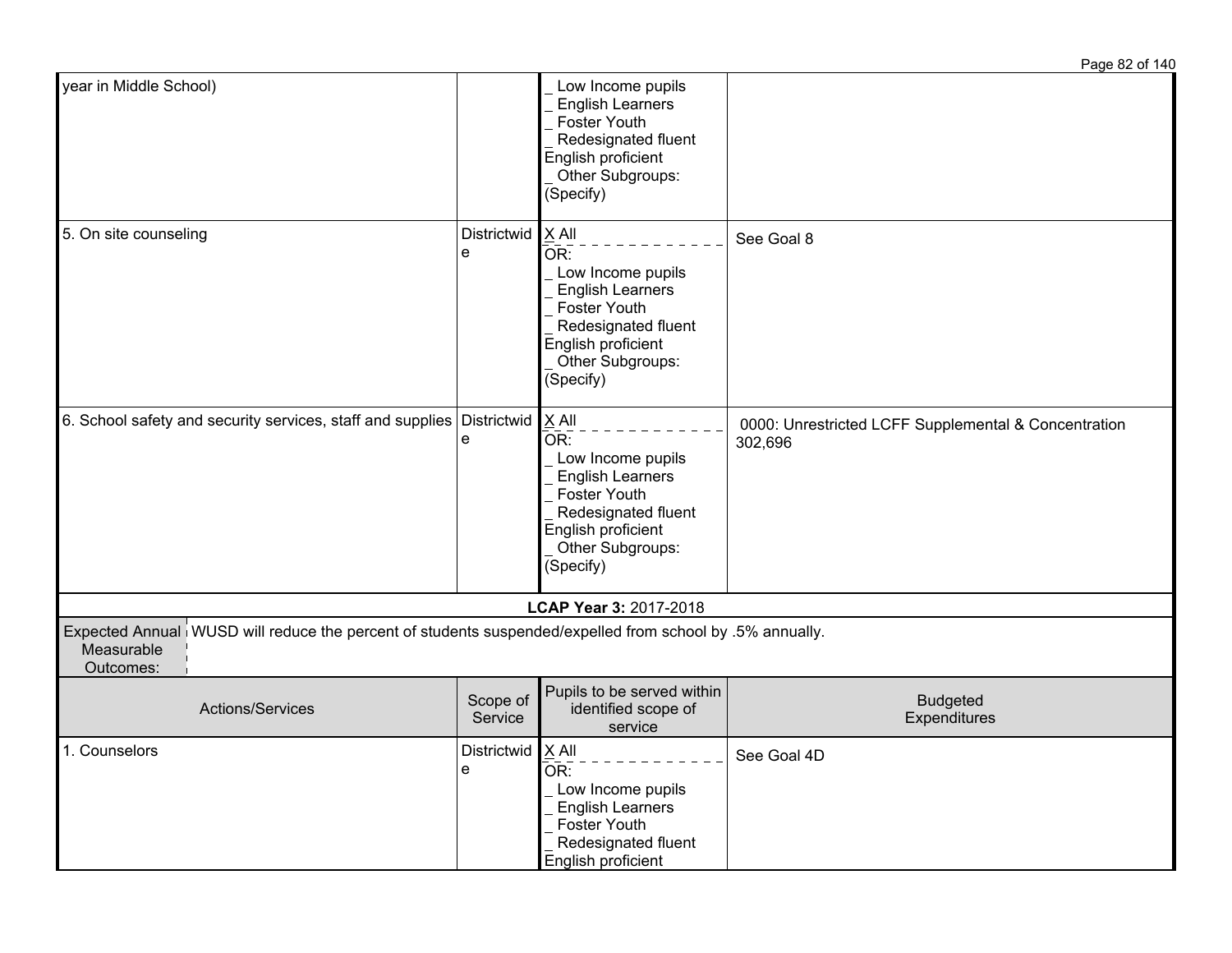|                                                                                                                                                                                             |                        | Other Subgroups:<br>(Specify)                                                                                                                                              |                                                                  |
|---------------------------------------------------------------------------------------------------------------------------------------------------------------------------------------------|------------------------|----------------------------------------------------------------------------------------------------------------------------------------------------------------------------|------------------------------------------------------------------|
| 2. Intervention Specialists                                                                                                                                                                 | Districtwid<br>e       | $X$ All<br>$\overline{OR}$ :<br>Low Income pupils<br><b>English Learners</b><br>Foster Youth<br>Redesignated fluent<br>English proficient<br>Other Subgroups:<br>(Specify) | See Goal 4A                                                      |
| 3. LINK Crew (a school transition program that provided<br>student with transition strategies to welcome and make<br>them feel comfortable throughout the first year in High<br>School)     | Schoolwid<br>e         | $X$ All<br>OR:<br>Low Income pupils<br><b>English Learners</b><br>Foster Youth<br>Redesignated fluent<br>English proficient<br>Other Subgroups:<br>(Specify)               | 0000: Unrestricted LCFF Supplemental & Concentration<br>\$22,372 |
| 4. WEB program (a school transition program that<br>provided student with transition strategies to welcome<br>and make them feel comfortable throughout the first<br>year in Middle School) | Schoolwid<br>e         | X All<br>OR:<br>Low Income pupils<br><b>English Learners</b><br>Foster Youth<br>Redesignated fluent<br>English proficient<br>Other Subgroups:<br>(Specify)                 | 0000: Unrestricted LCFF Supplemental & Concentration<br>\$5678   |
| 5. On site counseling                                                                                                                                                                       | Districtwid X All<br>e | OR:<br>Low Income pupils<br><b>English Learners</b><br>Foster Youth<br>Redesignated fluent<br>English proficient<br>Other Subgroups:<br>(Specify)                          | See Goal 8                                                       |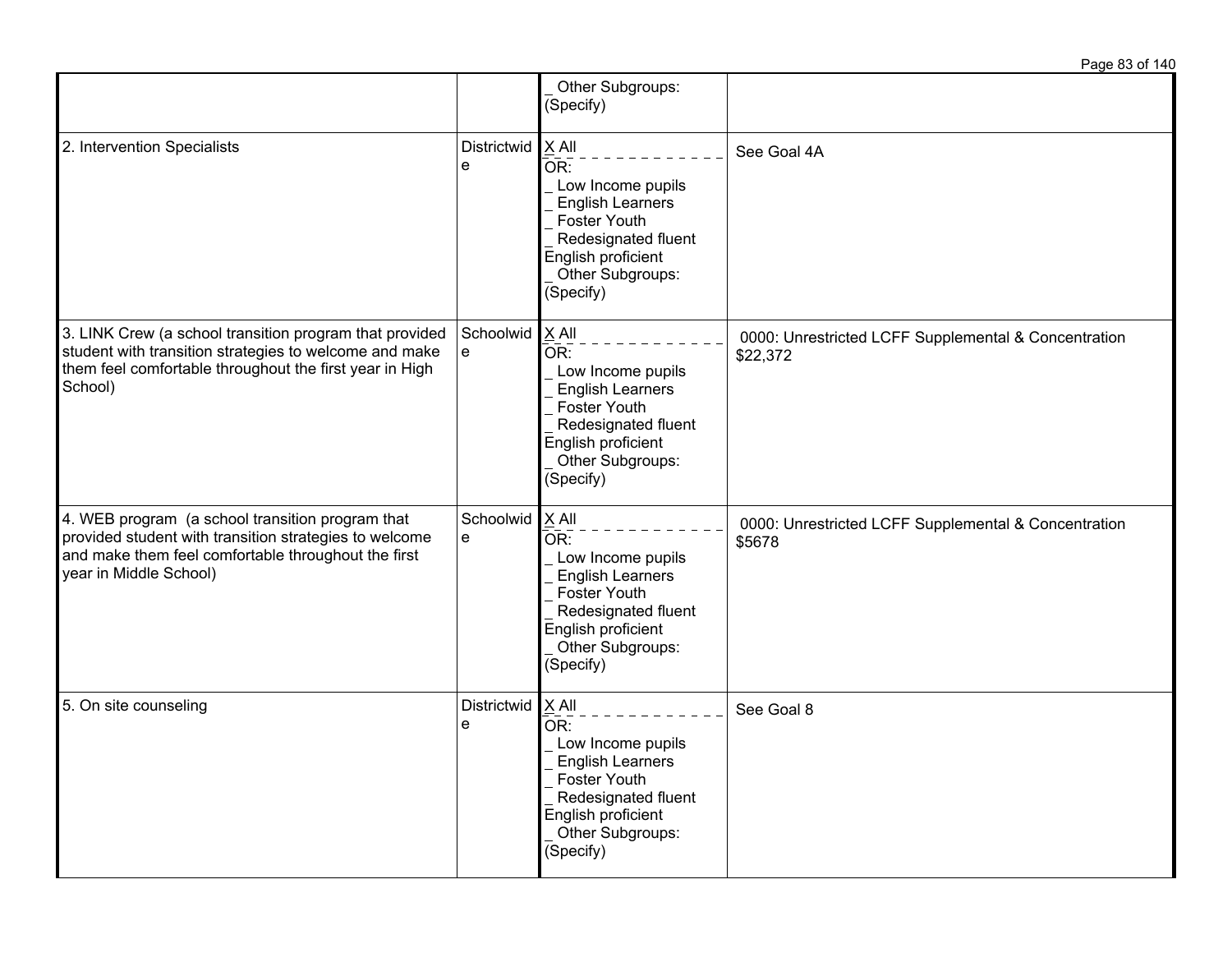| 6. School safety and security services, staff and supplies Districtwid $X$ All<br>e |  | OR:<br>Low Income pupils<br><b>English Learners</b><br><b>Foster Youth</b><br>Redesignated fluent<br>English proficient<br>Other Subgroups:<br>(Specify) | 0000: Unrestricted LCFF Supplemental & Concentration<br>302,696 |
|-------------------------------------------------------------------------------------|--|----------------------------------------------------------------------------------------------------------------------------------------------------------|-----------------------------------------------------------------|
|-------------------------------------------------------------------------------------|--|----------------------------------------------------------------------------------------------------------------------------------------------------------|-----------------------------------------------------------------|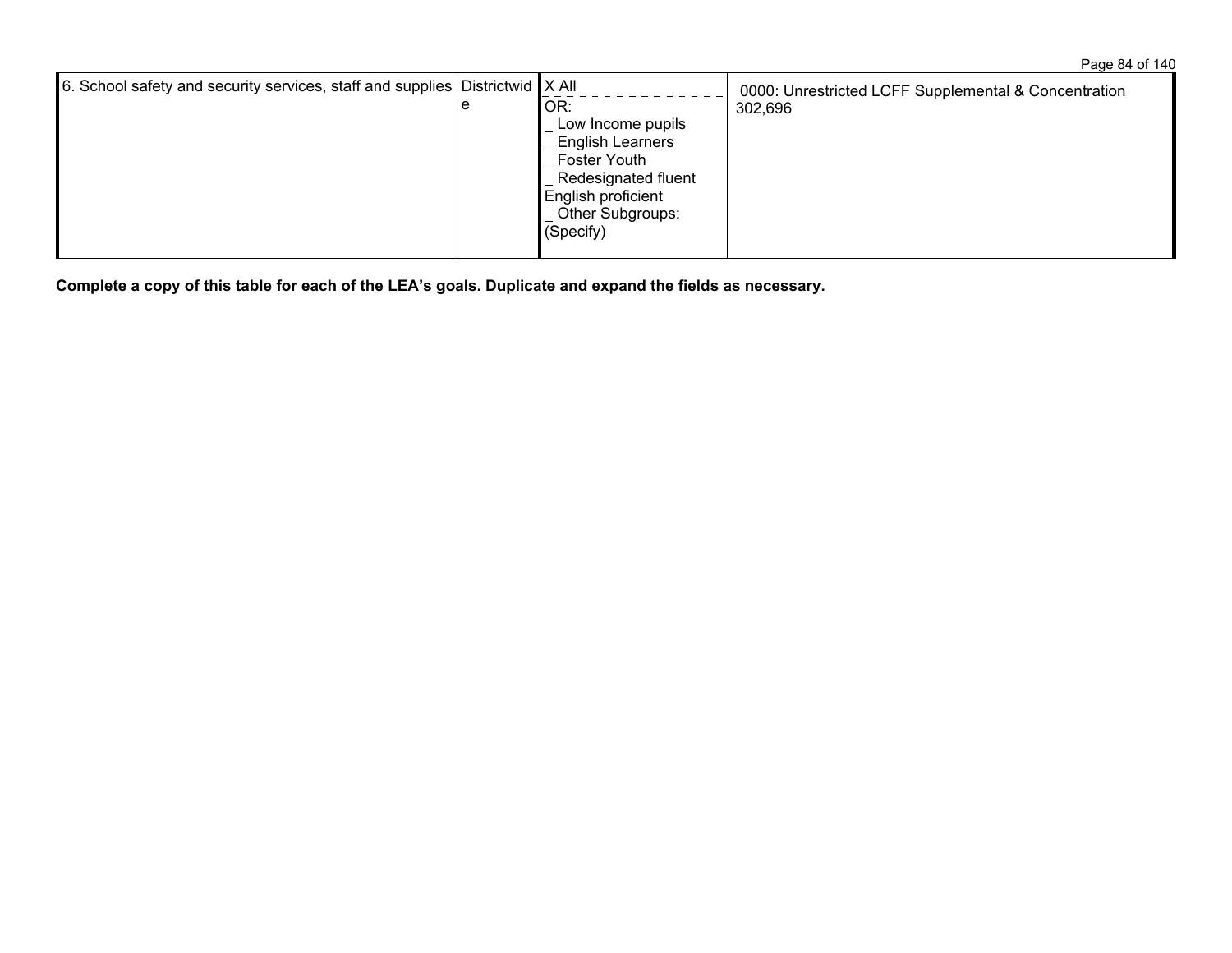## **Annual Update**

**Annual Update Instructions:** For each goal in the prior year LCAP, review the progress toward the expected annual outcome(s) based on, at a minimum, the required metrics pursuant to Education Code sections 52060 and 52066. The review must include an assessment of the effectiveness of the specific actions. Describe any changes to the actions or goals the LEA will take as a result of the review and assessment. In addition, review the applicability of each goal in the LCAP.

## **Guiding Questions:**

- 1) How have the actions/services addressed the needs of all pupils and did the provisions of those services result in the desired outcomes?
- 2) How have the actions/services addressed the needs of all subgroups of pupils identified pursuant to Education Code section 52052, including, but not limited to, English learners, low-income pupils, and foster youth; and did the provision of those actions/services result in the desired outcomes?
- 3) How have the actions/services addressed the identified needs and goals of specific schoolsites and were these actions/services effective in achieving the desired outcomes?
- 4) What information (e.g., quantitative and qualitative data/metrics) was examined to review progress toward goals in the annual update?
- 5) What progress has been achieved toward the goal and expected measurable outcome(s)? How effective were the actions and services in making progress toward the goal? What changes to goals, actions, services, and expenditures are being made in the LCAP as a result of the review of progress and assessment of the effectiveness of the actions and services?
- 6) What differences are there between budgeted expenditures and estimated actual annual expenditures? What were the reasons for any differences?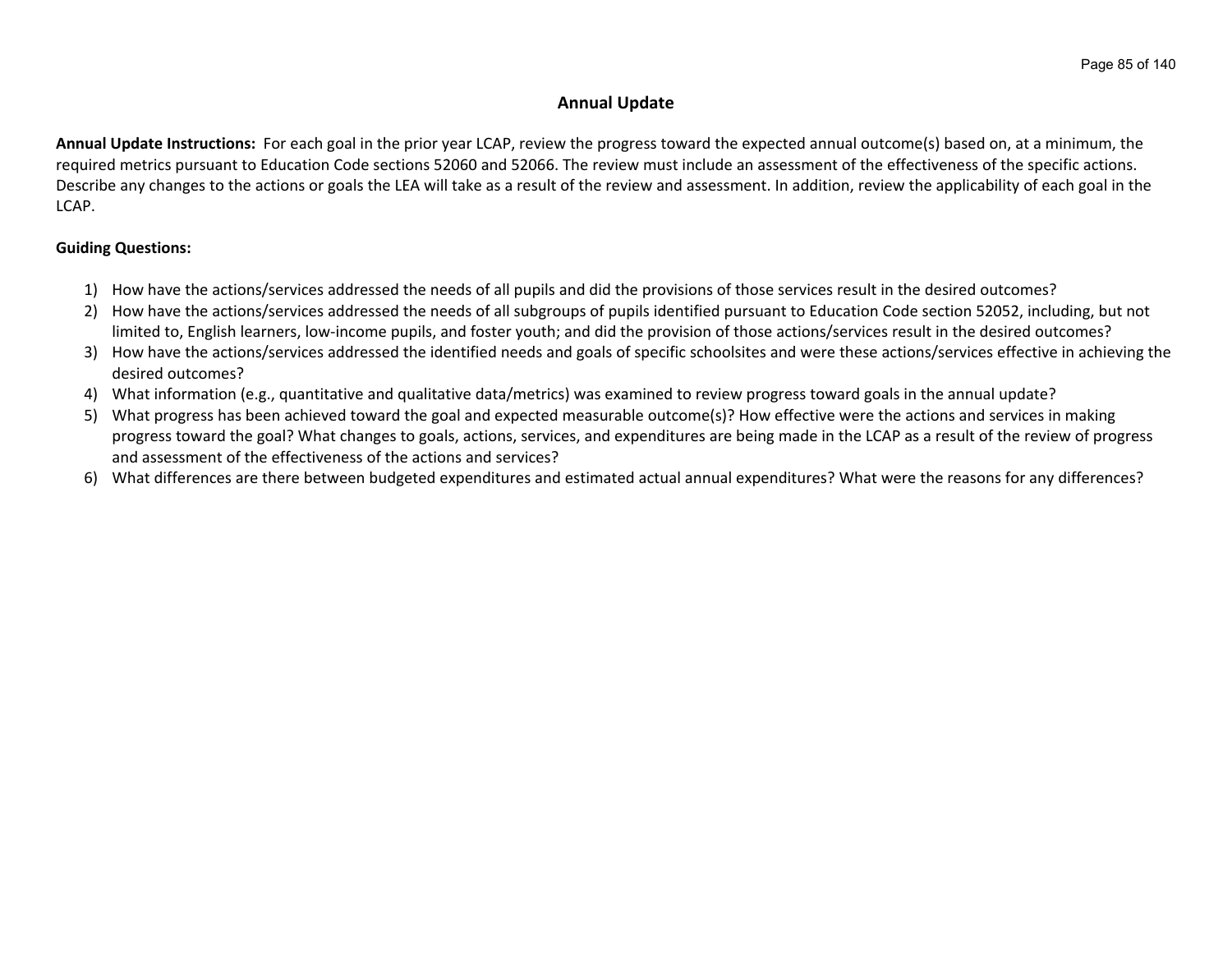| Original Goal 1 A<br>GOAL 1   100% of the WUSD teachers will be highly qualified with EL certification to improve instruction and ensure<br>from prior rigorous implementation of state standards.<br>year<br>LCAP: |                                                                                                                                                                                                                                      |                                                                                                                                                      | Related State and/or Local Priorities:<br>1 <u>X</u> 2 <u>X</u> 3 _ 4 <u>X</u> 5 _ 6 _ 7 <u>X</u> 8 <u>X</u><br>COE only: $9 - 10$<br>Local: Specify District goal 2, LEAP |  |  |
|---------------------------------------------------------------------------------------------------------------------------------------------------------------------------------------------------------------------|--------------------------------------------------------------------------------------------------------------------------------------------------------------------------------------------------------------------------------------|------------------------------------------------------------------------------------------------------------------------------------------------------|----------------------------------------------------------------------------------------------------------------------------------------------------------------------------|--|--|
| Goal Applies to:<br>Schools: Districtwide<br>Applicable Pupil<br><sup>1</sup> Subgroups:                                                                                                                            | All students                                                                                                                                                                                                                         |                                                                                                                                                      |                                                                                                                                                                            |  |  |
| Expected<br>$1\%$ annually (to 98%)<br>Annual<br>Measurable<br>Outcomes:                                                                                                                                            | WUSD will increase the percentage of highly qualified teachers by<br>In April 2015, 98% of WUSD teachers were highly qualified as<br>Actual<br>Annual<br>measured by a district personnel audit.<br>Measurable Goal met<br>Outcomes: |                                                                                                                                                      |                                                                                                                                                                            |  |  |
|                                                                                                                                                                                                                     |                                                                                                                                                                                                                                      | LCAP Year: 2014-2015                                                                                                                                 |                                                                                                                                                                            |  |  |
| <b>Planned Actions/Services</b>                                                                                                                                                                                     |                                                                                                                                                                                                                                      | <b>Actual Actions/Services</b>                                                                                                                       |                                                                                                                                                                            |  |  |
|                                                                                                                                                                                                                     | <b>Budgeted Expenditures</b>                                                                                                                                                                                                         |                                                                                                                                                      | <b>Estimated Actual Annual Expenditures</b>                                                                                                                                |  |  |
| 1. Hiring Highly Qualified teachers                                                                                                                                                                                 | <b>Hiring Highly Qualified Teachers</b><br>\$0                                                                                                                                                                                       | WUSD hired and retained HQT by<br>attending local job fairs and posting<br>open positions on Edjoin                                                  | Job fair registration 5000-5999:<br>Services And Other Operating<br>Expenditures LCFF Base \$530                                                                           |  |  |
|                                                                                                                                                                                                                     |                                                                                                                                                                                                                                      |                                                                                                                                                      | EdJoin fee 5000-5999: Services And<br><b>Other Operating Expenditures LCFF</b><br><b>Base \$300</b>                                                                        |  |  |
| Scope of<br>Districtwide<br>Service                                                                                                                                                                                 |                                                                                                                                                                                                                                      | Scope of<br>Districtwide<br>Service                                                                                                                  |                                                                                                                                                                            |  |  |
| $X$ All<br>OR:<br>Low Income pupils<br><b>English Learners</b><br>Foster Youth<br>Redesignated fluent English<br>proficient<br>Other Subgroups: (Specify)                                                           |                                                                                                                                                                                                                                      | X All<br>OR:<br>Low Income pupils<br><b>English Learners</b><br>Foster Youth<br>Redesignated fluent English proficient<br>Other Subgroups: (Specify) |                                                                                                                                                                            |  |  |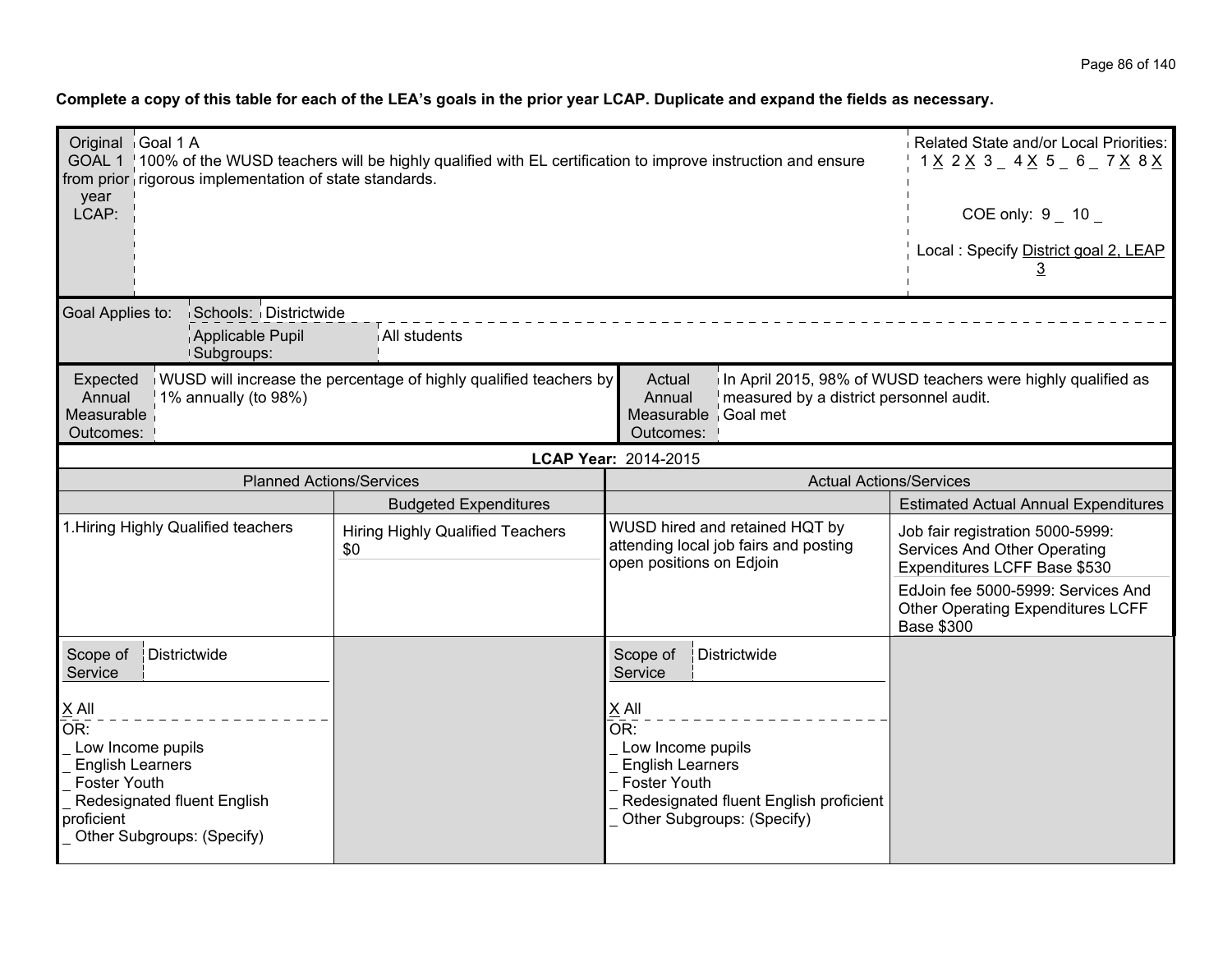|                                                                                                                                                                       |                                                                    |                                                                                                                                                                                         | Page 87 of 140                                                 |
|-----------------------------------------------------------------------------------------------------------------------------------------------------------------------|--------------------------------------------------------------------|-----------------------------------------------------------------------------------------------------------------------------------------------------------------------------------------|----------------------------------------------------------------|
| 2. Providing BTSA                                                                                                                                                     | 1000-1999: Certificated Personnel<br>Salaries Title II \$2,000 per | WUSD provided 22 first or second year<br>teachers with internal BTSA support<br>providers                                                                                               | 1000-1999: Certificated Personnel<br>Salaries Title II \$48502 |
| Districtwide<br>Scope of<br>Service                                                                                                                                   |                                                                    | Scope of<br>Districtwide<br>Service                                                                                                                                                     |                                                                |
| $X$ All<br>OR:<br>Low Income pupils<br><b>English Learners</b><br><b>Foster Youth</b><br>Redesignated fluent English<br>proficient<br>Other Subgroups: (Specify)      |                                                                    | $\underline{X}$ All<br>$\overline{OR}$ :<br>Low Income pupils<br><b>English Learners</b><br><b>Foster Youth</b><br>Redesignated fluent English proficient<br>Other Subgroups: (Specify) |                                                                |
| 3. Assigning a mentor                                                                                                                                                 | Assigning a mentor \$0                                             | The HR Director and site administrators<br>provided mentoring through department<br>heads and grade level leads                                                                         | Assigning a mentor \$0                                         |
| Districtwide<br>Scope of<br>Service                                                                                                                                   |                                                                    | Scope of<br>Districtwide<br>Service                                                                                                                                                     |                                                                |
| $\times$ All<br>OR:<br>Low Income pupils<br><b>English Learners</b><br><b>Foster Youth</b><br>Redesignated fluent English<br>proficient<br>Other Subgroups: (Specify) |                                                                    | X All<br>OR:<br>Low Income pupils<br><b>English Learners</b><br><b>Foster Youth</b><br>Redesignated fluent English proficient<br>Other Subgroups: (Specify)                             |                                                                |
| 4. Increasing induction training for new<br>teachers                                                                                                                  | Increasing induction training for all<br>teachers \$0              | WUSD provided increased induction<br>support at the district and site level from<br>one to four annual meetings                                                                         | Increased induction training for all<br>teachers \$0           |
| Districtwide<br>Scope of<br>Service<br>$\frac{X}{X}$ All<br>OR:                                                                                                       |                                                                    | Scope of<br>Districtwide<br>Service<br>$\underline{\underline{X}}$ All<br>OR:                                                                                                           |                                                                |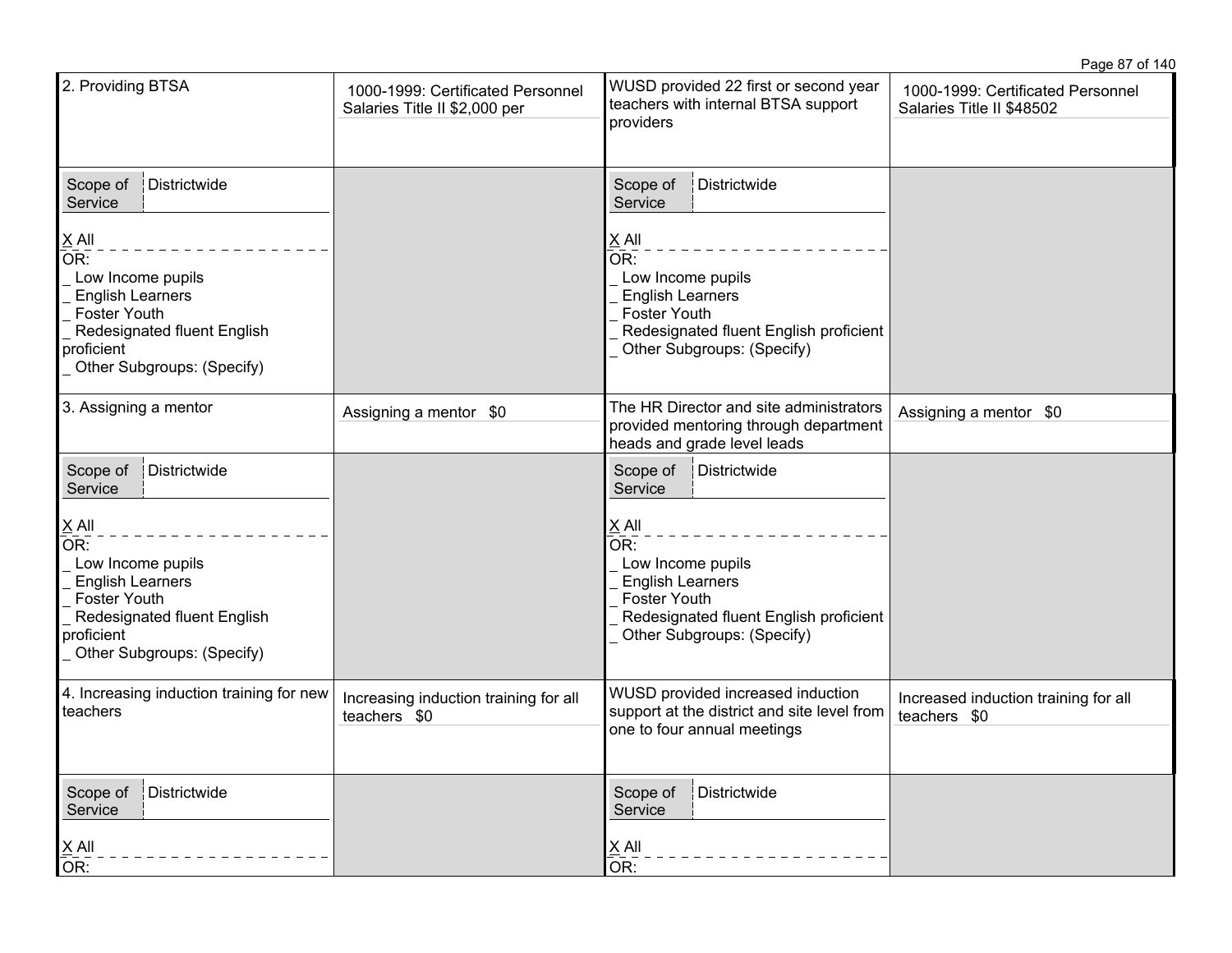|                                                                                                                                              |                                                                                            |                                                                                                                                             | Page 88 of 140 |
|----------------------------------------------------------------------------------------------------------------------------------------------|--------------------------------------------------------------------------------------------|---------------------------------------------------------------------------------------------------------------------------------------------|----------------|
| Low Income pupils<br><b>English Learners</b><br>Foster Youth<br>Redesignated fluent English<br>proficient<br>Other Subgroups: (Specify)      |                                                                                            | Low Income pupils<br><b>English Learners</b><br><b>Foster Youth</b><br>Redesignated fluent English proficient<br>Other Subgroups: (Specify) |                |
| What changes in actions,<br>services, and expenditures will be<br>made as a result of reviewing<br>past progress and/or changes to<br>goals? | WUSD reached the goal and will continue the actions, services, and expenditures as stated. |                                                                                                                                             |                |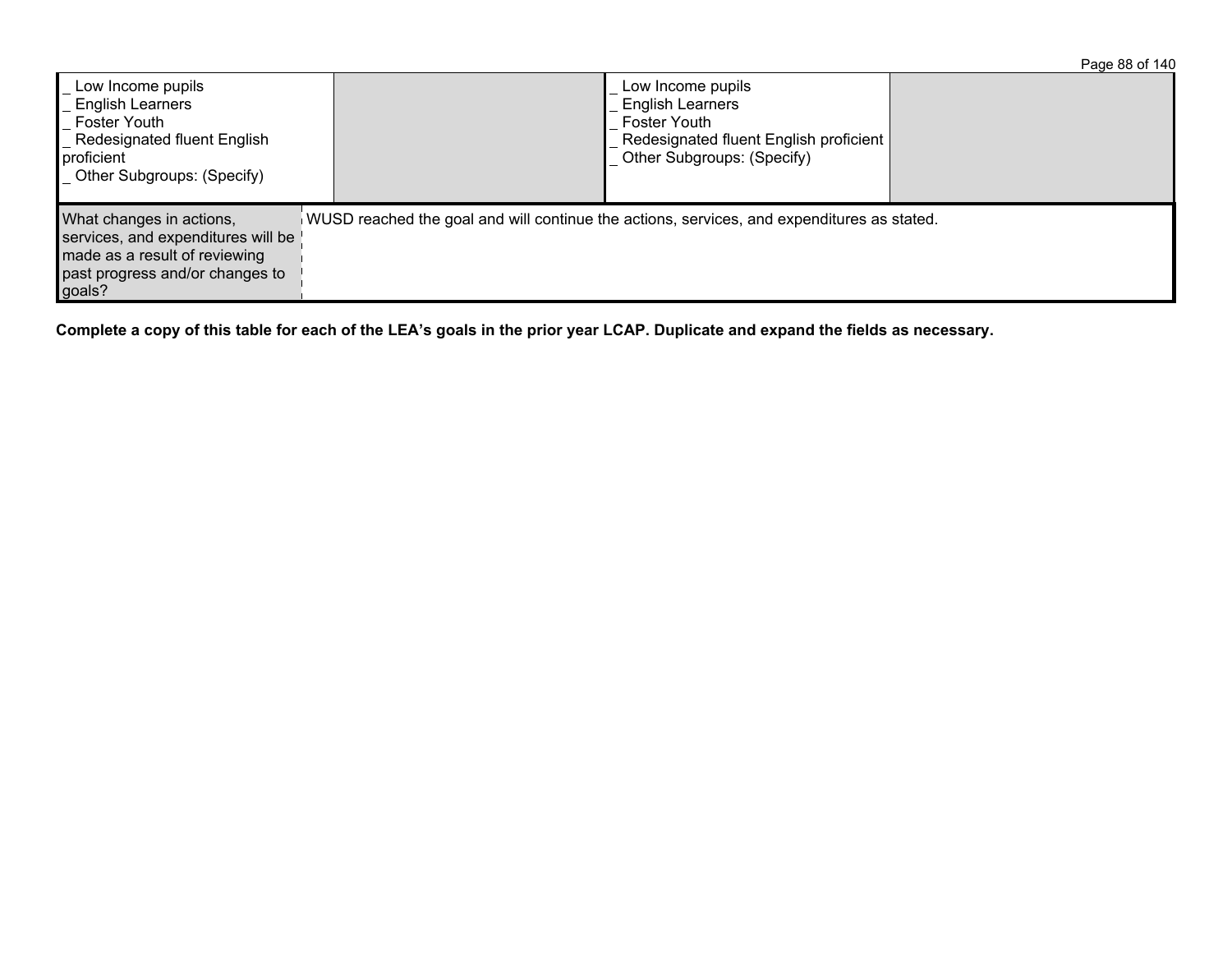| Original Goal 1B<br>Related State and/or Local Priorities:<br>GOAL 2   100% of WUSD students will have access to standards aligned textbooks and instructional materials.<br>1 X 2 3 4 5 6 7 8<br>from prior<br>$COE$ only: $9$ 10<br>year<br>LCAP:<br>Local: Specify District goal 2, LEAP<br>1, Title III; Goal C, SPSA Goal 1<br>Goal Applies to:<br>Schools: All school sites<br>Applicable Pupil<br>All students |                                                                                                     |                                                                                                                                                                                                      |                                                                                                                      |  |
|-----------------------------------------------------------------------------------------------------------------------------------------------------------------------------------------------------------------------------------------------------------------------------------------------------------------------------------------------------------------------------------------------------------------------|-----------------------------------------------------------------------------------------------------|------------------------------------------------------------------------------------------------------------------------------------------------------------------------------------------------------|----------------------------------------------------------------------------------------------------------------------|--|
| <b>Subgroups:</b><br>WUSD will continue to ensure that 100% of students have access<br>WUSD provided 100% of students with standards aligned<br>Expected<br>Actual<br>Annual<br>text/instructional materials in all core content areas as measured<br>Annual<br>to standards aligned textbooks and instructional materials<br>Measurable<br>Measurable by the Williams review.<br>Goal met<br>Outcomes:<br>Outcomes:  |                                                                                                     |                                                                                                                                                                                                      |                                                                                                                      |  |
|                                                                                                                                                                                                                                                                                                                                                                                                                       |                                                                                                     | LCAP Year: 2014-2015                                                                                                                                                                                 |                                                                                                                      |  |
| <b>Planned Actions/Services</b>                                                                                                                                                                                                                                                                                                                                                                                       |                                                                                                     |                                                                                                                                                                                                      | <b>Actual Actions/Services</b>                                                                                       |  |
|                                                                                                                                                                                                                                                                                                                                                                                                                       | <b>Budgeted Expenditures</b>                                                                        |                                                                                                                                                                                                      | <b>Estimated Actual Annual Expenditures</b>                                                                          |  |
| 1. Purchasing standards aligned<br>textbooks and instructional materials<br>as they become available.                                                                                                                                                                                                                                                                                                                 | Textbooks and instructional<br>materials 4000-4999: Books And<br>Supplies Lottery 211,000<br>211000 | WUSD purchased texts, instructional<br>materials, and state adopted and open<br>source materials                                                                                                     | 4000-4999: Books And Supplies<br>Lottery \$103368<br>4000-4999: Books And Supplies<br>Common Core \$100429<br>215593 |  |
| Districtwide<br>Scope of<br>Service<br>X All<br>OR:<br>Low Income pupils<br><b>English Learners</b><br><b>Foster Youth</b><br>Redesignated fluent English<br>proficient<br>Other Subgroups: (Specify)                                                                                                                                                                                                                 |                                                                                                     | Districtwide<br>Scope of<br>Service<br>$X$ All<br>OR:<br>Low Income pupils<br><b>English Learners</b><br><b>Foster Youth</b><br>Redesignated fluent English proficient<br>Other Subgroups: (Specify) |                                                                                                                      |  |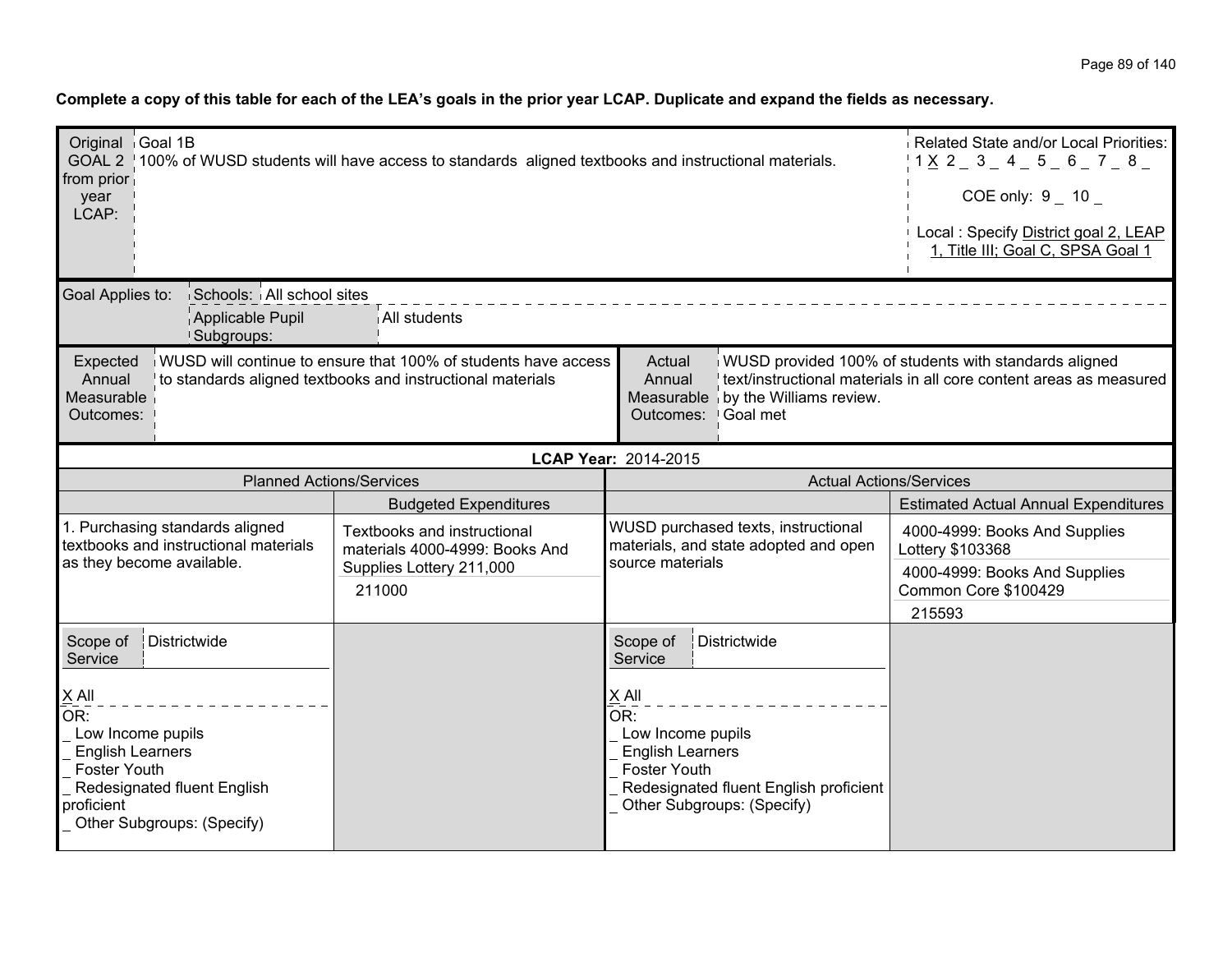| What changes in actions,           | WUSD reached the goal and will continue the actions, services, and expenditures as stated. |
|------------------------------------|--------------------------------------------------------------------------------------------|
| services, and expenditures will be |                                                                                            |
| made as a result of reviewing      |                                                                                            |
| past progress and/or changes to    |                                                                                            |
| goals?                             |                                                                                            |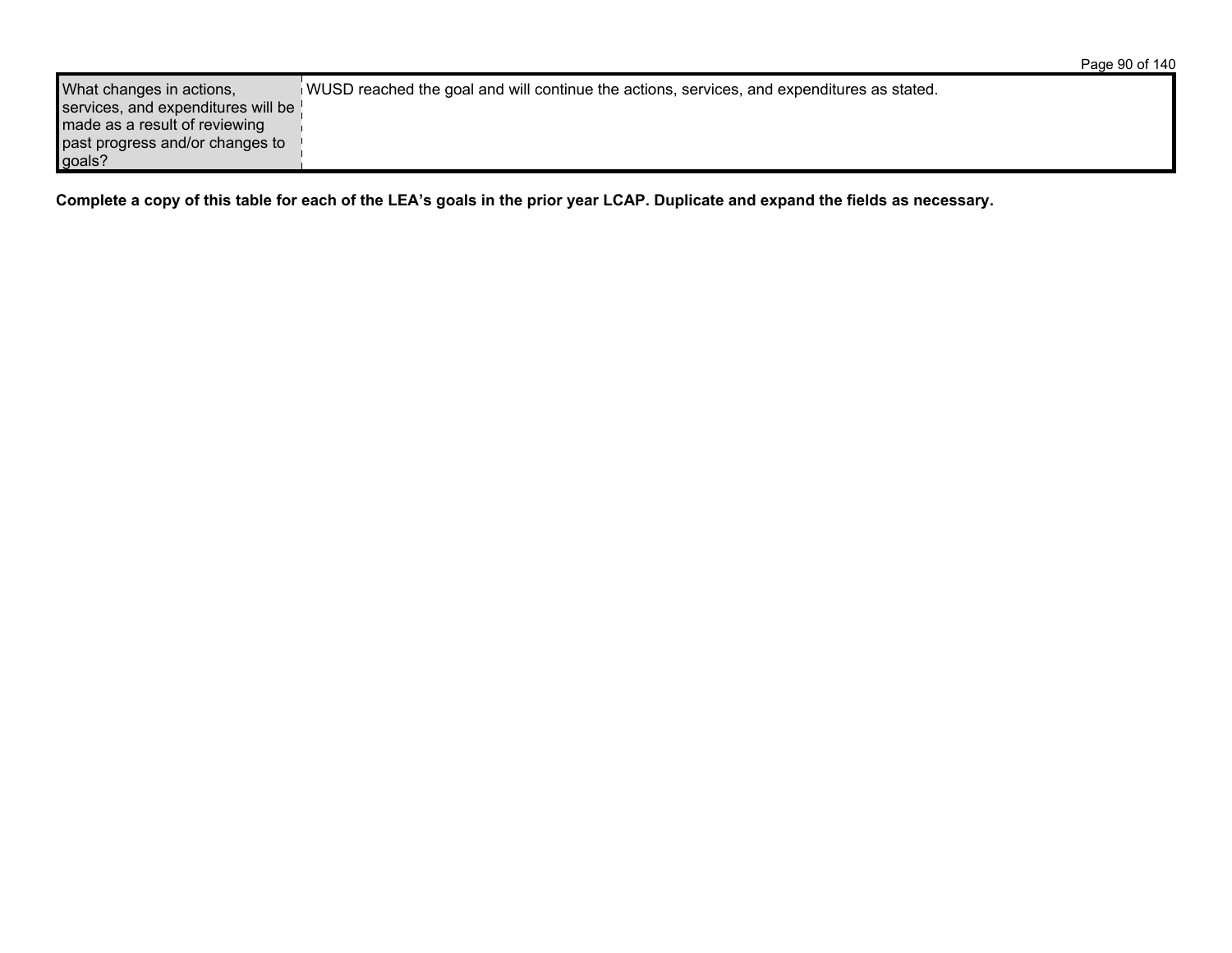| Original Goal 1C<br>GOAL 3 WUSD will conduct annual facilities inspections to ensure that all facilities are in good repair and maintained in<br>from prior a manner that assures they are clean, safe, and functional.<br>year<br>LCAP: | Related State and/or Local Priorities:<br>$1X_{2}3A_{5}450 - 78$<br>$COE$ only: $9$ 10<br>Local : Specify District Goal 3, LEAP<br>goal 4, SPSA 4 |                                                                                                                                                                                                                                  |                                                                                                                          |
|------------------------------------------------------------------------------------------------------------------------------------------------------------------------------------------------------------------------------------------|---------------------------------------------------------------------------------------------------------------------------------------------------|----------------------------------------------------------------------------------------------------------------------------------------------------------------------------------------------------------------------------------|--------------------------------------------------------------------------------------------------------------------------|
| Goal Applies to:<br>Schools: All school sites<br>Applicable Pupil<br><b>Subgroups:</b>                                                                                                                                                   | All students                                                                                                                                      |                                                                                                                                                                                                                                  |                                                                                                                          |
| Expected<br>Annual<br>exemplary repair<br>Measurable<br>Outcomes:                                                                                                                                                                        | WUSD will ensure that 100% of district facilities are in good or                                                                                  | Actual<br>Annual<br>Measurable inspection report and the District facilities inspection report.<br>Goal met<br>Outcomes:                                                                                                         | WUSD provided services to ensure that 100% of facilities were<br>in good or exemplary repair as measured by the Williams |
|                                                                                                                                                                                                                                          |                                                                                                                                                   | LCAP Year: 2014-2015                                                                                                                                                                                                             |                                                                                                                          |
| <b>Planned Actions/Services</b>                                                                                                                                                                                                          |                                                                                                                                                   | <b>Actual Actions/Services</b>                                                                                                                                                                                                   |                                                                                                                          |
|                                                                                                                                                                                                                                          | <b>Budgeted Expenditures</b>                                                                                                                      |                                                                                                                                                                                                                                  | <b>Estimated Actual Annual Expenditures</b>                                                                              |
| 1. Maintaining levels of service to all<br>sites.<br>2. Conducting annual facilities<br>inspection                                                                                                                                       | 0000: Unrestricted Routine<br>Maintenance Fund 687,000                                                                                            | WUSD maintained and provided<br>maintenance services to all sites.<br>Annual facilities inspections were<br>conducted and all sites received a<br>rating of good or better                                                       | 0000: Unrestricted Routine<br>Maintenance Fund 708,636                                                                   |
| Districtwide<br>Scope of<br>Service<br>$\times$ All<br>OR:<br>Low Income pupils<br><b>English Learners</b><br>Foster Youth<br>Redesignated fluent English<br>proficient<br>Other Subgroups: (Specify)                                    |                                                                                                                                                   | Districtwide<br>Scope of<br>Service<br>$\underline{X}$ All<br>$\overline{\mathsf{OR}}$ :<br>Low Income pupils<br><b>English Learners</b><br>Foster Youth<br>Redesignated fluent English proficient<br>Other Subgroups: (Specify) |                                                                                                                          |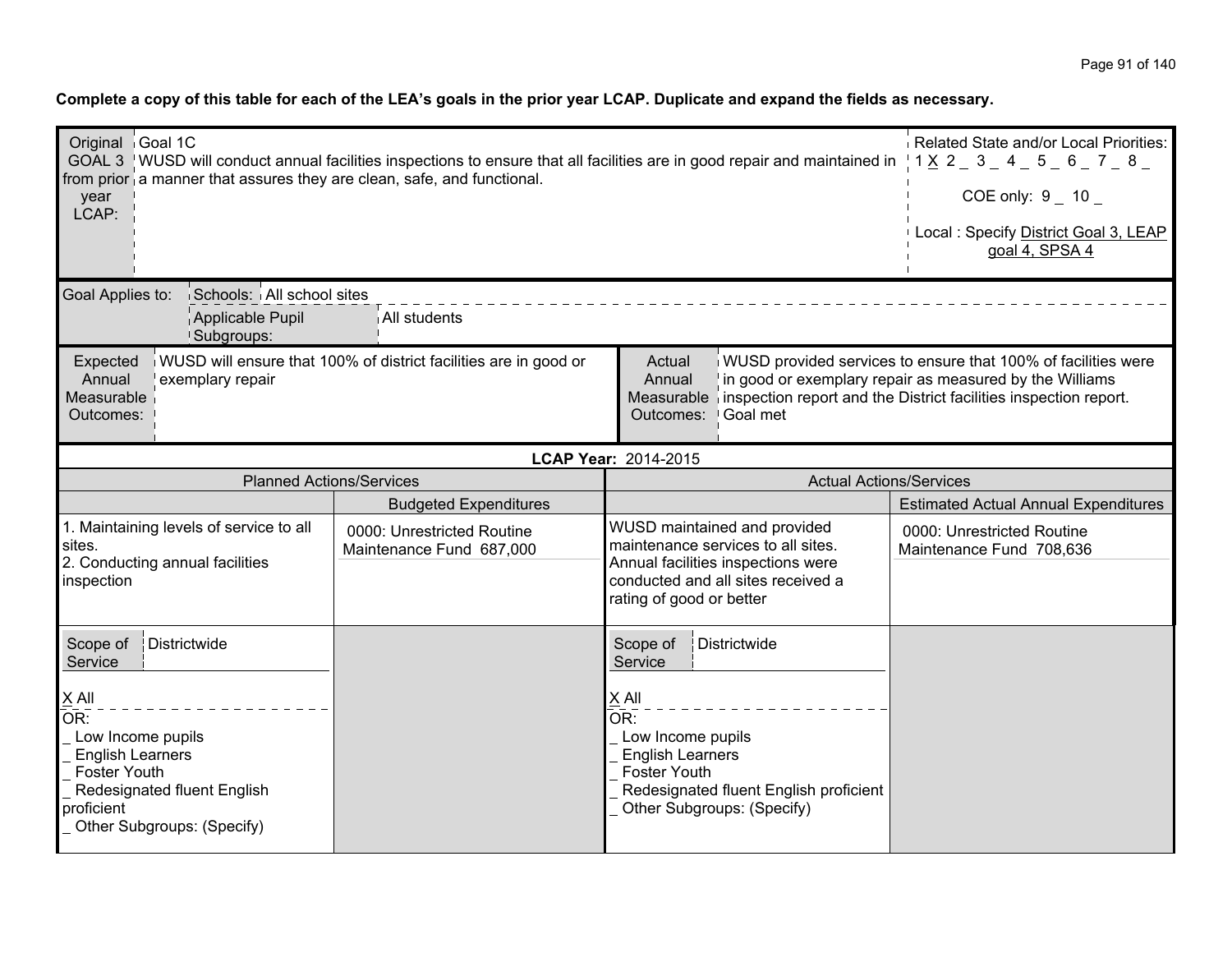Page 92 of 140

| 3. Provide a safe clean, environment<br>for learning. All facilities and grounds<br>will be maintained in good repair.                                           | 0000: Unrestricted LCFF Base<br>2,340,000 |                                                                                                                                               | 0000: Unrestricted LCFF Base<br>2,286,704 |
|------------------------------------------------------------------------------------------------------------------------------------------------------------------|-------------------------------------------|-----------------------------------------------------------------------------------------------------------------------------------------------|-------------------------------------------|
| Districtwide<br>Scope of<br>Service                                                                                                                              |                                           | Scope of<br>Districtwide<br>Service                                                                                                           |                                           |
| $X$ All<br>OR:<br>Low Income pupils<br><b>English Learners</b><br><b>Foster Youth</b><br>Redesignated fluent English<br>proficient<br>Other Subgroups: (Specify) |                                           | X All<br>OR:<br>Low Income pupils<br>English Learners<br>Foster Youth<br>Redesignated fluent English proficient<br>Other Subgroups: (Specify) |                                           |
| What changes in actions,<br>services, and expenditures will be<br>made as a result of reviewing<br>past progress and/or changes to<br>goals?                     |                                           | WUSD reached the goal and will continue the actions, services, and expenditures as stated.                                                    |                                           |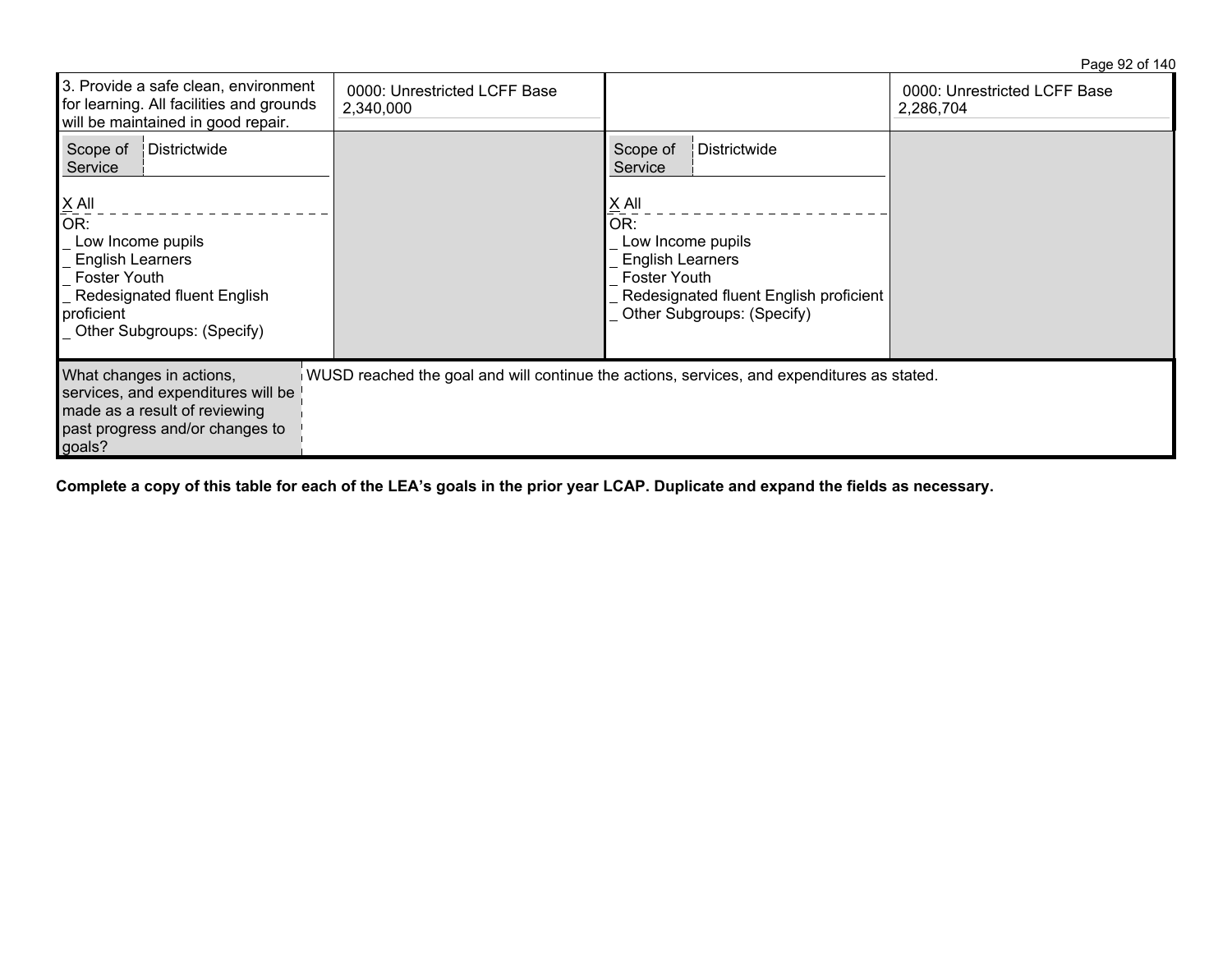| Original Goal 2<br>GOAL 4 The new ELA, Math, and ELD State Standards will be fully implemented by all teachers in order to ensure that $1 - 2 \times 3 - 4 \times 5 - 6 - 7 \times 8 - 1$<br>from prior students are college and/or career ready.<br>year<br>LCAP:                 | Related State and/or Local Priorities:<br>COE only: $9 - 10 -$<br>Local: Specify district goal 2, & 5,<br>LEAP goal 1 & 5, Title III Plan Goal<br>C, SPSA goal 1, WASC<br>recommendation |                                                                                                                                                                                      |                                                                                                                                                                                                                                                           |  |
|------------------------------------------------------------------------------------------------------------------------------------------------------------------------------------------------------------------------------------------------------------------------------------|------------------------------------------------------------------------------------------------------------------------------------------------------------------------------------------|--------------------------------------------------------------------------------------------------------------------------------------------------------------------------------------|-----------------------------------------------------------------------------------------------------------------------------------------------------------------------------------------------------------------------------------------------------------|--|
| Goal Applies to:<br>Schools: LEA wide                                                                                                                                                                                                                                              |                                                                                                                                                                                          |                                                                                                                                                                                      |                                                                                                                                                                                                                                                           |  |
| Applicable Pupil<br><sup>1</sup> Subgroups:                                                                                                                                                                                                                                        | All students                                                                                                                                                                             |                                                                                                                                                                                      |                                                                                                                                                                                                                                                           |  |
| 100% of WUSD teachers will fully implement CCSS in English<br>Expected<br>Actual<br>Language Arts, Math, and ELD as measured by<br>Annual<br>Annual<br>Walk through data and ELD curriculum content.<br>Measurable<br>Measurable<br>through data.<br>Outcomes:<br>plan<br>Goal met |                                                                                                                                                                                          |                                                                                                                                                                                      | 100% of WUSD teachers have implemented the State Standards<br>in ELA and Math as measured by site administrator walk<br>Outcomes: In the Spring of 2015, WUSD began implementation of the new<br>NCSS and ELD standards as per the CDE suggested roll out |  |
|                                                                                                                                                                                                                                                                                    |                                                                                                                                                                                          | LCAP Year: 2014-2015                                                                                                                                                                 |                                                                                                                                                                                                                                                           |  |
| <b>Planned Actions/Services</b>                                                                                                                                                                                                                                                    |                                                                                                                                                                                          | <b>Actual Actions/Services</b>                                                                                                                                                       |                                                                                                                                                                                                                                                           |  |
|                                                                                                                                                                                                                                                                                    | <b>Budgeted Expenditures</b>                                                                                                                                                             |                                                                                                                                                                                      | <b>Estimated Actual Annual Expenditures</b>                                                                                                                                                                                                               |  |
| 1. Purchasing supplemental<br>instructional texts/ materials                                                                                                                                                                                                                       | See Goal 1B                                                                                                                                                                              | WUSD purchased instructional and<br>supplemental materials and technology<br>to support the implementation of state<br>standards.                                                    | See Goal 1B                                                                                                                                                                                                                                               |  |
| Scope of<br>Districtwide<br>Service                                                                                                                                                                                                                                                |                                                                                                                                                                                          | Districtwide<br>Scope of<br>Service                                                                                                                                                  |                                                                                                                                                                                                                                                           |  |
| $X$ All<br>OR:<br>Low Income pupils<br><b>English Learners</b><br><b>Foster Youth</b><br>Redesignated fluent English<br>proficient                                                                                                                                                 |                                                                                                                                                                                          | $X$ All<br>$\overline{\mathsf{OR}}$ :<br>Low Income pupils<br><b>English Learners</b><br><b>Foster Youth</b><br>Redesignated fluent English proficient<br>Other Subgroups: (Specify) |                                                                                                                                                                                                                                                           |  |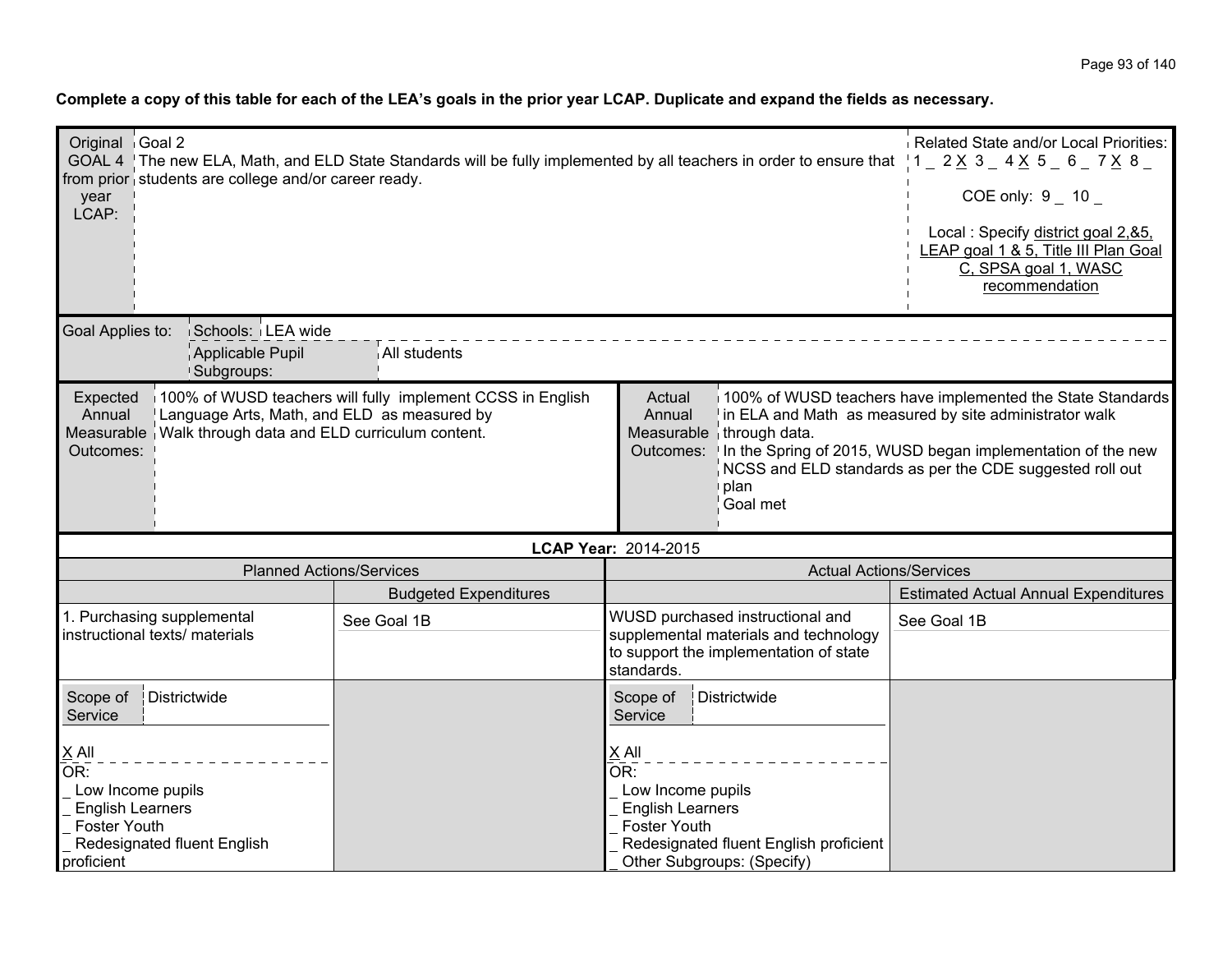|                                                                                                                                                                      |                                                                                    |                                                                                                                                                      | Page 94 of 140                                                                                 |
|----------------------------------------------------------------------------------------------------------------------------------------------------------------------|------------------------------------------------------------------------------------|------------------------------------------------------------------------------------------------------------------------------------------------------|------------------------------------------------------------------------------------------------|
| Other Subgroups: (Specify)                                                                                                                                           |                                                                                    |                                                                                                                                                      |                                                                                                |
| 2. Increasing technology                                                                                                                                             | 4000-4999: Books And Supplies<br>Common Core 204,000                               | WUSD purchased hardware and<br>software to support the implementation<br>and instruction of state standards.                                         | Computer Hardware 4000-4999:<br>Books And Supplies Common Core<br>124,427                      |
|                                                                                                                                                                      |                                                                                    |                                                                                                                                                      | Computer Hardware 4000-4999:<br>Books And Supplies Title I 24,109                              |
|                                                                                                                                                                      |                                                                                    |                                                                                                                                                      | <b>Classroom Presentation Equipment</b><br>6000-6999: Capital Outlay Other<br>61,968           |
|                                                                                                                                                                      |                                                                                    |                                                                                                                                                      | Computer Hardware 4000-4999:<br>Books And Supplies LCFF Base<br>51,174                         |
| Scope of<br>Districtwide<br>Service                                                                                                                                  |                                                                                    | Scope of<br>Districtwide<br>Service                                                                                                                  |                                                                                                |
| <b>XAII</b><br>OR:<br>Low Income pupils<br><b>English Learners</b><br><b>Foster Youth</b><br>Redesignated fluent English<br>proficient<br>Other Subgroups: (Specify) |                                                                                    | X All<br>OR:<br>Low Income pupils<br><b>English Learners</b><br>Foster Youth<br>Redesignated fluent English proficient<br>Other Subgroups: (Specify) |                                                                                                |
| 3. Providing professional development                                                                                                                                | 5000-5999: Services And Other<br><b>Operating Expenditures Title II</b><br>183,000 | WUSD provided professional<br>development for all teachers to support<br>the implementation and instruction of<br>state standards.                   | Staff Development 5000-5999:<br>Services And Other Operating<br>Expenditures Common Core 3,520 |
|                                                                                                                                                                      |                                                                                    |                                                                                                                                                      | Staff Development 5000-5999:<br>Services And Other Operating<br>Expenditures Title II 36,546   |
|                                                                                                                                                                      |                                                                                    |                                                                                                                                                      | Staff Development 5000-5999:<br>Services And Other Operating<br>Expenditures Title I 6,117     |
|                                                                                                                                                                      |                                                                                    |                                                                                                                                                      | Staff Development 5000-5999:<br>Services And Other Operating<br>Expenditures LCFF Base 7,810   |
|                                                                                                                                                                      |                                                                                    |                                                                                                                                                      | Staff Development 1000-1999:<br>Certificated Personnel Salaries Title II<br>132,739            |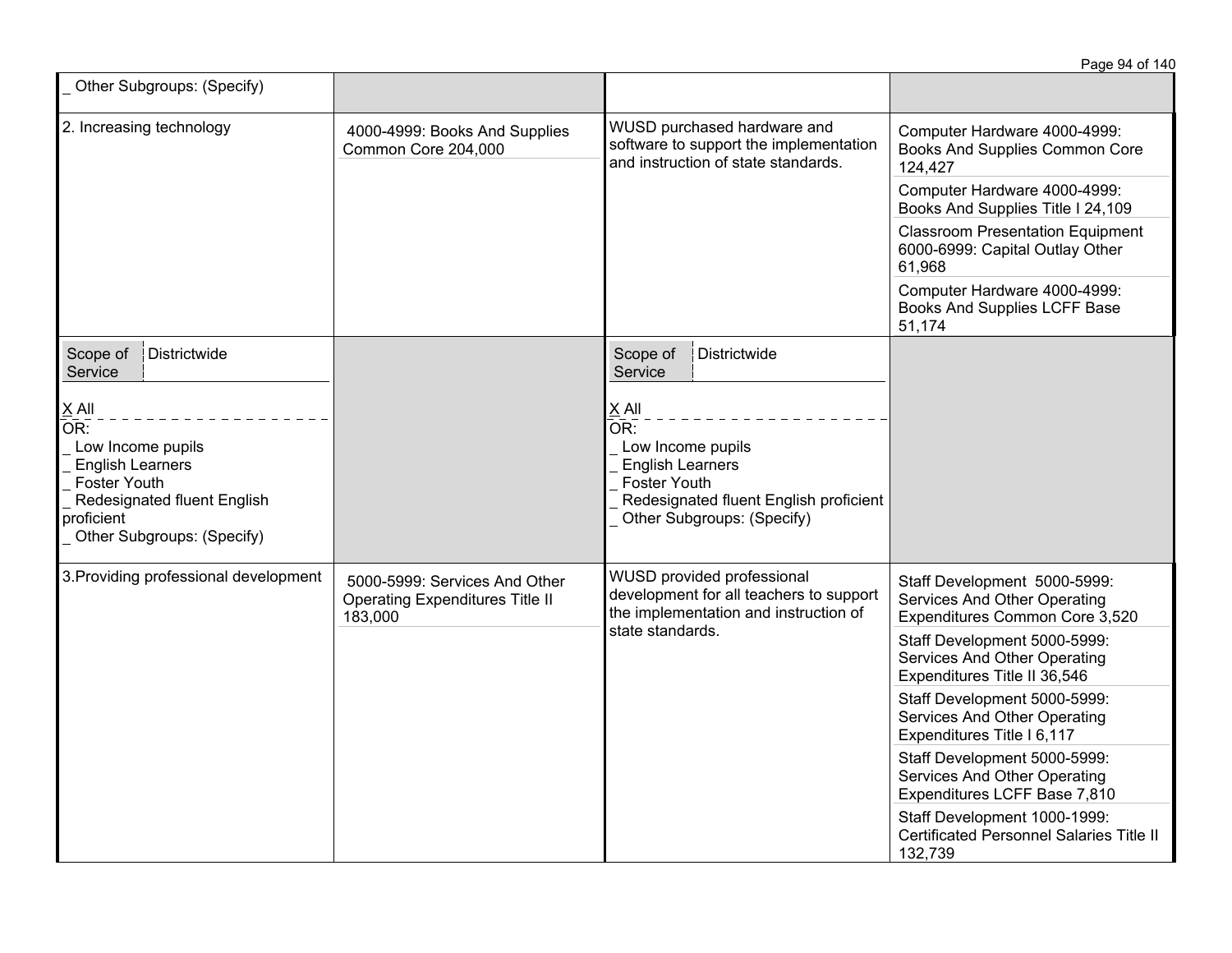|                                                                                                                                                                                                                     |                                                                                   |                                                                                                                                                                                                      | Staff Development 5000-5999:<br>Services And Other Operating<br>Expenditures LCFF Supplemental &<br>Concentration 23,522 |
|---------------------------------------------------------------------------------------------------------------------------------------------------------------------------------------------------------------------|-----------------------------------------------------------------------------------|------------------------------------------------------------------------------------------------------------------------------------------------------------------------------------------------------|--------------------------------------------------------------------------------------------------------------------------|
| Districtwide<br>Scope of<br>Service                                                                                                                                                                                 |                                                                                   | Districtwide<br>Scope of<br>Service                                                                                                                                                                  |                                                                                                                          |
| $\underline{X}$ All<br>OR:<br>Low Income pupils<br><b>English Learners</b><br>Foster Youth<br>Redesignated fluent English<br>proficient<br>Other Subgroups: (Specify)                                               |                                                                                   | $X$ All<br>OR:<br>Low Income pupils<br><b>English Learners</b><br><b>Foster Youth</b><br>Redesignated fluent English proficient<br>Other Subgroups: (Specify)                                        |                                                                                                                          |
| 4. Leading teacher or department<br>heads stipends                                                                                                                                                                  | 1000-1999: Certificated Personnel<br>Salaries Title II 24,800                     | The WUSD salary schedule includes<br>stipends for lead teachers and<br>department heads.                                                                                                             | 1000-1999: Certificated Personnel<br>Salaries Title II 19,043                                                            |
| Districtwide<br>Scope of<br>Service<br>$\underline{X}$ All<br>OR:<br>Low Income pupils<br><b>English Learners</b><br><b>Foster Youth</b><br>Redesignated fluent English<br>proficient<br>Other Subgroups: (Specify) |                                                                                   | Scope of<br>Districtwide<br>Service<br>$X$ All<br>OR:<br>Low Income pupils<br><b>English Learners</b><br><b>Foster Youth</b><br>Redesignated fluent English proficient<br>Other Subgroups: (Specify) |                                                                                                                          |
| What changes in actions,<br>services, and expenditures will be<br>made as a result of reviewing<br>past progress and/or changes to<br>goals?                                                                        | $\dot{a}$ WUSD will continue with the roll out of the new ELD and NGSS standards. |                                                                                                                                                                                                      |                                                                                                                          |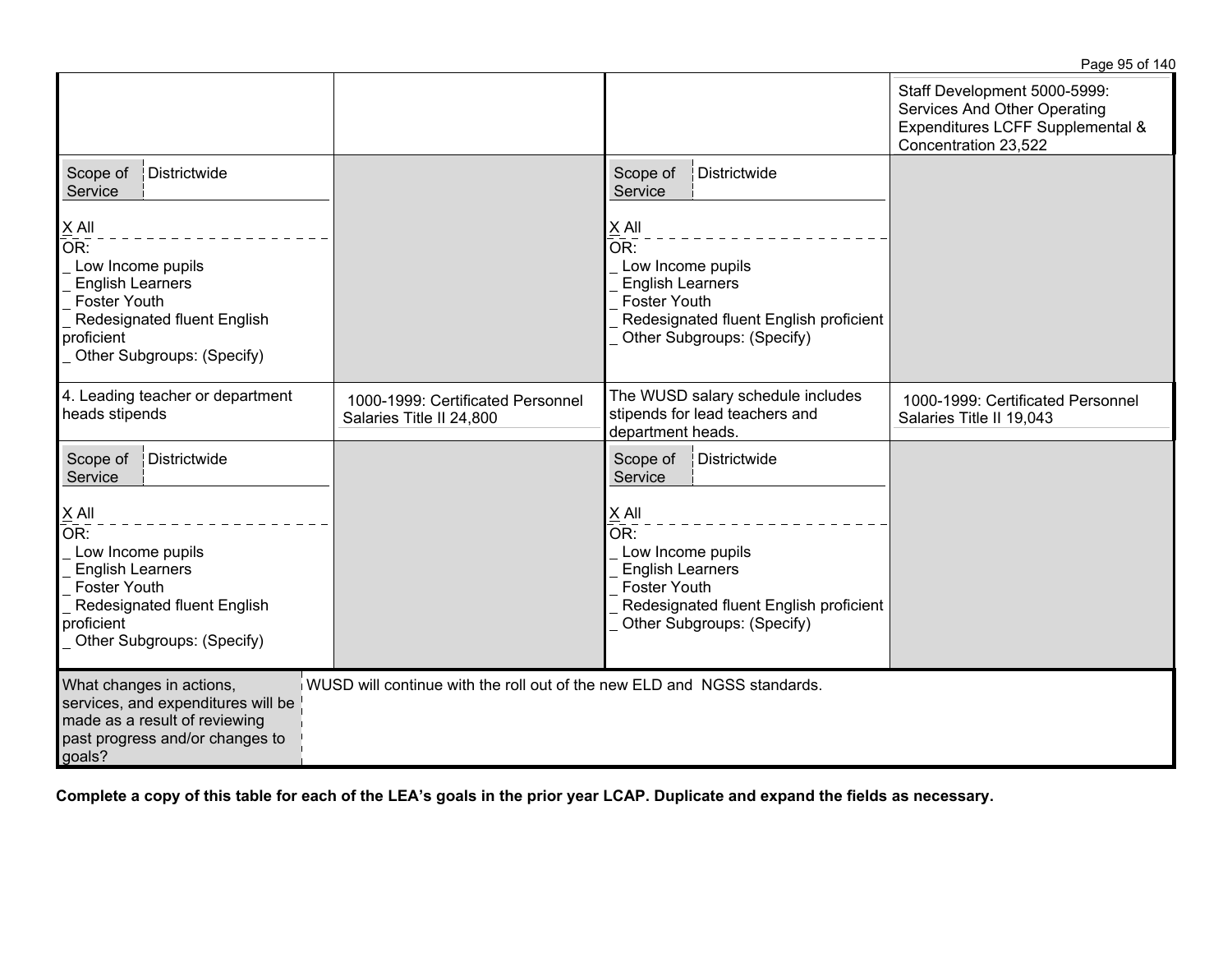| Original Goal 3<br>year<br>LCAP:                                                                                                                                                                                                                                                                                                                                                                                                                                                                                                                                                                                    | GOAL 5   WUSD will continue to offer a broad course of study for 100% of students as well as expand opportunities for<br>from prior students to be college and/or career ready. | Related State and/or Local Priorities:<br>$1 - 2 \times 3 - 4 - 5 - 6 - 7 \times 8 \times$<br>COE only: 9 10<br>Local: Specify District Goal 1,5<br>LEAP Goal 1,2, 5 SPSA Goal 1,2, 5<br>and WASC recommendation |                                                                                |                                                                          |
|---------------------------------------------------------------------------------------------------------------------------------------------------------------------------------------------------------------------------------------------------------------------------------------------------------------------------------------------------------------------------------------------------------------------------------------------------------------------------------------------------------------------------------------------------------------------------------------------------------------------|---------------------------------------------------------------------------------------------------------------------------------------------------------------------------------|------------------------------------------------------------------------------------------------------------------------------------------------------------------------------------------------------------------|--------------------------------------------------------------------------------|--------------------------------------------------------------------------|
| Goal Applies to:                                                                                                                                                                                                                                                                                                                                                                                                                                                                                                                                                                                                    | Schools: Districtwide<br>Applicable Pupil<br><sup>1</sup> Subgroups:                                                                                                            | All students                                                                                                                                                                                                     |                                                                                |                                                                          |
| WUSD will ensure that 100% of students have access to a broad<br>100% of all WUSD TK-12 students have access to broad<br>Actual<br>Expected<br>course of study that includes all subject areas defined in Ed Code<br>Annual<br>courses of study described in E.C. 51210 and E.C. 51220 as<br>Annual<br>Measurable 51210 and 51220 as measured by:<br>Measurable measured by elementary and secondary master schedules.<br>Outcomes: K-8 course of study required for all students<br>Goal met<br>Outcomes:<br>9-12 master schedule, student course enrollment, course<br>completion rate, enrollment in CTE courses |                                                                                                                                                                                 |                                                                                                                                                                                                                  |                                                                                |                                                                          |
|                                                                                                                                                                                                                                                                                                                                                                                                                                                                                                                                                                                                                     |                                                                                                                                                                                 |                                                                                                                                                                                                                  | LCAP Year: 2014-2015                                                           |                                                                          |
|                                                                                                                                                                                                                                                                                                                                                                                                                                                                                                                                                                                                                     | <b>Planned Actions/Services</b>                                                                                                                                                 |                                                                                                                                                                                                                  | <b>Actual Actions/Services</b>                                                 |                                                                          |
|                                                                                                                                                                                                                                                                                                                                                                                                                                                                                                                                                                                                                     |                                                                                                                                                                                 | <b>Budgeted Expenditures</b>                                                                                                                                                                                     |                                                                                | <b>Estimated Actual Annual Expenditures</b>                              |
|                                                                                                                                                                                                                                                                                                                                                                                                                                                                                                                                                                                                                     | In order to ensure college/and or<br>career readiness for all students,                                                                                                         | 0000: Unrestricted ROP 433,100<br>0000: Unrestricted LCFF                                                                                                                                                        | 1. WUSD students in grades have<br>access to a full course of student.         | Health Science Career Ed 0000:<br>Unrestricted HSCG 65,965               |
| WUSD will:<br>1. Maintain full access to courses<br>2. Expand CTE pathways                                                                                                                                                                                                                                                                                                                                                                                                                                                                                                                                          |                                                                                                                                                                                 | Supplemental & Concentration<br>144,190                                                                                                                                                                          | 2. High School CTE pathways were<br>expanded to include and new Ag<br>pathway. | Carl Perkins Career Ed 0000:<br>Unrestricted Carl Perkins 38,321         |
|                                                                                                                                                                                                                                                                                                                                                                                                                                                                                                                                                                                                                     |                                                                                                                                                                                 |                                                                                                                                                                                                                  |                                                                                | ROP Career Ed 0000: Unrestricted<br>ROP 262,072                          |
|                                                                                                                                                                                                                                                                                                                                                                                                                                                                                                                                                                                                                     |                                                                                                                                                                                 |                                                                                                                                                                                                                  |                                                                                | Career Ed 0000: Unrestricted LCFF<br>Supplemental & Concentration 42,034 |
|                                                                                                                                                                                                                                                                                                                                                                                                                                                                                                                                                                                                                     |                                                                                                                                                                                 |                                                                                                                                                                                                                  |                                                                                | Ag Incentive Career Ed 0000:<br>Unrestricted Other 17800                 |
|                                                                                                                                                                                                                                                                                                                                                                                                                                                                                                                                                                                                                     |                                                                                                                                                                                 |                                                                                                                                                                                                                  |                                                                                | Career Ed 0000: Unrestricted LCFF<br>Base 24,320                         |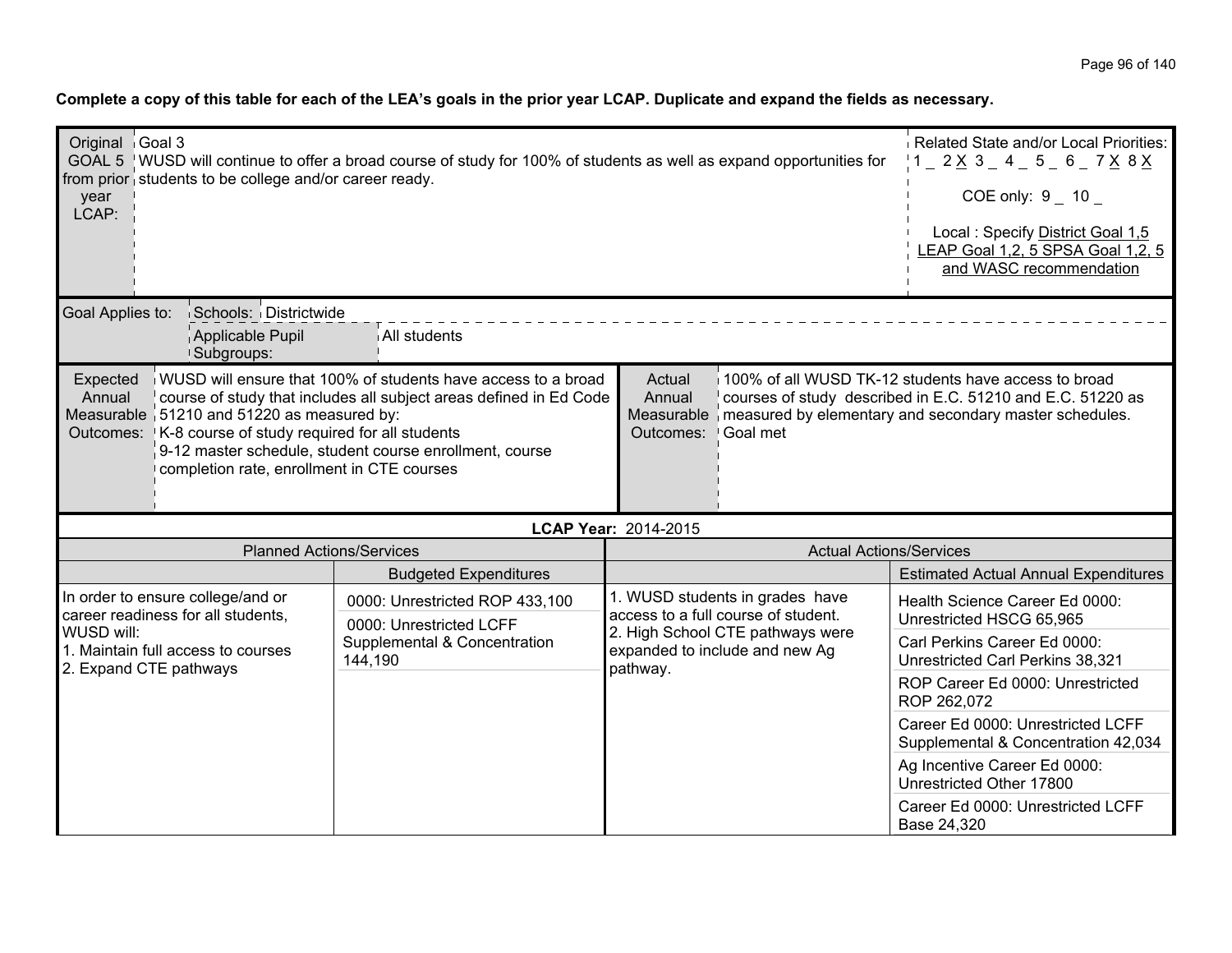Page 97 of 140

| High School, Middle<br>Scope of<br>Service<br>∣ School                                                                                                                             |                                                                                                                                                                                                                                            | High School, Middle<br>Scope of<br>¦ School<br>Service                                                                                                      |  |
|------------------------------------------------------------------------------------------------------------------------------------------------------------------------------------|--------------------------------------------------------------------------------------------------------------------------------------------------------------------------------------------------------------------------------------------|-------------------------------------------------------------------------------------------------------------------------------------------------------------|--|
| $X$ All<br>$\overline{OR}$ :<br>Low Income pupils<br><b>English Learners</b><br><b>Foster Youth</b><br>_ Redesignated fluent English<br>proficient<br>_ Other Subgroups: (Specify) |                                                                                                                                                                                                                                            | X All<br>OR:<br>Low Income pupils<br><b>English Learners</b><br><b>Foster Youth</b><br>Redesignated fluent English proficient<br>Other Subgroups: (Specify) |  |
| What changes in actions,<br>services, and expenditures will be<br>made as a result of reviewing<br>past progress and/or changes to<br>goals?                                       | WUSD will increase actions, services and expenditures in order to maintain and expand course access for all students.<br>Current Estimate Actuals provide a more detailed account of actions and changes in expenditures during 2014-2015. |                                                                                                                                                             |  |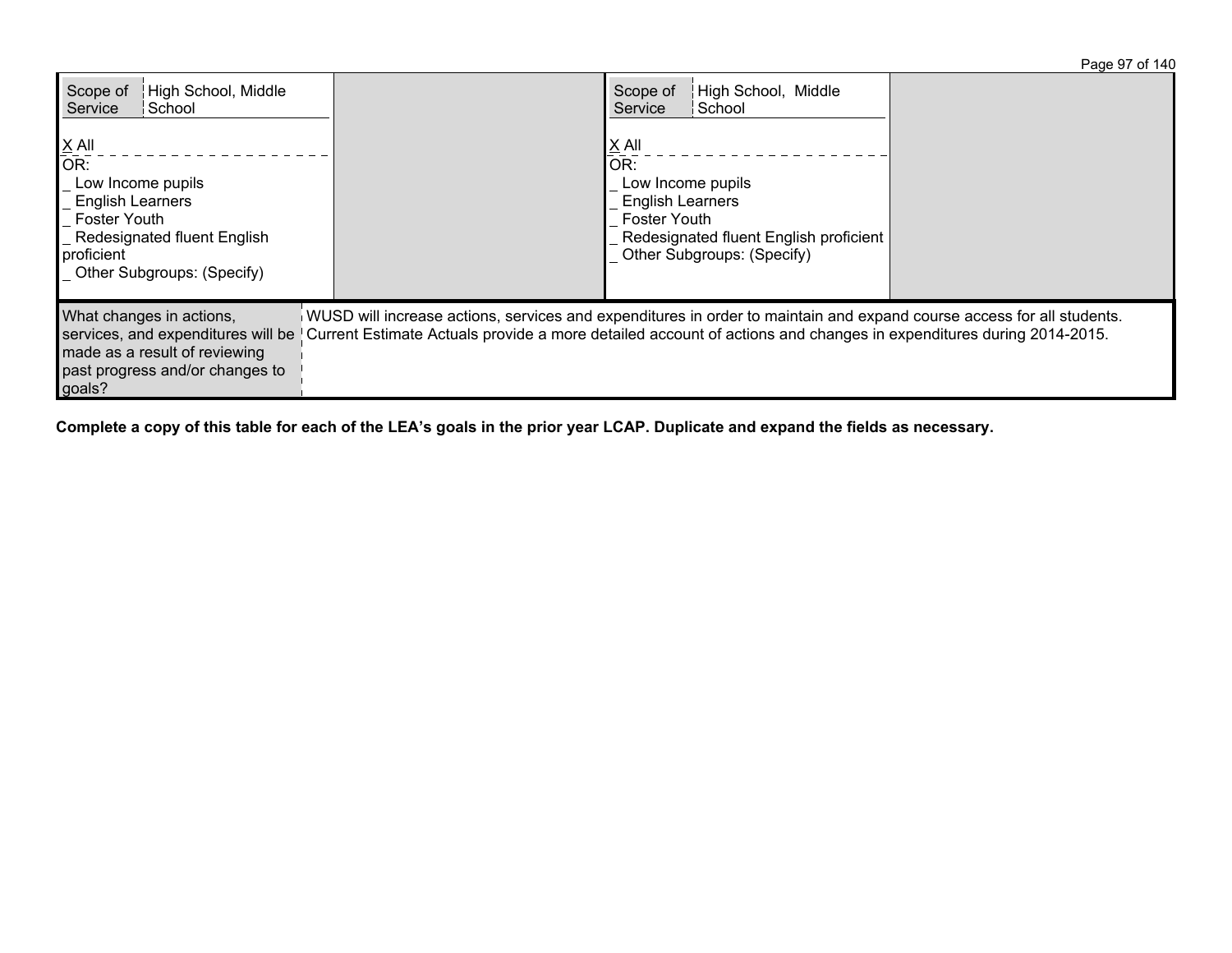| Original Goal 4A<br>GOAL 6 WUSD will use state and local assessment data to evaluate programs and set academic goals for all students.<br>from prior<br>year<br>LCAP:                          |                                                                                                                                                                                                                                                                                                                                                                                                                                                                                                                                                                                                                | Related State and/or Local Priorities:<br>$1$ $2 \times 3$ $4 \times 5 \times 6$ $7 \times 8$<br>COE only: $9 - 10$<br>Local: Specify District Goasl 2 & 5,<br>LEAP Goal 1,2 & 5, Title III Goals 2<br>ABC, SPSA Goal 1 & 2, WASC<br>recommendation |
|------------------------------------------------------------------------------------------------------------------------------------------------------------------------------------------------|----------------------------------------------------------------------------------------------------------------------------------------------------------------------------------------------------------------------------------------------------------------------------------------------------------------------------------------------------------------------------------------------------------------------------------------------------------------------------------------------------------------------------------------------------------------------------------------------------------------|-----------------------------------------------------------------------------------------------------------------------------------------------------------------------------------------------------------------------------------------------------|
| Schools: LEA wide<br>Goal Applies to:<br>Applicable Pupil<br>All students<br><sup>1</sup> Subgroups:                                                                                           |                                                                                                                                                                                                                                                                                                                                                                                                                                                                                                                                                                                                                |                                                                                                                                                                                                                                                     |
| Using state assessments, an API base will be established by the<br>Expected<br>Annual<br>state to determine proficiency rates in English Language Arts, and<br>Measurable   Math.<br>Outcomes: | Actual<br>Annual<br>2013 API for WUSD is 701.<br>Measurable   •<br>-African American students 631<br>Outcomes:   •<br>-Asian students 715<br>-Hispanic students 699<br>-White students 763<br>-SES students 701<br>-EL students 657<br>-Students with disabilities 502<br>2012 to 2013.<br>Special Ed students ELA 13% and Math 13%<br>EL students 61%<br>SES students 80%<br>Asian students 85%<br>Hispanic students 76%<br>African American 43%<br>White students 94%<br>2012 to 2013.<br>Special Ed students Math 13%<br>EL students 39%<br>SES students 73%<br>Asian students 84%<br>Hispanic students 81% | District API information will not be available until 2016-2017. The<br>CAHSEE passing rate in ELA increased from 64% to 72% from<br>CAHSEE passing rate in Math increased from 66% to 77% from                                                      |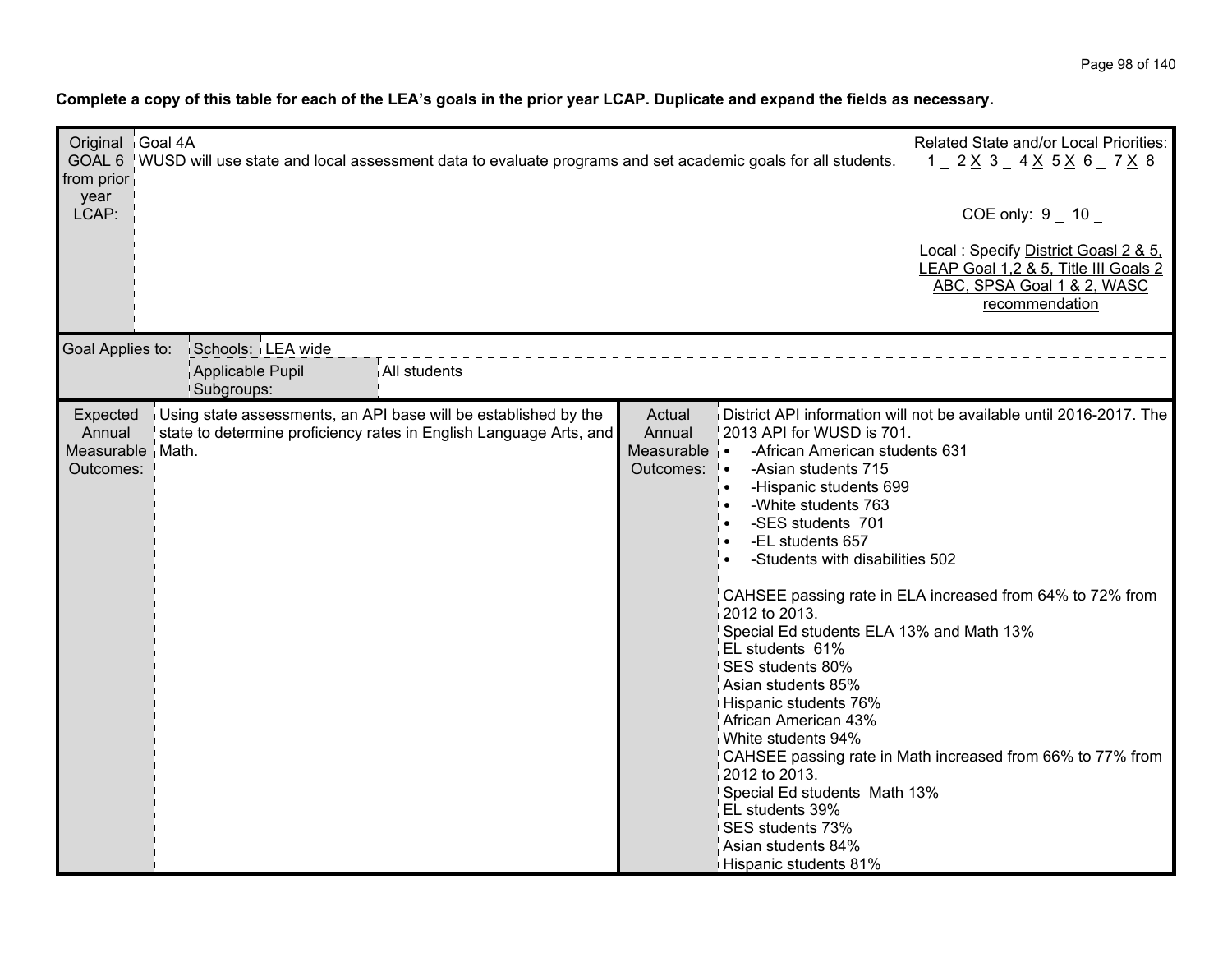|                                                                                                                                                                                                                             |                                                                                                                             |                                                                                                                                                                                                                                     | Page 99 or 140                                                                                                              |
|-----------------------------------------------------------------------------------------------------------------------------------------------------------------------------------------------------------------------------|-----------------------------------------------------------------------------------------------------------------------------|-------------------------------------------------------------------------------------------------------------------------------------------------------------------------------------------------------------------------------------|-----------------------------------------------------------------------------------------------------------------------------|
|                                                                                                                                                                                                                             |                                                                                                                             | African American 45%<br>White students 83%                                                                                                                                                                                          | Other state assessments were not administered in 2013 or 2014                                                               |
|                                                                                                                                                                                                                             |                                                                                                                             | LCAP Year: 2014-2015                                                                                                                                                                                                                |                                                                                                                             |
| <b>Planned Actions/Services</b>                                                                                                                                                                                             |                                                                                                                             |                                                                                                                                                                                                                                     | <b>Actual Actions/Services</b>                                                                                              |
|                                                                                                                                                                                                                             | <b>Budgeted Expenditures</b>                                                                                                |                                                                                                                                                                                                                                     | <b>Estimated Actual Annual Expenditures</b>                                                                                 |
| WUSD will ensure effective first<br>instruction and targeted intervention<br>for all students by providing:<br>1. Intervention teachers                                                                                     | Intervention Teachers 1000-1999:<br><b>Certificated Personnel Salaries Title</b><br>I 148,000                               | Intervention teachers provide Tier II and<br>III academic intervention as need for<br>targeted students                                                                                                                             | Intervention Teachers 1000-1999:<br>Certificated Personnel Salaries Title I<br>196,703                                      |
| Scope of<br>Districtwide<br>Service                                                                                                                                                                                         |                                                                                                                             | Scope of<br>Districtwide<br>Service                                                                                                                                                                                                 |                                                                                                                             |
| $X$ All<br>OR:<br>Low Income pupils<br><b>English Learners</b><br><b>Foster Youth</b><br>Redesignated fluent English<br>proficient<br>Other Subgroups: (Specify)                                                            |                                                                                                                             | X All<br>OR:<br>Low Income pupils<br><b>English Learners</b><br><b>Foster Youth</b><br>Redesignated fluent English proficient<br>Other Subgroups: (Specify)                                                                         |                                                                                                                             |
| 2. Intervention specialist                                                                                                                                                                                                  | Intervention specialists 2000-2999:<br><b>Classified Personnel Salaries LCFF</b><br>Supplemental & Concentration<br>218,000 | Intervention specialist support student<br>academic achievement at the Middle<br>and High schools.                                                                                                                                  | Intervention specialists 2000-2999:<br><b>Classified Personnel Salaries LCFF</b><br>Supplemental & Concentration<br>275,774 |
| <b>WUHS and WFMS</b><br>Scope of<br>Service<br>$\underline{X}$ All<br>OR:<br>Low Income pupils<br><b>English Learners</b><br><b>Foster Youth</b><br>Redesignated fluent English<br>proficient<br>Other Subgroups: (Specify) |                                                                                                                             | Scope of<br><b>WUHS and WFMS</b><br>Service<br>$X$ All<br>$\overline{\mathsf{OR}}$ :<br>Low Income pupils<br><b>English Learners</b><br><b>Foster Youth</b><br>Redesignated fluent English proficient<br>Other Subgroups: (Specify) |                                                                                                                             |

Page 99 of 140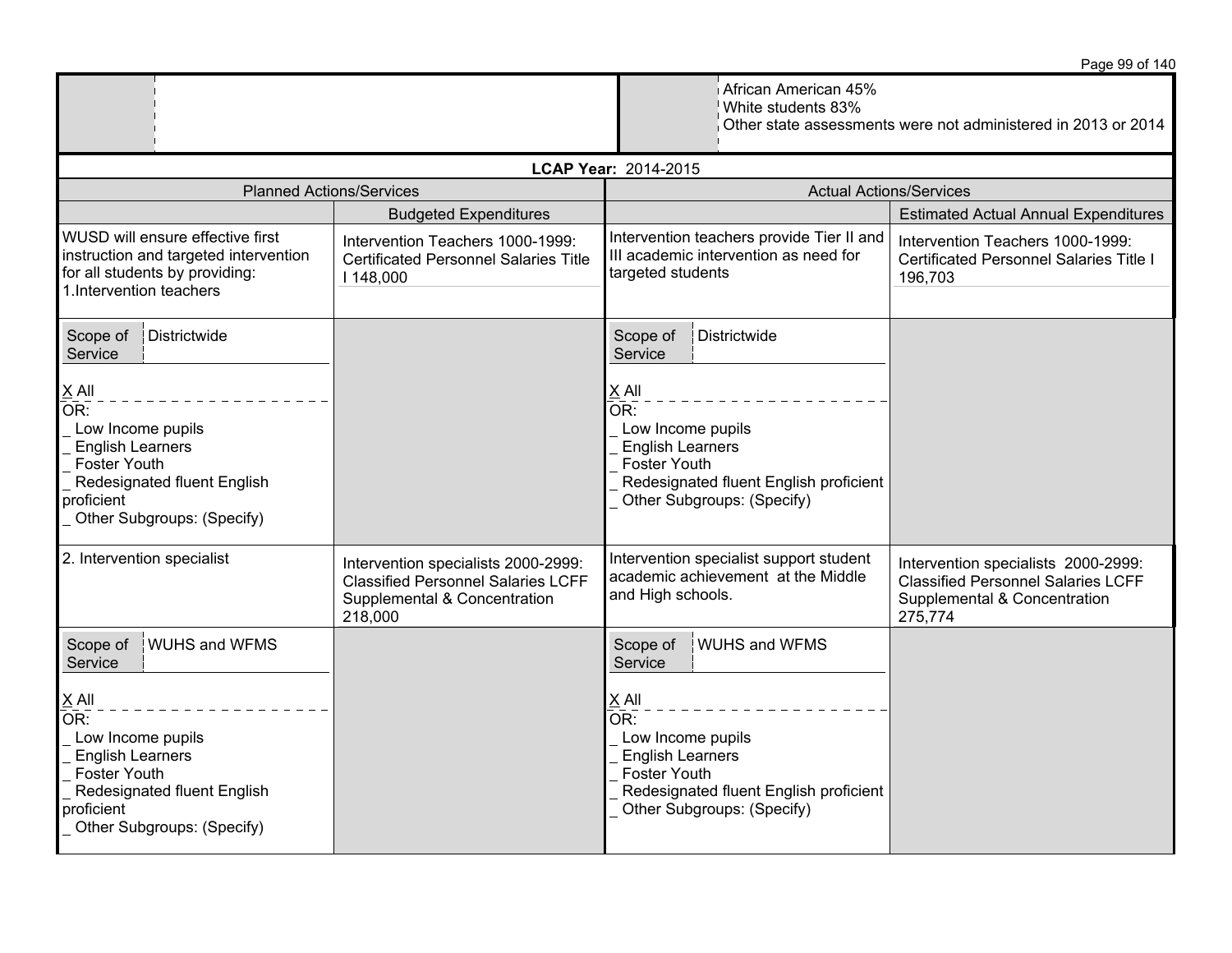3. Intervention curriculum Intervention materials 4000-4999: Books And Supplies Title I 55,000 WUSD provided intervention curriculum for students in need of support of **ELA** and Math Intervention materials 4000-4999: Books And Supplies Title I 98113 Scope of Service Districtwide X All  $\overline{\mathsf{OR}!}$  Low Income pupils English Learners Foster Youth Redesignated fluent English proficient Other Subgroups: (Specify) Scope of Districtwide Service X All  $OR:$  Low Income pupils English Learners Foster Youth Redesignated fluent English proficient Other Subgroups: (Specify) 4. Learning directors **Learning directors 1000-1999:** Certificated Personnel Salaries LCFF Supplemental & Concentration 627.000 Learning Directors serve students at all sites. Learning directors salaries 1000-1999: Certificated Personnel Salaries LCFF Supplemental & Concentration 268097 Learning directors salaries 1000-1999: Certificated Personnel Salaries LCFF Base 398012 Scope of Service Districtwide X All  $\overline{\mathsf{OR}}$ : Low Income pupils English Learners Foster Youth Redesignated fluent English proficient Other Subgroups: (Specify) Scope of **Service** Districtwide X All OR: Low Income pupils English Learners Foster Youth Redesignated fluent English proficient Other Subgroups: (Specify) 5. Academic coaches  $\vert$  Academic coach 1000-1999: Certificated Personnel Salaries Title I 135,000 One academic coach provides support to new teachers and veteran teachers upon request Academic Coach salary 1000-1999: Certificated Personnel Salaries Title I 78706 Scope of **Service Districtwide** X All Scope of Districtwide **Service** X All

Page 100 of 140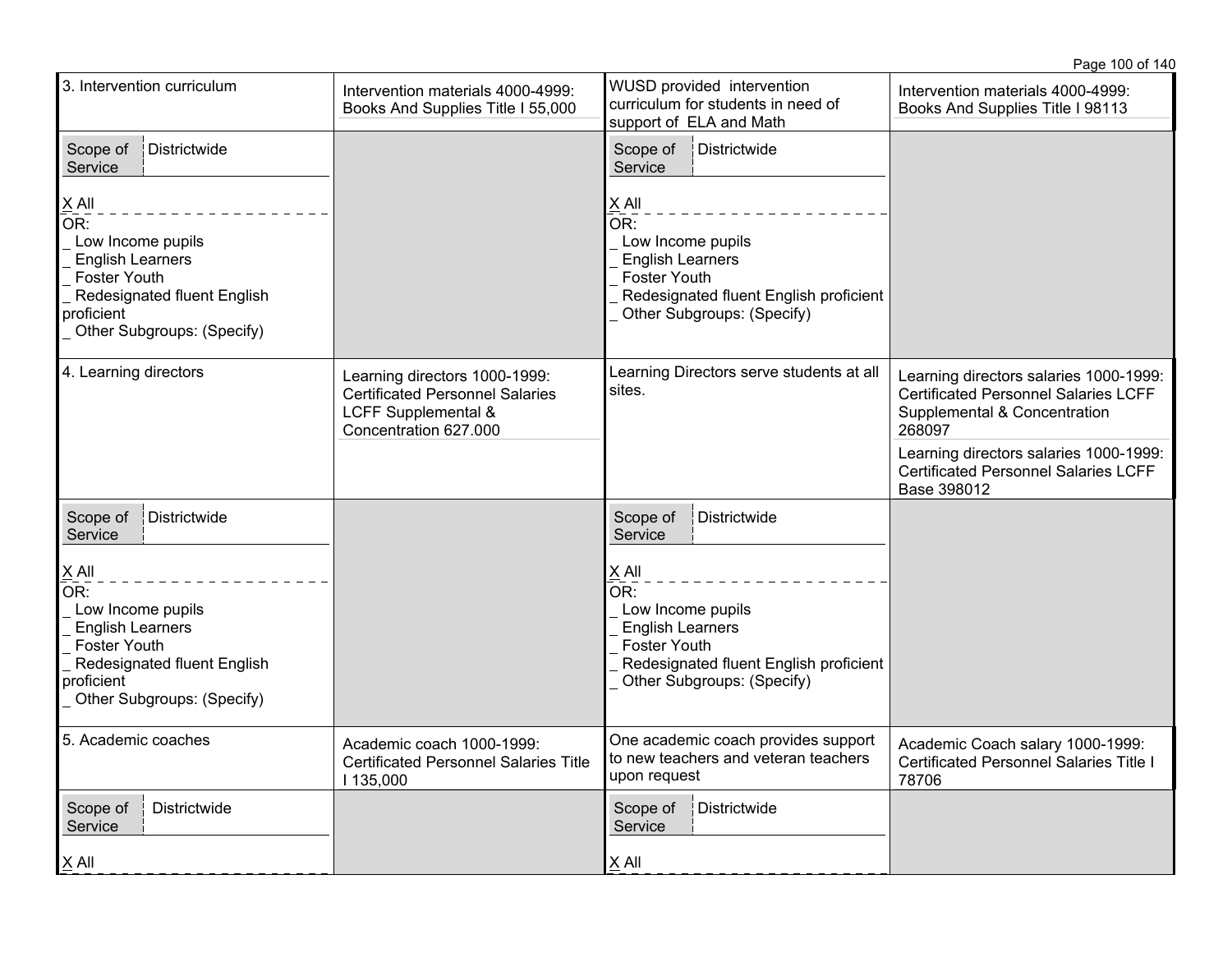|                                                                                                                                                       |                                                                                                                             |                                                                                                                                                       | Page 101 of 140                                                                                                                                  |
|-------------------------------------------------------------------------------------------------------------------------------------------------------|-----------------------------------------------------------------------------------------------------------------------------|-------------------------------------------------------------------------------------------------------------------------------------------------------|--------------------------------------------------------------------------------------------------------------------------------------------------|
| OR:<br>Low Income pupils<br><b>English Learners</b><br><b>Foster Youth</b><br>Redesignated fluent English<br>proficient<br>Other Subgroups: (Specify) |                                                                                                                             | OR:<br>Low Income pupils<br><b>English Learners</b><br>Foster Youth<br>Redesignated fluent English proficient<br>Other Subgroups: (Specify)           |                                                                                                                                                  |
| 6. Instructional assistants                                                                                                                           | Instructional Assistants 2000-2999:<br><b>Classified Personnel Salaries LCFF</b><br>Supplemental & Concentration<br>285,800 | Instructional assistants provide support<br>to students at all sites.                                                                                 | Instructional Assistants 2000-2999:<br><b>Classified Personnel Salaries LCFF</b><br>Supplemental & Concentration<br>292,933                      |
| Districtwide<br>Scope of<br>Service<br>$X$ All<br>OR:<br>Low Income pupils                                                                            |                                                                                                                             | Districtwide<br>Scope of<br>Service<br>$X$ All<br>OR:<br>Low Income pupils                                                                            |                                                                                                                                                  |
| <b>English Learners</b><br><b>Foster Youth</b><br>Redesignated fluent English<br>proficient<br>Other Subgroups: (Specify)                             |                                                                                                                             | <b>English Learners</b><br><b>Foster Youth</b><br>Redesignated fluent English proficient<br>Other Subgroups: (Specify)                                |                                                                                                                                                  |
| 7. Library media services                                                                                                                             | Library Media services 0000:<br>Unrestricted LCFF Supplemental &<br>Concentration 199,000                                   | All WUSD sites have libraries, library<br>technicians and receive services<br>through an annual Library Media<br>Services contract with Fresno County | Library services salaries 2000-2999:<br><b>Classified Personnel Salaries LCFF</b><br>Supplemental & Concentration<br>179405                      |
|                                                                                                                                                       | Office of Education                                                                                                         | Library Services salaries 2000-2999:<br><b>Classified Personnel Salaries 21st</b><br>Century 17672                                                    |                                                                                                                                                  |
|                                                                                                                                                       |                                                                                                                             |                                                                                                                                                       | Library Services contract with FCOE<br>5000-5999: Services And Other<br><b>Operating Expenditures LCFF</b><br>Supplemental & Concentration 20712 |
| Districtwide<br>Scope of<br>Service                                                                                                                   |                                                                                                                             | Scope of<br>Districtwide<br>Service                                                                                                                   |                                                                                                                                                  |
| X All<br>OR:<br>Low Income pupils                                                                                                                     |                                                                                                                             | X All<br>OR:<br>Low Income pupils                                                                                                                     |                                                                                                                                                  |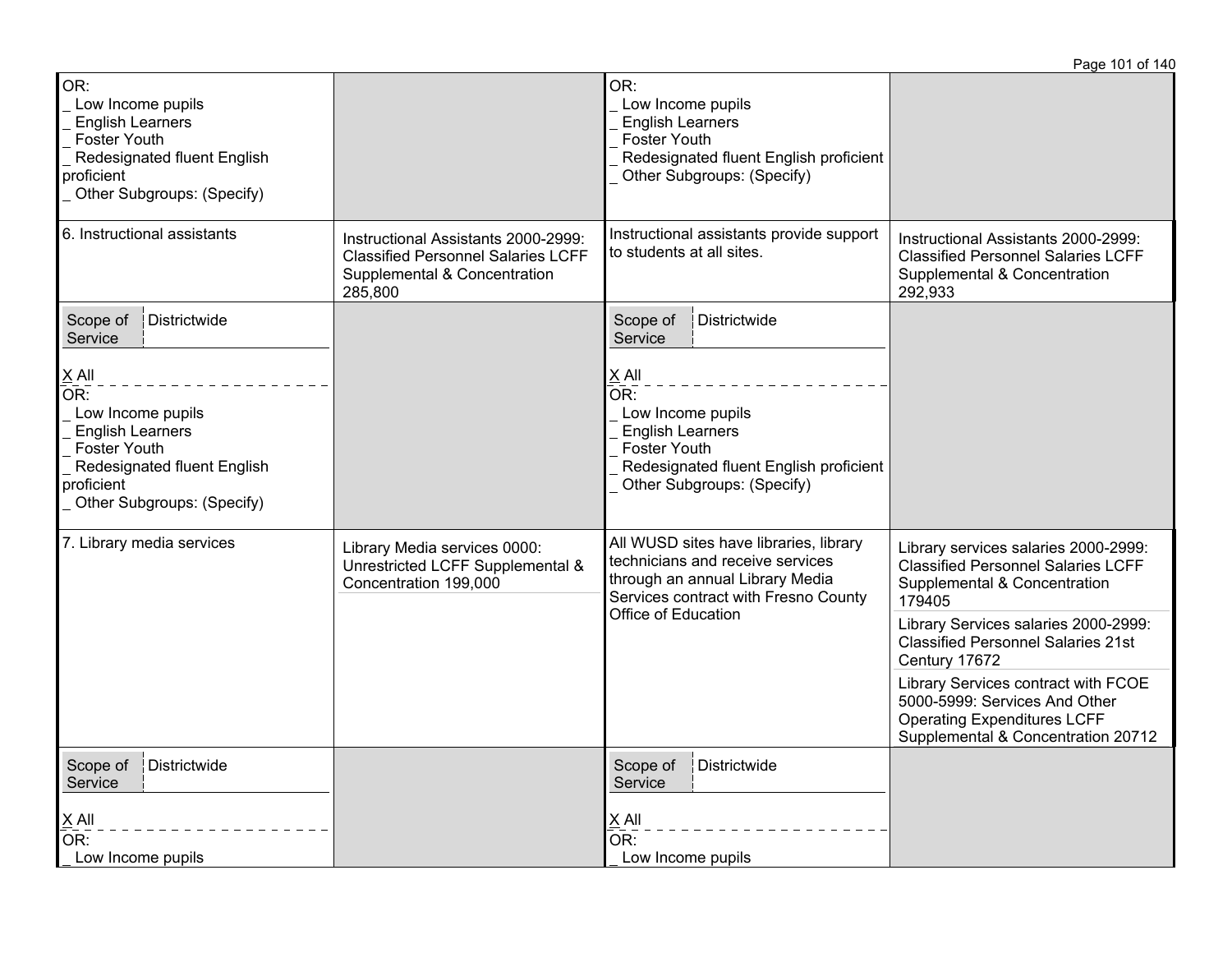|                                                                                                                                                                                                                                            |                                                                                                    |                                                                                                                                                                                                                                                                  | Page 102 of 140                                                                                 |
|--------------------------------------------------------------------------------------------------------------------------------------------------------------------------------------------------------------------------------------------|----------------------------------------------------------------------------------------------------|------------------------------------------------------------------------------------------------------------------------------------------------------------------------------------------------------------------------------------------------------------------|-------------------------------------------------------------------------------------------------|
| <b>English Learners</b><br><b>Foster Youth</b><br>Redesignated fluent English<br>proficient<br>Other Subgroups: (Specify)                                                                                                                  |                                                                                                    | <b>English Learners</b><br><b>Foster Youth</b><br>Redesignated fluent English proficient<br>Other Subgroups: (Specify)                                                                                                                                           |                                                                                                 |
| 8. Accelerated reading                                                                                                                                                                                                                     | Reading Program 5000-5999:<br>Services And Other Operating<br>Expenditures Title I 14,140          | Students in grade K-8 participate in the<br>Accelerated Reading program                                                                                                                                                                                          | Renaissance Learning 5000-5999:<br>Services And Other Operating<br>Expenditures Title I 14,280  |
| Districtwide Grades K-<br>Scope of<br> 8 <br>Service                                                                                                                                                                                       |                                                                                                    | Districtwide Grades K-<br>Scope of<br> 8<br>Service                                                                                                                                                                                                              |                                                                                                 |
| $X$ All<br>OR:<br>Low Income pupils<br><b>English Learners</b><br><b>Foster Youth</b><br>Redesignated fluent English<br>proficient<br>Other Subgroups: (Specify)                                                                           |                                                                                                    | $X$ All<br>OR:<br>Low Income pupils<br><b>English Learners</b><br><b>Foster Youth</b><br>Redesignated fluent English proficient<br>Other Subgroups: (Specify)                                                                                                    |                                                                                                 |
| 9. Presence Learning                                                                                                                                                                                                                       | Presence Learning 5000-5999:<br>Services And Other Operating<br>Expenditures Title I 16,350        | WUSD provides speech and language<br>development services for identified<br>services in grades 9-12                                                                                                                                                              | Presence Learning 5000-5999:<br>Services And Other Operating<br>Expenditures Title I 13,094     |
| Scope of<br>High School<br>Service<br>All<br>OR:<br>Low Income pupils<br><b>English Learners</b><br><b>Foster Youth</b><br>Redesignated fluent English<br>proficient<br>X Other Subgroups: (Specify)<br><b>Students with Special Needs</b> |                                                                                                    | High School<br>Scope of<br>Service<br>$\mathsf{All}$<br>$\overline{OR}$ :<br>Low Income pupils<br><b>English Learners</b><br><b>Foster Youth</b><br>Redesignated fluent English proficient<br>X Other Subgroups: (Specify)<br><b>Students with Special Needs</b> |                                                                                                 |
| 10. Online academic support                                                                                                                                                                                                                | Online academic support 5000-<br>5999: Services And Other Operating<br>Expenditures Title I 13,230 | WUSD provides students with online<br>academic support in the areas of<br>reading, vocabulary development, and<br>math.                                                                                                                                          | Online academic support 5000-5999:<br>Services And Other Operating<br>Expenditures Title I 9430 |
|                                                                                                                                                                                                                                            |                                                                                                    |                                                                                                                                                                                                                                                                  | Online academic support 5000-5999:<br>Services And Other Operating                              |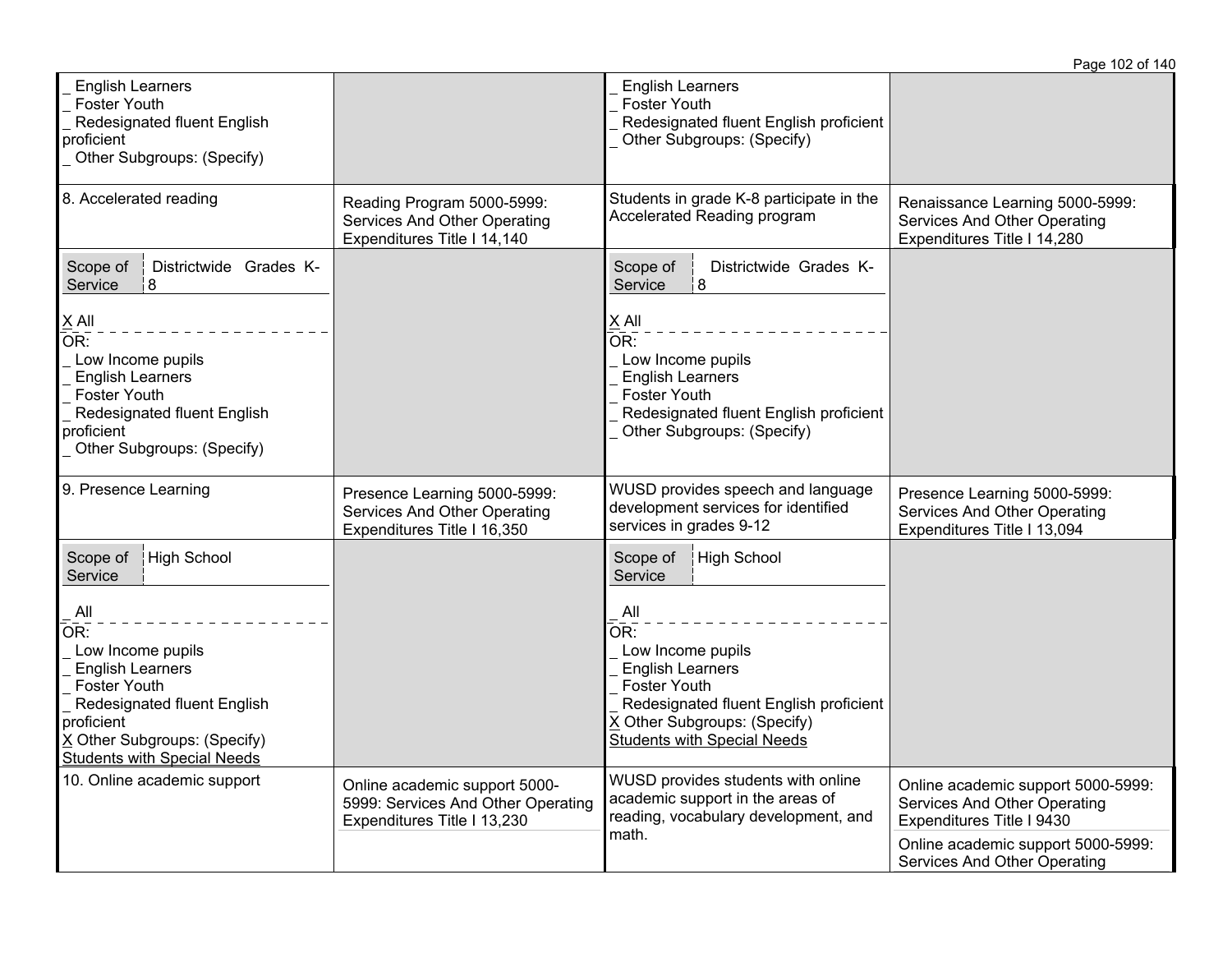|                                                                                                                                                                                                                                    |                                                   |                                                                                                                                                                                                                                    | Expenditures LCFF Supplemental &<br>Concentration 4335    |
|------------------------------------------------------------------------------------------------------------------------------------------------------------------------------------------------------------------------------------|---------------------------------------------------|------------------------------------------------------------------------------------------------------------------------------------------------------------------------------------------------------------------------------------|-----------------------------------------------------------|
| <b>Districtwide</b><br>Scope of<br>Service                                                                                                                                                                                         |                                                   | Scope of<br>Districtwide<br>Service                                                                                                                                                                                                |                                                           |
| $X$ All<br>OR:<br>Low Income pupils<br><b>English Learners</b><br>Foster Youth<br>Redesignated fluent English<br>proficient<br>Other Subgroups: (Specify)                                                                          |                                                   | X All<br>$\overline{\mathsf{OR}}$ :<br>Low Income pupils<br><b>English Learners</b><br><b>Foster Youth</b><br>Redesignated fluent English proficient<br>Other Subgroups: (Specify)                                                 |                                                           |
| 11. AVID Program                                                                                                                                                                                                                   | Avid Program 0000: Unrestricted<br>Title I 69,000 | All WUSD sites have an AVID or AVID<br>like program to support students in<br>acquiring 21st Century learning skills                                                                                                               | Avid Program Supports 0000:<br>Unrestricted Title I 57164 |
| Districtwide<br>Scope of<br>Service                                                                                                                                                                                                |                                                   | Districtwide<br>Scope of<br>Service                                                                                                                                                                                                |                                                           |
| $X$ All<br>OR:<br>Low Income pupils<br><b>English Learners</b><br>Foster Youth<br>Redesignated fluent English<br>proficient<br>Other Subgroups: (Specify)                                                                          |                                                   | X All<br>$\overline{\mathsf{OR}}$ :<br>Low Income pupils<br><b>English Learners</b><br><b>Foster Youth</b><br>Redesignated fluent English proficient<br>Other Subgroups: (Specify)                                                 |                                                           |
| 12. A support staff services and<br>materials are required to maintain a<br>positive school climate, ensure<br>increased attendance rate, reduce<br>suspension and expulsions, and<br>increase the level of parent<br>involvement. | 0000: Unrestricted LCFF Base<br>2,759,000         | 12. A support staff services and<br>materials are required to maintain a<br>positive school climate, ensure<br>increased attendance rate, reduce<br>suspension and expulsions, and<br>increase the level of parent<br>involvement. | 0000: Unrestricted LCFF Base<br>2,418,359                 |
| Districtwide<br>Scope of<br>Service<br>$\underline{X}$ All<br>OR:                                                                                                                                                                  |                                                   | Scope of<br>Districtwide<br>Service<br>$X$ All<br>OR:                                                                                                                                                                              |                                                           |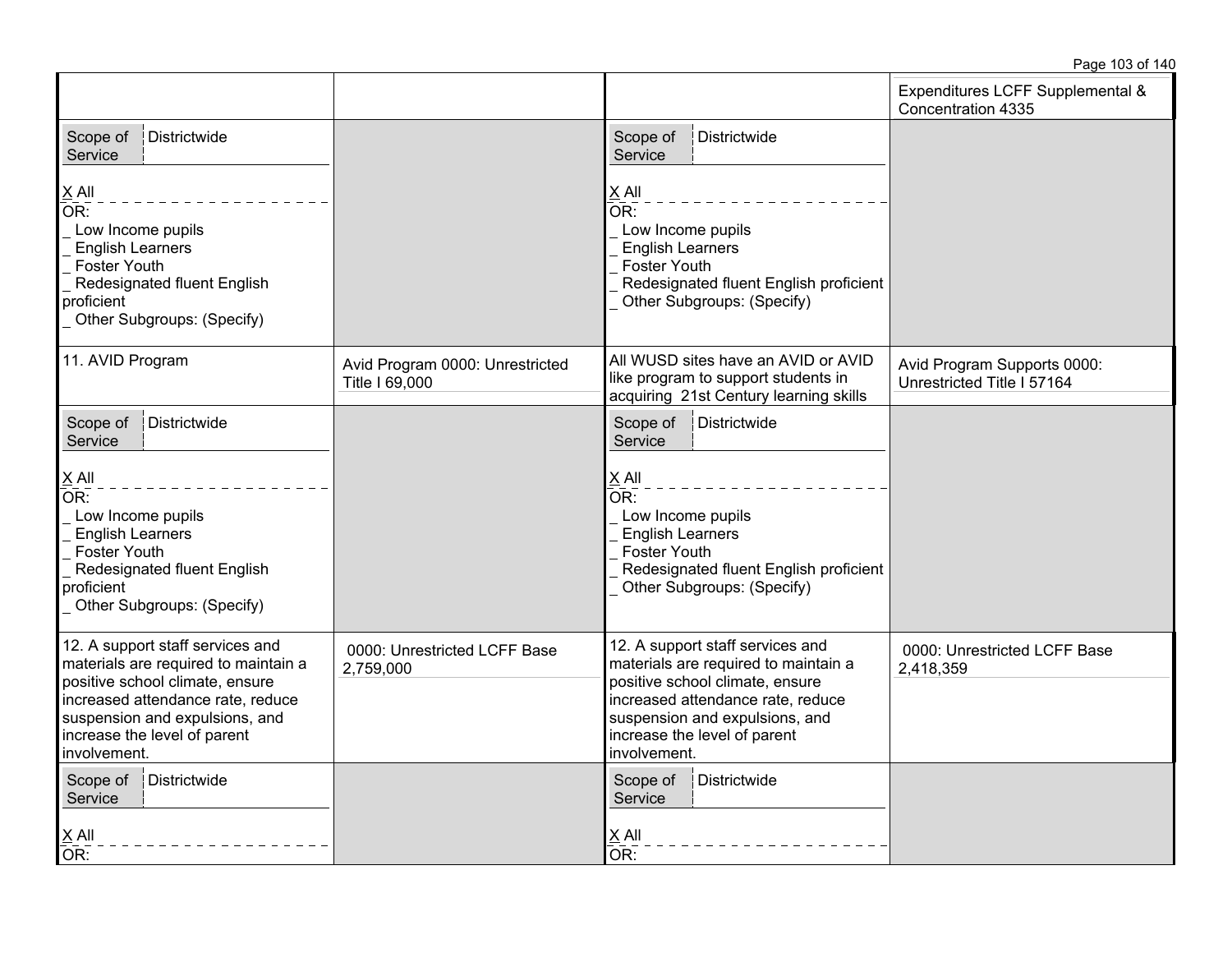|                                                                                                                                                                                                                        |                                            |                                                                                                                                                                                                      | Page 104 of 140                            |
|------------------------------------------------------------------------------------------------------------------------------------------------------------------------------------------------------------------------|--------------------------------------------|------------------------------------------------------------------------------------------------------------------------------------------------------------------------------------------------------|--------------------------------------------|
| Low Income pupils<br><b>English Learners</b><br><b>Foster Youth</b><br>Redesignated fluent English<br>proficient<br>Other Subgroups: (Specify)                                                                         |                                            | Low Income pupils<br><b>English Learners</b><br><b>Foster Youth</b><br>Redesignated fluent English proficient<br>Other Subgroups: (Specify)                                                          |                                            |
| 13. In order to meet the academic<br>needs of all students, a high qualified<br>staff and support staff must be<br>recruited, retained and supported with<br>standards aligned instructional<br>materials and services | 0000: Unrestricted LCFF Base<br>12,797,000 |                                                                                                                                                                                                      | 0000: Unrestricted LCFF Base<br>11,341,787 |
| Scope of<br>Districtwide<br>Service<br>X All<br>OR:<br>Low Income pupils<br><b>English Learners</b><br>Foster Youth<br>Redesignated fluent English<br>proficient<br>Other Subgroups: (Specify)                         |                                            | Scope of<br>Districtwide<br>Service<br>$X$ All<br>OR:<br>Low Income pupils<br><b>English Learners</b><br><b>Foster Youth</b><br>Redesignated fluent English proficient<br>Other Subgroups: (Specify) |                                            |
| 14. Administration and support staff<br>will implement new state standards,<br>support effective academic and<br>behavioral interventions and involve<br>parents in the educational process.                           | 0000: Unrestricted LCFF Base<br>2,369,000  |                                                                                                                                                                                                      | 0000: Unrestricted LCFF Base<br>2,285,206  |
| Scope of<br>Districtwide<br>Service<br>$\underline{X}$ All<br>OR:<br>Low Income pupils<br><b>English Learners</b><br><b>Foster Youth</b><br>Redesignated fluent English<br>proficient<br>Other Subgroups: (Specify)    |                                            | Scope of<br>Districtwide<br>Service<br>$X$ All<br>OR:<br>Low Income pupils<br><b>English Learners</b><br><b>Foster Youth</b><br>Redesignated fluent English proficient<br>Other Subgroups: (Specify) |                                            |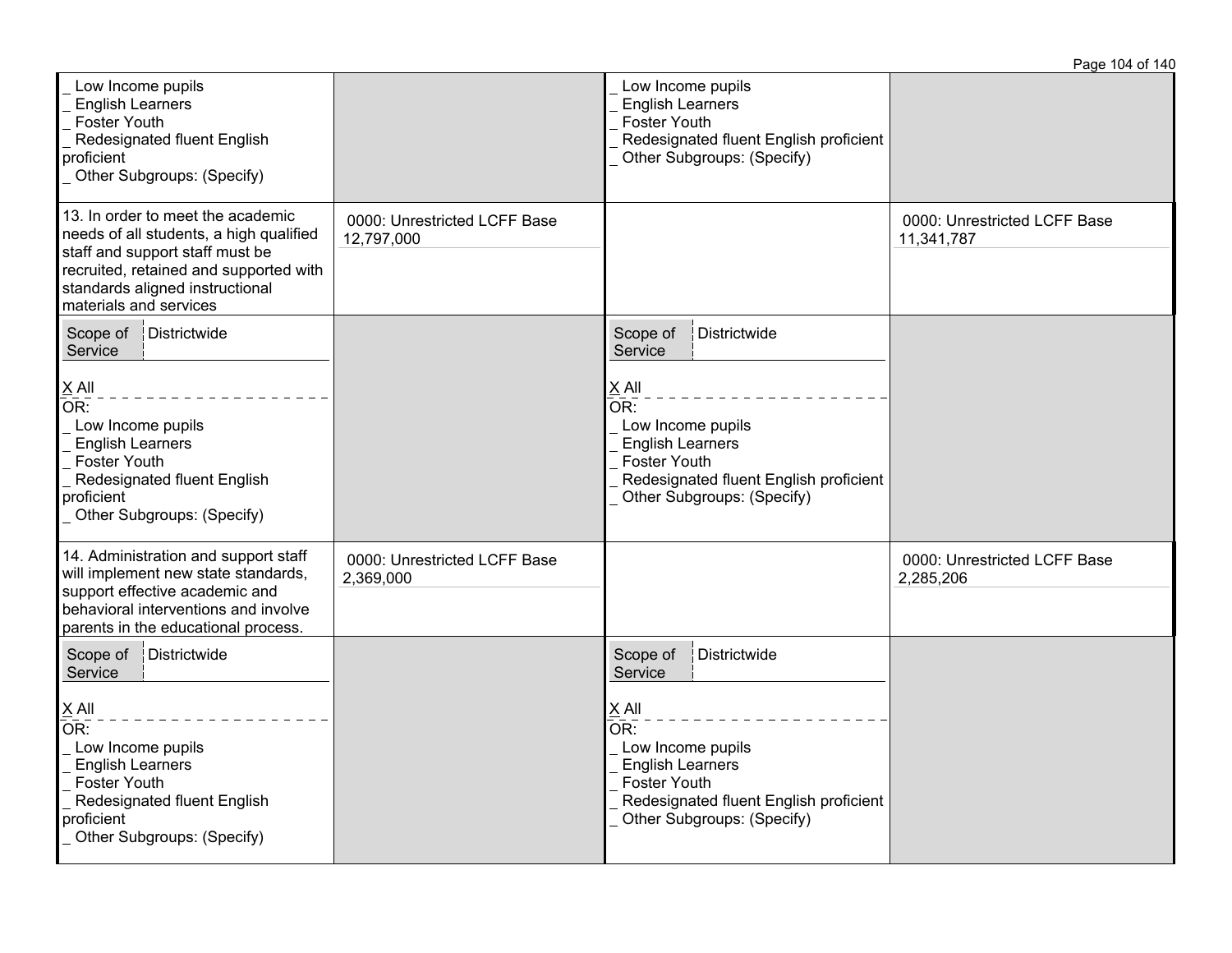## Page 105 of 140

| 15. The Director of Assessments and<br>site counselors will monitor the<br>progress of redesignated EL students<br>(Prior year Part B action)                                                                | See Section A 0                                                                                                                                                                                                                                                                                                                                                                                                                                                                                            | The progress of redesignated EL<br>students was motored by the district                                                                                                                            | See Section A 0 |
|--------------------------------------------------------------------------------------------------------------------------------------------------------------------------------------------------------------|------------------------------------------------------------------------------------------------------------------------------------------------------------------------------------------------------------------------------------------------------------------------------------------------------------------------------------------------------------------------------------------------------------------------------------------------------------------------------------------------------------|----------------------------------------------------------------------------------------------------------------------------------------------------------------------------------------------------|-----------------|
| Districtwide<br>Scope of<br>Service<br>$\overline{A}$ ll<br>OR:<br>Low Income pupils<br>X English Learners<br><b>Foster Youth</b><br>Redesignated fluent English<br>proficient<br>Other Subgroups: (Specify) |                                                                                                                                                                                                                                                                                                                                                                                                                                                                                                            | Scope of<br>Districtwide<br>Service<br>$\overline{A}$ ll<br>OR:<br>Low Income pupils<br>X English Learners<br>Foster Youth<br>Redesignated fluent English proficient<br>Other Subgroups: (Specify) |                 |
| What changes in actions,<br>services, and expenditures will be<br>made as a result of reviewing<br>past progress and/or changes to<br>goals?                                                                 | 1. WUSD will use the SBAC Summative Assessment results to establish baseline information in ELA and Math and set goals<br>for academic growth.<br>2. WUSD will adjust the district benchmarks to determine student achievement and program effectiveness.<br>3 WUSD will develop benchmark and end of course assessment for applied academic classes.<br>Differences in expenditures from budgeted to estimate actuals, along with changes in funding sources are reflected above for<br>each action item. |                                                                                                                                                                                                    |                 |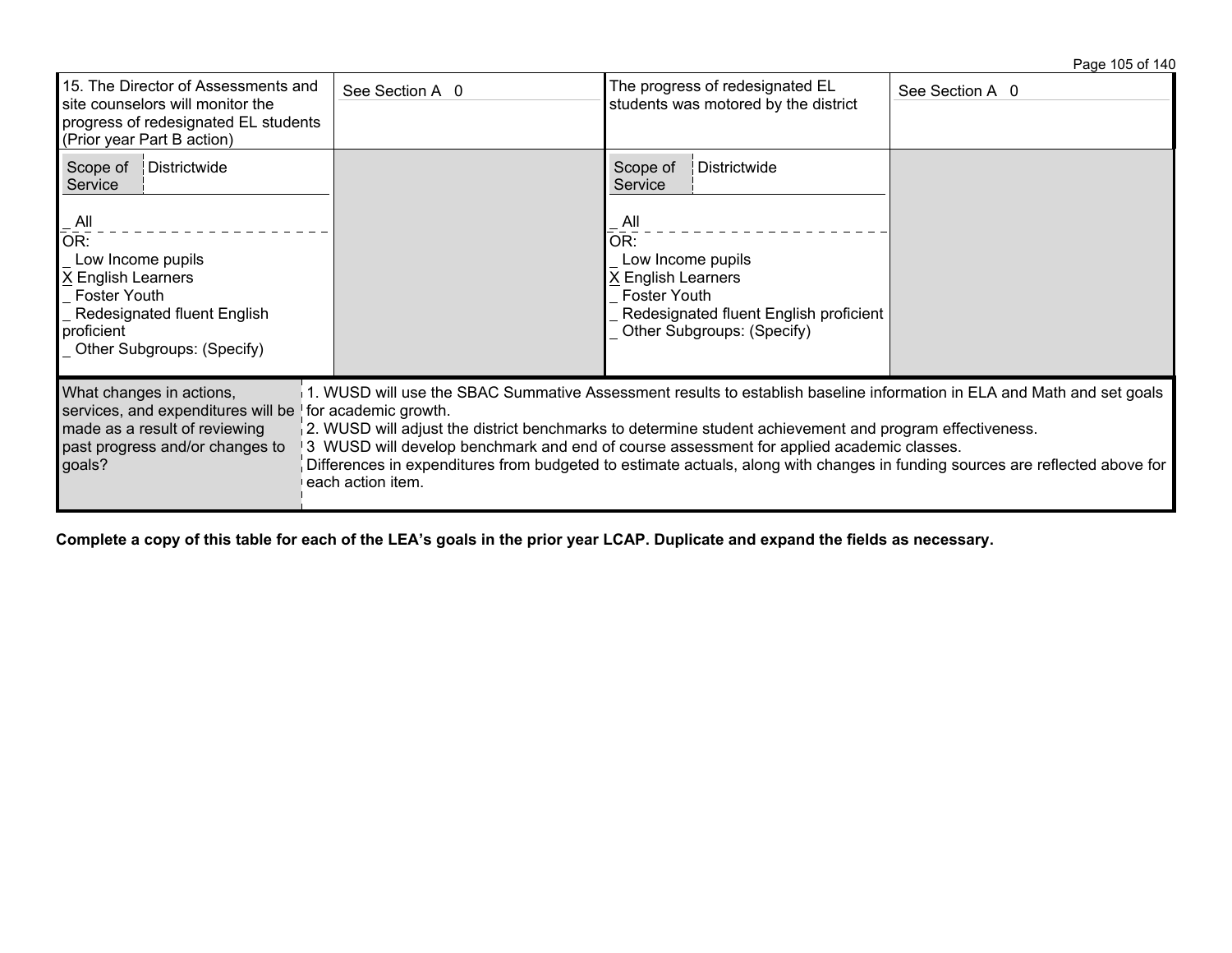| Original Goal 4B<br>GOAL 7   WUSD will implement ELD standards to ensure English Learner students acquire full English proficiency as<br>from prior rapidly and effectively as possible.<br>year<br>LCAP: | Related State and/or Local Priorities:<br>$1 - 2 \times 3 - 4 \times 5 - 6 - 7 \times 8$<br>COE only: $9 - 10 -$<br>Local: Specify District Goal 2 & 5,<br>EAP Goal 1,2 & 5, Title III Goals 2<br>ABC, SPSA Goal 1 & 2, WASC<br>Recommendation |                                                                                                                                               |                                                                                                    |
|-----------------------------------------------------------------------------------------------------------------------------------------------------------------------------------------------------------|------------------------------------------------------------------------------------------------------------------------------------------------------------------------------------------------------------------------------------------------|-----------------------------------------------------------------------------------------------------------------------------------------------|----------------------------------------------------------------------------------------------------|
| Goal Applies to:<br>Schools: Districtwide<br>Applicable Pupil<br><b>Subgroups:</b>                                                                                                                        | <b>English Learners</b>                                                                                                                                                                                                                        |                                                                                                                                               |                                                                                                    |
| Expected<br>state and measured by CELDT results.<br>Annual<br>Measurable<br>Outcomes:                                                                                                                     | EL Students will meet AMAO 1, 2a and 2b goals as set by the                                                                                                                                                                                    | Actual<br>and 2015<br>Annual<br>Measurable Goal not met<br>Outcomes:                                                                          | EL students failed to meet AMAO 1, 2a, and 2B goals in 2014                                        |
|                                                                                                                                                                                                           |                                                                                                                                                                                                                                                | LCAP Year: 2014-2015                                                                                                                          |                                                                                                    |
| <b>Planned Actions/Services</b>                                                                                                                                                                           |                                                                                                                                                                                                                                                | <b>Actual Actions/Services</b>                                                                                                                |                                                                                                    |
|                                                                                                                                                                                                           | <b>Budgeted Expenditures</b>                                                                                                                                                                                                                   |                                                                                                                                               | <b>Estimated Actual Annual Expenditures</b>                                                        |
| WUSD will support all English<br>Learners by:<br>1. Conducting an EL Audit                                                                                                                                | EL Audit 5000-5999: Services And<br><b>Other Operating Expenditures Title</b><br>III 1,350                                                                                                                                                     | A consultant from Fresno County Office<br>of Education conducted an English<br>Learner audit at all sites in the Spring of<br>2014            | Audit from FCOE specialist 5000-<br>5999: Services And Other Operating<br>Expenditures Title III 0 |
| Scope of<br>Districtwide<br>Service                                                                                                                                                                       |                                                                                                                                                                                                                                                | Scope of<br>Districtwide<br>Service                                                                                                           |                                                                                                    |
| $\mathsf{All}$<br>OR:<br>Low Income pupils<br>X English Learners<br><b>Foster Youth</b><br>Redesignated fluent English<br>proficient<br>Other Subgroups: (Specify)                                        |                                                                                                                                                                                                                                                | All<br>OR:<br>Low Income pupils<br>X English Learners<br>Foster Youth<br>Redesignated fluent English proficient<br>Other Subgroups: (Specify) |                                                                                                    |
| 2. Providing Intervention teachers                                                                                                                                                                        | See goal 4A                                                                                                                                                                                                                                    | Intervention teachers provide reading<br>intervention support for EL students at                                                              | See goal 4A                                                                                        |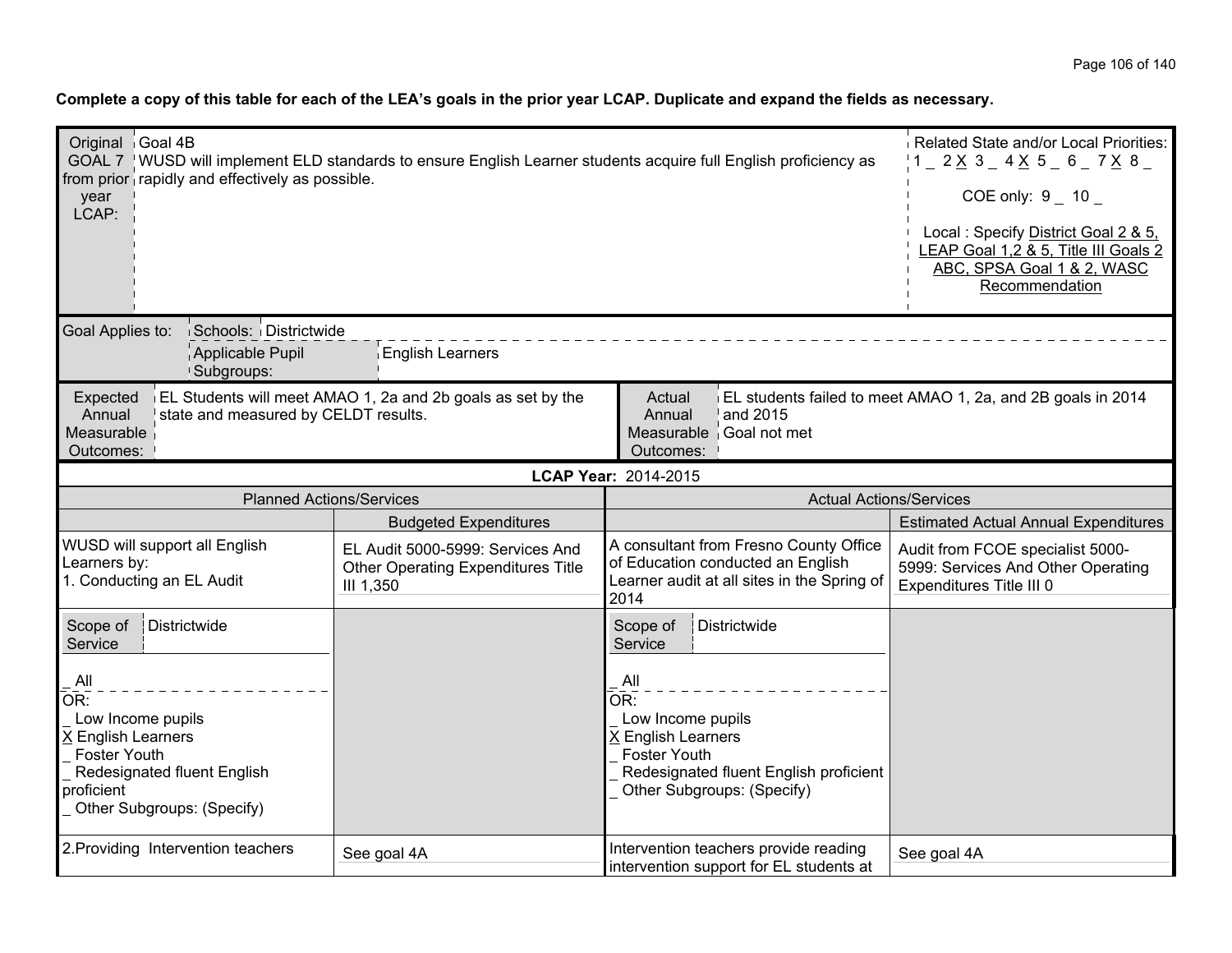Page 107 of 140

|                                                                                                                                                             |                                                                                                                             | two sites                                                                                                                                                          |                                                                                                                                     |
|-------------------------------------------------------------------------------------------------------------------------------------------------------------|-----------------------------------------------------------------------------------------------------------------------------|--------------------------------------------------------------------------------------------------------------------------------------------------------------------|-------------------------------------------------------------------------------------------------------------------------------------|
| Scope of<br>Districtwide<br>Service                                                                                                                         |                                                                                                                             | Scope of<br>Districtwide<br>Service                                                                                                                                |                                                                                                                                     |
| All<br>OR:<br>Low Income pupils<br>X English Learners<br>Foster Youth<br>Redesignated fluent English<br>proficient<br>Other Subgroups: (Specify)            |                                                                                                                             | All<br>OR:<br>Low Income pupils<br>X English Learners<br><b>Foster Youth</b><br>Redesignated fluent English proficient<br>Other Subgroups: (Specify)               |                                                                                                                                     |
| 3. Providing curriculum for EL<br>students                                                                                                                  | Curriculum 5000-5999: Services<br>And Other Operating Expenditures<br>Categorical Funds 7,400                               | Curriculum is currently available for<br>both designated and integrated ELD                                                                                        | Curriculum for EL students 5000-<br>5999: Services And Other Operating<br>Expenditures LCFF Supplemental &<br>Concentration 5450    |
| Districtwide<br>Scope of<br>Service                                                                                                                         |                                                                                                                             | Scope of<br>Districtwide<br>Service                                                                                                                                |                                                                                                                                     |
| $\mathsf{All}$<br>OR:<br>Low Income pupils<br>X English Learners<br>Foster Youth<br>Redesignated fluent English<br>proficient<br>Other Subgroups: (Specify) |                                                                                                                             | $\overline{A}$ ll<br>OR:<br>Low Income pupils<br>X English Learners<br><b>Foster Youth</b><br>Redesignated fluent English proficient<br>Other Subgroups: (Specify) |                                                                                                                                     |
| 4. Providing EL instructional aids                                                                                                                          | Instructional assistants for EL<br>students 2000-2999: Classified<br><b>Personnel Salaries Categorical</b><br>Funds 108,300 | WUSD employs three EL instructional<br>aids                                                                                                                        | Instructional assistants for EL students<br>2000-2999: Classified Personnel<br>Salaries LCFF Supplemental &<br>Concentration 115846 |
| Districtwide<br>Scope of<br>Service                                                                                                                         |                                                                                                                             | Districtwide<br>Scope of<br>Service                                                                                                                                |                                                                                                                                     |
| All<br>OR:<br>Low Income pupils<br>X English Learners<br>Foster Youth                                                                                       |                                                                                                                             | All<br>OR:<br>Low Income pupils<br>X English Learners<br><b>Foster Youth</b>                                                                                       |                                                                                                                                     |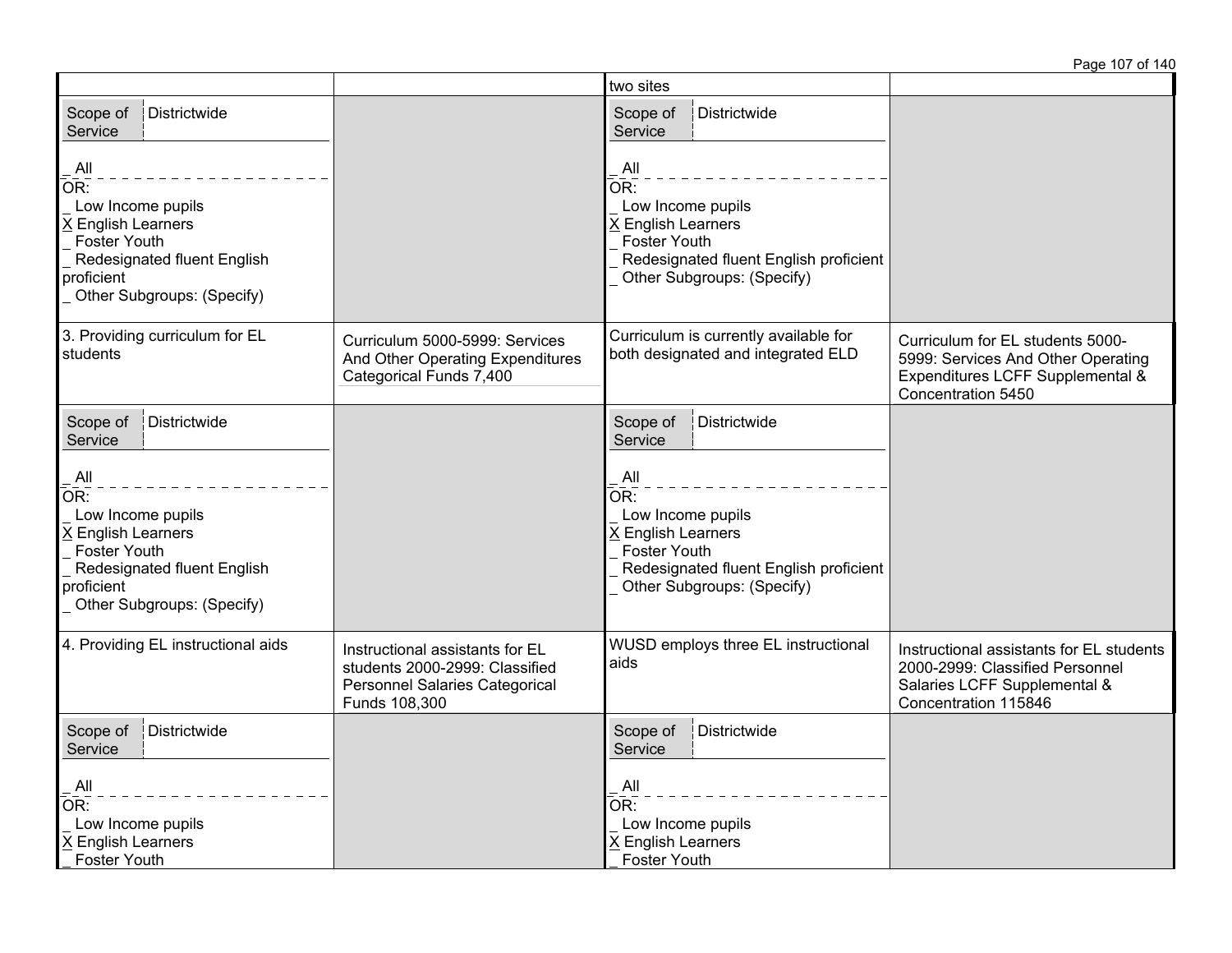|                                                                                                                                                                                                                                                                                                                                                    |                 |                                                                                                                                                                                                           | Page 108 of 140 |
|----------------------------------------------------------------------------------------------------------------------------------------------------------------------------------------------------------------------------------------------------------------------------------------------------------------------------------------------------|-----------------|-----------------------------------------------------------------------------------------------------------------------------------------------------------------------------------------------------------|-----------------|
| Redesignated fluent English<br>proficient<br>Other Subgroups: (Specify)                                                                                                                                                                                                                                                                            |                 | Redesignated fluent English proficient<br>Other Subgroups: (Specify)                                                                                                                                      |                 |
| 5. Provide professional development<br>for CELDT front loading prior to the<br>start of school each year. (prior year<br>Part B action)                                                                                                                                                                                                            | See Section A 0 | CELDT front loading was provided at<br>the beginning of the 2014-2015 school<br>year.                                                                                                                     | See Section A 0 |
| Districtwide<br>Scope of<br>Service                                                                                                                                                                                                                                                                                                                |                 | Districtwide<br>Scope of<br>Service                                                                                                                                                                       |                 |
| All<br>OR:<br>Low Income pupils<br>X English Learners<br><b>Foster Youth</b><br>Redesignated fluent English<br>proficient<br>Other Subgroups: (Specify)                                                                                                                                                                                            |                 | All<br>OR:<br>Low Income pupils<br>X English Learners<br><b>Foster Youth</b><br>Redesignated fluent English proficient<br>Other Subgroups: (Specify)                                                      |                 |
| 6. Assign site counselors to track EL<br>student progress pre and post CELDT<br>and after reclassification ((prior year<br>Part B action)                                                                                                                                                                                                          | See Section A 0 | Counselors were assigned                                                                                                                                                                                  | See section A 0 |
| Districtwide<br>Scope of<br>Service<br>$\mathsf{All}$<br>OR:<br>Low Income pupils<br>X English Learners<br><b>Foster Youth</b><br>Redesignated fluent English<br>proficient<br>Other Subgroups: (Specify)                                                                                                                                          |                 | Scope of<br>Districtwide<br>Service<br>$\overline{A}$ ll<br>OR:<br>Low Income pupils<br>X English Learners<br><b>Foster Youth</b><br>Redesignated fluent English proficient<br>Other Subgroups: (Specify) |                 |
| What changes in actions,<br>1. WUSD will add administrative support in order to implement a comprehensive bi-literacy program.<br>services, and expenditures will be   2. WUSD will target designated and integrated ELD in order for students to meet AMAO targets.<br>made as a result of reviewing<br>past progress and/or changes to<br>goals? |                 |                                                                                                                                                                                                           |                 |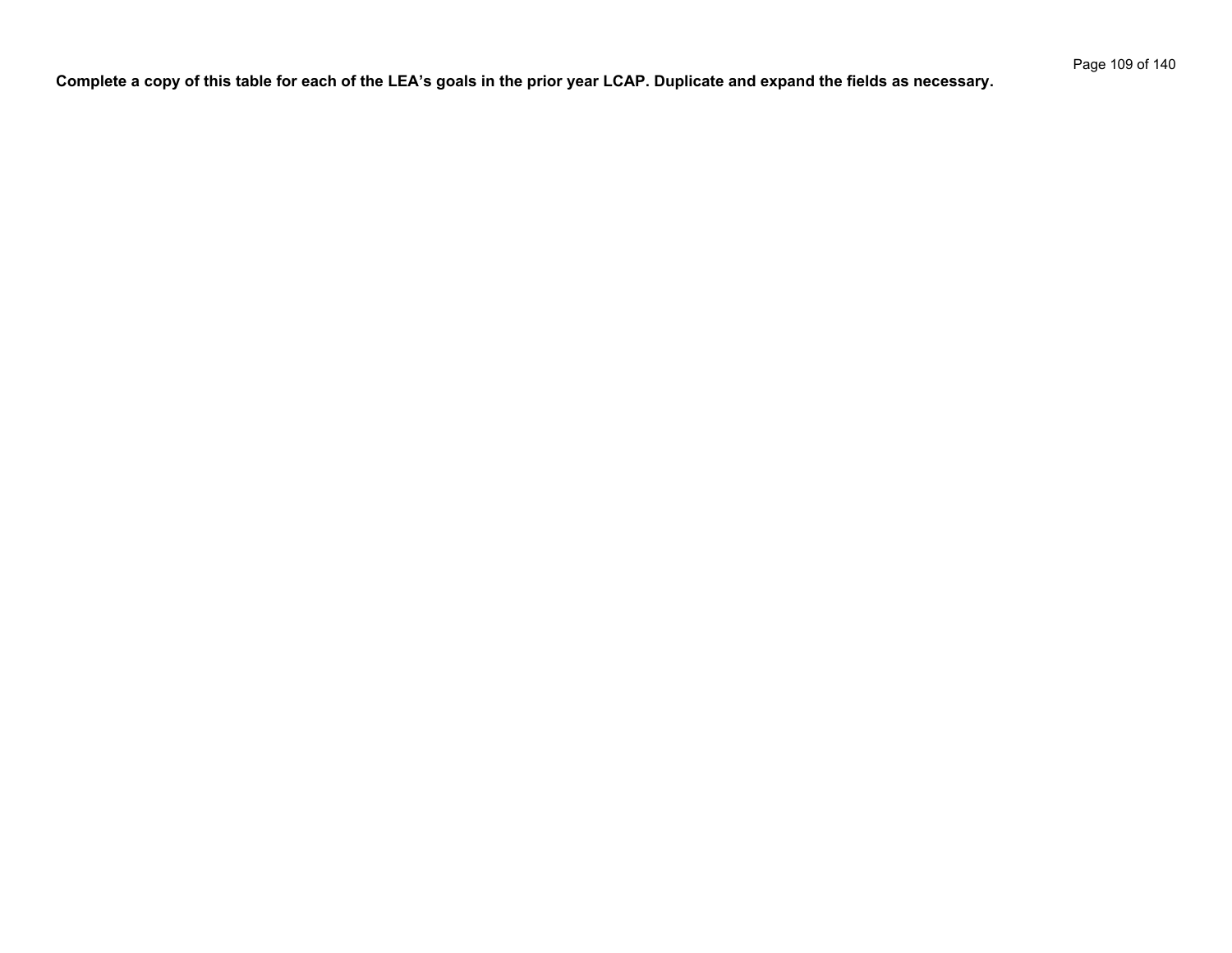| Original Goal 4C<br>GOAL 8   WUSD will implement ELD standards to ensure English Learner students acquire full English proficiency as<br>from prior rapidly and effectively as possible in order to master grade level content standards.<br>year<br>LCAP:                                                                            | Related State and/or Local Priorities:<br>$1 - 2 \times 3 - 4 \times 5 - 6 - 7 \times 8$<br>COE only: $9 - 10$<br>Local: Specify District goal 2,5<br>LEAP Goal 1,2,5 Title III goals<br>2ABC, SPSA Goal 2, WASC<br>recommendation |                                                                                                                                                                                             |                                                                            |  |
|---------------------------------------------------------------------------------------------------------------------------------------------------------------------------------------------------------------------------------------------------------------------------------------------------------------------------------------|------------------------------------------------------------------------------------------------------------------------------------------------------------------------------------------------------------------------------------|---------------------------------------------------------------------------------------------------------------------------------------------------------------------------------------------|----------------------------------------------------------------------------|--|
| Goal Applies to:<br>Schools: Districtwide<br>Applicable Pupil<br><b>Subgroups:</b>                                                                                                                                                                                                                                                    | <b>English Learners</b>                                                                                                                                                                                                            |                                                                                                                                                                                             |                                                                            |  |
| El student will meet AMAO 1, 2A and 2B goals and will make<br>EL student failed to meet AMAO goals 1, 2A and 2B<br>Expected<br>Actual<br>progress toward proficiency in ELA and Math in order to increase<br>Goal not met<br>Annual<br>Annual<br>Measurable   EL reclassification rate by 1%.<br>Measurable<br>Outcomes:<br>Outcomes: |                                                                                                                                                                                                                                    |                                                                                                                                                                                             |                                                                            |  |
| LCAP Year: 2014-2015                                                                                                                                                                                                                                                                                                                  |                                                                                                                                                                                                                                    |                                                                                                                                                                                             |                                                                            |  |
| <b>Planned Actions/Services</b>                                                                                                                                                                                                                                                                                                       |                                                                                                                                                                                                                                    | <b>Actual Actions/Services</b>                                                                                                                                                              |                                                                            |  |
|                                                                                                                                                                                                                                                                                                                                       | <b>Budgeted Expenditures</b>                                                                                                                                                                                                       |                                                                                                                                                                                             | <b>Estimated Actual Annual Expenditures</b>                                |  |
| 1. District testing Coordinator                                                                                                                                                                                                                                                                                                       | Coordinator 1000-1999: Certificated<br><b>Personnel Salaries LCFF Base</b><br>34,300                                                                                                                                               | Testing coordinator                                                                                                                                                                         | Coordinator 1000-1999: Certificated<br>Personnel Salaries LCFF Base 35,994 |  |
| Districtwide<br>Scope of<br>Service<br>All<br>$\overline{\mathsf{OR}}$ :<br>Low Income pupils<br>X English Learners<br><b>Foster Youth</b><br>Redesignated fluent English<br>proficient<br>Other Subgroups: (Specify)                                                                                                                 |                                                                                                                                                                                                                                    | Scope of<br>Districtwide<br>Service<br>All<br>OR:<br>Low Income pupils<br>X English Learners<br><b>Foster Youth</b><br>Redesignated fluent English proficient<br>Other Subgroups: (Specify) |                                                                            |  |
| 2. EL teachers                                                                                                                                                                                                                                                                                                                        | EL teachers 1000-1999: Certificated<br>Personnel Salaries Title III 175.026                                                                                                                                                        | EL teachers<br>EL teachers 0001-0999: Unrestricted:<br>Locally Defined Title III 175,027                                                                                                    |                                                                            |  |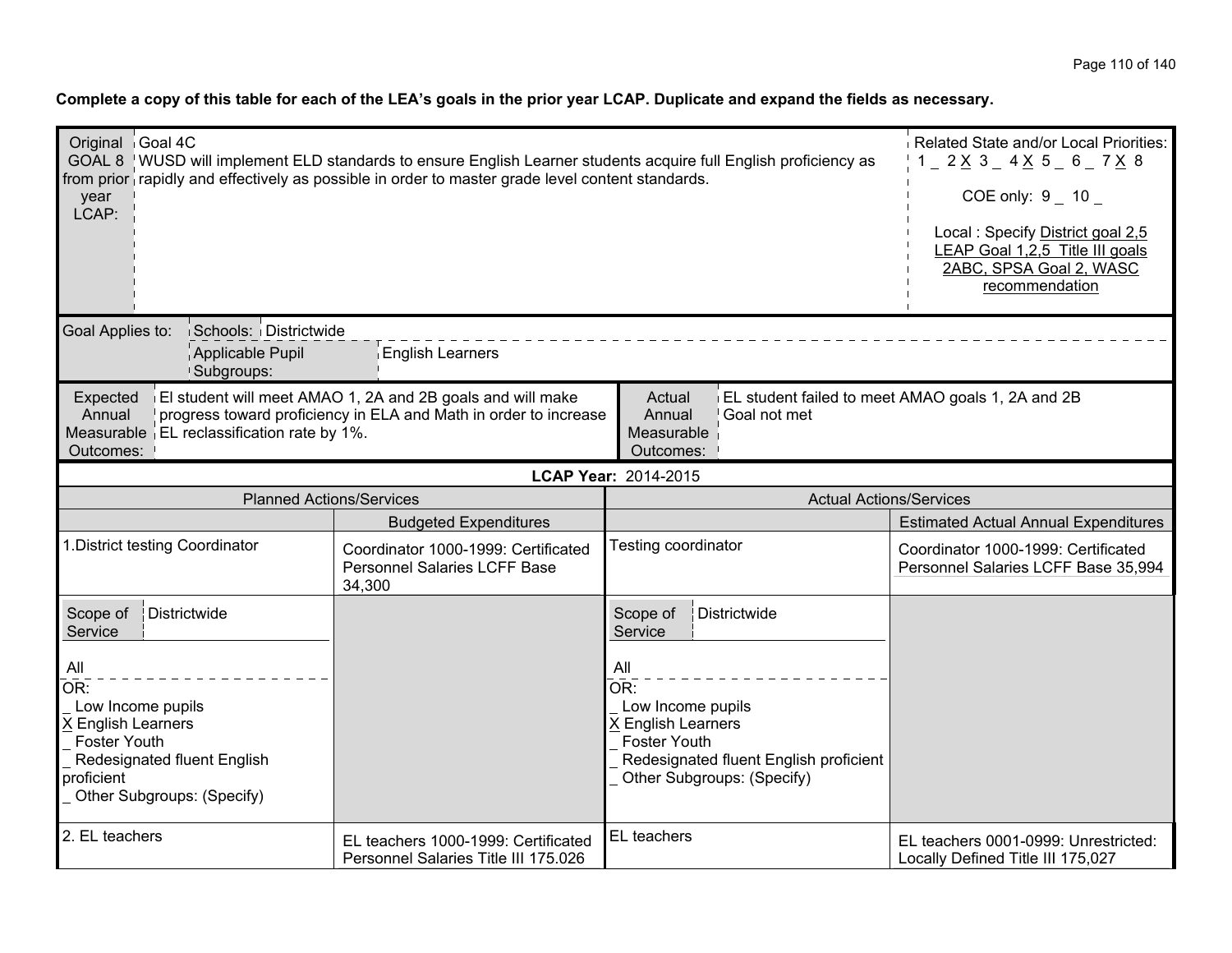| Districtwide<br>Scope of<br>Service<br>All<br>OR:<br>Low Income pupils<br>X English Learners<br><b>Foster Youth</b><br>Redesignated fluent English<br>proficient<br>Other Subgroups: (Specify)            |                 | Scope of<br>Districtwide<br>Service<br>All<br>OR:<br>Low Income pupils<br>X English Learners<br><b>Foster Youth</b><br>Redesignated fluent English proficient<br>Other Subgroups: (Specify)               |                 |
|-----------------------------------------------------------------------------------------------------------------------------------------------------------------------------------------------------------|-----------------|-----------------------------------------------------------------------------------------------------------------------------------------------------------------------------------------------------------|-----------------|
| 3. Assign site counselors and<br>intervention specialists to monitor EL<br>student progress toward mastery<br>toward grade level standards. (prior<br>year Part B action)                                 | See section A 0 | Counselors and intervention specialists<br>monitored EL student grades in core<br>subjects                                                                                                                | See section A 0 |
| Districtwide<br>Scope of<br>Service<br>$\mathsf{All}$<br>OR:<br>Low Income pupils<br>X English Learners<br><b>Foster Youth</b><br>Redesignated fluent English<br>proficient<br>Other Subgroups: (Specify) |                 | Scope of<br>Districtwide<br>Service<br>$\overline{A}$ ll<br>OR:<br>Low Income pupils<br>X English Learners<br><b>Foster Youth</b><br>Redesignated fluent English proficient<br>Other Subgroups: (Specify) |                 |
| What changes in actions,<br>services, and expenditures will be<br>made as a result of reviewing<br>past progress and/or changes to<br>goals?                                                              |                 |                                                                                                                                                                                                           |                 |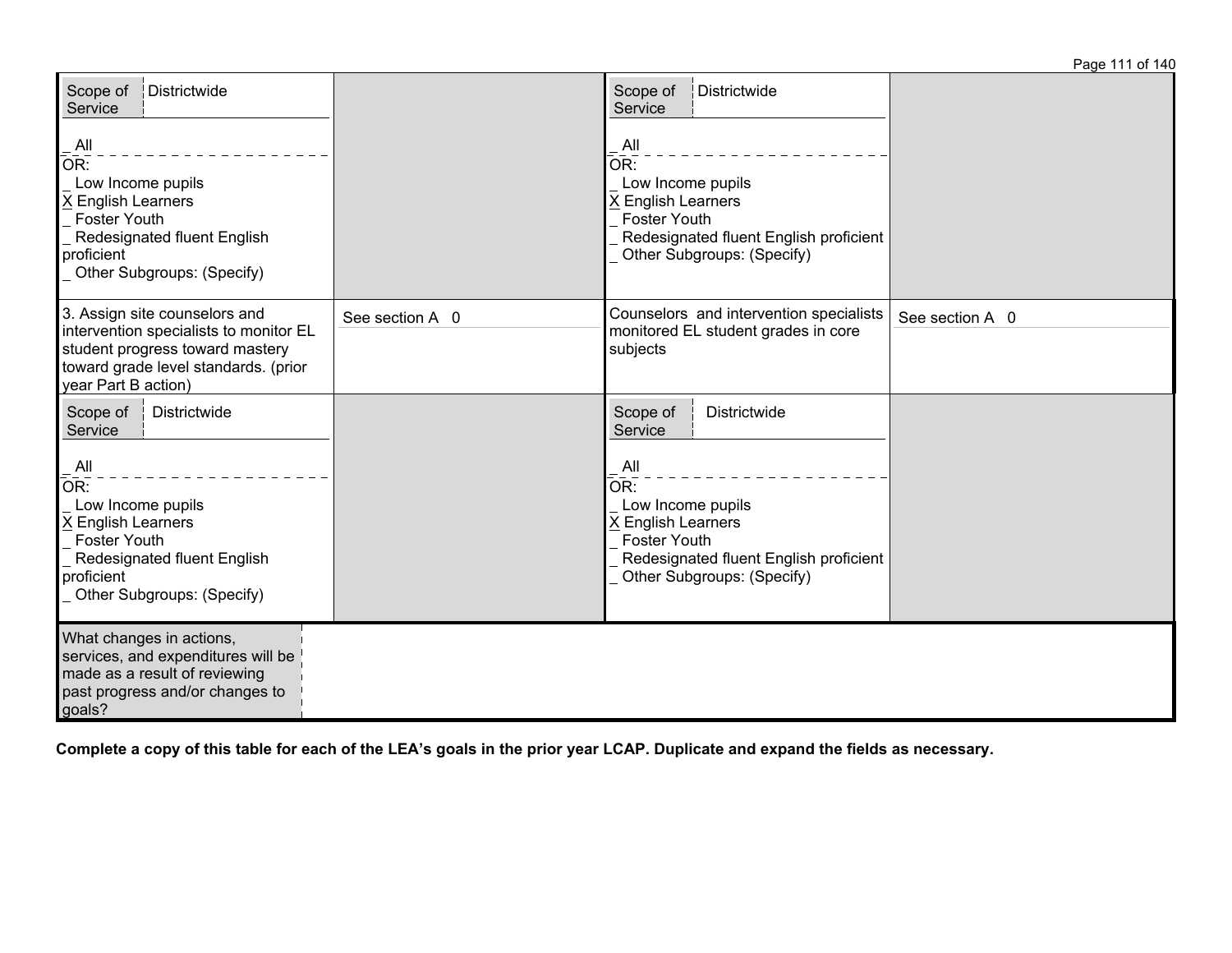| Original Goal 4D<br>GOAL 9   WUSD will increase the rigor of preparatory course offerings in order to improve the passing rate of AP<br>from prior assessments.<br>year<br>LCAP:                                                                                                                                             | Related State and/or Local Priorities:<br>$1 = 2 = 3 = 4 = 5 = 6 = 7 \times 8 \times 1$<br>COE only: $9 - 10$<br>Local: Specify District Goal 5, LEAP<br>Goal 1,2 & 5, Title III Goals 2 ABC,<br>SPSA Goal 1 & 5 |                                                                                                                                                                                                                          |                                                          |  |
|------------------------------------------------------------------------------------------------------------------------------------------------------------------------------------------------------------------------------------------------------------------------------------------------------------------------------|------------------------------------------------------------------------------------------------------------------------------------------------------------------------------------------------------------------|--------------------------------------------------------------------------------------------------------------------------------------------------------------------------------------------------------------------------|----------------------------------------------------------|--|
| Goal Applies to:<br>Schools: High School<br>Applicable Pupil<br><sup>1</sup> Subgroups:                                                                                                                                                                                                                                      | All students                                                                                                                                                                                                     |                                                                                                                                                                                                                          |                                                          |  |
| WUSD will Increase the AP passing rate by 5% annually.<br>As measured by CDE Data Quest<br>Expected<br>Actual<br>The AP passing rate in 2012-2013 was 18.4%. Passing rate in<br>Annual<br>Annual<br>Measurable 2013-14 was 12.8%. A decrease in passing rate of 4.2%<br>Measurable<br>Goal not met<br>Outcomes:<br>Outcomes: |                                                                                                                                                                                                                  |                                                                                                                                                                                                                          |                                                          |  |
| LCAP Year: 2014-2015                                                                                                                                                                                                                                                                                                         |                                                                                                                                                                                                                  |                                                                                                                                                                                                                          |                                                          |  |
|                                                                                                                                                                                                                                                                                                                              | <b>Planned Actions/Services</b><br><b>Actual Actions/Services</b>                                                                                                                                                |                                                                                                                                                                                                                          |                                                          |  |
|                                                                                                                                                                                                                                                                                                                              | <b>Budgeted Expenditures</b>                                                                                                                                                                                     |                                                                                                                                                                                                                          | <b>Estimated Actual Annual Expenditures</b>              |  |
| WUSD will increase the AP passing<br>rate by:<br>1. Providing Professional development<br>for AP teachers                                                                                                                                                                                                                    | AP teachers attended professional<br>development 0000: Unrestricted<br>LCFF Supplemental &<br>Concentration 9,800                                                                                                | AP teachers attended professional<br>development                                                                                                                                                                         | AP expenses 0000: Unrestricted LCFF<br><b>Base 11339</b> |  |
| Scope of<br>High School<br>Service<br>$\times$ All<br>$\overline{\mathsf{OR}}$ :<br>Low Income pupils<br><b>English Learners</b><br>Foster Youth<br>Redesignated fluent English<br>proficient<br>Other Subgroups: (Specify)                                                                                                  |                                                                                                                                                                                                                  | Scope of<br><b>High School</b><br>Service<br>X All<br>$\overline{\mathsf{OR}}$ :<br>Low Income pupils<br><b>English Learners</b><br>Foster Youth<br>Redesignated fluent English proficient<br>Other Subgroups: (Specify) |                                                          |  |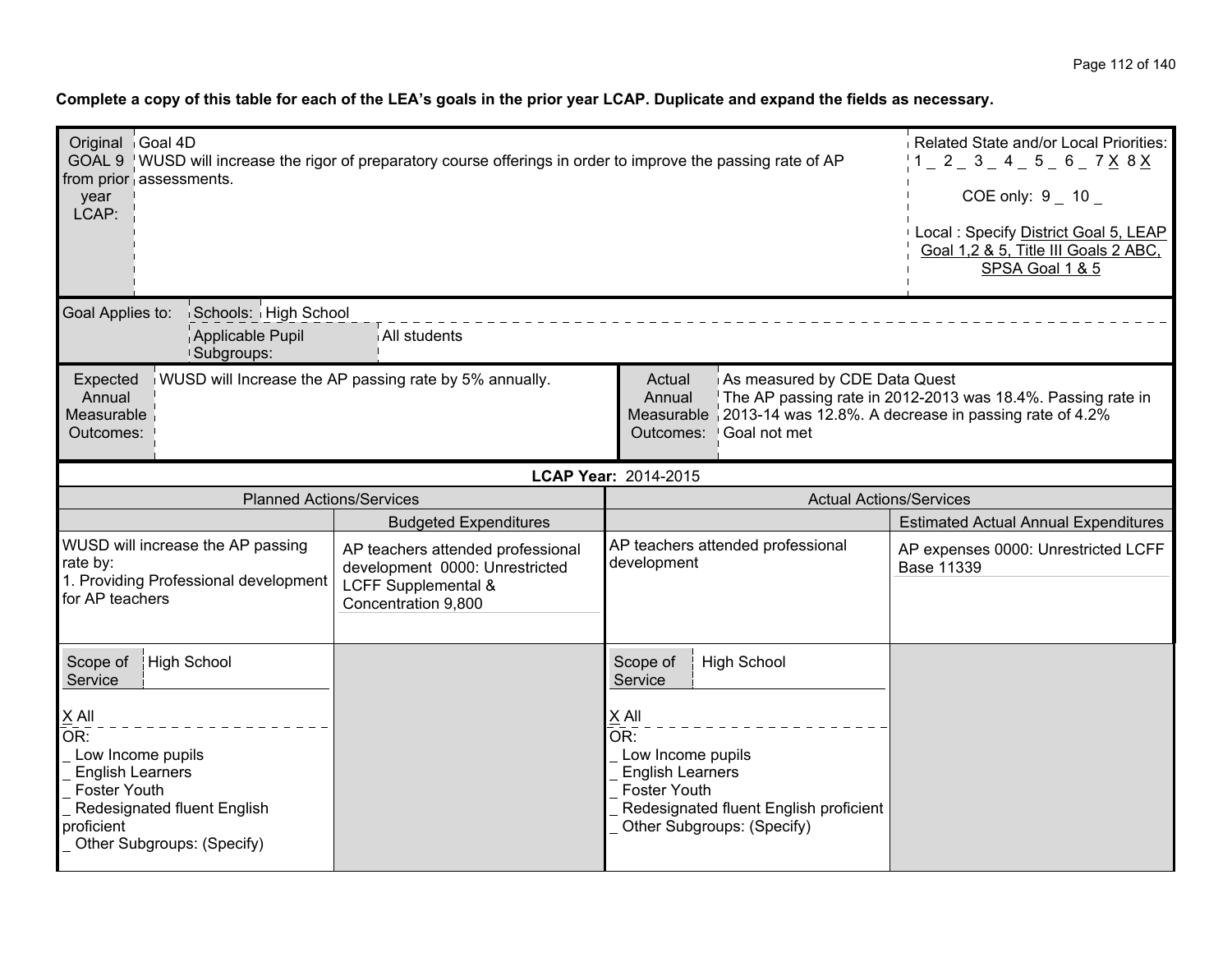Page 113 of 140

| All<br>OR:<br>Low Income pupils<br><b>English Learners</b><br><b>Foster Youth</b><br><b>Redesignated fluent English</b><br>proficient<br>_ Other Subgroups: (Specify) |                                                                                                                                                                           | Scope of<br>Service<br>All<br>OR:<br>Low Income pupils<br><b>English Learners</b><br><b>Foster Youth</b><br>Redesignated fluent English proficient<br>Other Subgroups: (Specify) |  |
|-----------------------------------------------------------------------------------------------------------------------------------------------------------------------|---------------------------------------------------------------------------------------------------------------------------------------------------------------------------|----------------------------------------------------------------------------------------------------------------------------------------------------------------------------------|--|
| What changes in actions,<br>services, and expenditures will be<br>made as a result of reviewing<br>past progress and/or changes to<br>goals?                          | All WUSD students enrolled in AP courses have the opportunity to take the AP exams. WUSD will provide additional support<br>in order to increase the rigor in AP courses. |                                                                                                                                                                                  |  |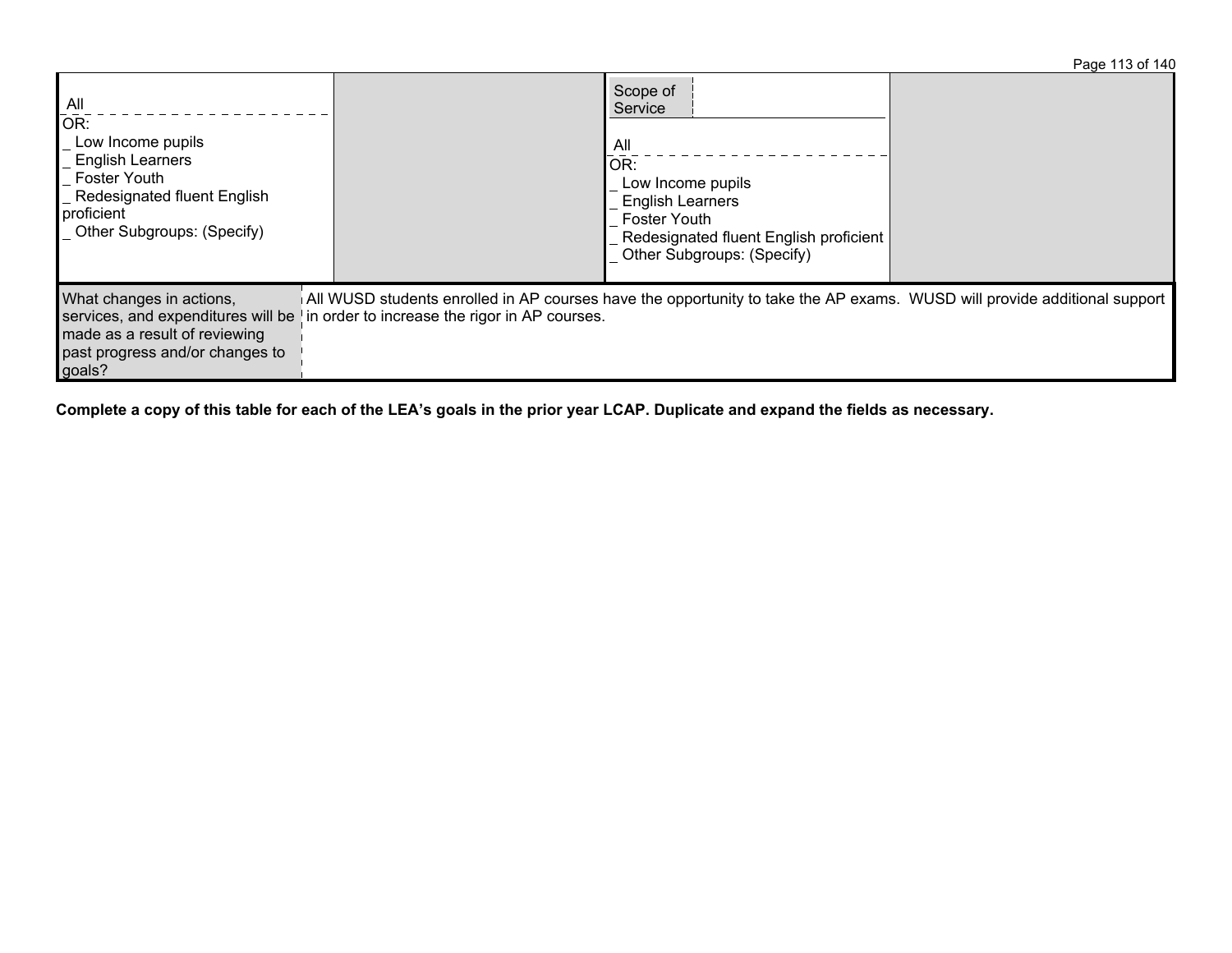| Original Goal 4E<br>GOAL 10   WUSD will increase the rigor of preparatory course offerings in order to improve the percent of students<br>from prior successfully completing A-G requirements.<br>year<br>LCAP:                                                                                                                                                                                                          |                                                                   |                                                                                                                 |                                                                                                                                                             | Related State and/or Local Priorities:<br>$1 = 2 = 3 = 4 = 5 = 6 = 7 \times 8 \times 1$<br>COE only: $9 - 10 -$<br>Local: Specify District Goal 5, LEAP<br>Goal 1,2 & 3, Title III Goals 2AB,<br>SPSA Goal 1,2 & 5 |  |
|--------------------------------------------------------------------------------------------------------------------------------------------------------------------------------------------------------------------------------------------------------------------------------------------------------------------------------------------------------------------------------------------------------------------------|-------------------------------------------------------------------|-----------------------------------------------------------------------------------------------------------------|-------------------------------------------------------------------------------------------------------------------------------------------------------------|--------------------------------------------------------------------------------------------------------------------------------------------------------------------------------------------------------------------|--|
| Goal Applies to:                                                                                                                                                                                                                                                                                                                                                                                                         | Schools: High School<br>Grade 9-12 students                       |                                                                                                                 |                                                                                                                                                             |                                                                                                                                                                                                                    |  |
|                                                                                                                                                                                                                                                                                                                                                                                                                          | Applicable Pupil<br><b>Subgroups:</b>                             |                                                                                                                 |                                                                                                                                                             |                                                                                                                                                                                                                    |  |
| WUSD will increase the percent of students successfully<br>As measured by Data Quest and High School data bases, the<br>Expected<br>Actual<br>completing A-G requirements by passing rate by 2% annually (to<br>percent of students who successfully completed A-G<br>Annual<br>Annual<br>Measurable 53.7%)<br>requirements decreased by 1.1% from 2013 to 2014.<br>Measurable<br>Goal not met<br>Outcomes:<br>Outcomes: |                                                                   |                                                                                                                 |                                                                                                                                                             |                                                                                                                                                                                                                    |  |
|                                                                                                                                                                                                                                                                                                                                                                                                                          | LCAP Year: 2014-2015                                              |                                                                                                                 |                                                                                                                                                             |                                                                                                                                                                                                                    |  |
|                                                                                                                                                                                                                                                                                                                                                                                                                          | <b>Planned Actions/Services</b><br><b>Actual Actions/Services</b> |                                                                                                                 |                                                                                                                                                             |                                                                                                                                                                                                                    |  |
|                                                                                                                                                                                                                                                                                                                                                                                                                          |                                                                   | <b>Budgeted Expenditures</b>                                                                                    |                                                                                                                                                             | <b>Estimated Actual Annual Expenditures</b>                                                                                                                                                                        |  |
| WUSD will increase A-G completion<br>rate by providing:<br>1. Counselors                                                                                                                                                                                                                                                                                                                                                 |                                                                   | Counselors 1000-1999: Certificated<br><b>Personnel Salaries LCFF</b><br>Supplemental & Concentration<br>676,000 | Counseling services are offed at all<br>sites                                                                                                               | Counselors 0000: Unrestricted LCFF<br>Supplemental & Concentration<br>711,529                                                                                                                                      |  |
| High School<br>Scope of<br>Service                                                                                                                                                                                                                                                                                                                                                                                       |                                                                   |                                                                                                                 | <b>High School</b><br>Scope of<br>Service                                                                                                                   |                                                                                                                                                                                                                    |  |
| X All<br>OR:<br>Low Income pupils<br><b>English Learners</b><br>Foster Youth<br>Redesignated fluent English<br>proficient<br>Other Subgroups: (Specify)                                                                                                                                                                                                                                                                  |                                                                   |                                                                                                                 | X All<br>OR:<br>Low Income pupils<br><b>English Learners</b><br><b>Foster Youth</b><br>Redesignated fluent English proficient<br>Other Subgroups: (Specify) |                                                                                                                                                                                                                    |  |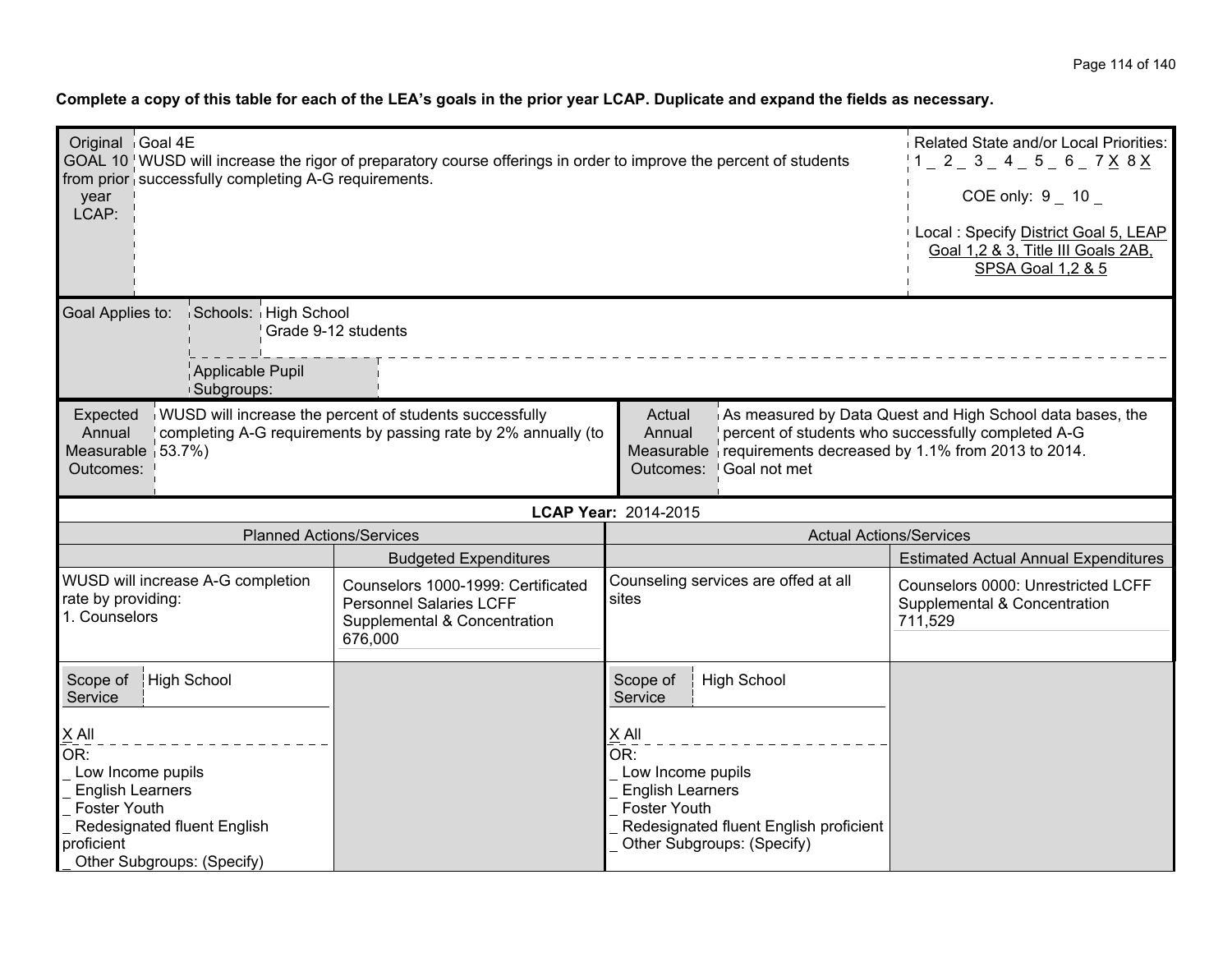Page 115 of 140

| 2. Intervention specialists                                                                                                                                                    | See Goal 4A                                                                                                    | Intervention specialist provide<br>academic support to students                                                                                               | See Goal 4A |  |
|--------------------------------------------------------------------------------------------------------------------------------------------------------------------------------|----------------------------------------------------------------------------------------------------------------|---------------------------------------------------------------------------------------------------------------------------------------------------------------|-------------|--|
| High School<br>Scope of<br>Service                                                                                                                                             |                                                                                                                | <b>High School</b><br>Scope of<br>Service                                                                                                                     |             |  |
| $\underline{X}$ All<br>OR:<br>_ Low Income pupils<br><b>English Learners</b><br><b>Foster Youth</b><br>Redesignated fluent English<br>proficient<br>Other Subgroups: (Specify) |                                                                                                                | $X$ All<br>OR:<br>Low Income pupils<br><b>English Learners</b><br><b>Foster Youth</b><br>Redesignated fluent English proficient<br>Other Subgroups: (Specify) |             |  |
| What changes in actions,<br>services, and expenditures will be<br>made as a result of reviewing<br>past progress and/or changes to<br>goals?                                   | Although WUSD did not reached the goal and we will continue the actions, services, and expenditures as stated. |                                                                                                                                                               |             |  |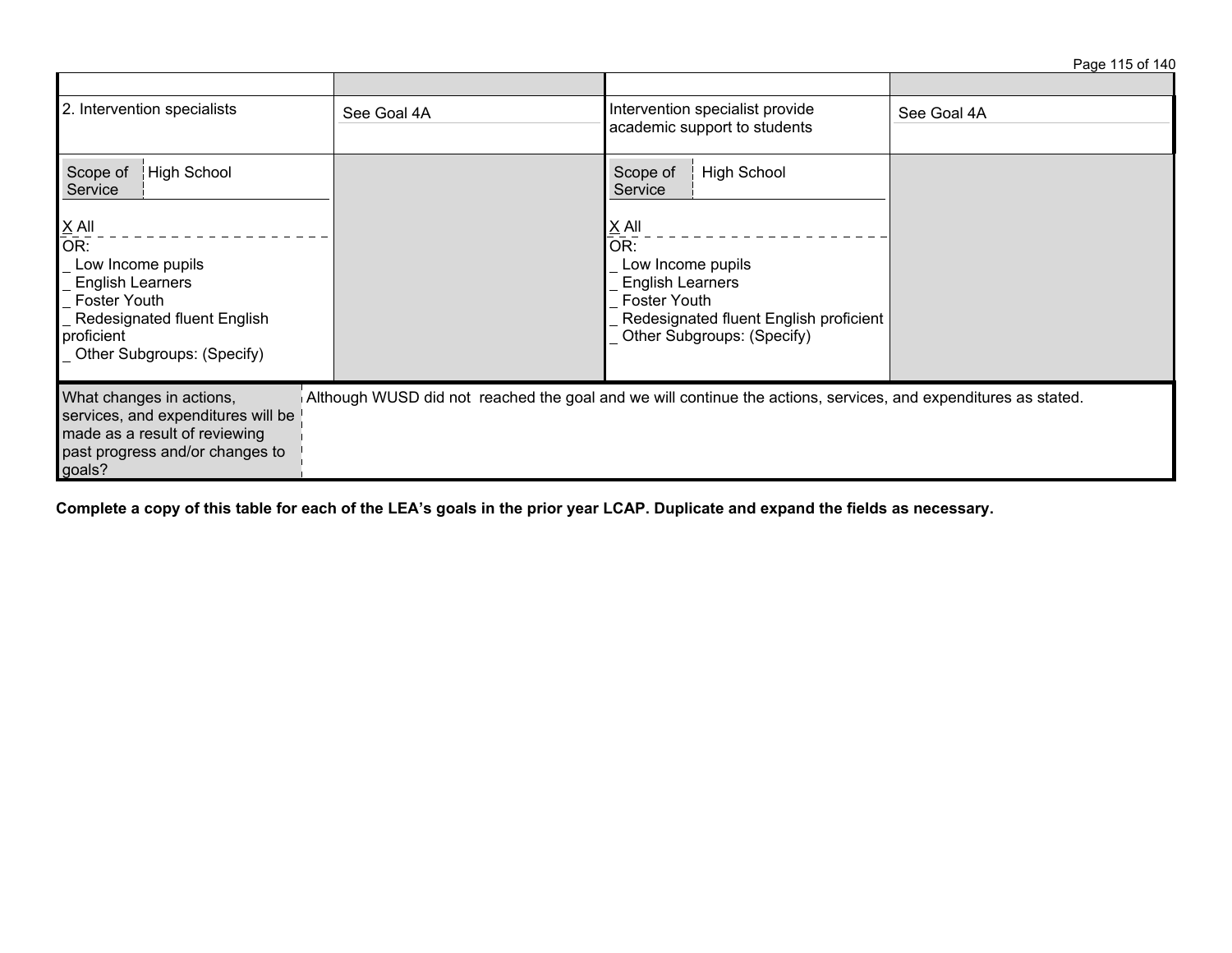| Complete a copy of this table for each of the LEA's goals in the prior year LCAP. Duplicate and expand the fields as necessary. |
|---------------------------------------------------------------------------------------------------------------------------------|
|---------------------------------------------------------------------------------------------------------------------------------|

| Original Goal 4F<br>GOAL 11 WUSD will increase the rigor of preparatory course offerings in order to improve the percent of students<br>from prior scoring ready for college on the EAP assessment.<br>year<br>LCAP:                                                                                                                               |                                 |                                                                                                                                                                               |                                        | Related State and/or Local Priorities:<br>$1 - 2 - 3$ 4 - 5 - 6 - 7 X 8 X<br>$COE$ only: $9$ 10<br>Local: Specify District Goal 5, LEAP<br>Goal 1 & 2 & 5, Title III goals 2<br>A, B, C, SPSA Goal 1, 2, 5 |
|----------------------------------------------------------------------------------------------------------------------------------------------------------------------------------------------------------------------------------------------------------------------------------------------------------------------------------------------------|---------------------------------|-------------------------------------------------------------------------------------------------------------------------------------------------------------------------------|----------------------------------------|------------------------------------------------------------------------------------------------------------------------------------------------------------------------------------------------------------|
| Goal Applies to:<br>Schools: High School<br>Applicable Pupil<br><sup>1</sup> Subgroups:                                                                                                                                                                                                                                                            | All students                    |                                                                                                                                                                               |                                        |                                                                                                                                                                                                            |
| WUSD will increase the percent of students scoring ready for<br>As measured by CDE Data Quest<br>Expected<br>Actual<br>Annual<br>college by 2% annually (to 8%)<br>Annual<br>Measurable<br>Measurable 2012-2013 EAP Math = 30% ready or conditionally ready<br>Outcomes:<br>Outcomes:<br>ELA decreased 1% and Math increased by 1%<br>Goal not met |                                 | 2012-2013 EAP English - 15% ready or conditionally ready<br>2013-2014 EAP English - 14% ready or conditionally ready<br>2014-2015 EAP Math = 31% ready or conditionally ready |                                        |                                                                                                                                                                                                            |
|                                                                                                                                                                                                                                                                                                                                                    |                                 | LCAP Year: 2014-2015                                                                                                                                                          |                                        |                                                                                                                                                                                                            |
|                                                                                                                                                                                                                                                                                                                                                    | <b>Planned Actions/Services</b> |                                                                                                                                                                               | <b>Actual Actions/Services</b>         |                                                                                                                                                                                                            |
|                                                                                                                                                                                                                                                                                                                                                    | <b>Budgeted Expenditures</b>    |                                                                                                                                                                               |                                        | <b>Estimated Actual Annual Expenditures</b>                                                                                                                                                                |
| WUSD will increase students EAP<br>passing rate by providing:<br>1. Counselors                                                                                                                                                                                                                                                                     | See Goal 4D                     |                                                                                                                                                                               |                                        | See Goal 4D                                                                                                                                                                                                |
| High School<br>Scope of<br>Service                                                                                                                                                                                                                                                                                                                 |                                 | High School<br>Scope of<br>Service                                                                                                                                            |                                        |                                                                                                                                                                                                            |
| $\times$ All<br>OR:<br>Low Income pupils<br><b>English Learners</b><br><b>Foster Youth</b><br>Redesignated fluent English<br>proficient                                                                                                                                                                                                            |                                 | X All<br>OR:<br>Low Income pupils<br><b>English Learners</b><br><b>Foster Youth</b><br>Other Subgroups: (Specify)                                                             | Redesignated fluent English proficient |                                                                                                                                                                                                            |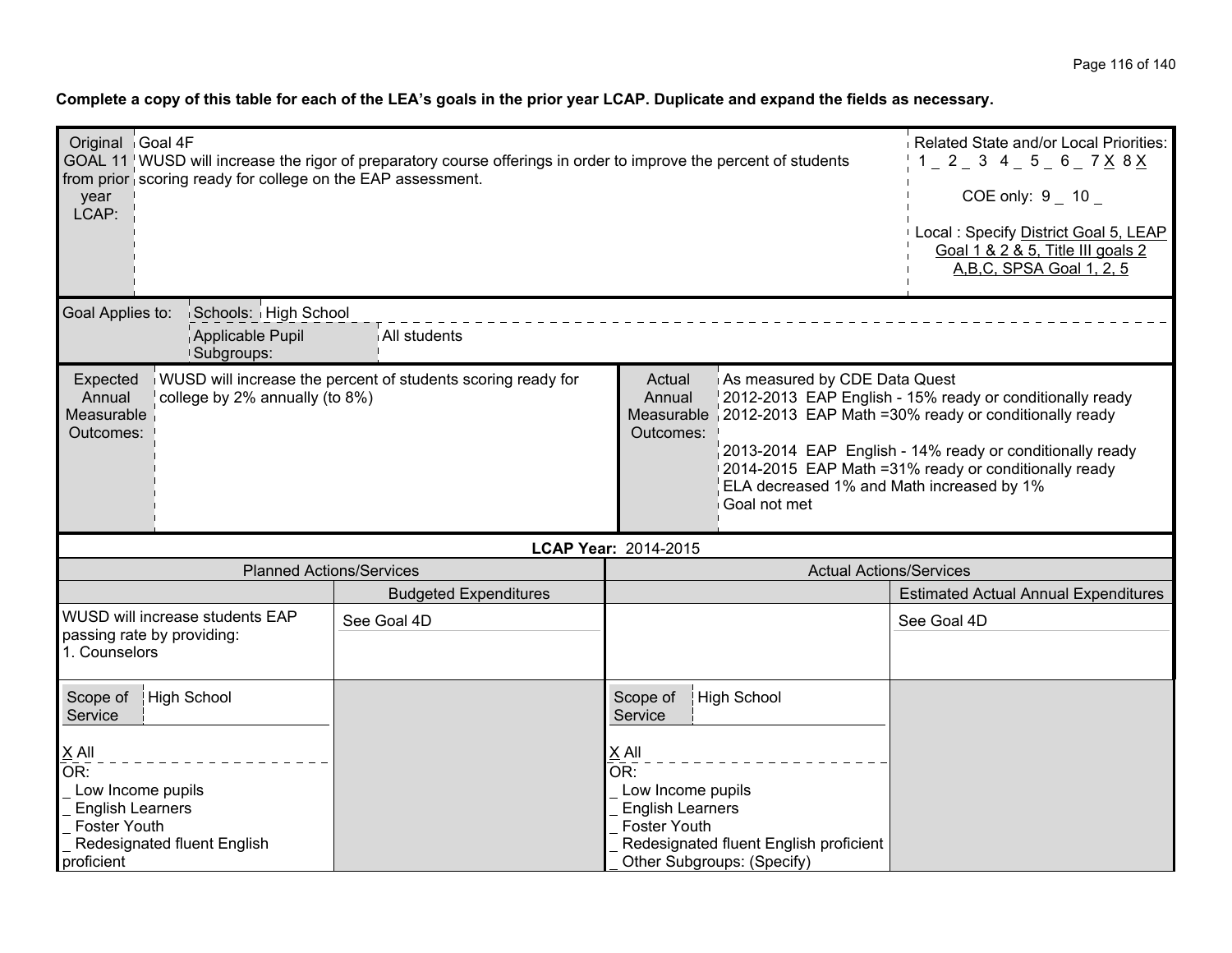| Other Subgroups: (Specify)                                                                                                                                                                                                                                                                                           |                                                  |                                                                                                                                                               |                                                |  |
|----------------------------------------------------------------------------------------------------------------------------------------------------------------------------------------------------------------------------------------------------------------------------------------------------------------------|--------------------------------------------------|---------------------------------------------------------------------------------------------------------------------------------------------------------------|------------------------------------------------|--|
| 2. After School program                                                                                                                                                                                                                                                                                              | ASP 0000: Unrestricted 21st<br>Century \$180,000 | <b>ASP</b>                                                                                                                                                    | ASP 0000: Unrestricted 21st Century<br>182,169 |  |
| High School<br>Scope of<br>Service                                                                                                                                                                                                                                                                                   |                                                  | <b>High School</b><br>Scope of<br>Service                                                                                                                     |                                                |  |
| $\underline{X}$ All<br>OR:<br>Low Income pupils<br><b>English Learners</b><br><b>Foster Youth</b><br>Redesignated fluent English<br>proficient<br>Other Subgroups: (Specify)                                                                                                                                         |                                                  | $X$ All<br>OR:<br>Low Income pupils<br><b>English Learners</b><br><b>Foster Youth</b><br>Redesignated fluent English proficient<br>Other Subgroups: (Specify) |                                                |  |
| Although WUSD did not reached the goal, we will look at 2014-2015 data to determine progress and will continue the<br>What changes in actions,<br>actions, services, and expenditures as stated.<br>services, and expenditures will be<br>made as a result of reviewing<br>past progress and/or changes to<br>goals? |                                                  |                                                                                                                                                               |                                                |  |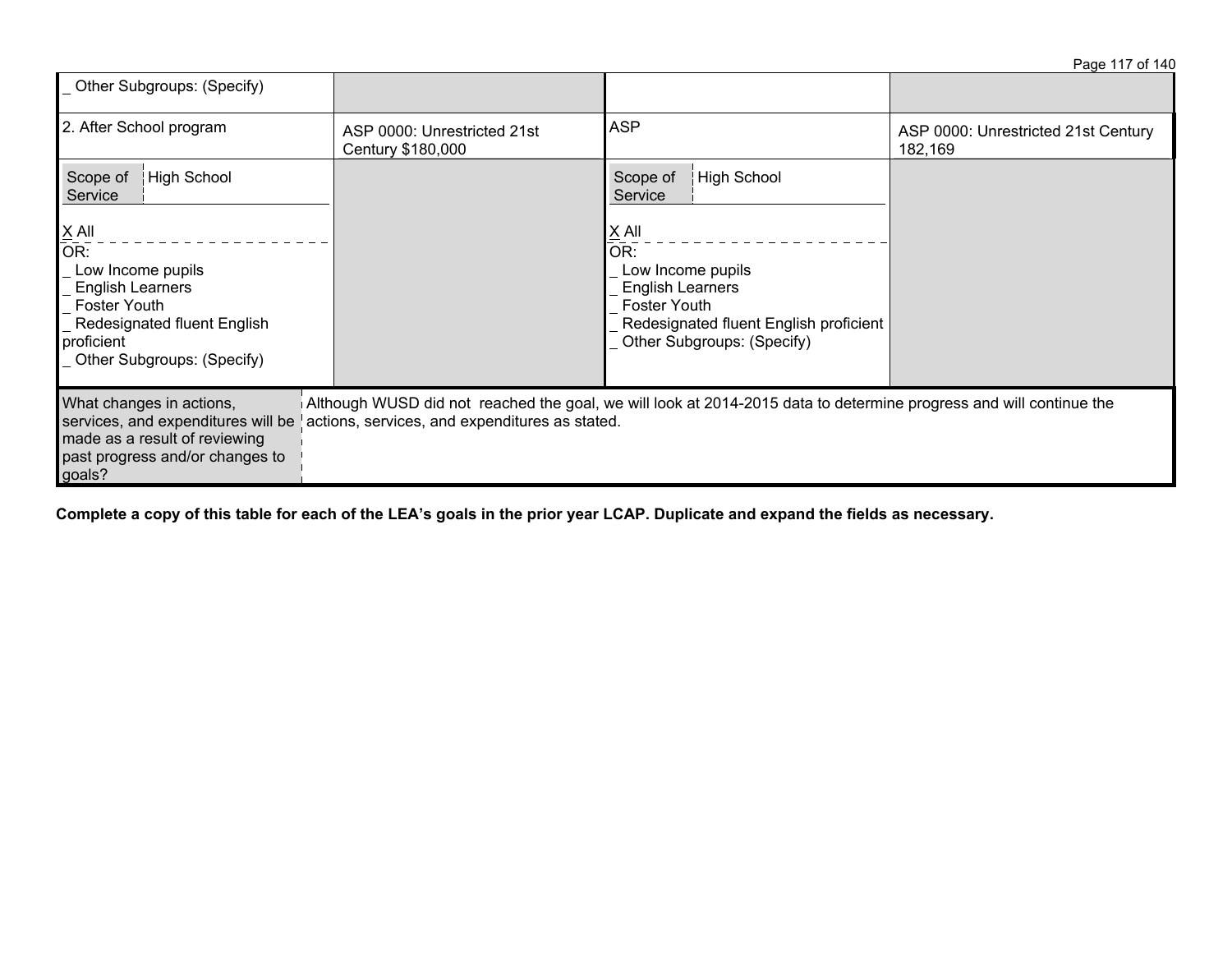|  |  | Complete a copy of this table for each of the LEA's goals in the prior year LCAP. Duplicate and expand the fields as necessary. |
|--|--|---------------------------------------------------------------------------------------------------------------------------------|
|--|--|---------------------------------------------------------------------------------------------------------------------------------|

| Original Goal 4G WUSD will develop assessments to determine academic progress in courses defined in Ed Code<br>GOAL 12 51210 and 51220.<br>from prior<br>year<br>LCAP: |                                                                                                                             |                                                                                                                 | Related State and/or Local Priorities:<br>$1 - 2 - 3$ 4 $-$ 5 6 $-$ 7 $-$ 8 $\times$<br>COE only: 9 10<br>Local: Specify District Goal 2,5<br>LEAP Goal 2,5 Title III Goals 2ABC,<br><b>SPSA 2,5</b> |
|------------------------------------------------------------------------------------------------------------------------------------------------------------------------|-----------------------------------------------------------------------------------------------------------------------------|-----------------------------------------------------------------------------------------------------------------|------------------------------------------------------------------------------------------------------------------------------------------------------------------------------------------------------|
| Schools: Districtwide<br>Goal Applies to:<br>Applicable Pupil<br>Subgroups:                                                                                            | All students                                                                                                                |                                                                                                                 |                                                                                                                                                                                                      |
| Expected<br>Annual<br>defined in Ed Code 51210 and 51220.<br>Measurable<br>Outcomes:                                                                                   | WUSD will develop local assessments to determine baseline data<br>and set academic achievement goals in courses of students | Baseline data was not available for all courses.<br>Actual<br>Annual<br>Goal not met<br>Measurable<br>Outcomes: |                                                                                                                                                                                                      |
|                                                                                                                                                                        |                                                                                                                             | LCAP Year: 2014-2015                                                                                            |                                                                                                                                                                                                      |
|                                                                                                                                                                        | <b>Planned Actions/Services</b>                                                                                             | <b>Actual Actions/Services</b>                                                                                  |                                                                                                                                                                                                      |
|                                                                                                                                                                        | <b>Budgeted Expenditures</b>                                                                                                |                                                                                                                 | <b>Estimated Actual Annual Expenditures</b>                                                                                                                                                          |
| What changes in actions,<br>services, and expenditures will be<br>made as a result of reviewing<br>past progress and/or changes to<br>goals?                           |                                                                                                                             |                                                                                                                 |                                                                                                                                                                                                      |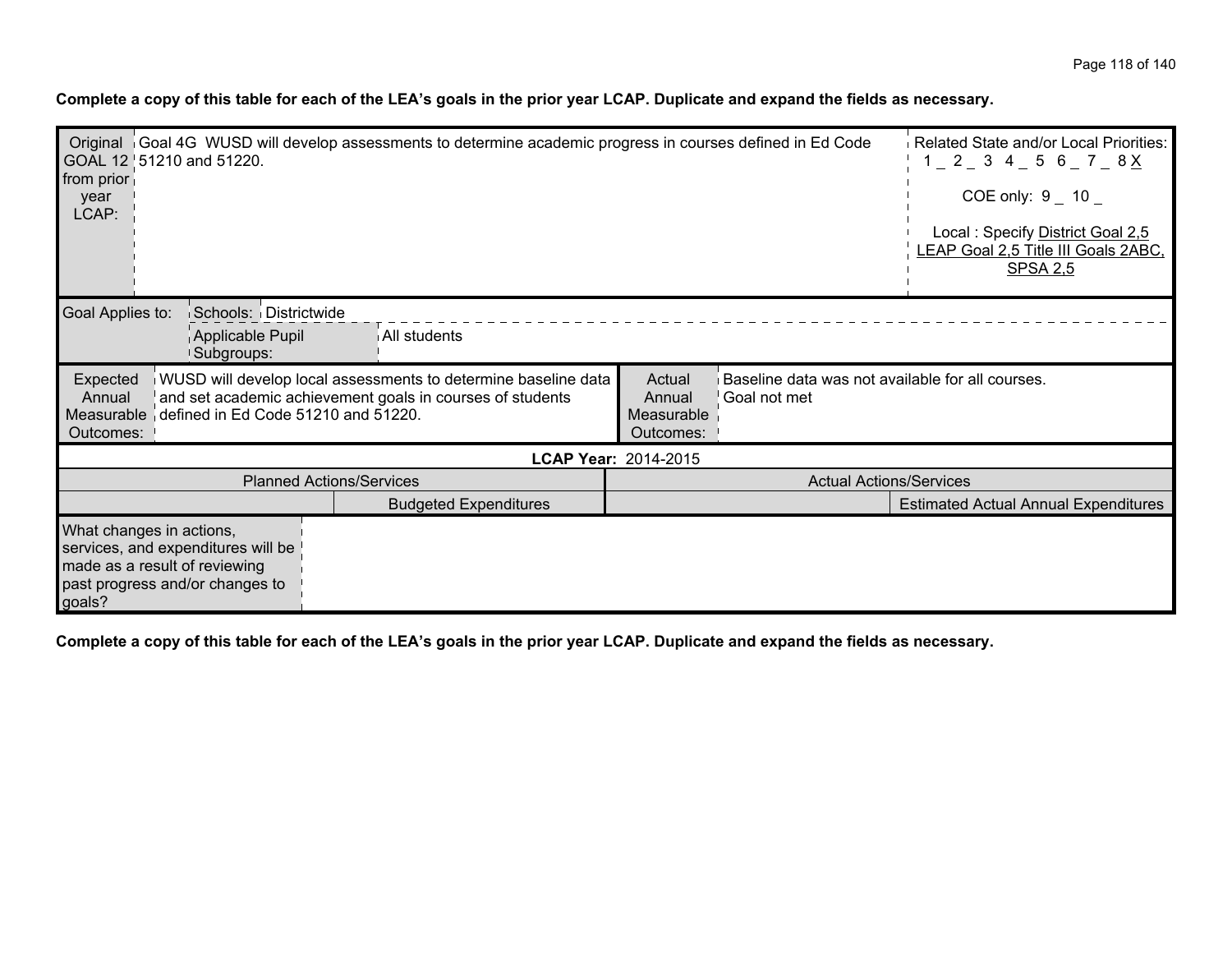| Original Goal 5<br>GOAL 13 WUSD will continue to increase opportunities for parents to provide input and participate in programs.                                                                                                                                                                                                                                                                                                |                                                                                           |                                                                                   |                                                                      | Related State and/or Local Priorities:<br>$1$ $2$ $3$ $\times$ 4 $5$ 6 $7$ 8                                                                                                                                                                                          |  |
|----------------------------------------------------------------------------------------------------------------------------------------------------------------------------------------------------------------------------------------------------------------------------------------------------------------------------------------------------------------------------------------------------------------------------------|-------------------------------------------------------------------------------------------|-----------------------------------------------------------------------------------|----------------------------------------------------------------------|-----------------------------------------------------------------------------------------------------------------------------------------------------------------------------------------------------------------------------------------------------------------------|--|
| from prior<br>year                                                                                                                                                                                                                                                                                                                                                                                                               |                                                                                           |                                                                                   |                                                                      | COE only: $9 - 10$                                                                                                                                                                                                                                                    |  |
| LCAP:                                                                                                                                                                                                                                                                                                                                                                                                                            | Local : Specify District Goal 4, SPSA<br>Goal 1 & 2, Title                                |                                                                                   |                                                                      |                                                                                                                                                                                                                                                                       |  |
| Goal Applies to:<br>Applicable Pupil<br><b>Subgroups:</b>                                                                                                                                                                                                                                                                                                                                                                        | Schools: All school sites<br>All students                                                 |                                                                                   |                                                                      |                                                                                                                                                                                                                                                                       |  |
| WUSD will develop baseline data on parent participation and<br>Actual<br>Expected<br>input as measured by sign in sheets, participation and attendance<br>Annual<br>Annual<br>Measurable   rates at School Site Council, English Learner Advisory Council,<br>Measurable not sufficient to calculate the percentage of participation or<br>Outcomes:   Literacy Night and parent conferences.<br>Outcomes:<br>Goal partially met |                                                                                           |                                                                                   |                                                                      | While WUSD gathered information about parent participation at<br>district advisories, conferences, and site events, data collected is<br>change from prior year. In 2015-16, WUSD will create a system<br>of documentation for both district and sites to enter data. |  |
|                                                                                                                                                                                                                                                                                                                                                                                                                                  | LCAP Year: 2014-2015                                                                      |                                                                                   |                                                                      |                                                                                                                                                                                                                                                                       |  |
| <b>Planned Actions/Services</b>                                                                                                                                                                                                                                                                                                                                                                                                  |                                                                                           |                                                                                   | <b>Actual Actions/Services</b>                                       |                                                                                                                                                                                                                                                                       |  |
|                                                                                                                                                                                                                                                                                                                                                                                                                                  | <b>Budgeted Expenditures</b>                                                              |                                                                                   |                                                                      | <b>Estimated Actual Annual Expenditures</b>                                                                                                                                                                                                                           |  |
| 1. Increased communication                                                                                                                                                                                                                                                                                                                                                                                                       | Communication 5000-5999:<br>Services And Other Operating<br>Expenditures Title I \$10,535 | Communication                                                                     |                                                                      | <b>Communication-Blackboard Connect</b><br>5000-5999: Services And Other<br>Operating Expenditures Title I 6700<br>Communication-Speck 5000-5999:<br>Services And Other Operating<br>Expenditures LCFF Base 12529                                                     |  |
| Districtwide<br>Scope of<br>Service                                                                                                                                                                                                                                                                                                                                                                                              |                                                                                           | Scope of<br>Service                                                               | Districtwide                                                         |                                                                                                                                                                                                                                                                       |  |
| $X$ All<br>OR:<br>Low Income pupils<br><b>English Learners</b><br><b>Foster Youth</b><br>Redesignated fluent English<br>proficient                                                                                                                                                                                                                                                                                               |                                                                                           | All<br>OR:<br>Low Income pupils<br><b>English Learners</b><br><b>Foster Youth</b> | Redesignated fluent English proficient<br>Other Subgroups: (Specify) |                                                                                                                                                                                                                                                                       |  |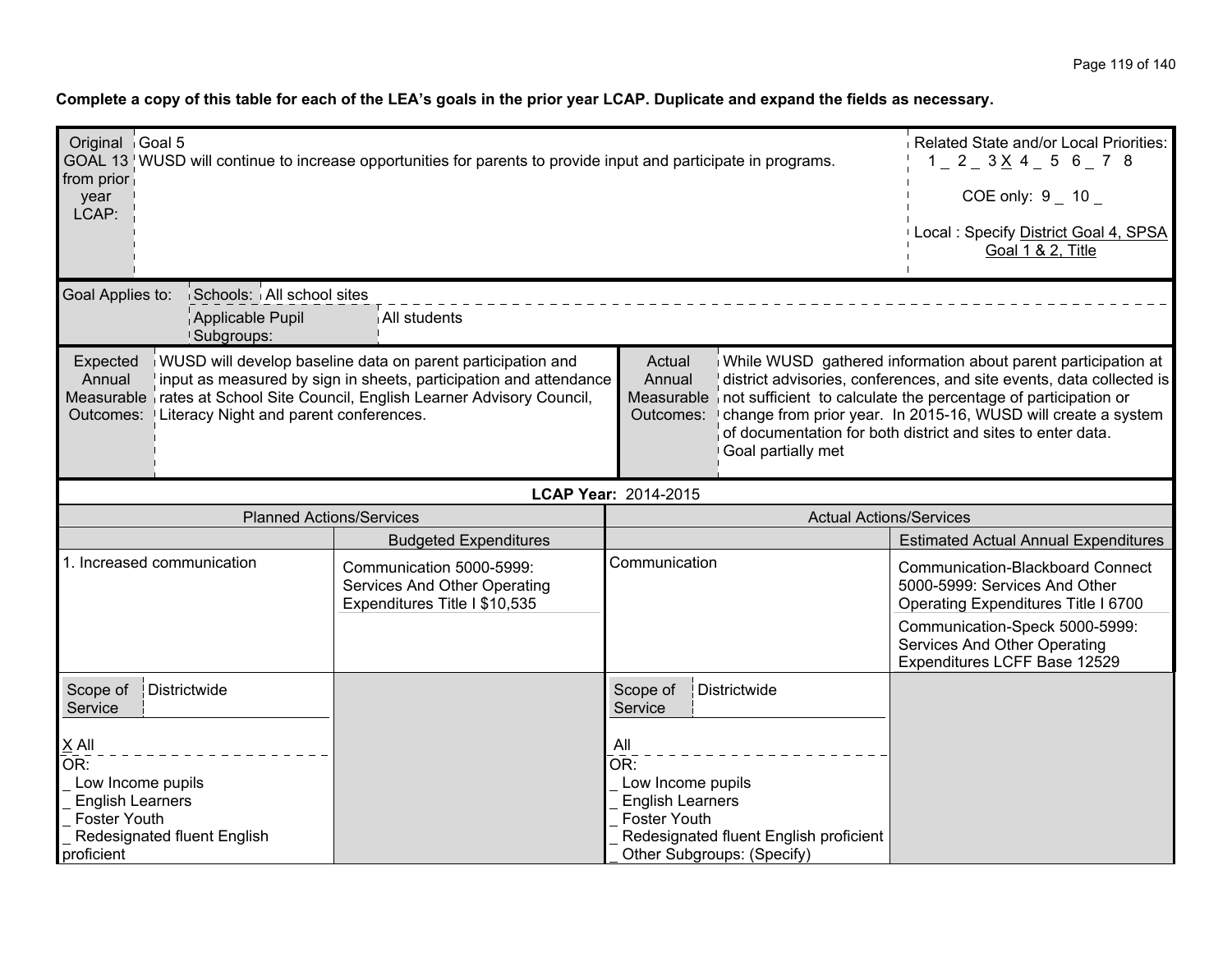| Other Subgroups: (Specify)                                                                                                                                                     |                                                                                     |                                                                                                                                                                                      |                                                                                     |
|--------------------------------------------------------------------------------------------------------------------------------------------------------------------------------|-------------------------------------------------------------------------------------|--------------------------------------------------------------------------------------------------------------------------------------------------------------------------------------|-------------------------------------------------------------------------------------|
| 2. Providing Advisory committee<br>training                                                                                                                                    | Parent Training 0                                                                   | Parent Training provided by District<br>staff                                                                                                                                        | Parent Advisory Training 0                                                          |
| Districtwide<br>Scope of<br>Service                                                                                                                                            |                                                                                     | Districtwide<br>Scope of<br>Service                                                                                                                                                  |                                                                                     |
| $X$ All<br>OR:<br>Low Income pupils<br><b>English Learners</b><br><b>Foster Youth</b><br>Redesignated fluent English<br>proficient<br>Other Subgroups: (Specify)               |                                                                                     | $X$ All<br>$\overline{\mathsf{OR}}$ :<br>Low Income pupils<br><b>English Learners</b><br><b>Foster Youth</b><br>Redesignated fluent English proficient<br>Other Subgroups: (Specify) |                                                                                     |
| 3. Providing ABI training for parents                                                                                                                                          | Parent Training 0                                                                   | Provided by district Staff                                                                                                                                                           | Parent Training 0                                                                   |
| Scope of<br>Districtwide<br>Service                                                                                                                                            |                                                                                     | Scope of<br>Districtwide<br>Service                                                                                                                                                  |                                                                                     |
| $X$ All<br>$\overline{OR}$ :<br>Low Income pupils<br><b>English Learners</b><br><b>Foster Youth</b><br>Redesignated fluent English<br>proficient<br>Other Subgroups: (Specify) |                                                                                     | $X$ All<br>$\overline{\mathsf{OR}}$ :<br>Low Income pupils<br><b>English Learners</b><br><b>Foster Youth</b><br>Redesignated fluent English proficient<br>Other Subgroups: (Specify) |                                                                                     |
| 4. Offering Parenting classes                                                                                                                                                  | Parent Classes 5000-5999: Services<br>And Other Operating Expenditures<br>Title I 0 | Planned for Oct 2015 and Feb 2016                                                                                                                                                    | Parent Classes 5000-5999: Services<br>And Other Operating Expenditures<br>Title I 0 |
| Districtwide<br>Scope of<br>Service                                                                                                                                            |                                                                                     | Districtwide<br>Scope of<br>Service                                                                                                                                                  |                                                                                     |
| $X$ All<br>$\overline{OR}$ :<br>Low Income pupils<br><b>English Learners</b><br><b>Foster Youth</b><br>Redesignated fluent English                                             |                                                                                     | X All<br>OR:<br>Low Income pupils<br><b>English Learners</b><br><b>Foster Youth</b><br>Redesignated fluent English proficient                                                        |                                                                                     |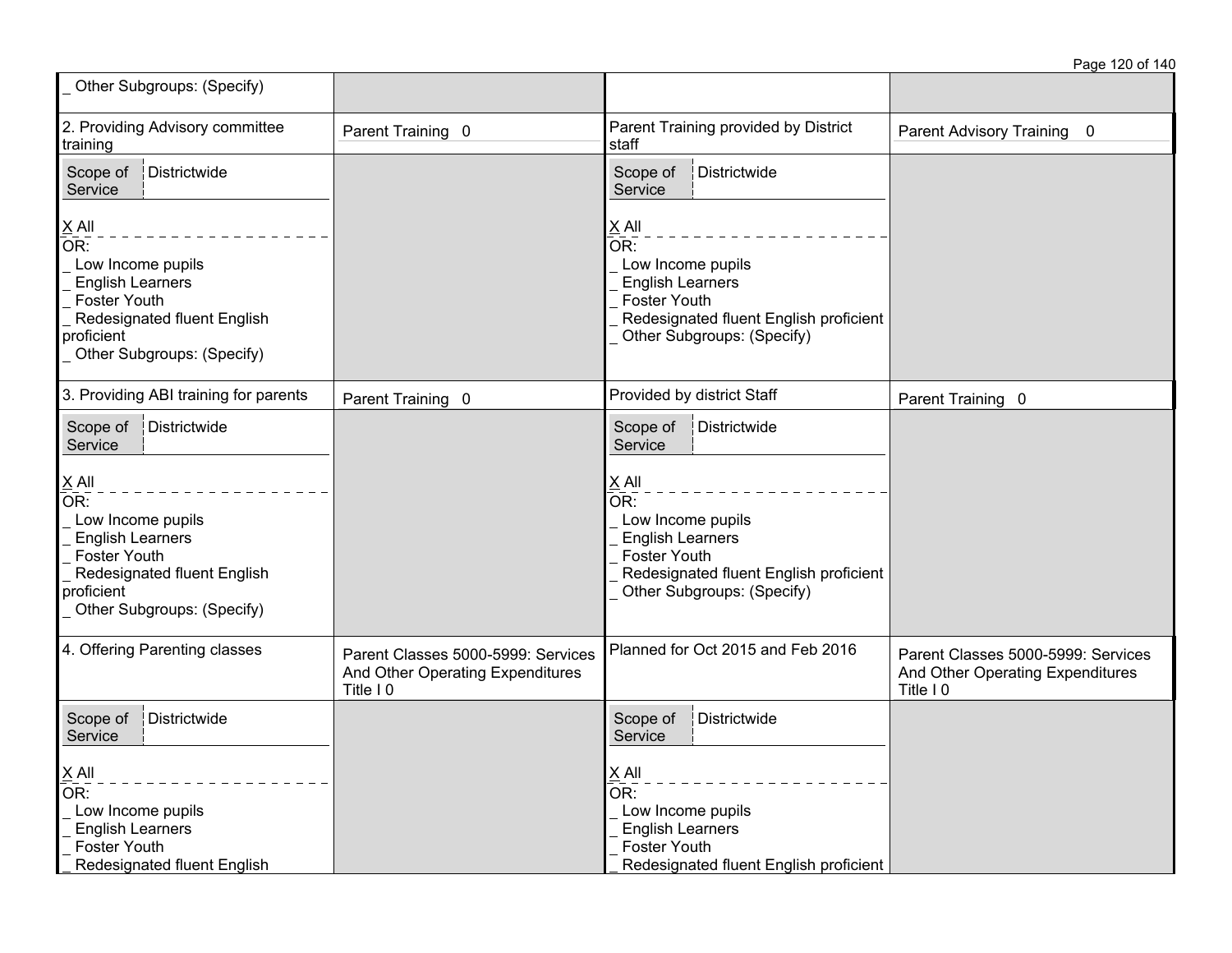| proficient<br>Other Subgroups: (Specify)                                                                                                                         |                                                    | Other Subgroups: (Specify)                                                                                                                                                |                                               |
|------------------------------------------------------------------------------------------------------------------------------------------------------------------|----------------------------------------------------|---------------------------------------------------------------------------------------------------------------------------------------------------------------------------|-----------------------------------------------|
| 5. Offering English acquisition classes                                                                                                                          | ESL Classes 0000: Unrestricted<br>LCFF Base \$4200 | Planned for 2015-2016                                                                                                                                                     | ESL Classes 0000: Unrestricted LCFF<br>Base 0 |
| Districtwide<br>Scope of<br>Service                                                                                                                              |                                                    | Districtwide<br>Scope of<br>Service                                                                                                                                       |                                               |
| X All<br>OR:<br>Low Income pupils<br><b>English Learners</b><br><b>Foster Youth</b><br>Redesignated fluent English<br>proficient<br>Other Subgroups: (Specify)   |                                                    | X All<br>$\overline{OR}$ :<br>Low Income pupils<br><b>English Learners</b><br><b>Foster Youth</b><br>Redesignated fluent English proficient<br>Other Subgroups: (Specify) |                                               |
| 6. Continuing Community/school<br>events                                                                                                                         | Facilitated by school staff 0                      | Continuing Community/school events                                                                                                                                        | Facilitated by school staff 0                 |
| Districtwide<br>Scope of<br>Service                                                                                                                              |                                                    | Districtwide<br>Scope of<br>Service                                                                                                                                       |                                               |
| $X$ All<br>OR:<br>Low Income pupils<br><b>English Learners</b><br><b>Foster Youth</b><br>Redesignated fluent English<br>proficient<br>Other Subgroups: (Specify) |                                                    | X All<br>OR <sub>1</sub><br>Low Income pupils<br><b>English Learners</b><br><b>Foster Youth</b><br>Redesignated fluent English proficient<br>Other Subgroups: (Specify)   |                                               |
| 7. Hold quarterly parent/guardian<br>outreach and/or Kindship meetings.<br>(Prior year Part B action)                                                            | See Section A 0                                    | Parent meetings did not target foster<br>youth.                                                                                                                           | See Section A 0                               |
| Scope of<br>Districtwide<br>Service<br>All                                                                                                                       |                                                    | Scope of<br>Districtwide<br>Service<br>All                                                                                                                                |                                               |
| OR:<br>Low Income pupils<br><b>English Learners</b>                                                                                                              |                                                    | OR:<br>Low Income pupils<br><b>English Learners</b>                                                                                                                       |                                               |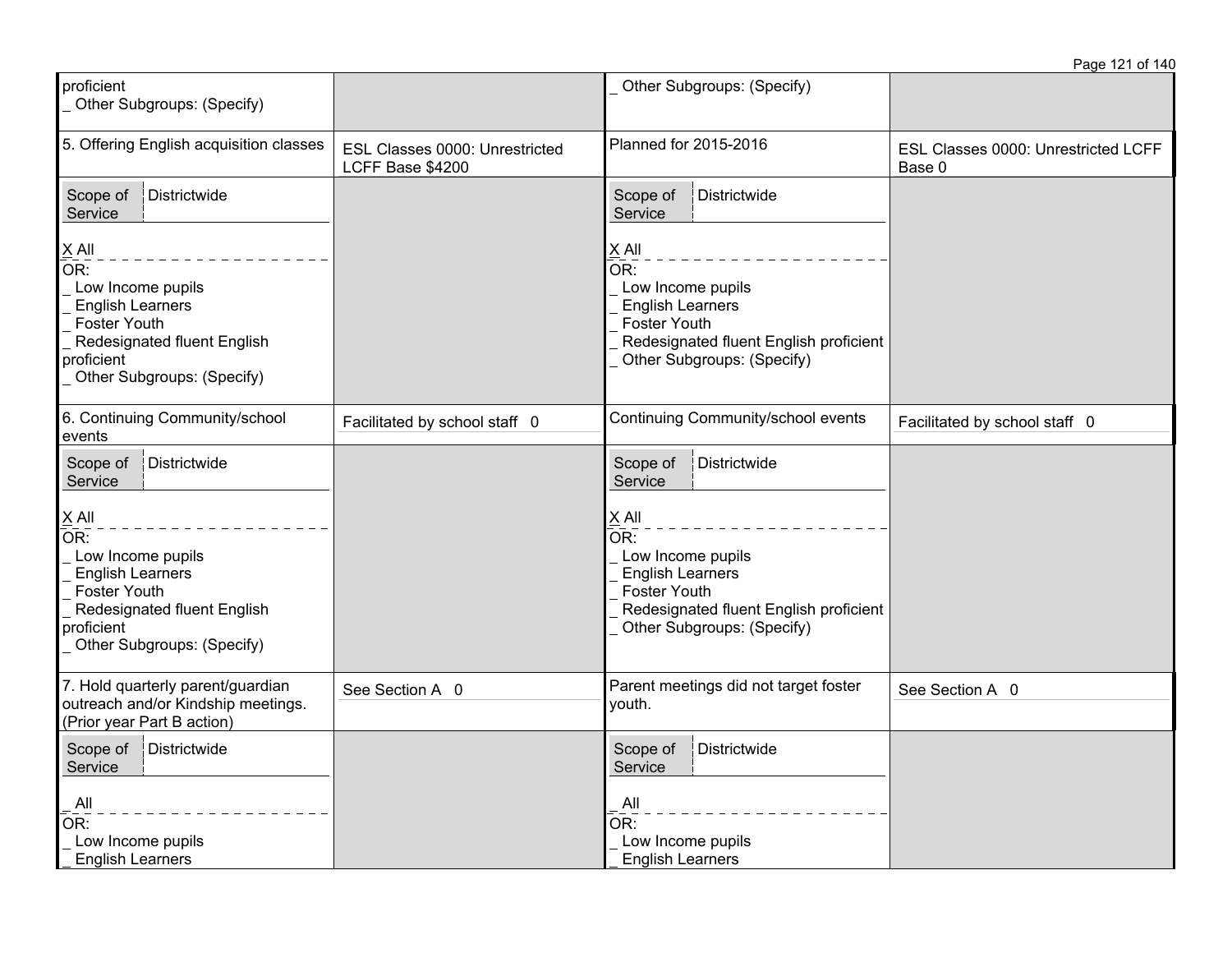| X Foster Youth<br>Redesignated fluent English<br>proficient<br>Other Subgroups: (Specify)                                                                                                                            |                 | X Foster Youth<br>Redesignated fluent English proficient<br>Other Subgroups: (Specify)                                                                                                                                                        |                 |
|----------------------------------------------------------------------------------------------------------------------------------------------------------------------------------------------------------------------|-----------------|-----------------------------------------------------------------------------------------------------------------------------------------------------------------------------------------------------------------------------------------------|-----------------|
| 8. Collaborate with Fresno County<br>Office of Education Foster Advisory<br>Committee (Prior year Part B action)                                                                                                     | See Section A 0 | Action not completed                                                                                                                                                                                                                          | See Section A 0 |
| Districtwide<br>Scope of<br>Service<br>$\overline{\mathsf{All}}$<br>OR:<br>Low Income pupils<br><b>English Learners</b><br>X Foster Youth<br>Redesignated fluent English<br>proficient<br>Other Subgroups: (Specify) |                 | Scope of<br>Districtwide<br>Service<br>_ All<br>OR:<br>Low Income pupils<br><b>English Learners</b><br>X Foster Youth<br>Redesignated fluent English proficient<br>Other Subgroups: (Specify)                                                 |                 |
| What changes in actions,<br>services, and expenditures will be<br>made as a result of reviewing<br>past progress and/or changes to<br>goals?                                                                         |                 | 1. WUSD will continue to offer opportunities for parents to provide input and participate in their child's education.<br>2. WUSD will develop a method of collecting data to show parent participation rates at school events and advisories. |                 |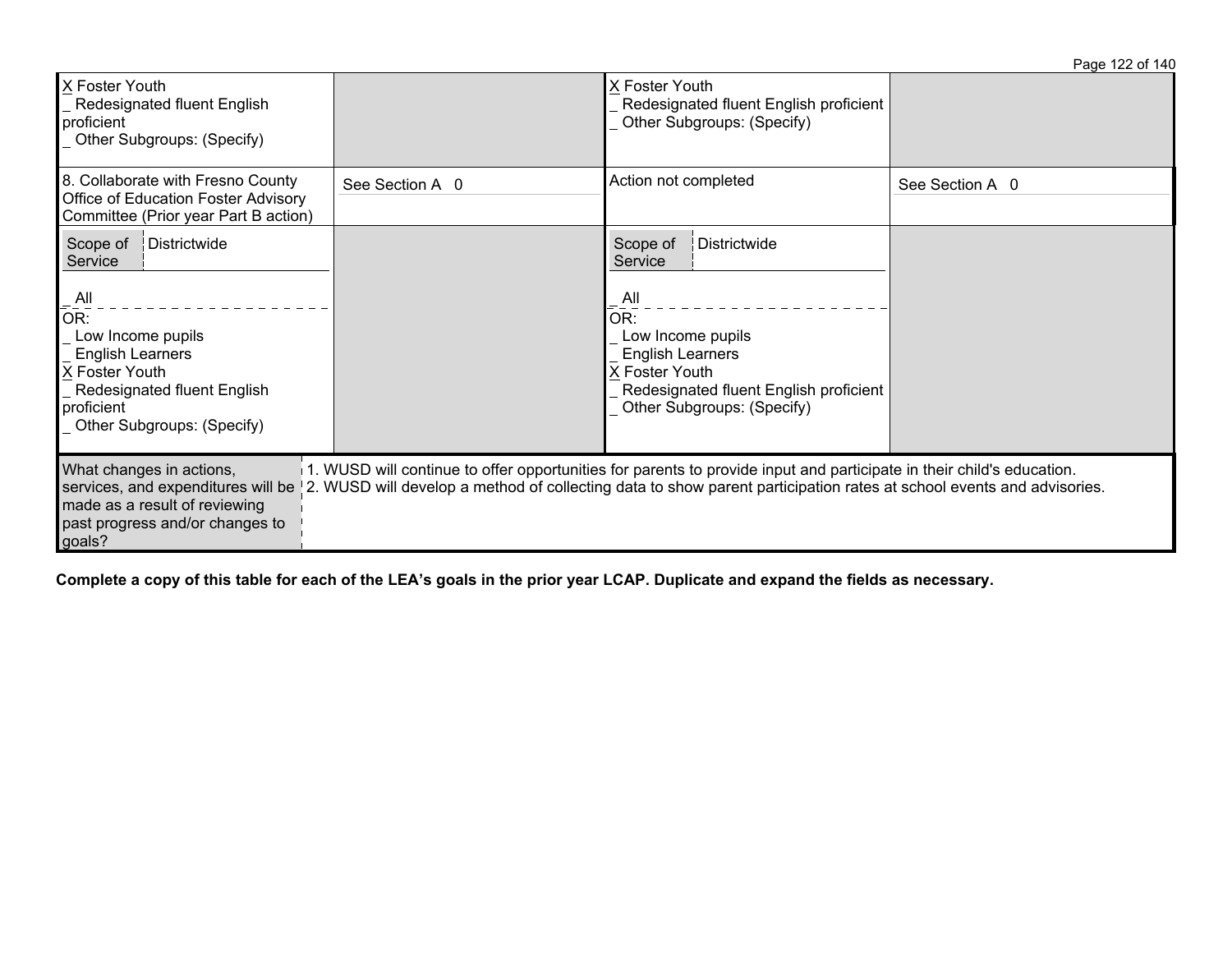| Original Goal 6                                                                       |                                                                                                     |                                                                                                            | Related State and/or Local Priorities:                                                                           |
|---------------------------------------------------------------------------------------|-----------------------------------------------------------------------------------------------------|------------------------------------------------------------------------------------------------------------|------------------------------------------------------------------------------------------------------------------|
|                                                                                       | GOAL 14 WUSD will continue to monitor attendance in order to increase by .5% annually               |                                                                                                            | $1 - 2 - 3$ 4 - 5 $\times$ 6 - 7 - 8 -                                                                           |
| from prior<br>year<br>LCAP:                                                           |                                                                                                     |                                                                                                            | COE only: $9 - 10 -$                                                                                             |
|                                                                                       |                                                                                                     |                                                                                                            | Local: Specify District 1                                                                                        |
| Schools: All school sites<br>Goal Applies to:                                         |                                                                                                     |                                                                                                            |                                                                                                                  |
| Applicable Pupil<br>!Subgroups:                                                       | All students                                                                                        |                                                                                                            |                                                                                                                  |
| Expected<br>Annual<br>Measurable<br>Outcomes:                                         | WUSD will improve attendance rate from 94% to 94.5%                                                 | Actual<br>Annual<br>Measurable<br>Goal not met<br>Outcomes:                                                | Attendance rate in 2013-2014 was 95% as measured by P2<br>Attendance rate in 2014-2015 was 95% as measured by P2 |
|                                                                                       |                                                                                                     | LCAP Year: 2014-2015                                                                                       |                                                                                                                  |
|                                                                                       | <b>Planned Actions/Services</b>                                                                     | <b>Actual Actions/Services</b>                                                                             |                                                                                                                  |
|                                                                                       | <b>Budgeted Expenditures</b>                                                                        |                                                                                                            | <b>Estimated Actual Annual Expenditures</b>                                                                      |
| 1. Providing Support Services                                                         | Support Services 1000-1999:<br><b>Certificated Personnel Salaries</b><br>Categorical Funds \$44,130 | <b>Providing Support Services</b>                                                                          | Support Services 1000-1999:<br><b>Certificated Personnel Salaries LCFF</b><br>Base 46,814                        |
| Scope of<br>Districtwide<br>Service                                                   |                                                                                                     | Scope of<br>Districtwide<br>Service                                                                        |                                                                                                                  |
| $X$ All<br>OR:<br>Low Income pupils<br><b>English Learners</b><br><b>Foster Youth</b> |                                                                                                     | X All<br>$\overline{\mathsf{OR}}$ :<br>Low Income pupils<br><b>English Learners</b><br><b>Foster Youth</b> |                                                                                                                  |
| Redesignated fluent English<br>proficient<br>Other Subgroups: (Specify)               |                                                                                                     | Redesignated fluent English proficient<br>Other Subgroups: (Specify)                                       |                                                                                                                  |
| 2. Participating in the TIP/SARB<br>Program                                           | TIP/SARB 5000-5999: Services<br>And Other Operating Expenditures<br>Categorical Funds \$8540        | Participating in the TIP/SARB Program                                                                      | TIP MOU and SARB 5000-5999:<br>Services And Other Operating<br>Expenditures LCFF Base 8804                       |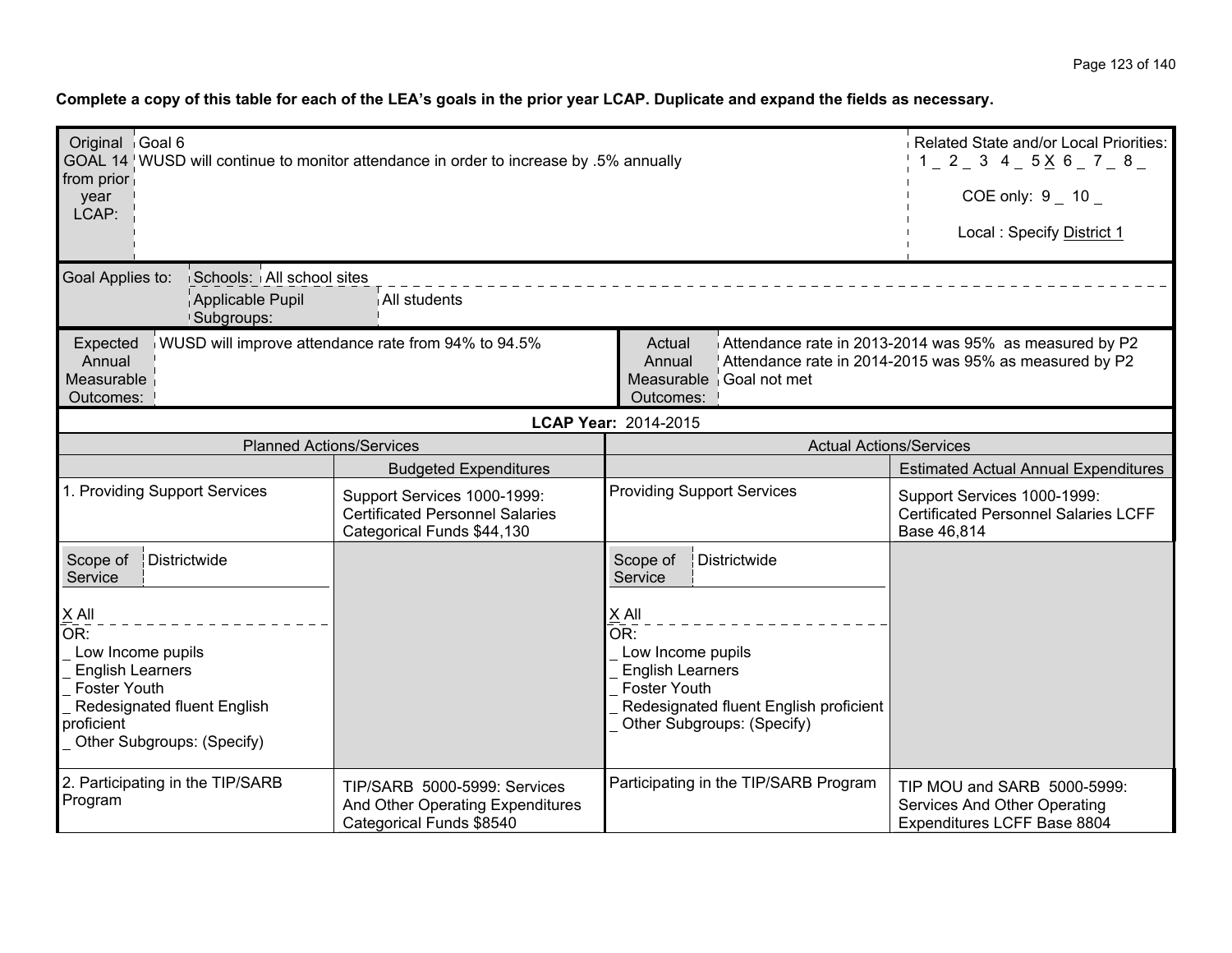| Scope of<br>Districtwide<br>Service                                                                                                                                               |                                                                                                              | Scope of<br>Districtwide<br>Service                                                                                                                                                                       |                                                                                                             |
|-----------------------------------------------------------------------------------------------------------------------------------------------------------------------------------|--------------------------------------------------------------------------------------------------------------|-----------------------------------------------------------------------------------------------------------------------------------------------------------------------------------------------------------|-------------------------------------------------------------------------------------------------------------|
| $X$ All<br>$\overline{OR}$ :<br>Low Income pupils<br><b>English Learners</b><br><b>Foster Youth</b><br>Redesignated fluent English<br>proficient<br>Other Subgroups: (Specify)    |                                                                                                              | $\underline{X}$ All<br>$\overline{OR}$ :<br>Low Income pupils<br><b>English Learners</b><br><b>Foster Youth</b><br>Redesignated fluent English proficient<br>Other Subgroups: (Specify)                   |                                                                                                             |
| 3. Using School liaisons                                                                                                                                                          | Liaisons 2000-2999: Classified<br><b>Personnel Salaries LCFF</b><br>Supplemental & Concentration<br>\$108440 | <b>Using School liaisons</b>                                                                                                                                                                              | Liaisons 2000-2999: Classified<br><b>Personnel Salaries LCFF</b><br>Supplemental & Concentration<br>119,140 |
| Districtwide<br>Scope of<br>Service                                                                                                                                               |                                                                                                              | Scope of<br>Districtwide<br>Service                                                                                                                                                                       |                                                                                                             |
| $X$ All<br>OR:<br>Low Income pupils<br><b>English Learners</b><br>Foster Youth<br>Redesignated fluent English<br>proficient<br>Other Subgroups: (Specify)                         |                                                                                                              | $\underline{X}$ All<br>OR:<br>Low Income pupils<br><b>English Learners</b><br>Foster Youth<br>Redesignated fluent English proficient<br>Other Subgroups: (Specify)                                        |                                                                                                             |
| 4. To provide reliable, safe, home-to-<br>school transportation for all students.                                                                                                 | Transportation 0000: Unrestricted<br><b>LCFF Base 645,726</b>                                                | Provide reliable, safe, home-to-school<br>transportation for all students.                                                                                                                                | Transportation 0000: Unrestricted<br>LCFF Base 1,277,070                                                    |
| Scope of<br>Districtwide<br>Service                                                                                                                                               |                                                                                                              | Scope of<br>Districtwide<br>Service                                                                                                                                                                       |                                                                                                             |
| $\underline{\underline{X}}$ All<br>OR:<br>Low Income pupils<br><b>English Learners</b><br>Foster Youth<br>Redesignated fluent English<br>proficient<br>Other Subgroups: (Specify) |                                                                                                              | $\underline{X}$ All<br>$\overline{\overline{\text{OR}}}$ :<br>Low Income pupils<br><b>English Learners</b><br><b>Foster Youth</b><br>Redesignated fluent English proficient<br>Other Subgroups: (Specify) |                                                                                                             |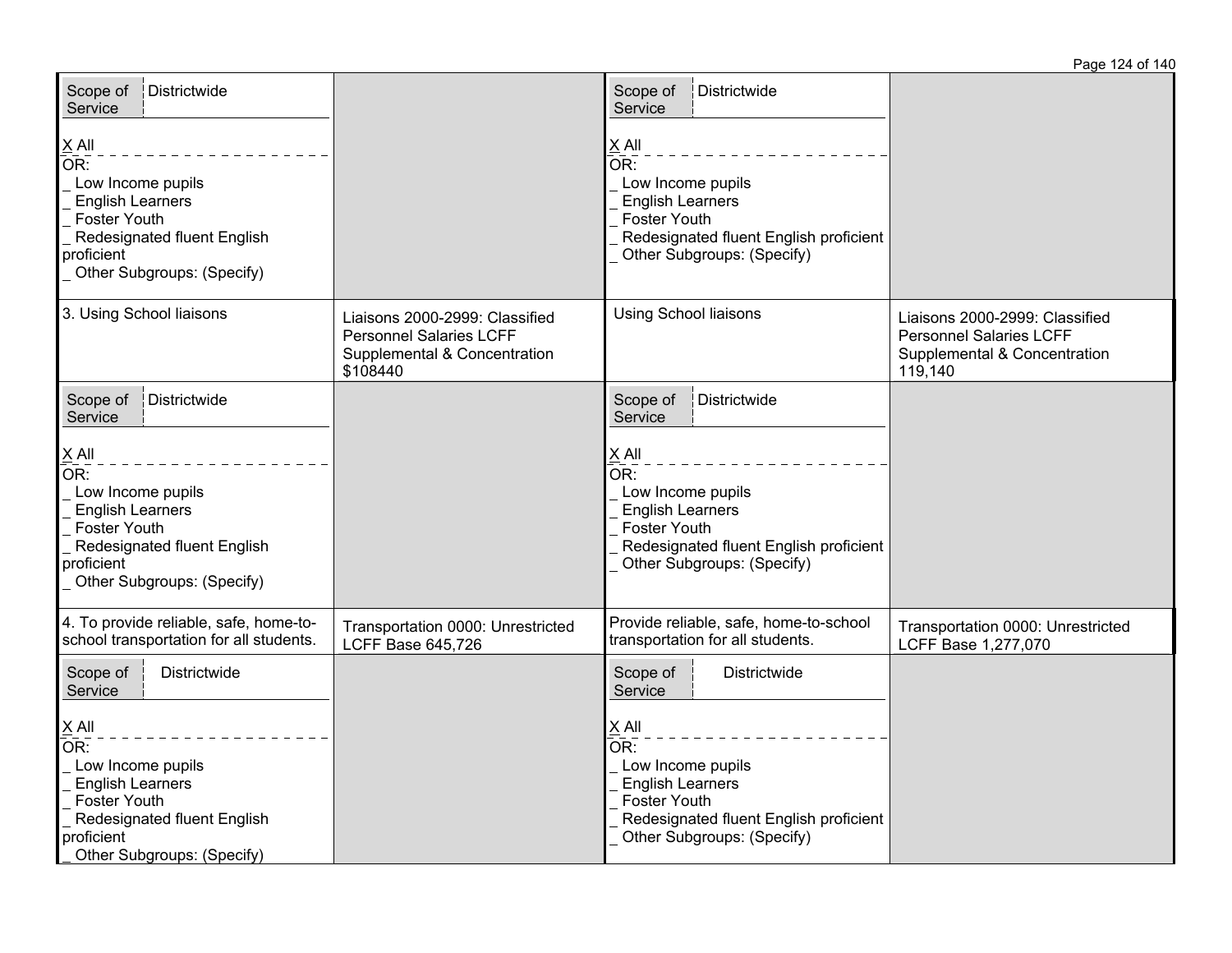| 5. Assign a foster youth liaison to each<br>site (Prior year part B action)                                                                             | See Section A 0                           | WUSD has liaisons but their service did<br>not target foster youth                                                                                                                                                       | See Section A 0 |
|---------------------------------------------------------------------------------------------------------------------------------------------------------|-------------------------------------------|--------------------------------------------------------------------------------------------------------------------------------------------------------------------------------------------------------------------------|-----------------|
| Scope of<br>Districtwide<br>Service                                                                                                                     |                                           | Scope of<br>Districtwide<br>Service                                                                                                                                                                                      |                 |
| All<br>OR:<br>Low Income pupils<br><b>English Learners</b><br>X Foster Youth<br>Redesignated fluent English<br>proficient<br>Other Subgroups: (Specify) |                                           | All<br>OR:<br>Low Income pupils<br><b>English Learners</b><br>X Foster Youth<br>Redesignated fluent English proficient<br>Other Subgroups: (Specify)                                                                     |                 |
| 6. Provide monthly contact with each<br>foster youth. (Prior year Part B action)                                                                        | See Section A 0                           | Counselors and intervention specialists<br>meet with studnets on a regular basis<br>but service did not target foster youth                                                                                              | See Section A 0 |
| Districtwide<br>Scope of<br>Service                                                                                                                     |                                           | Districtwide<br>Scope of<br>Service                                                                                                                                                                                      |                 |
| All<br>OR:<br>Low Income pupils<br><b>English Learners</b><br>X Foster Youth<br>Redesignated fluent English<br>proficient<br>Other Subgroups: (Specify) |                                           | All<br>OR:<br>Low Income pupils<br><b>English Learners</b><br>X Foster Youth<br>Redesignated fluent English proficient<br>Other Subgroups: (Specify)                                                                     |                 |
| What changes in actions,<br>services, and expenditures will be<br>made as a result of reviewing<br>past progress and/or changes to<br>goals?            | as stated in order to improve attendance. | The district maintained a 95% attendance rate as measured by P2. We will continue the actions, services, and expenditures<br>Changes in funding sources from prior year LCAP reflect actual expenditures funding source. |                 |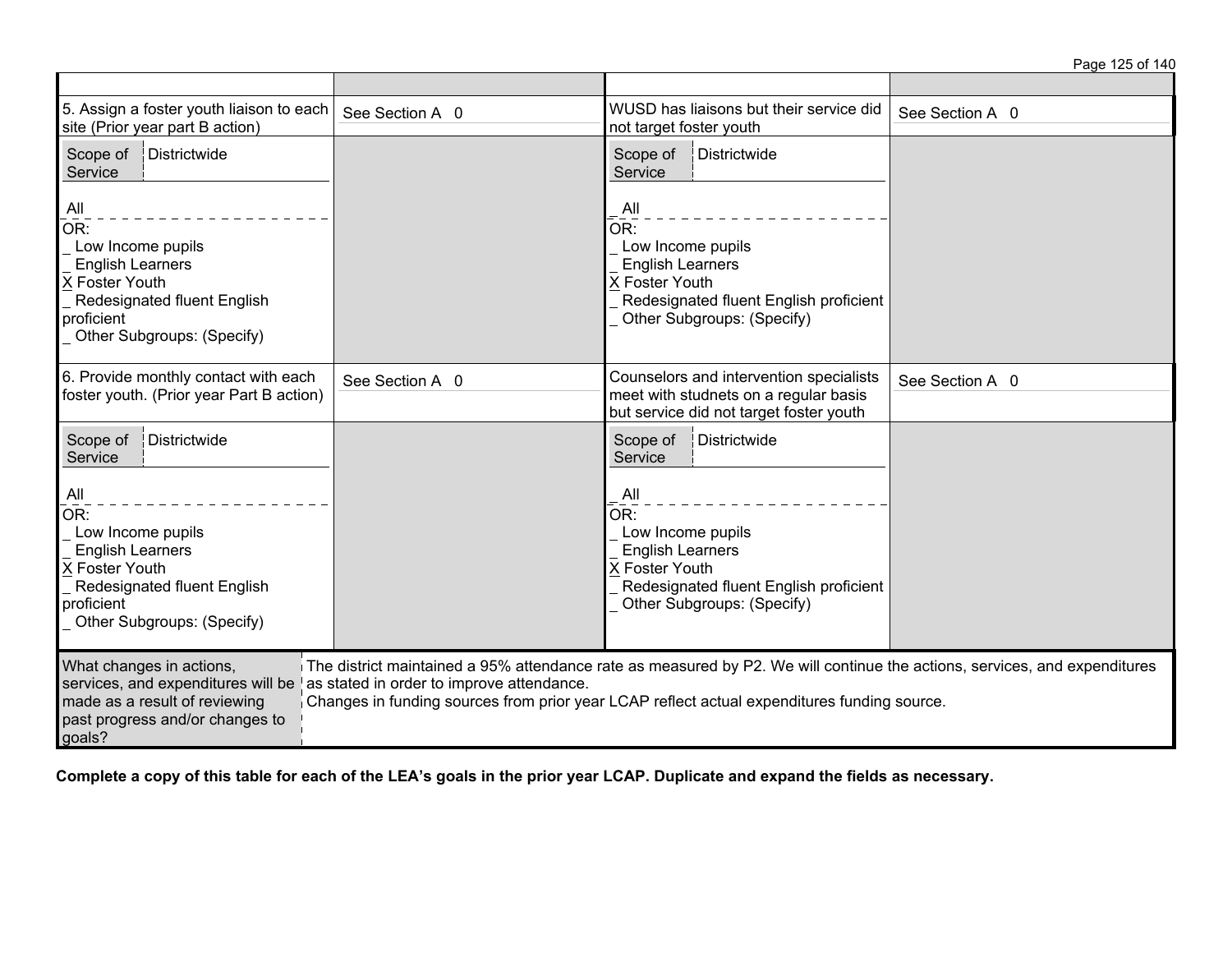| Original Goal 7<br>from prior of High School.<br>vear<br>LCAP:             | GOAL 15 WUSD will increase the percent of students who graduate and decrease the percent of students who drop out                                                                                              |                                                                     |                                                                                                                                                                                                                                                                                              | Related State and/or Local Priorities:<br>$1$ 2 3 4 5 $\times$ 6 7 8<br>COE only: $9 - 10 -$<br>Local: Specify District Goal 1, LEAP<br>Goal 5, SPSA Goal 1 & 2 & 5        |
|----------------------------------------------------------------------------|----------------------------------------------------------------------------------------------------------------------------------------------------------------------------------------------------------------|---------------------------------------------------------------------|----------------------------------------------------------------------------------------------------------------------------------------------------------------------------------------------------------------------------------------------------------------------------------------------|----------------------------------------------------------------------------------------------------------------------------------------------------------------------------|
| Goal Applies to:<br>Schools: High School<br>Applicable Pupil<br>Subgroups: | All students                                                                                                                                                                                                   |                                                                     |                                                                                                                                                                                                                                                                                              |                                                                                                                                                                            |
| Expected<br>Annual<br>dropout rate by .05%<br>Outcomes:                    | WUSD will determine the middle school dropout rate for baseline<br>data, and continue to exceed the state High School graduation<br>Measurable requirements as set by CDE, as well as decrease the High School | Actual<br>Annual<br>Outcomes:                                       | State graduation rate: 2012-1013 =80.4 %<br>$= 80.8%$<br>Measurable $\frac{1}{2}$ WUSD graduation rate: 2012-2013 = 88.5%<br>$= 93.4%$<br>by 12.6% in 2014.<br>Goal met<br>State dropout rate: 2012-1013 = 11.4%<br>$= 11.8%$<br>WUSD dropout rate: 2012-2013 = 9.1%<br>$= 4.1%$<br>Goal met | 2013-2014<br>2013-2014<br>WUSD exceeded the state graduation rate by 8.1% in 2013 and<br>2013-2014<br>2013-2014<br>WUSD decreased its dropout rate from 2013 to 2014 by 5% |
|                                                                            |                                                                                                                                                                                                                | LCAP Year: 2014-2015                                                |                                                                                                                                                                                                                                                                                              |                                                                                                                                                                            |
| <b>Planned Actions/Services</b>                                            |                                                                                                                                                                                                                |                                                                     | <b>Actual Actions/Services</b>                                                                                                                                                                                                                                                               |                                                                                                                                                                            |
|                                                                            | <b>Budgeted Expenditures</b>                                                                                                                                                                                   |                                                                     |                                                                                                                                                                                                                                                                                              | <b>Estimated Actual Annual Expenditures</b>                                                                                                                                |
| 1.Counselors                                                               | See Goal 4E                                                                                                                                                                                                    | Counselors                                                          |                                                                                                                                                                                                                                                                                              | See Goal 4D                                                                                                                                                                |
| High School & Middle<br>Scope of<br>School<br>Service<br>X All             |                                                                                                                                                                                                                | Scope of<br>Service<br>X All                                        | High School & Middle<br>School                                                                                                                                                                                                                                                               |                                                                                                                                                                            |
| OR:                                                                        |                                                                                                                                                                                                                | OR:                                                                 |                                                                                                                                                                                                                                                                                              |                                                                                                                                                                            |
| Low Income pupils<br><b>English Learners</b><br><b>Foster Youth</b>        |                                                                                                                                                                                                                | Low Income pupils<br><b>English Learners</b><br><b>Foster Youth</b> |                                                                                                                                                                                                                                                                                              |                                                                                                                                                                            |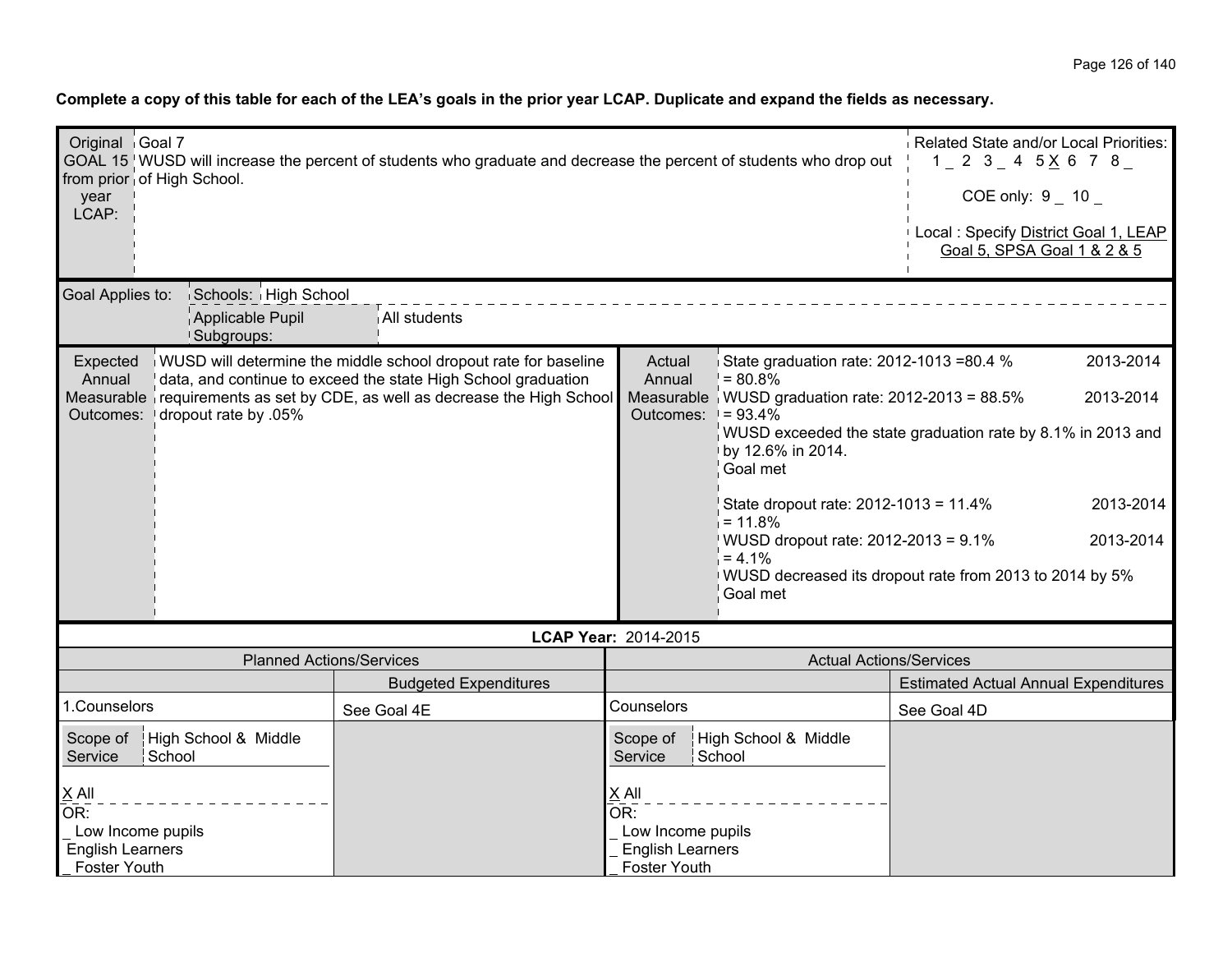|                                                                                                                                                                  |                 |                                                                                                                                                                                      | Page 127 of 140 |
|------------------------------------------------------------------------------------------------------------------------------------------------------------------|-----------------|--------------------------------------------------------------------------------------------------------------------------------------------------------------------------------------|-----------------|
| Redesignated fluent English<br>proficient<br>Other Subgroups: (Specify)                                                                                          |                 | Redesignated fluent English proficient<br>Other Subgroups: (Specify)                                                                                                                 |                 |
| 2. Intervention specialists                                                                                                                                      | See Goal 4A     | <b>Interventions Specialists</b>                                                                                                                                                     | See Goal 4A     |
| High School & Middle<br>Scope of<br>School<br>Service                                                                                                            |                 | High School & Middle<br>Scope of<br>Service<br>School                                                                                                                                |                 |
| $X$ All<br>OR:<br>Low Income pupils<br><b>English Learners</b><br><b>Foster Youth</b><br>Redesignated fluent English<br>proficient<br>Other Subgroups: (Specify) |                 | $X$ All<br>$\overline{\mathsf{OR}}$ :<br>Low Income pupils<br><b>English Learners</b><br><b>Foster Youth</b><br>Redesignated fluent English proficient<br>Other Subgroups: (Specify) |                 |
| 3. Provide college application and<br>FAFSA support for foster youth (Prior<br>year Part B action)                                                               | See Section A 0 | Counselors provided application and<br>FAFSA support for forster youth                                                                                                               | See Section A 0 |
| Scope of WUHS<br>Service                                                                                                                                         |                 | Scope of<br>WUHS<br>Service                                                                                                                                                          |                 |
| All<br>OR:<br>Low Income pupils<br><b>English Learners</b><br>X Foster Youth<br>Redesignated fluent English<br>proficient<br>Other Subgroups: (Specify)          |                 | All<br>OR:<br>Low Income pupils<br><b>English Learners</b><br>X Foster Youth<br>Redesignated fluent English proficient<br>Other Subgroups: (Specify)                                 |                 |
| 4. Transport Grade 11 and 12 foster<br>youth for Fresno City College for<br>education services ((Prior year Part B<br>action)                                    | See Section A 0 | While students receive assistance.<br>foster youth were not targeted for this<br>service. goal not met                                                                               | See Section A 0 |
| <b>WUHS</b><br>Scope of<br>Service<br>All<br>OR:                                                                                                                 |                 | WUHS<br>Scope of<br>Service<br>All<br>OR:                                                                                                                                            |                 |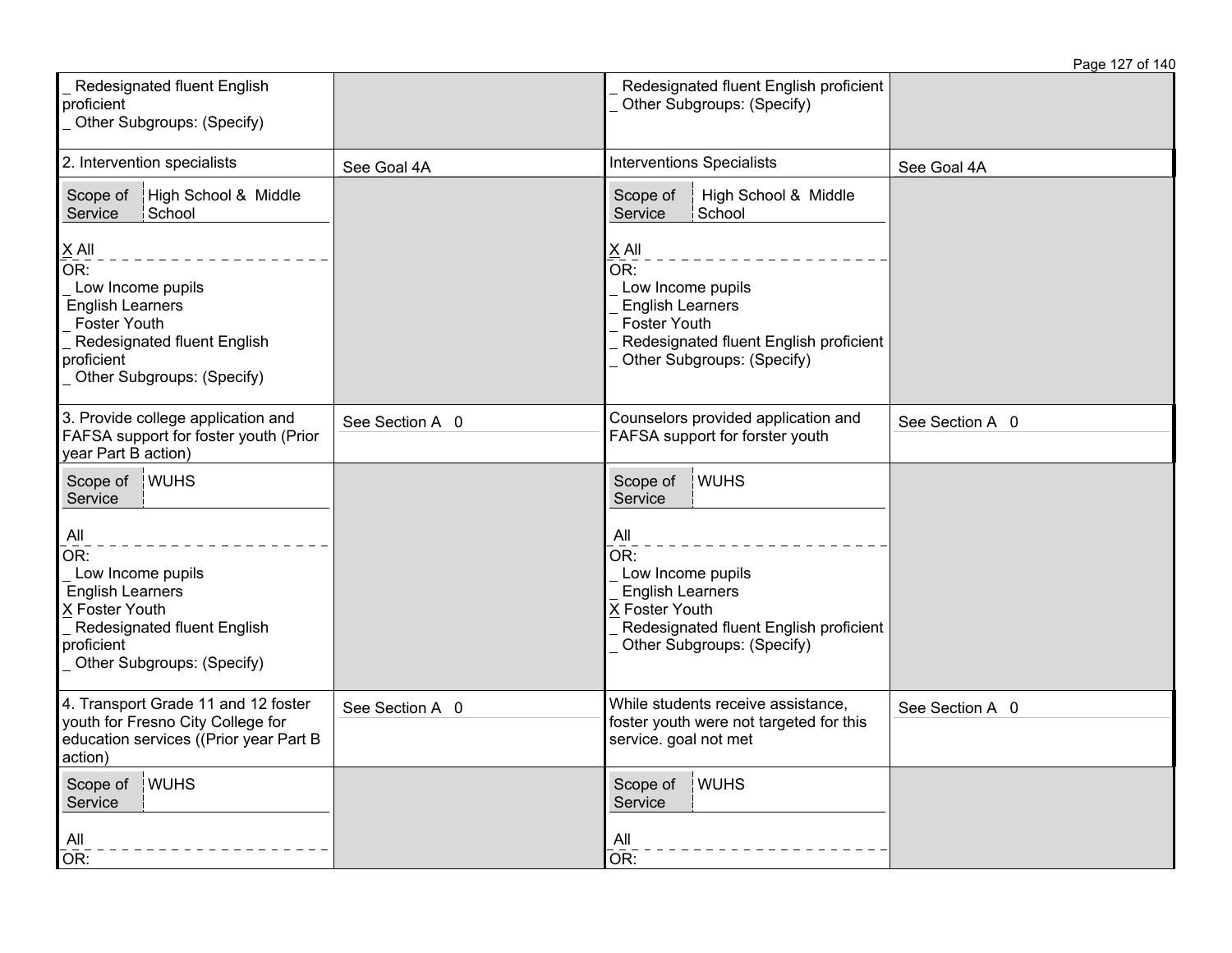|                                                                                                                                                    |                                                                                             |                                                                                                                                         | Page 128 of 140 |
|----------------------------------------------------------------------------------------------------------------------------------------------------|---------------------------------------------------------------------------------------------|-----------------------------------------------------------------------------------------------------------------------------------------|-----------------|
| Low Income pupils<br><b>English Learners</b><br>X Foster Youth<br>_ Redesignated fluent English<br>proficient<br><b>Other Subgroups: (Specify)</b> |                                                                                             | Low Income pupils<br><b>English Learners</b><br>IX Foster Youth<br>Redesignated fluent English proficient<br>Other Subgroups: (Specify) |                 |
| What changes in actions,<br>services, and expenditures will be<br>made as a result of reviewing<br>past progress and/or changes to<br>goals?       | WUSD reached this goal and will continue the actions, services, and expenditures as stated. |                                                                                                                                         |                 |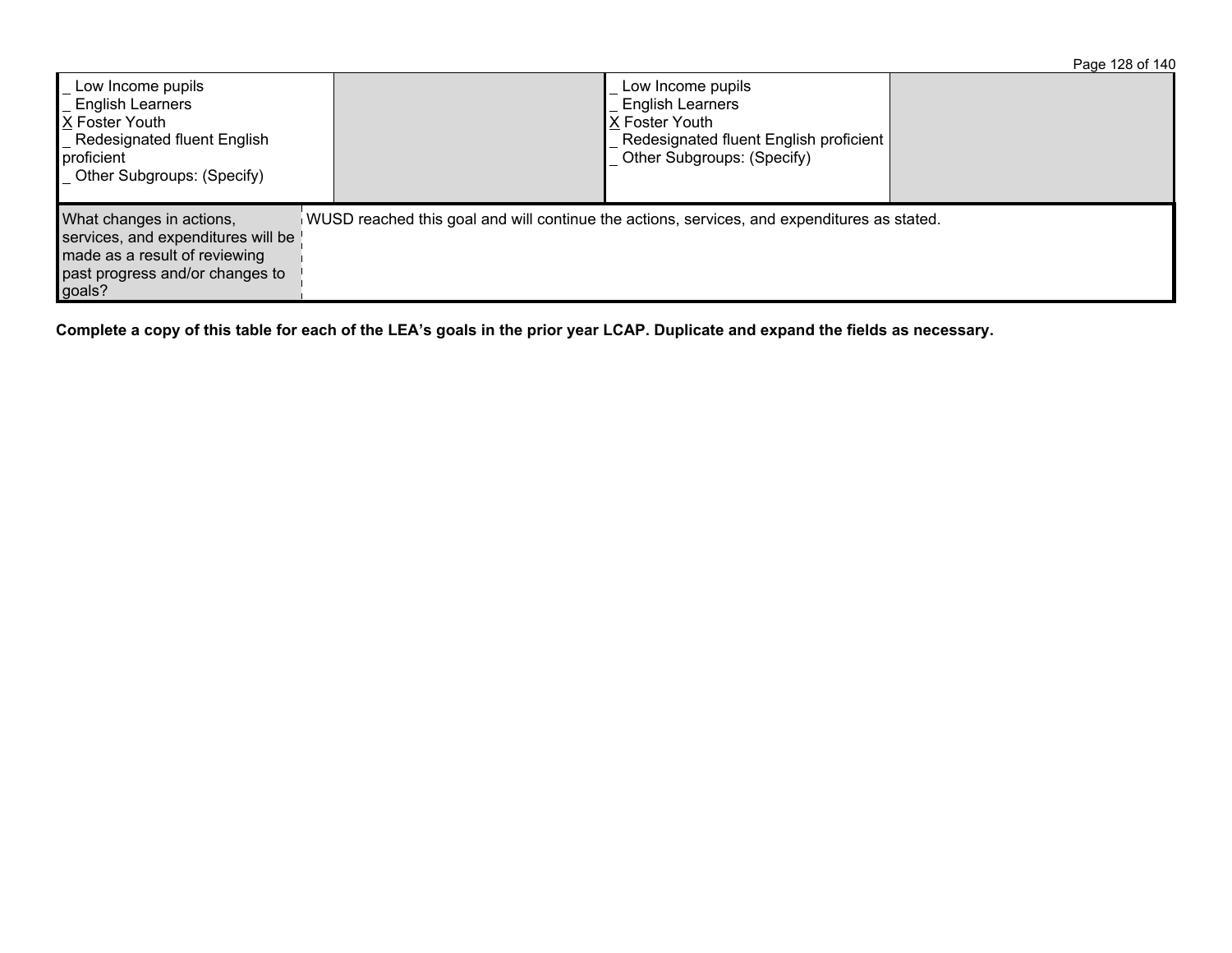| Original Goal 8<br>year<br>LCAP:                                                                                                                                 | GOAL 16 WUSD will address chronic absenteeism through continued use of the student support services, SART and from prior SARB process. |                                                                                                                     |                                                         | Related State and/or Local Priorities:<br>$1 - 2 - 3 - 4 - 5 \times 6 - 7 - 8$<br>COE only: $9 - 10$<br>Local: Specify District Goal 1, LEAP<br>Goal 5 |
|------------------------------------------------------------------------------------------------------------------------------------------------------------------|----------------------------------------------------------------------------------------------------------------------------------------|---------------------------------------------------------------------------------------------------------------------|---------------------------------------------------------|--------------------------------------------------------------------------------------------------------------------------------------------------------|
| Schools: All school sites<br>Goal Applies to:<br>Applicable Pupil<br><sup>1</sup> Subgroups:                                                                     | All students                                                                                                                           |                                                                                                                     |                                                         |                                                                                                                                                        |
| Expected<br>absenteeism by .25% annually.<br>Annual<br>Measurable<br>Outcomes:                                                                                   | WUSD will decrease the percent of students with chronic                                                                                | Actual<br>Annual<br>Outcomes:   Goal Met                                                                            | $2012 - 2013 = 10\%$<br>Measurable $ 2013-2014 = 9.7\%$ | WUSD decreased the chronic absenteeism rate by .3%                                                                                                     |
|                                                                                                                                                                  |                                                                                                                                        | LCAP Year: 2014-2015                                                                                                |                                                         |                                                                                                                                                        |
| <b>Planned Actions/Services</b>                                                                                                                                  |                                                                                                                                        |                                                                                                                     | <b>Actual Actions/Services</b>                          |                                                                                                                                                        |
|                                                                                                                                                                  | <b>Budgeted Expenditures</b>                                                                                                           |                                                                                                                     |                                                         | <b>Estimated Actual Annual Expenditures</b>                                                                                                            |
| 1. Providng student Services                                                                                                                                     | See Goal 6                                                                                                                             | <b>Student Services</b>                                                                                             |                                                         | See Goal 6                                                                                                                                             |
| Districtwide<br>Scope of<br>Service                                                                                                                              |                                                                                                                                        | Districtwide<br>Scope of<br>Service                                                                                 |                                                         |                                                                                                                                                        |
| $X$ All<br>OR:<br>Low Income pupils<br><b>English Learners</b><br><b>Foster Youth</b><br>Redesignated fluent English<br>proficient<br>Other Subgroups: (Specify) |                                                                                                                                        | $X$ All<br>OR:<br>Low Income pupils<br><b>English Learners</b><br><b>Foster Youth</b><br>Other Subgroups: (Specify) | Redesignated fluent English proficient                  |                                                                                                                                                        |
| 2. Participating in TIP/SARB                                                                                                                                     | See Goal 6                                                                                                                             | <b>TIP/SARB</b>                                                                                                     |                                                         | See Goal 6                                                                                                                                             |
| Scope of<br>Districtwide<br>Service                                                                                                                              |                                                                                                                                        | Districtwide<br>Scope of<br>Service                                                                                 |                                                         |                                                                                                                                                        |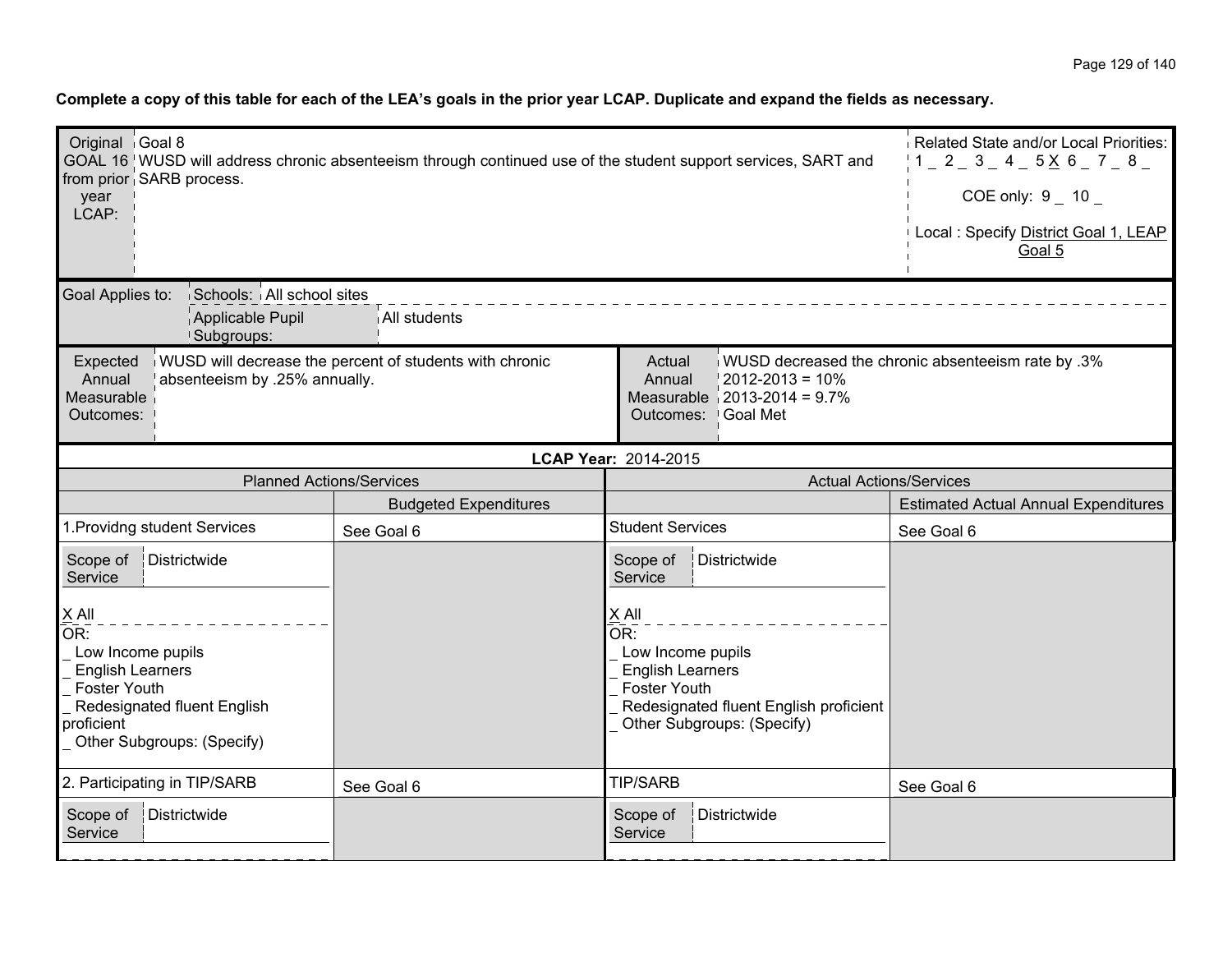Page 130 of 140

| $\underline{X}$ All<br>$\overline{\mathsf{OR}}$ :<br>Low Income pupils<br><b>English Learners</b><br><b>Foster Youth</b><br>Redesignated fluent English<br>proficient<br>Other Subgroups: (Specify)                                             |                                                                                                                                     | $\underline{X}$ All<br>$\overline{\mathsf{OR}}$ :<br>Low Income pupils<br><b>English Learners</b><br><b>Foster Youth</b><br>Redesignated fluent English proficient<br>Other Subgroups: (Specify)                                                                                                                          |                                                                                               |
|-------------------------------------------------------------------------------------------------------------------------------------------------------------------------------------------------------------------------------------------------|-------------------------------------------------------------------------------------------------------------------------------------|---------------------------------------------------------------------------------------------------------------------------------------------------------------------------------------------------------------------------------------------------------------------------------------------------------------------------|-----------------------------------------------------------------------------------------------|
| 3. Social Worker services                                                                                                                                                                                                                       | Social Workers 1000-1999:<br><b>Certificated Personnel Salaries Title</b><br>1 \$92,900                                             |                                                                                                                                                                                                                                                                                                                           | Social Workers 1000-1999:<br><b>Certificated Personnel Salaries Title I</b><br>98,310         |
| Districtwide<br>Scope of<br>Service<br>$\underline{X}$ All<br>OR:<br>Low Income pupils<br><b>English Learners</b><br><b>Foster Youth</b><br>Redesignated fluent English<br>proficient<br>Other Subgroups: (Specify)                             |                                                                                                                                     | Districtwide<br>Scope of<br>Service<br>$\underline{X}$ All<br>OR:<br>Low Income pupils<br><b>English Learners</b><br><b>Foster Youth</b><br>Redesignated fluent English proficient<br>Other Subgroups: (Specify)                                                                                                          |                                                                                               |
| 4. Providing On Site Counseling                                                                                                                                                                                                                 | Counseling Services 5000-5999:<br><b>Services And Other Operating</b><br>Expenditures LCFF Supplemental &<br>Concentration \$22,400 | Providing On Site Counseling                                                                                                                                                                                                                                                                                              | Counseling Services 5000-5999:<br>Services And Other Operating<br>Expenditures Title I 18,504 |
| Districtwide<br>Scope of<br>Service<br>$\underline{X}$ All<br>OR:<br>Low Income pupils<br><b>English Learners</b><br><b>Foster Youth</b><br>Redesignated fluent English<br>proficient<br>Other Subgroups: (Specify)<br>What changes in actions, |                                                                                                                                     | Districtwide<br>Scope of<br>Service<br>$X$ All<br>$\overline{\mathsf{OR}}$ :<br>Low Income pupils<br><b>English Learners</b><br><b>Foster Youth</b><br>Redesignated fluent English proficient<br>Other Subgroups: (Specify)<br>WUSD reached this goal and will continue the actions, services, and expenditures as stated |                                                                                               |
|                                                                                                                                                                                                                                                 |                                                                                                                                     |                                                                                                                                                                                                                                                                                                                           |                                                                                               |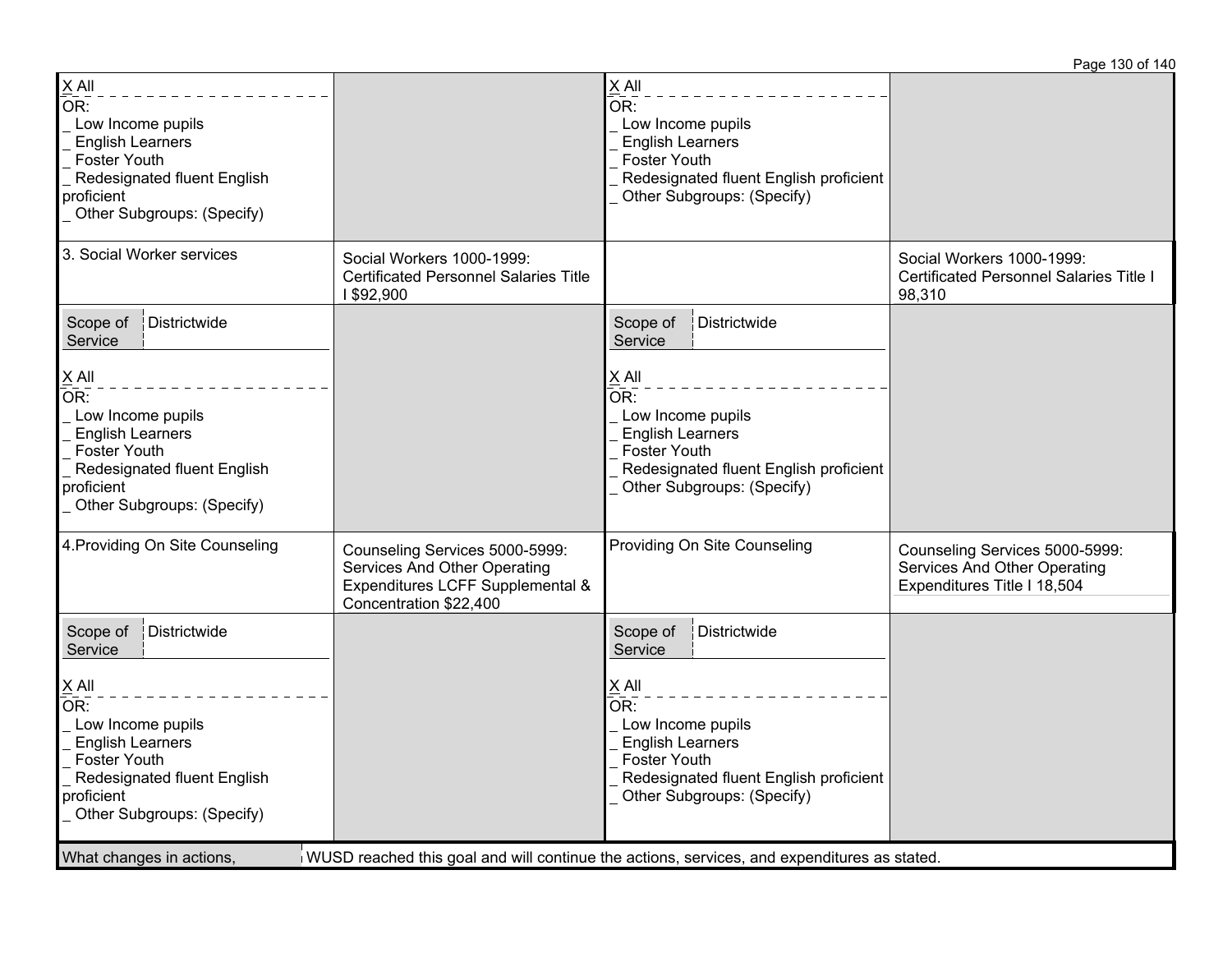| services, and expenditures will be |  |
|------------------------------------|--|
| made as a result of reviewing      |  |
| past progress and/or changes to    |  |
| goals?                             |  |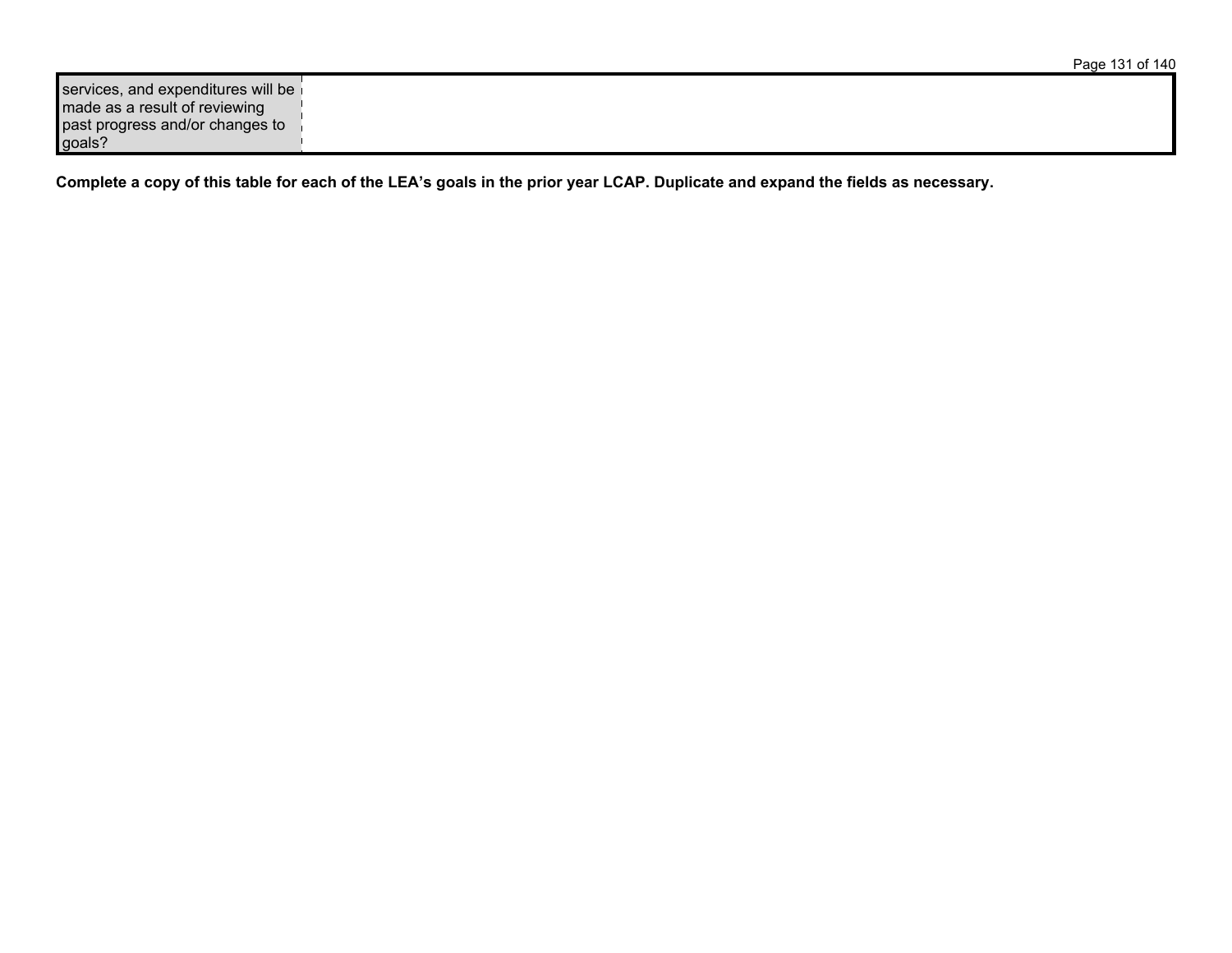Page 132 of 140

| Original Goal 9<br>GOAL 17<br>year<br>LCAP:                                                                                                                                             |                                                                         | from prior WUSD will decrease the ratio of students suspended and/or expelled from school. |                                                                                                                                                                                    | Related State and/or Local Priorities:<br>$1 - 2 - 3 - 4 - 5 6 \times 7 - 8$<br>COE only: 9 _ 10 _<br>Local : Specify District Goal 3, LEAP<br>Goal 4, SPSA Goal 4 |                                             |  |  |
|-----------------------------------------------------------------------------------------------------------------------------------------------------------------------------------------|-------------------------------------------------------------------------|--------------------------------------------------------------------------------------------|------------------------------------------------------------------------------------------------------------------------------------------------------------------------------------|--------------------------------------------------------------------------------------------------------------------------------------------------------------------|---------------------------------------------|--|--|
| Goal Applies to:                                                                                                                                                                        | Schools: All school site<br>Applicable Pupil<br><sup>1</sup> Subgroups: | All students                                                                               |                                                                                                                                                                                    |                                                                                                                                                                    |                                             |  |  |
| WUSD will reduce the percent of students suspended/expelled<br>Expected<br>from school by .5% annually.<br>Annual<br>Measurable<br>Outcomes:                                            |                                                                         | Actual<br>Annual                                                                           | As measured by CDE Dataquest<br>2012-2013 Expulsion rate = .2%<br>Measurable rate: 12.3%<br>Outcomes: 2013-20-14 Expulsion rate=.3%                                                | Suspension<br>Suspension                                                                                                                                           |                                             |  |  |
|                                                                                                                                                                                         |                                                                         |                                                                                            |                                                                                                                                                                                    | rate: 11.5%<br>lncreased by .1%<br>.8%<br>Goal not met                                                                                                             | Decreased by<br>Goal met                    |  |  |
|                                                                                                                                                                                         |                                                                         |                                                                                            | LCAP Year: 2014-2015                                                                                                                                                               |                                                                                                                                                                    |                                             |  |  |
|                                                                                                                                                                                         | <b>Planned Actions/Services</b>                                         |                                                                                            | <b>Actual Actions/Services</b>                                                                                                                                                     |                                                                                                                                                                    |                                             |  |  |
|                                                                                                                                                                                         |                                                                         | <b>Budgeted Expenditures</b>                                                               |                                                                                                                                                                                    |                                                                                                                                                                    | <b>Estimated Actual Annual Expenditures</b> |  |  |
| 1. Counselors                                                                                                                                                                           |                                                                         | See Goal 4D                                                                                | Counselors                                                                                                                                                                         |                                                                                                                                                                    | See Goal 4D                                 |  |  |
| Districtwide<br>Scope of<br>Service                                                                                                                                                     |                                                                         |                                                                                            | Districtwide<br>Scope of<br>Service                                                                                                                                                |                                                                                                                                                                    |                                             |  |  |
| $X$ All<br>$\overline{\mathsf{OR}}$ :<br>Low Income pupils<br><b>English Learners</b><br><b>Foster Youth</b><br>Redesignated fluent English<br>proficient<br>Other Subgroups: (Specify) |                                                                         |                                                                                            | X All<br>$\overline{\mathsf{OR}}$ :<br>Low Income pupils<br><b>English Learners</b><br><b>Foster Youth</b><br>Redesignated fluent English proficient<br>Other Subgroups: (Specify) |                                                                                                                                                                    |                                             |  |  |
| 2. Intervention Specialists                                                                                                                                                             |                                                                         | See Goal 4A                                                                                | <b>Intervention Specialists</b>                                                                                                                                                    |                                                                                                                                                                    | See Goal 4A                                 |  |  |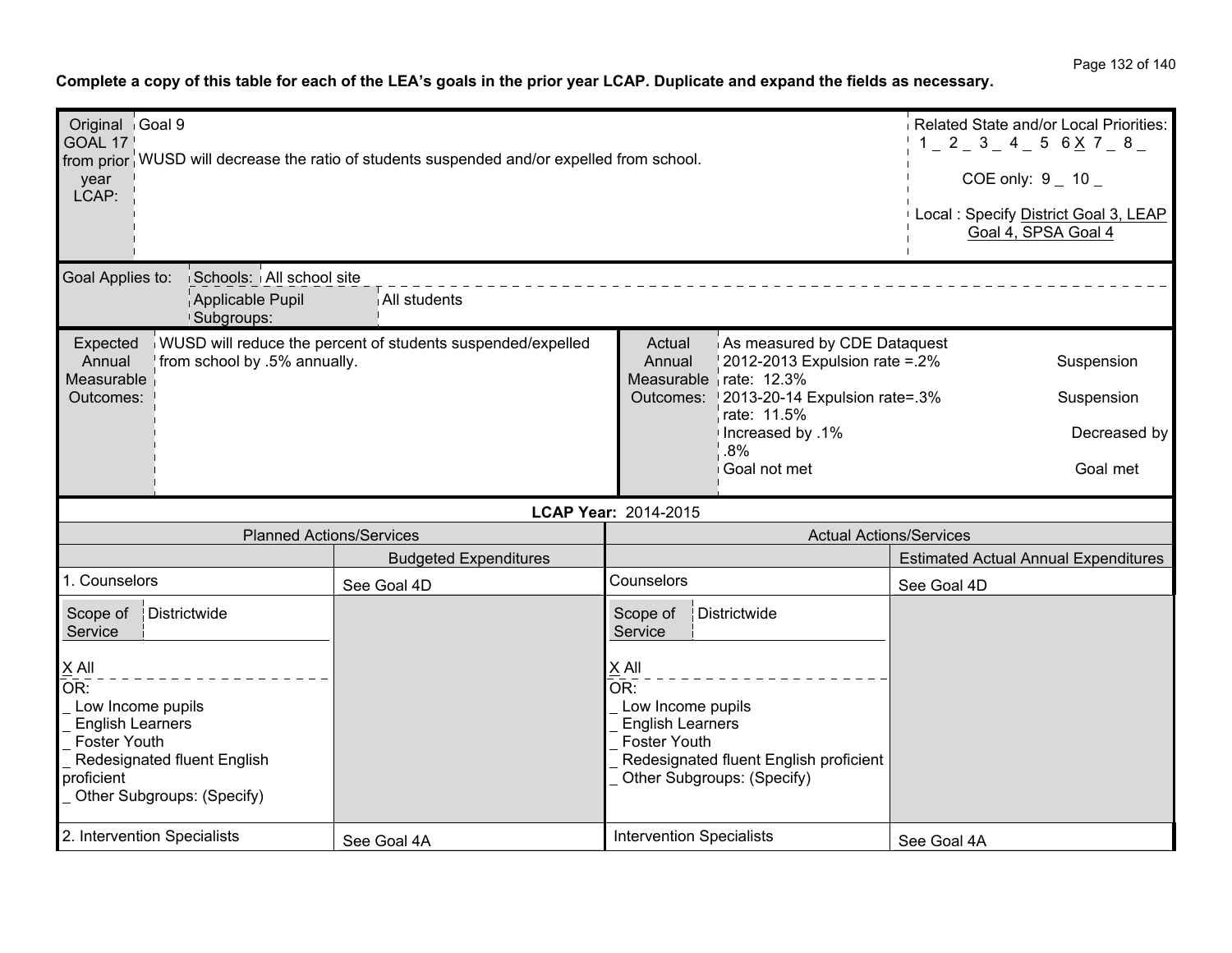| Districtwide<br>Scope of<br>Service                                                                                                                                          |                                                                                          | Scope of<br>Districtwide<br>Service                                                                                                                                                             |                                                                                           |
|------------------------------------------------------------------------------------------------------------------------------------------------------------------------------|------------------------------------------------------------------------------------------|-------------------------------------------------------------------------------------------------------------------------------------------------------------------------------------------------|-------------------------------------------------------------------------------------------|
| $\times$ All<br>OR:<br>Low Income pupils<br><b>English Learners</b><br>Foster Youth<br>Redesignated fluent English<br>proficient<br>Other Subgroups: (Specify)               |                                                                                          | X All<br>$\overline{\mathsf{OR}}$ :<br>Low Income pupils<br><b>English Learners</b><br><b>Foster Youth</b><br>Redesignated fluent English proficient<br>Other Subgroups: (Specify)              |                                                                                           |
| 3. LINK Crew                                                                                                                                                                 | Link Crew 0000: Unrestricted LCFF<br>Supplemental & Concentration<br>\$16,750            | <b>LINK Crew</b>                                                                                                                                                                                | Link Crew 0000: Unrestricted LCFF<br>Base 18,914                                          |
| High School<br>Scope of<br>Service                                                                                                                                           |                                                                                          | <b>High School</b><br>Scope of<br>Service                                                                                                                                                       |                                                                                           |
| $X$ All<br>OR:<br>Low Income pupils<br><b>English Learners</b><br>Foster Youth<br>Redesignated fluent English<br>proficient<br>Other Subgroups: (Specify)                    |                                                                                          | $X$ All<br>OR:<br>Low Income pupils<br><b>English Learners</b><br><b>Foster Youth</b><br>Redesignated fluent English proficient<br>Other Subgroups: (Specify)                                   |                                                                                           |
| 4. WEB Program                                                                                                                                                               | WEB Program 0000: Unrestricted<br><b>LCFF Supplemental &amp;</b><br>Concentration \$7800 | <b>WEB Program</b>                                                                                                                                                                              | Parent Program 0000: Unrestricted<br><b>LCFF Supplemental &amp; Concentration</b><br>5190 |
| Middle School<br>Scope of<br>Service                                                                                                                                         |                                                                                          | Middle School<br>Scope of<br>Service                                                                                                                                                            |                                                                                           |
| $\underline{X}$ All<br>OR:<br>Low Income pupils<br><b>English Learners</b><br><b>Foster Youth</b><br>Redesignated fluent English<br>proficient<br>Other Subgroups: (Specify) |                                                                                          | $\underline{X}$ All<br>$\overline{\mathsf{OR}!}$<br>Low Income pupils<br><b>English Learners</b><br><b>Foster Youth</b><br>Redesignated fluent English proficient<br>Other Subgroups: (Specify) |                                                                                           |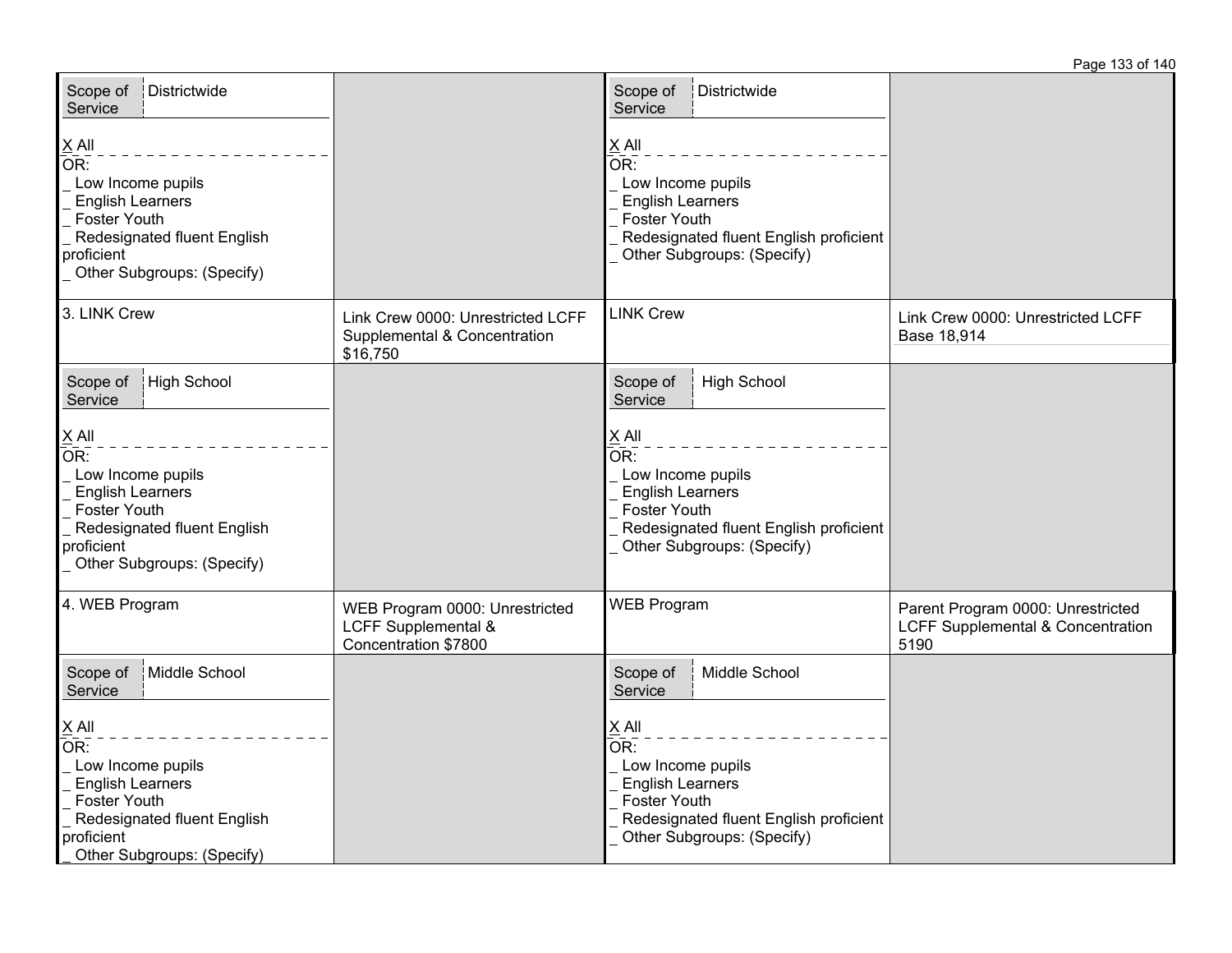Page 134 of 140

| 5. On site counseling                                                                                                                                                                      | See Goal 8                                     | On site counseling                                                                                                                                                        | See Goal 8 |  |  |  |
|--------------------------------------------------------------------------------------------------------------------------------------------------------------------------------------------|------------------------------------------------|---------------------------------------------------------------------------------------------------------------------------------------------------------------------------|------------|--|--|--|
| High School<br>Scope of<br>Service                                                                                                                                                         |                                                | High school<br>Scope of<br>Service                                                                                                                                        |            |  |  |  |
| $\underline{X}$ All<br>OR:<br>Low Income pupils<br><b>English Learners</b><br><b>Foster Youth</b><br><b>Redesignated fluent English</b><br>proficient<br><b>Other Subgroups: (Specify)</b> |                                                | $\underline{X}$ All<br>OR:<br>Low Income pupils<br><b>English Learners</b><br><b>Foster Youth</b><br>Redesignated fluent English proficient<br>Other Subgroups: (Specify) |            |  |  |  |
| What changes in actions,<br>services, and expenditures will be<br>made as a result of reviewing<br>past progress and/or changes to<br>goals?                                               | actions, services, and expenditures as stated. | WUSD partially met this goals. Therefore, we will continue to fully implement PBIS at every site as well as continue the                                                  |            |  |  |  |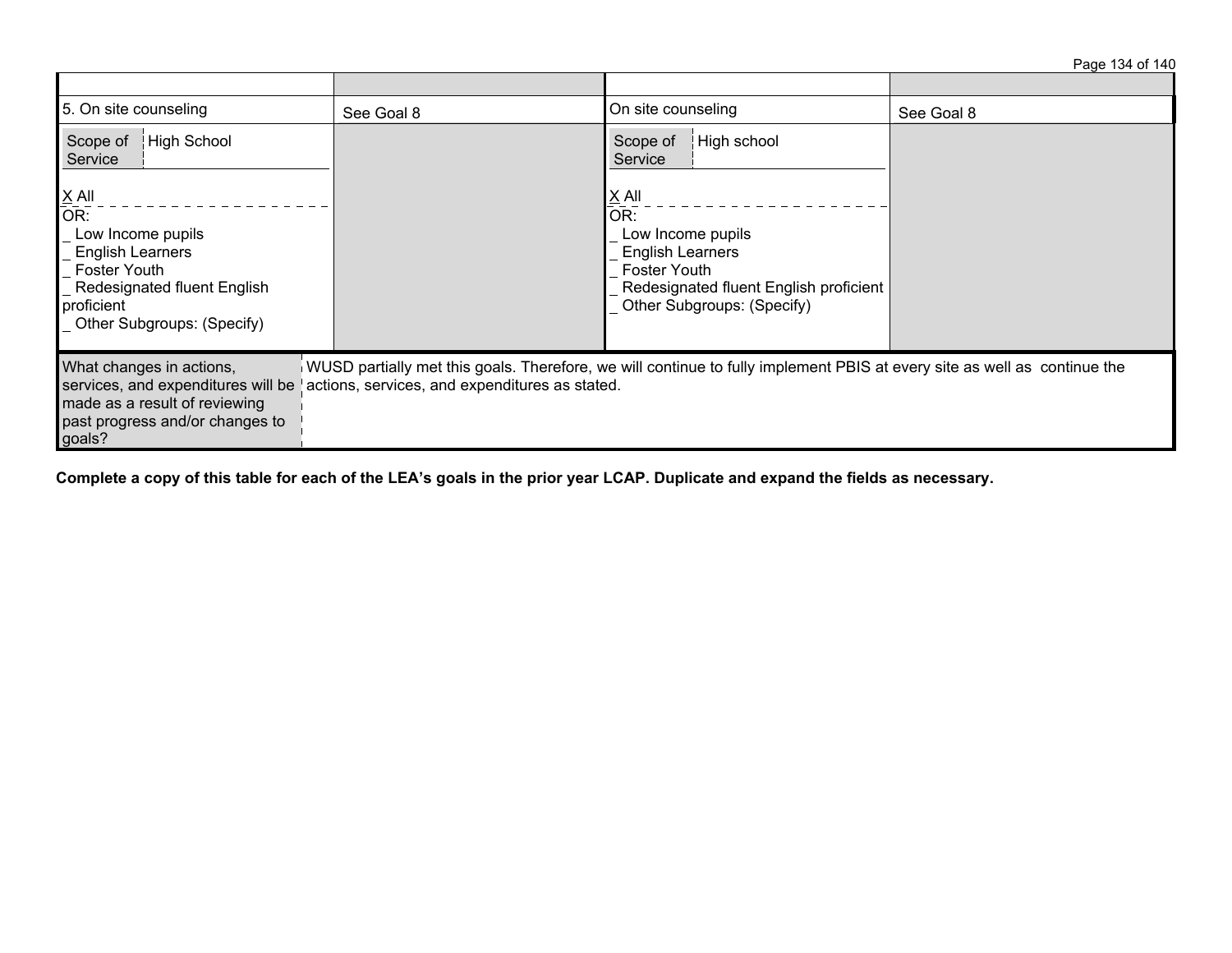## **Section 3: Use of Supplemental and Concentration Grant funds and Proportionality**

A. In the box below, identify the amount of funds in the LCAP year calculated on the basis of the number and concentration of low income, foster youth, and English learner pupils as determined pursuant to 5 CCR 15496(a)(5).

Describe how the LEA is expending these funds in the LCAP year. Include a description of, and justification for, the use of any funds in a districtwide, schoolwide, countywide, or charterwide manner as specified in 5 CCR 15496.

For school districts with below 55 percent of enrollment of unduplicated pupils in the district or below 40 percent of enrollment of unduplicated pupils at a schoolsite in the LCAP year, when using supplemental and concentration funds in a districtwide or schoolwide manner, the school district must additionally describe how the services provided are the most effective use of funds to meet the district's goals for unduplicated pupils in the state and any local priority areas. (See 5 CCR 15496(b) for guidance.)

Total amount of Supplemental and Concentration grant funds calculated: \$5,267,857 Supplemental and concentration funds will be used to recruit and retain staff, provide professional development, increase data analysis, provide a broad course of study, student intervention support, library services, supplemental services, English Learner programs and support, counseling support, general support services and transition programs. All actions and expenditures of Supplemental and Concentration funds were taken with the needs of our unduplicated population in mind based on careful analysis of data and input from our stakeholders. Given that almost 100% of are student population is in the unduplicated category the most efficient delivery of services is a districtwide implementation.

B. In the box below, identify the percentage by which services for unduplicated pupils must be increased or improved as compared to the services provided to all pupils in the LCAP year as calculated pursuant to 5 CCR 15496(a).

Consistent with the requirements of 5 CCR 15496, demonstrate how the services provided in the LCAP year for low income pupils, foster youth, and English learners provide for increased or improved services for these pupils in proportion to the increase in funding provided for such pupils in that year as calculated pursuant to 5 CCR 15496(a)(7). An LEA shall describe how the proportionality percentage is met using a quantitative and/or qualitative description of the increased and/or improved services for unduplicated pupils as compared to the services provided to all pupils.

26.7 % 9

Using the calculation tool provided by the state Washington Unified School District (WUSD) has calculated that it will receive \$5,267,857 in Supplemental and Concentration funding under the Local Control Funding Formula (LCFF). In addition using the same calculation tool the proportionality percentage has been calculated at 26.79%. WUSD has demonstrated that it has met the proportionality percentage by expending all Supplemental and Concentration funds allocated to the district on services for the unduplicated student populations as detailed in this plan in section 2.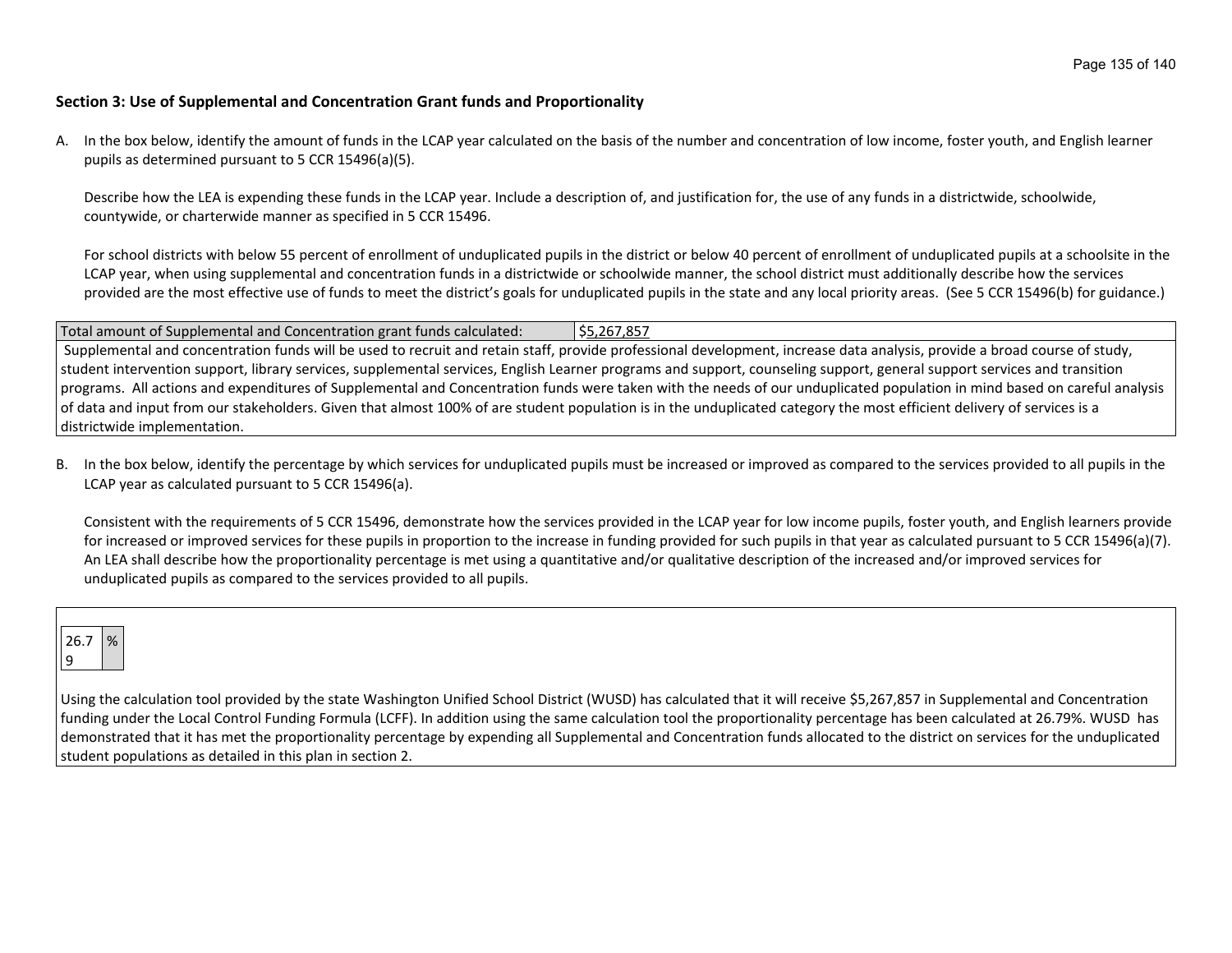## **Section 4: Expenditure Summary**

| <b>Total Expenditures by Funding Source</b> |                                            |                                          |                   |                   |                   |                          |  |  |  |
|---------------------------------------------|--------------------------------------------|------------------------------------------|-------------------|-------------------|-------------------|--------------------------|--|--|--|
| <b>Funding Source</b>                       | Annual<br><b>Update</b><br><b>Budgeted</b> | Annual<br><b>Update</b><br><b>Actual</b> | Year 1            | Year <sub>2</sub> | Year <sub>3</sub> | Year 1-3<br><b>Total</b> |  |  |  |
| <b>All Funding Sources</b>                  | 25,284,983.0                               | 25,009,067.0                             | 26,285,795.0      | 26,285,795.0      | 26,285,795.0      | 78,857,385.0             |  |  |  |
|                                             |                                            | $\mathbf{0}$                             |                   | 0                 | 0                 | 0                        |  |  |  |
|                                             | 0.00                                       | 0.00                                     | 0.00              | 0.00              | 0.00              | 0.00                     |  |  |  |
| 21st Century                                | 180,000.00                                 | 199,841.00                               | 236,905.00        | 236,905.00        | 236,905.00        | 710,715.00               |  |  |  |
| <b>Carl Perkins</b>                         | 0.00                                       | 38,321.00                                | 55,000.00         | 55,000.00         | 55,000.00         | 165,000.00               |  |  |  |
| <b>Categorical Funds</b>                    | 168,370.00                                 | 0.00                                     | 0.00              | 0.00              | 0.00              | 0.00                     |  |  |  |
| Common Core                                 | 204,000.00                                 | 228,376.00                               | 0.00              | 0.00              | 0.00              | 0.00                     |  |  |  |
| <b>HSCG</b>                                 | 0.00                                       | 65,965.00                                | 50,000.00         | 50,000.00         | 50,000.00         | 150,000.00               |  |  |  |
| <b>LCFF Base</b>                            | 20,949,226.0<br>0                          | 20,225,666.0<br>0                        | 18,398,731.0<br>0 | 18,398,731.0<br>0 | 18,398,731.0<br>0 | 55,196,193.0<br>0        |  |  |  |
| LCFF Supplemental & Concentration           | 1,688,807.00                               | 2,063,967.00                             | 5,223,467.00      | 5,223,467.00      | 5,223,467.00      | 15,670,401.0<br>0        |  |  |  |
| Lottery                                     | 211,000.00                                 | 103,368.00                               | 211,000.00        | 211,000.00        | 211,000.00        | 633,000.00               |  |  |  |
| Other                                       | 0.00                                       | 79,768.00                                | 0.00              | 0.00              | 0.00              | 0.00                     |  |  |  |
| <b>ROP</b>                                  | 433,100.00                                 | 262,072.00                               | 106,000.00        | 106,000.00        | 106,000.00        | 318,000.00               |  |  |  |
| Routine Maintenance Fund                    | 687,000.00                                 | 708,636.00                               | 911,694.00        | 911,694.00        | 911,694.00        | 2,735,082.00             |  |  |  |
| Title I                                     | 554,155.00                                 | 621,230.00                               | 729,497.00        | 729,497.00        | 729,497.00        | 2,188,491.00             |  |  |  |
| Title II                                    | 207,800.00                                 | 236,830.00                               | 181,202.00        | 181,202.00        | 181,202.00        | 543,606.00               |  |  |  |
| Title III                                   | 1,525.03                                   | 175,027.00                               | 182,299.00        | 182,299.00        | 182,299.00        | 546,897.00               |  |  |  |

| <b>Total Expenditures by Object Type</b>                             |                                     |                                   |                   |                          |                   |                            |  |  |  |
|----------------------------------------------------------------------|-------------------------------------|-----------------------------------|-------------------|--------------------------|-------------------|----------------------------|--|--|--|
| <b>Object Type</b>                                                   | Annual<br>Update<br><b>Budgeted</b> | Annual<br>Update<br><b>Actual</b> | Year 1            | Year 2                   | Year 3            | Year $1-3$<br><b>Total</b> |  |  |  |
| All Expenditure Types                                                | 25,284,983.0<br>3.                  | 25,009,067.0<br>0                 | 26,285,795.0<br>U | 26,285,795.0<br>U        | 26,285,795.0<br>0 | 78,857,385.0<br>O          |  |  |  |
|                                                                      | 0.00                                | 0.00                              | 0.00              | 0.00                     | 0.00              | 0.00                       |  |  |  |
| 0000: Unrestricted                                                   | 22,661,566.0<br>0                   | 21,754,579.0<br>$^{(1)}$          | 20,460,213.0<br>0 | 20,460,213.0<br>$^{(1)}$ | 20,460,213.0<br>0 | 61,380,639.0<br>0          |  |  |  |
| 0001-0999: Unrestricted: Locally Defined                             | 0.00                                | 175,027.00                        | 0.00              | 0.00                     | 0.00              | 0.00                       |  |  |  |
| 1000-1999: Certificated Personnel Salaries                           | 1,155,932.03                        | 1,322,920.00                      | 2,684,087.00      | 2,684,087.00             | 2,684,087.00      | 8,052,261.00               |  |  |  |
| 2000-2999: Classified Personnel Salaries                             | 720,540.00                          | 1,000,770.00                      | 1,098,610.00      | 1,098,610.00             | 1,098,610.00      | 3,295,830.00               |  |  |  |
| 4000-4999: Books And Supplies                                        | 470,000.00                          | 501,620.00                        | 424,432.00        | 424,432.00               | 424,432.00        | 1,273,296.00               |  |  |  |
| 5000-5999: Services And Other Operating<br>Expenditures              | 276,945.00                          | 192,183.00                        | 1,448,153.00      | 1,448,153.00             | 1,448,153.00      | 4,344,459.00               |  |  |  |
| 5800: Professional/Consulting Services<br>And Operating Expenditures | 0.00                                | 0.00                              | 170,300.00        | 170,300.00               | 170,300.00        | 510,900.00                 |  |  |  |
| 6000-6999: Capital Outlay                                            | 0.00                                | 61,968.00                         | 0.00              | 0.00                     | 0.00              | 0.00                       |  |  |  |

**Total Expenditures by Object Type and Funding Source**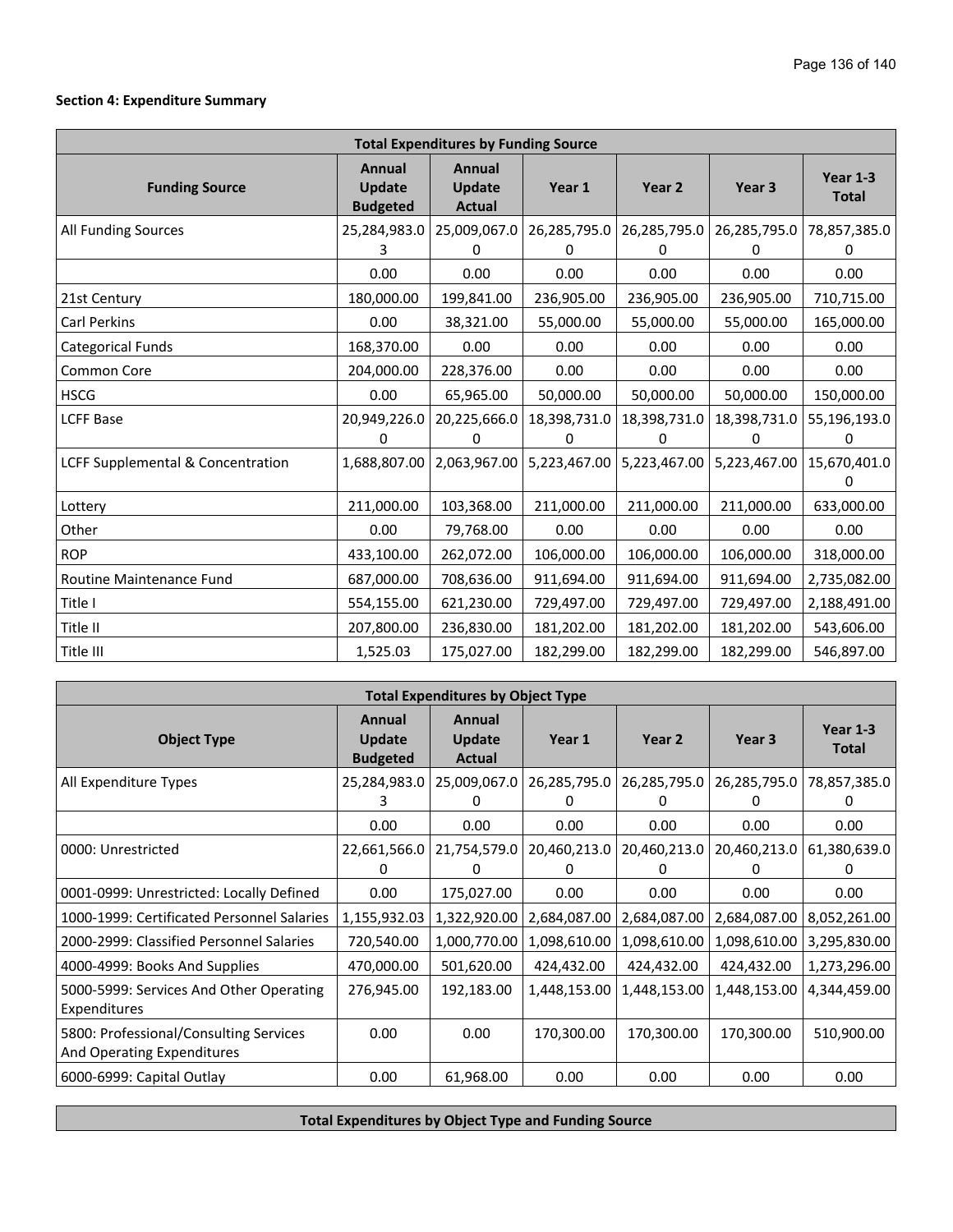Page 137 of 140

| <b>Object Type</b>                                   | <b>Funding Source</b>                | Annual<br><b>Update</b><br><b>Budgeted</b> | Annual<br><b>Update</b><br><b>Actual</b> | Year 1            | Year <sub>2</sub> | Year 3                     | <b>Year 1-3</b><br><b>Total</b> |
|------------------------------------------------------|--------------------------------------|--------------------------------------------|------------------------------------------|-------------------|-------------------|----------------------------|---------------------------------|
| All Expenditure Types                                | All Funding Sources                  | 25,284,983.<br>03                          | 25,009,067.<br>00                        | 26,285,795.<br>00 | 26,285,795.<br>00 | 26,285,795.<br>00          | 78,857,385.<br>$00\,$           |
|                                                      |                                      | 0.00                                       | 0.00                                     | 0.00              | 0.00              | 0.00                       | 0.00                            |
| 0000: Unrestricted                                   | 21st Century                         | 180,000.00                                 | 182,169.00                               | 236,905.00        | 236,905.00        | 236,905.00                 | 710,715.00                      |
| 0000: Unrestricted                                   | Carl Perkins                         | 0.00                                       | 38,321.00                                | 55,000.00         | 55,000.00         | 55,000.00                  | 165,000.00                      |
| 0000: Unrestricted                                   | <b>HSCG</b>                          | 0.00                                       | 65,965.00                                | 50,000.00         | 50,000.00         | 50,000.00                  | 150,000.00                      |
| 0000: Unrestricted                                   | <b>LCFF Base</b>                     | 20,914,926.<br>00                          | 19,663,699.<br>00                        | 16,821,155.<br>00 | 16,821,155.<br>00 | 16,821,155.<br>00          | 50,463,465.<br>00               |
| 0000: Unrestricted                                   | LCFF Supplemental &<br>Concentration | 377,540.00                                 | 758,753.00                               | 2,222,295.0<br>0  | 2,222,295.0<br>0  | 2,222,295.0<br>0           | 6,666,885.0<br>0                |
| 0000: Unrestricted                                   | Other                                | 0.00                                       | 17,800.00                                | 0.00              | 0.00              | 0.00                       | 0.00                            |
| 0000: Unrestricted                                   | <b>ROP</b>                           | 433,100.00                                 | 262,072.00                               | 106,000.00        | 106,000.00        | 106,000.00                 | 318,000.00                      |
| 0000: Unrestricted                                   | Routine Maintenance<br>Fund          | 687,000.00                                 | 708,636.00                               | 911,694.00        | 911,694.00        | 911,694.00                 | 2,735,082.0<br>0                |
| 0000: Unrestricted                                   | Title I                              | 69,000.00                                  | 57,164.00                                | 57,164.00         | 57,164.00         | 57,164.00                  | 171,492.00                      |
| 0001-0999:<br>Unrestricted: Locally<br>Defined       | Title III                            | 0.00                                       | 175,027.00                               | 0.00              | 0.00              | 0.00                       | 0.00                            |
| 1000-1999: Certificated<br><b>Personnel Salaries</b> | <b>Categorical Funds</b>             | 44,130.00                                  | 0.00                                     | 0.00              | 0.00              | 0.00                       | 0.00                            |
| 1000-1999: Certificated<br><b>Personnel Salaries</b> | <b>LCFF Base</b>                     | 34,300.00                                  | 480,820.00                               | 246,747.00        | 246,747.00        | 246,747.00                 | 740,241.00                      |
| 1000-1999: Certificated<br><b>Personnel Salaries</b> | LCFF Supplemental &<br>Concentration | 676,627.00                                 | 268,097.00                               | 1,810,160.0<br>0  | 1,810,160.0<br>0  | 1,810,160.0<br>0           | 5,430,480.0<br>0                |
| 1000-1999: Certificated<br><b>Personnel Salaries</b> | Title I                              | 375,900.00                                 | 373,719.00                               | 396,379.00        | 396,379.00        | 396,379.00                 | 1,189,137.0<br>0                |
| 1000-1999: Certificated<br>Personnel Salaries        | Title II                             | 24,800.00                                  | 200,284.00                               | 48,502.00         | 48,502.00         | 48,502.00                  | 145,506.00                      |
| 1000-1999: Certificated<br><b>Personnel Salaries</b> | Title III                            | 175.03                                     | 0.00                                     | 182,299.00        |                   | 182,299.00   182,299.00    | 546,897.00                      |
| 2000-2999: Classified<br><b>Personnel Salaries</b>   | 21st Century                         | 0.00                                       | 17,672.00                                | 0.00              | 0.00              | 0.00                       | 0.00                            |
| 2000-2999: Classified<br><b>Personnel Salaries</b>   | <b>Categorical Funds</b>             | 108,300.00                                 | 0.00                                     | 0.00              | 0.00              | 0.00                       | 0.00                            |
| 2000-2999: Classified<br><b>Personnel Salaries</b>   | LCFF Supplemental &<br>Concentration | 612,240.00                                 | 983,098.00                               | 1,098,610.0<br>0  | 1,098,610.0<br>0  | 1,098,610.0<br>$\mathbf 0$ | 3,295,830.0<br>0                |
| 4000-4999: Books And<br>Supplies                     | Common Core                          | 204,000.00                                 | 224,856.00                               | 0.00              | 0.00              | 0.00                       | 0.00                            |
| 4000-4999: Books And<br>Supplies                     | <b>LCFF Base</b>                     | 0.00                                       | 51,174.00                                | 0.00              | 0.00              | 0.00                       | 0.00                            |
| 4000-4999: Books And<br>Supplies                     | LCFF Supplemental &<br>Concentration | 0.00                                       | 0.00                                     | 9,432.00          | 9,432.00          | 9,432.00                   | 28,296.00                       |
| 4000-4999: Books And<br><b>Supplies</b>              | Lottery                              | 211,000.00                                 | 103,368.00                               | 211,000.00        | 211,000.00        | 211,000.00                 | 633,000.00                      |
| 4000-4999: Books And<br>Supplies                     | Title I                              | 55,000.00                                  | 122,222.00                               | 204,000.00        | 204,000.00        | 204,000.00                 | 612,000.00                      |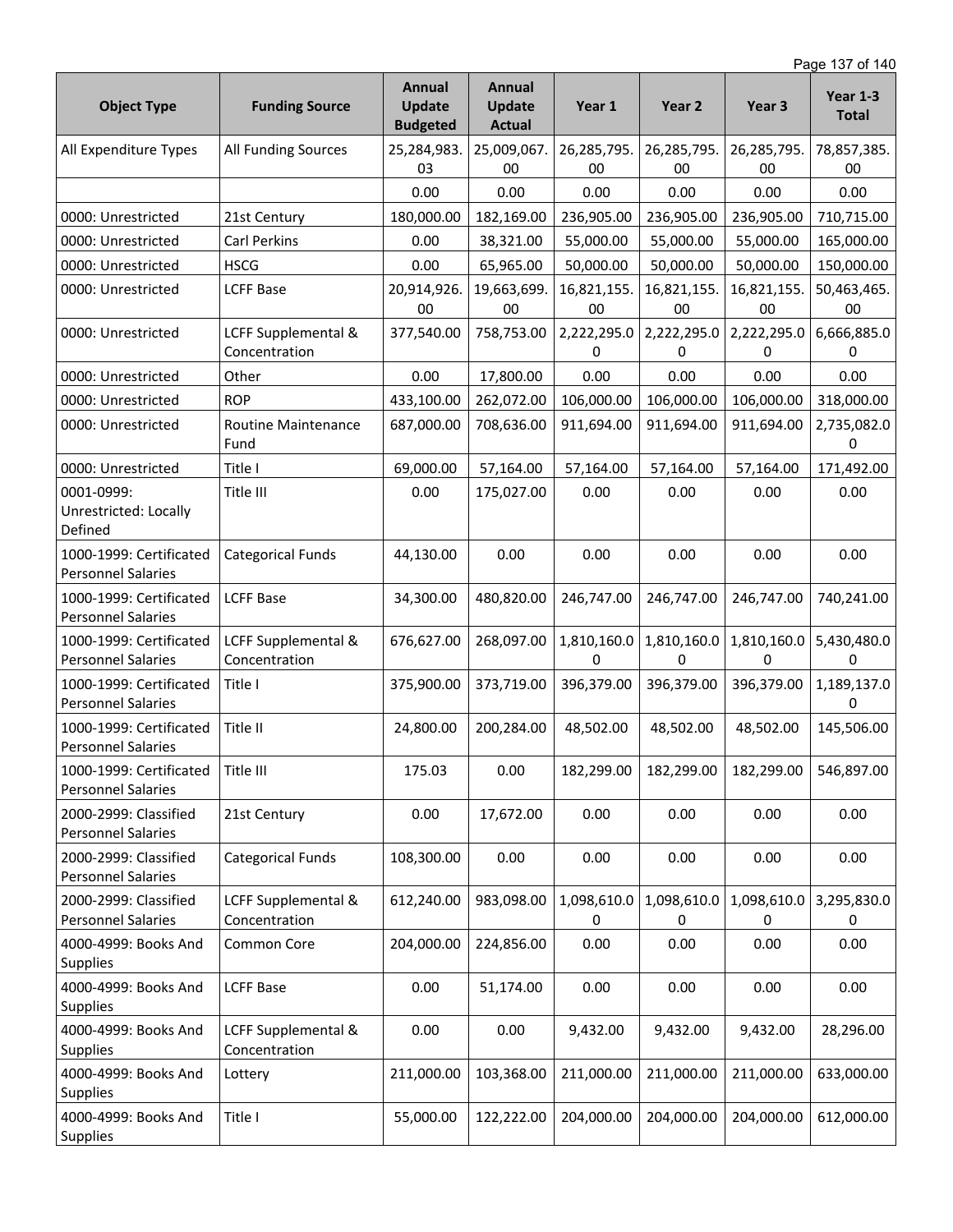| Page 138 of 140 |  |  |  |
|-----------------|--|--|--|
|-----------------|--|--|--|

| 5000-5999: Services<br>And Other Operating<br>Expenditures                        | <b>Categorical Funds</b>             | 15,940.00  | 0.00      | 0.00             | 0.00             | 0.00             | 0.00             |
|-----------------------------------------------------------------------------------|--------------------------------------|------------|-----------|------------------|------------------|------------------|------------------|
| 5000-5999: Services<br>And Other Operating<br>Expenditures                        | Common Core                          | 0.00       | 3,520.00  | 0.00             | 0.00             | 0.00             | 0.00             |
| 5000-5999: Services<br>And Other Operating<br>Expenditures                        | <b>LCFF Base</b>                     | 0.00       | 29,973.00 | 1,330,829.0<br>0 | 1,330,829.0<br>0 | 1,330,829.0<br>0 | 3,992,487.0<br>0 |
| 5000-5999: Services<br>And Other Operating<br>Expenditures                        | LCFF Supplemental &<br>Concentration | 22,400.00  | 54,019.00 | 51,470.00        | 51,470.00        | 51,470.00        | 154,410.00       |
| 5000-5999: Services<br>And Other Operating<br>Expenditures                        | Title I                              | 54,255.00  | 68,125.00 | 65,854.00        | 65,854.00        | 65,854.00        | 197,562.00       |
| 5000-5999: Services<br>And Other Operating<br>Expenditures                        | Title II                             | 183,000.00 | 36,546.00 | 0.00             | 0.00             | 0.00             | 0.00             |
| 5000-5999: Services<br>And Other Operating<br>Expenditures                        | Title III                            | 1,350.00   | 0.00      | 0.00             | 0.00             | 0.00             | 0.00             |
| 5800:<br>Professional/Consulting<br><b>Services And Operating</b><br>Expenditures | LCFF Supplemental &<br>Concentration | 0.00       | 0.00      | 31,500.00        | 31,500.00        | 31,500.00        | 94,500.00        |
| 5800:<br>Professional/Consulting<br><b>Services And Operating</b><br>Expenditures | Title I                              | 0.00       | 0.00      | 6,100.00         | 6,100.00         | 6,100.00         | 18,300.00        |
| 5800:<br>Professional/Consulting<br><b>Services And Operating</b><br>Expenditures | Title II                             | 0.00       | 0.00      | 132,700.00       | 132,700.00       | 132,700.00       | 398,100.00       |
| 6000-6999: Capital<br>Outlay                                                      | Other                                | 0.00       | 61,968.00 | 0.00             | 0.00             | 0.00             | 0.00             |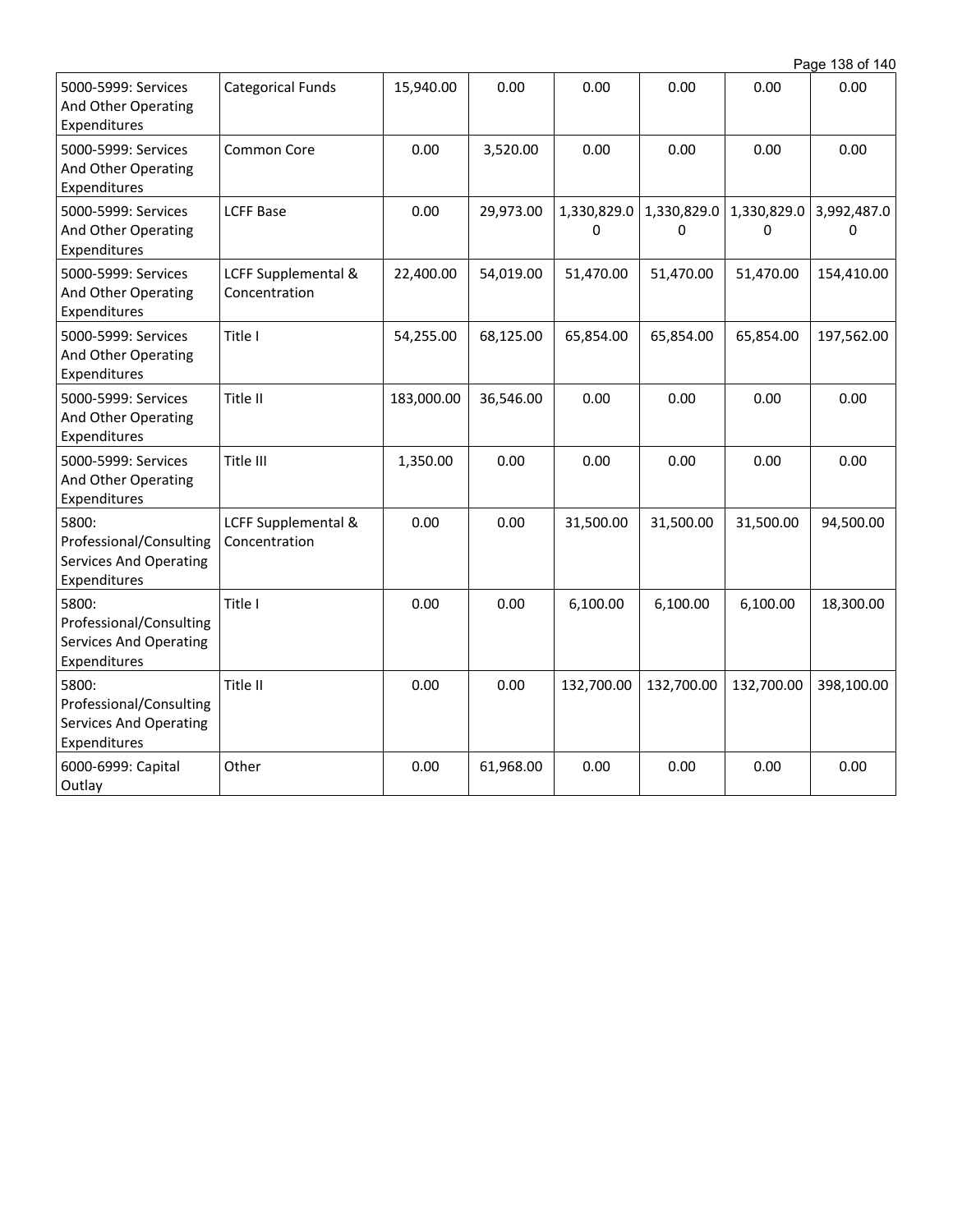## **LOCAL CONTROL AND ACCOUNTABILITY PLAN AND ANNUAL UPDATE APPENDIX**

For the purposes of completing the LCAP in reference to the state priorities under Education Code sections 52060 and 52066, the following shall apply:

- (a) "Chronic absenteeism rate" shall be calculated as follows:
	- (1) The number of pupils with a primary, secondary, or short-term enrollment during the academic year (July 1 June 30) who are chronically absent where "chronic absentee" means a pupil who is absent 10 percent or more of the schooldays in the school year when the total number of days a pupil is absent is divided by the total number of days the pupil is enrolled and school was actually taught in the total number of days the pupil is enrolled and school was actually taught in the regular day schools of the district, exclusive of Saturdays and Sundays.
	- (2) The unduplicated count of pupils with a primary, secondary, or short-term enrollment during the academic year (July 1 June 30).
	- (3) Divide (1) by (2).
- (b) "Middle School dropout rate" shall be calculated as set forth in California Code of Regulations, title 5, section 1039.1.
- (c) "High school dropout rate" shall be calculated as follows:
	- (1) The number of cohort members who dropout by the end of year 4 in the cohort where "cohort" is defined as the number of first-time grade 9 pupils in year 1 (starting cohort) plus pupils who transfer in, minus pupils who transfer out, emigrate, or die during school years 1, 2, 3, and 4.
	- (2) The total number of cohort members.
	- (3) Divide (1) by (2).
- (d) "High school graduation rate" shall be calculated as follows:
	- (1) The number of cohort members who earned a regular high school diploma [or earned an adult education high school diploma or passed the California High School Proficiency Exam] by the end of year 4 in the cohort where "cohort" is defined as the number of first-time grade 9 pupils in year 1 (starting cohort) plus pupils who transfer in, minus pupils who transfer out, emigrate, or die during school years 1, 2, 3, and 4.
	- (2) The total number of cohort members.
	- (3) Divide (1) by (2).